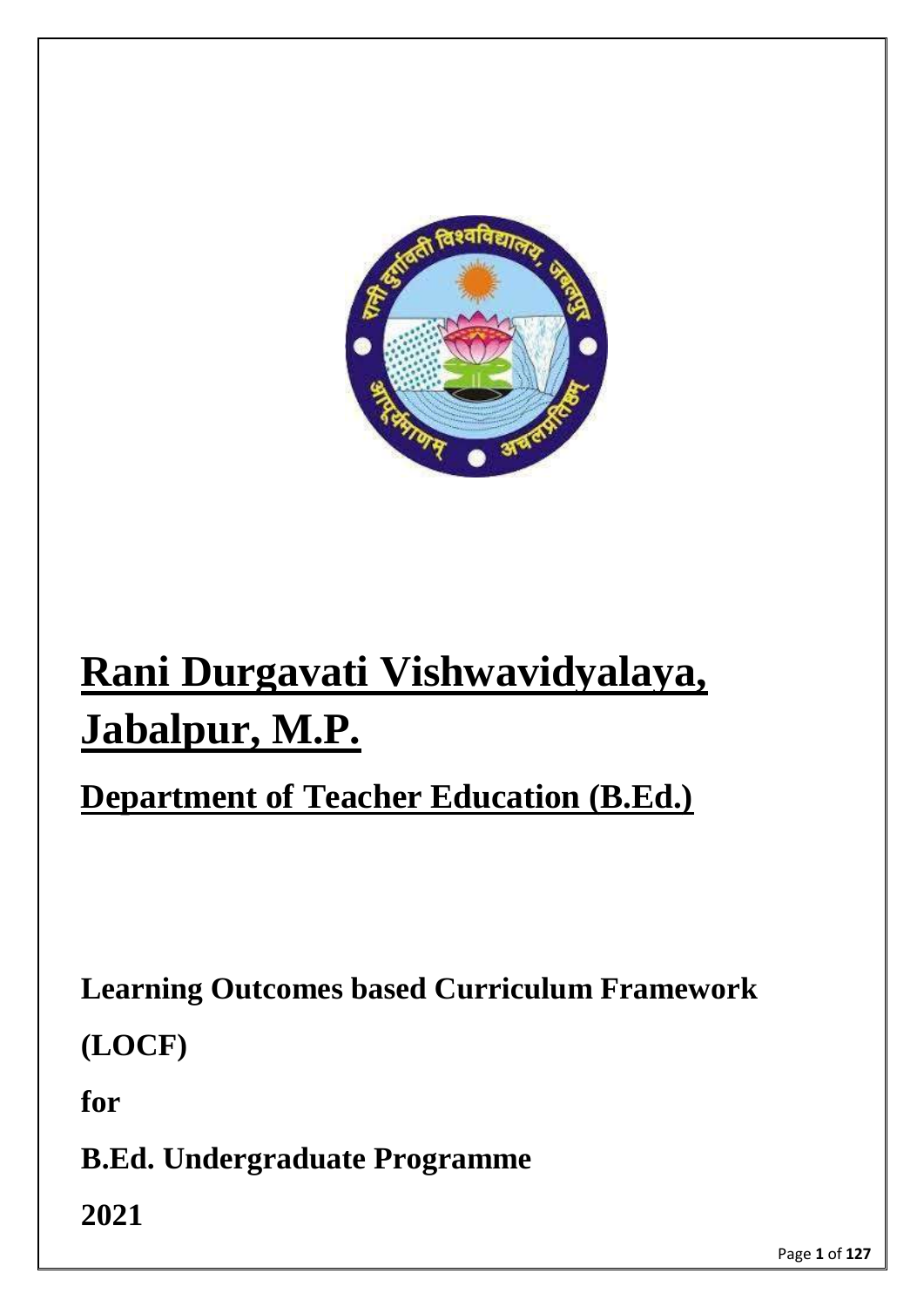# **Table of Content**

| S.No. | <b>Content</b>                                                       | Page No.         |
|-------|----------------------------------------------------------------------|------------------|
| 1.    | <b>Introduction</b>                                                  | $3-4$            |
| 2.    | Aims of B.Ed. Undergraduate Programme                                | 5                |
| 3.    | <b>Graduate Attributes</b>                                           | $6 - 8$          |
| 4.    | <b>Qualification Descriptors</b>                                     | $\boldsymbol{9}$ |
| 5.    | <b>Programme Specific Learning Outcomes</b>                          | <b>10</b>        |
| 6.    | <b>Course Learning Outcomes</b>                                      | $11 - 14$        |
| 7.    | <b>Teaching Learning Processes</b>                                   | $15-16$          |
| 8.    | <b>Assessment Methods</b>                                            | $17 - 25$        |
| 9.    | <b>Structure</b><br>the<br>Undergraduate<br>of<br>B.Ed.<br>Programme | $26 - 28$        |
| 10.   | <b>Structure of B.Ed. Undergraduate Courses</b>                      | 29-120           |
| 11.   | <b>Internship Guide</b>                                              | 121-126          |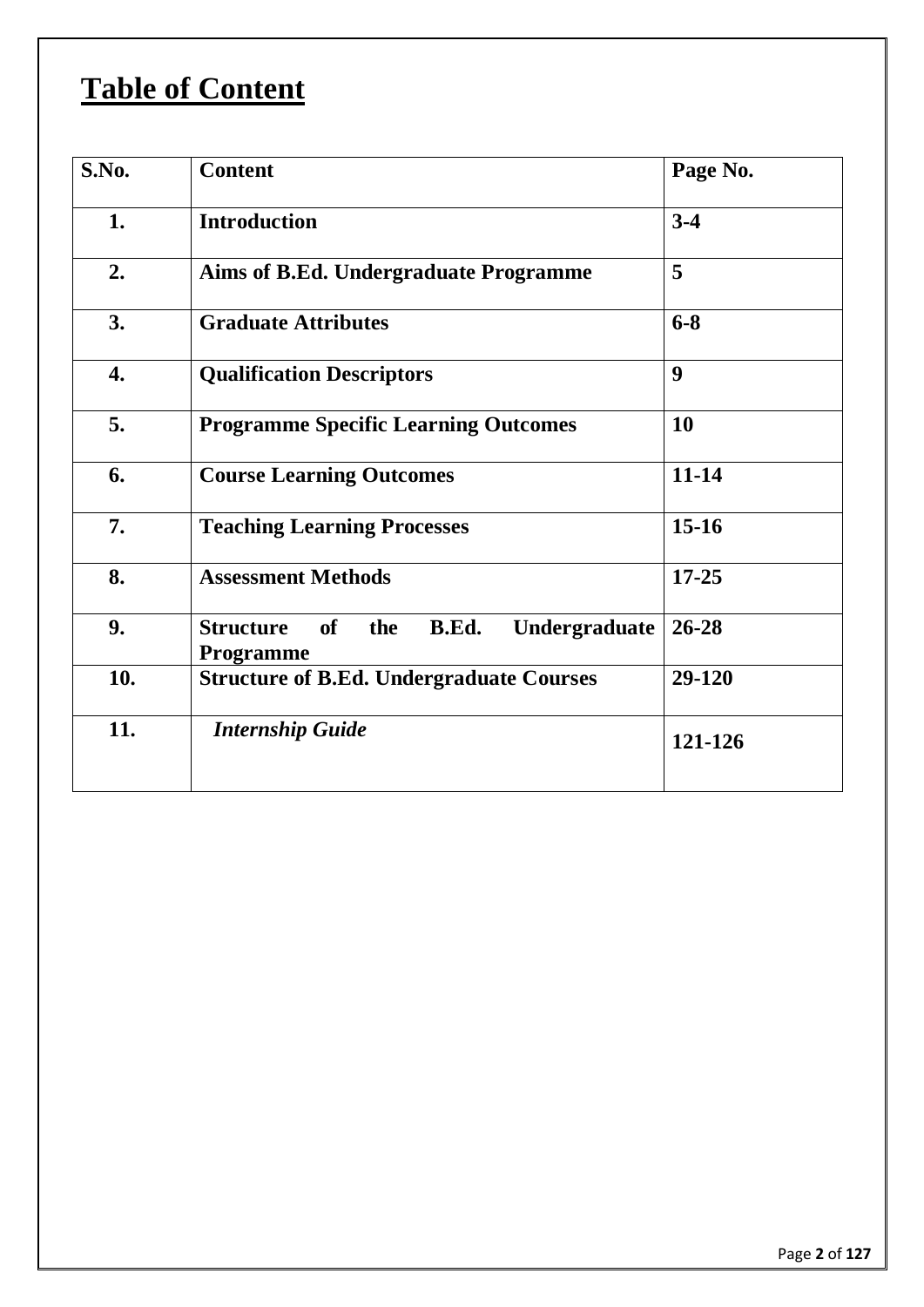# **I. Introduction**

**Keeping pace with the diversity existing in our society, the teacher has to deal with the heterogeneous classroom. The aspiration level of the students has changed considerably under the influence of technological revolution and globalization. In this context, the teacher needs to understand that learners have to be provided with opportunities to share, discover and participate actively in the learning process. Teacher has to understand the process of learning, create conducive environment for learning and provide varied opportunities for the students to observe, experiment, reflect and question.** 

**In order to respond to the demands of changing school curricula, the National Council for Teacher Education (NCTE) has brought out Teacher Education Curriculum Frameworks from time to time. The latest curriculum framework, NCFTE-2009 tried to address mismatch of theory and practice in teacher education programmes. It has suggested for incorporating the socio-cultural contexts of education, giving more emphasis on the field experience of student teachers in all courses through practicum, visits to innovative centers of pedagogy and learning, classroom based research, and internship of longer duration. The need for developing competencies for lesson design and maintaining, reflective journals has also been emphasized.**

Page **3** of **127 The Justice Verma Commission (JVC) appointed by the Government of India submitted its report in 2012 recommended for revamping the system of teacher education in the country, such as introducing integrated teacher education programs of longer duration and upgrading the status of teacher education by making the**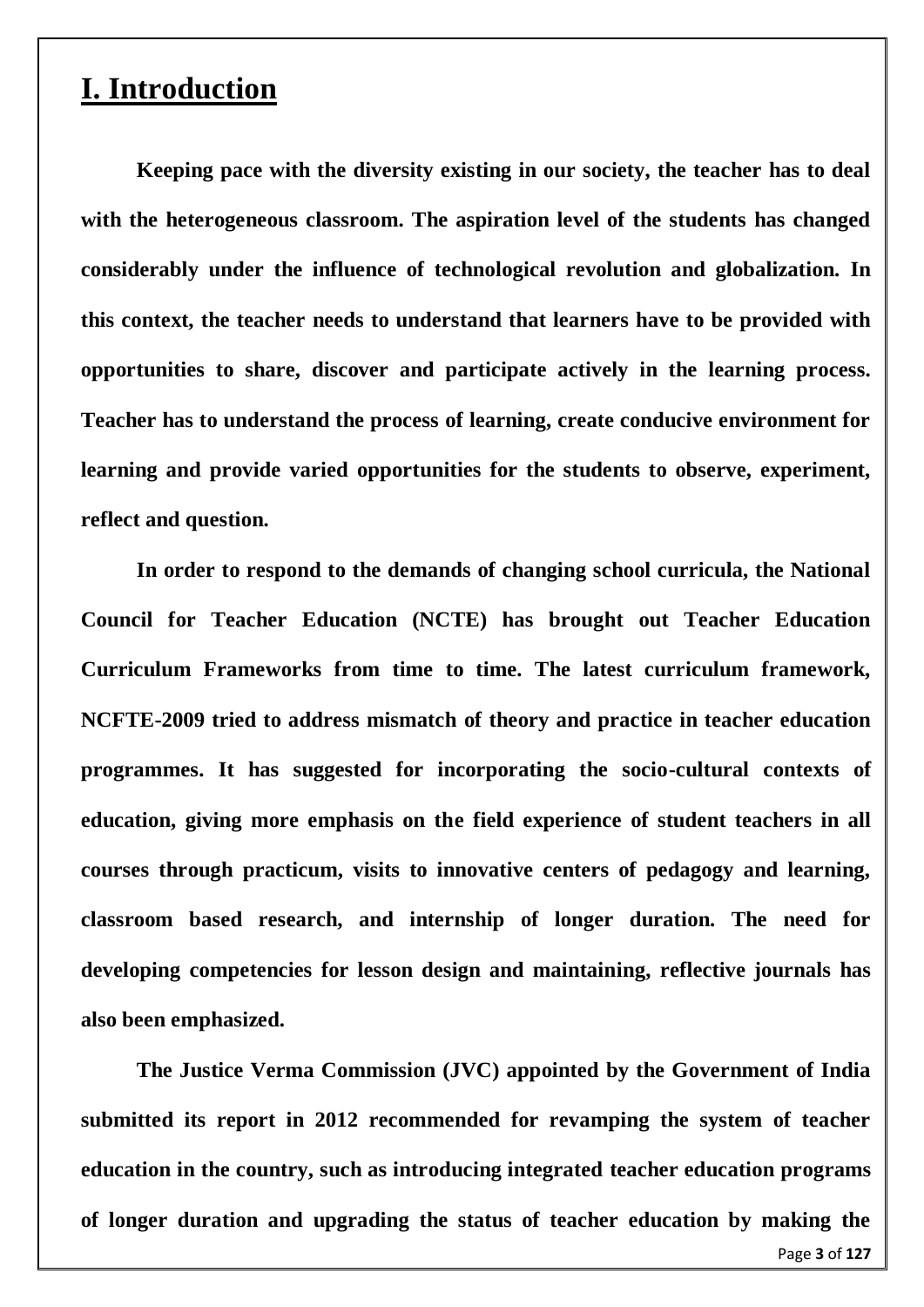**entire system as part of higher education. The commission recommended the establishment of inter-university centers of teacher education to ensure continuing professional development of teacher educators, re-orientation of teacher education curriculum to enhance the quality of teacher preparation, strengthen the regulatory and monitoring mechanisms and establishment of performance appraisal system for teacher education institutions, teacher educators and school teachers. Thus, the Commission presented a holistic vision of teacher education in the country from the perspective of quality as well as regulation.**

**To translate the vision of JVC into reality, the National Council for Teacher Education (NCTE) revisited its regulations, norms and standards for various teacher education programs and notified new Regulations in December, 2014. As per the Regulations, the duration of the regular B.Ed. programme after Graduation has been two years. The curriculum follows broad based curricular areas such as perspectives in education, curriculum and pedagogic studies, enhancing professional capacities and engagement in the field. All these areas focus towards reducing the gap between theory and practice as engagement with the field is extended throughout the four semesters (B. Ed).** 

**On instructions from the UGC and in accordance with the New Education Policy, the Board of Studies in Education hereby presents its LOCF based syllabus**.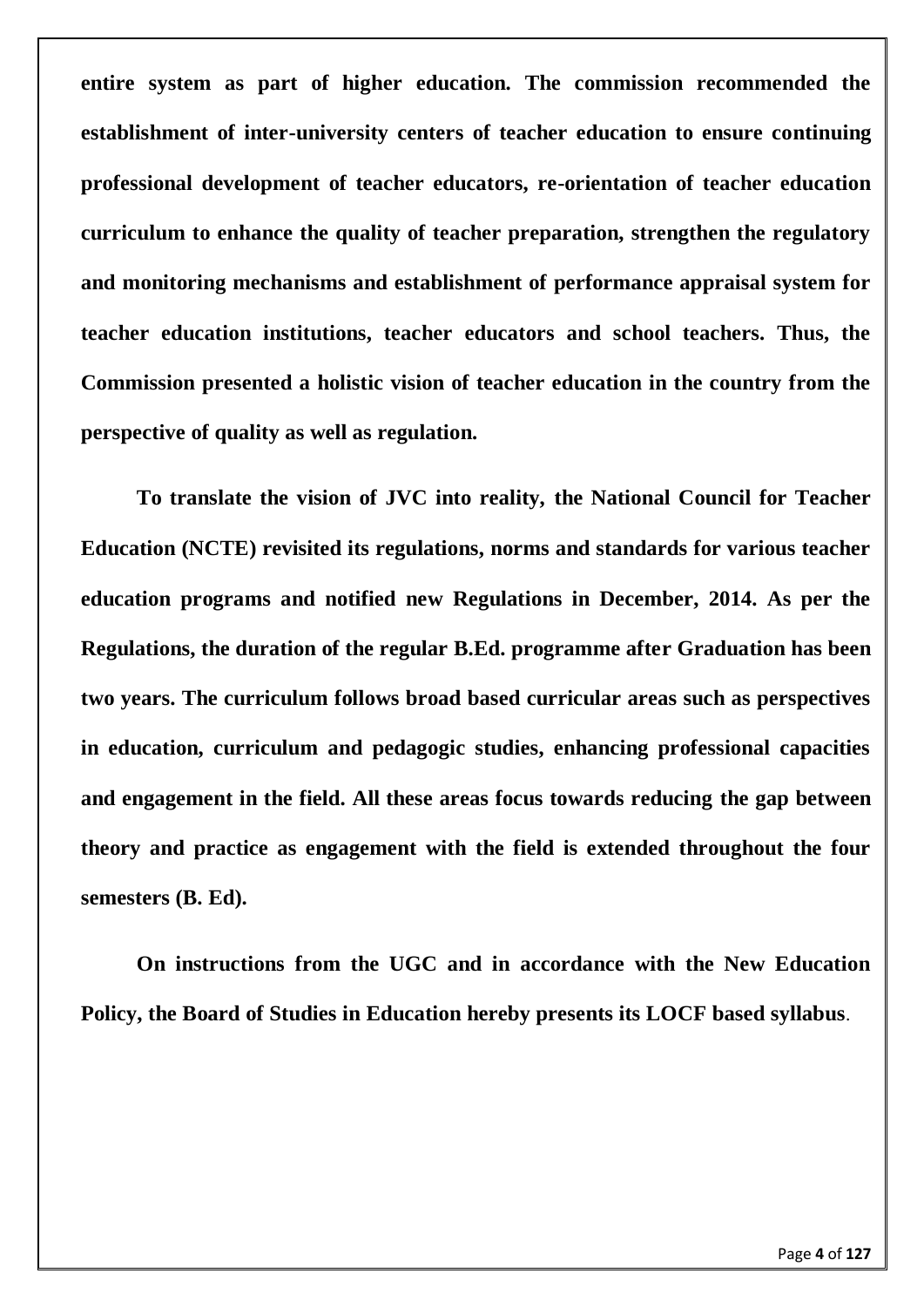# **II. Aims of B.Ed. Undergraduate Programme**

**The object of this Programme is to describe the achievements and outcomes expressed in terms of knowledge, understanding, skills, attitudes and values expected from this programme of study. The programme is designed keeping in mind innovativeness and flexibility in teaching-learning processes. It should help formulate graduate attributes, qualification descriptors, programme specific learning outcomes and course learning outcomes that are expected to be demonstrated by the student. Care has been taken to ensure the maintenance of international standards in the teacher education programe so as to inculcate in the student the spirit of global competitiveness. After the completion of the programme the student should be able to demonstrate the outcomes given below.**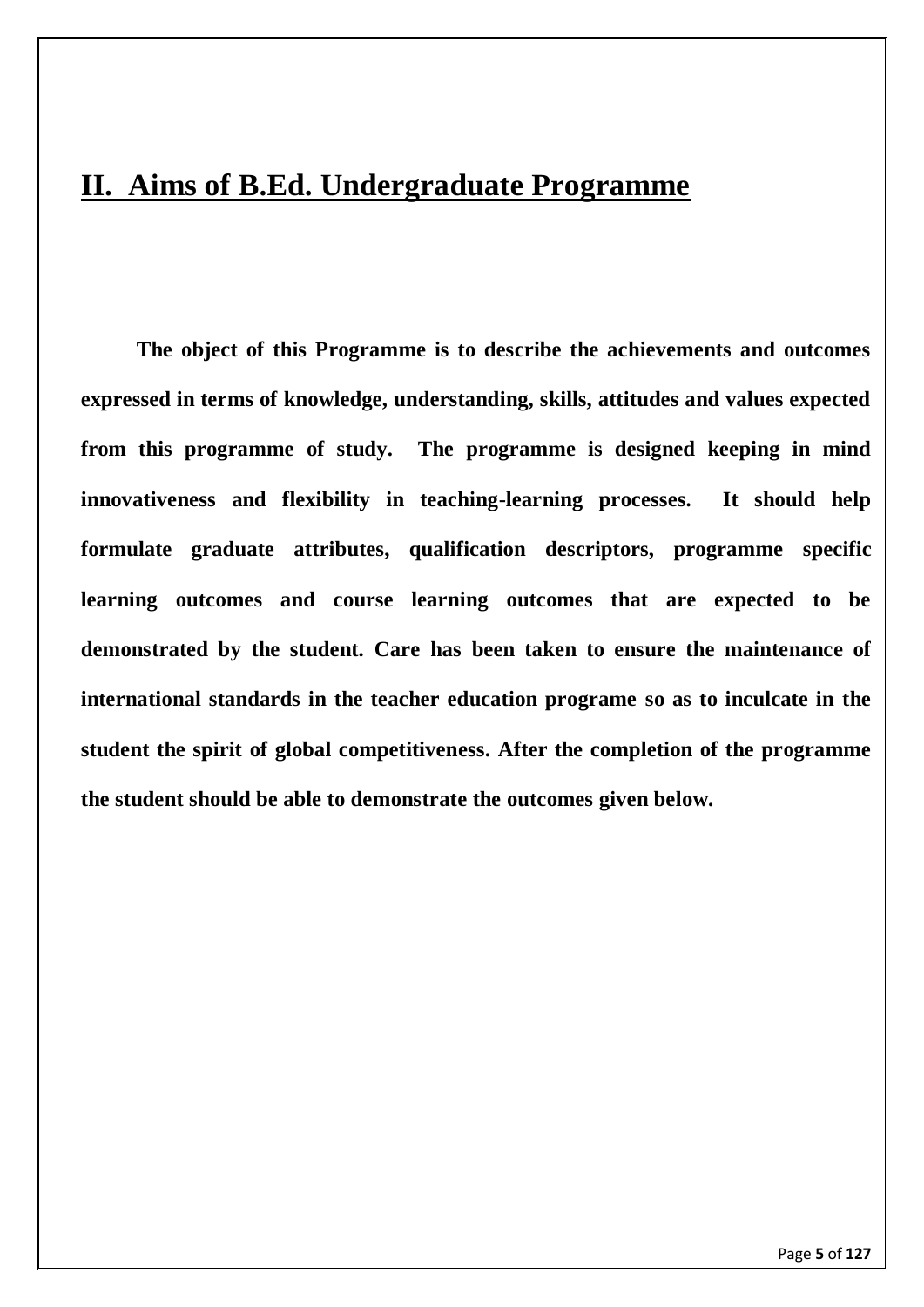# **III. Graduate attributes:**

**1. Disciplinary knowledge of the foundational courses in Education to more intensive and focused study of the courses of teacher education.**

- **2. Communication skills**
- **3. Critical thinking**
- **4. Analytical reasoning**
- **5. Problem solving**
- **6. Research-related skills**
- **7. Self-directed learning**
- **8. Multicultural competence**
- **9. Moral and ethical awareness/ reasoning**
- **10. Digital literacy**
- **11. Leadership qualities**
- **12. Lifelong learning abilities**

**These outcomes have been further elaborated as follows:**

#### **1. Disciplinary knowledge**:

**- Understand the central concepts, tools of inquiry, and structures of the disciplines and can create learning experiences that make these aspects of subject matter meaningful.** 

**- Understand how children learn and develop how they differ in their approaches to learning and create learning opportunities that are adapted to diverse learners and learning contexts.** 

**- Plan learning experiences that are based on learner's existing proficiency, interests, experiences including misconceptions and errors and understand how students come to view, develop and make sense of subject matter contained in the learning experiences.** 

**- Use knowledge of effective verbal, nonverbal and media communication techniques to foster active inquiry, collaboration, and supportive interaction in the classroom.** 

**- Understand and use formal and informal assessment strategies to evaluate and ensure the continuous intellectual, social and physical development of the learner.**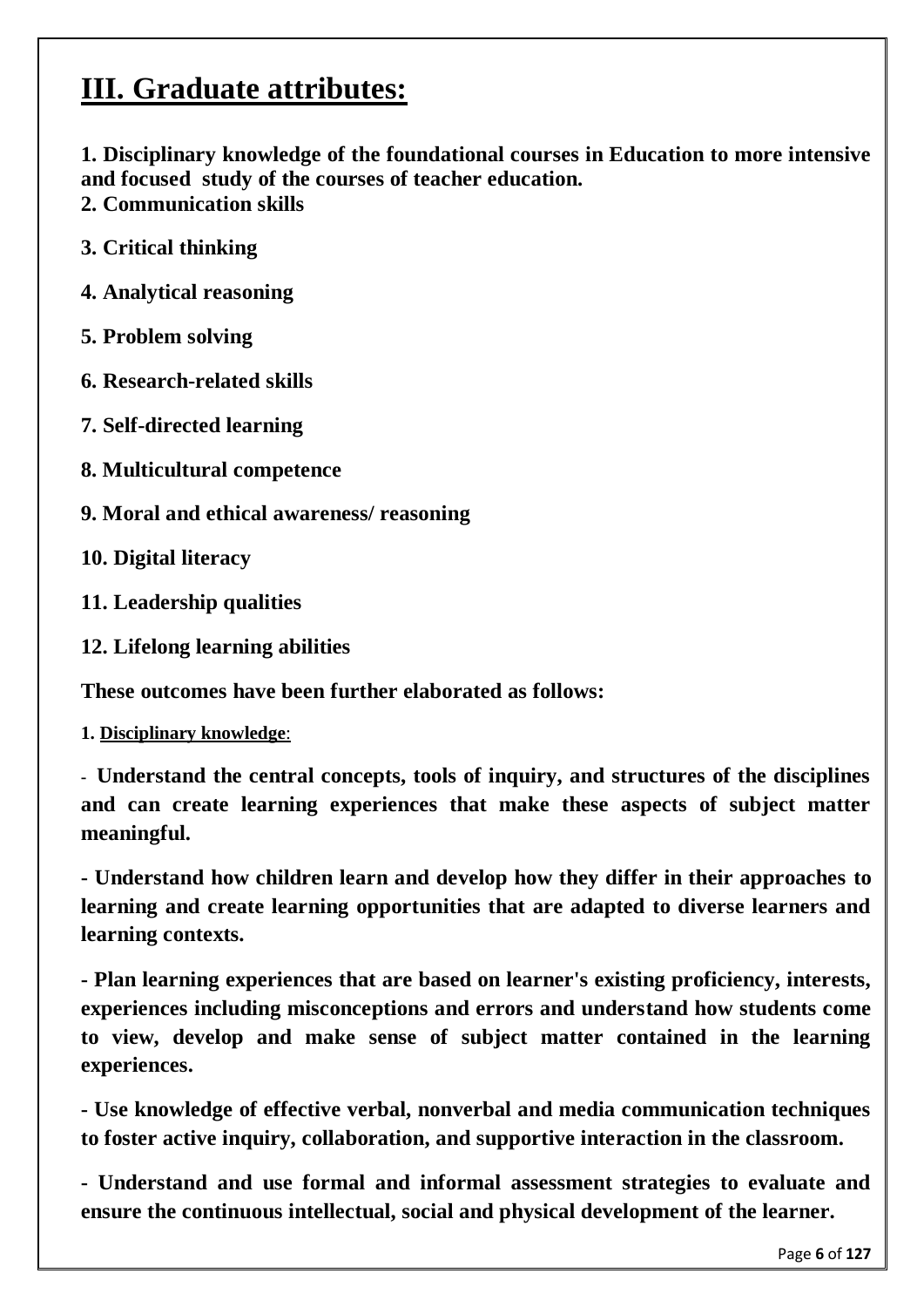**- Develop sensibilities to identify problems for further probing and abilities to conduct pure, applied and/or action research on the identified issues concerning educational theory and practices.** 

**- Develop self-identity as a teacher educator through continuous experiences and reflective practices that continually evaluate the effects of his/her choices and actions.**

**2. Communication skills:** 

**(a) Ability to express thoughts and ideas effectively in writing and orally.**

**(b) Communicate with others using appropriate media.** 

- **(c) Ability to share ones views clearly .**
- **(d) Ability to listen carefully.**
- **(e) Ability to read and write analytically.**
- **(f) Ability to present complex information in simpler form.**

**3. Critical thinking:** 

**(a) Capability to apply analytic thought to a body of knowledge.**

**(b) Analyse and evaluate evidence, arguments, claims, beliefs, on the basis of empirical evidence .**

- **(c) Identify relevant assumption or implications. Formulate coherent arguments.**
- **(D) Critically evaluate practices policies and theories by following scientific approach to knowledge development in the field of teacher education** .
- **4. Analytical reasoning:**
- **(a) Ability to evaluate the reliability and relevance of evidence.**
- **(b) Ability to evaluate identify logical flaws and holes in the arguments of other .**
- **(C) Ability to analyse and synthesise data from a variety of sources.**
- **(D) Ability to draw valid conclusions and support pupil teacher with evidence and examples. And addressing opposing viewpoints.**

**5. Research-related skills:**

- **(a) Ability to problematize; to formulate hypothesis and research questions, and to identify and consult relevant sources to find answers**
- **(b) Ability to plan and write a research paper**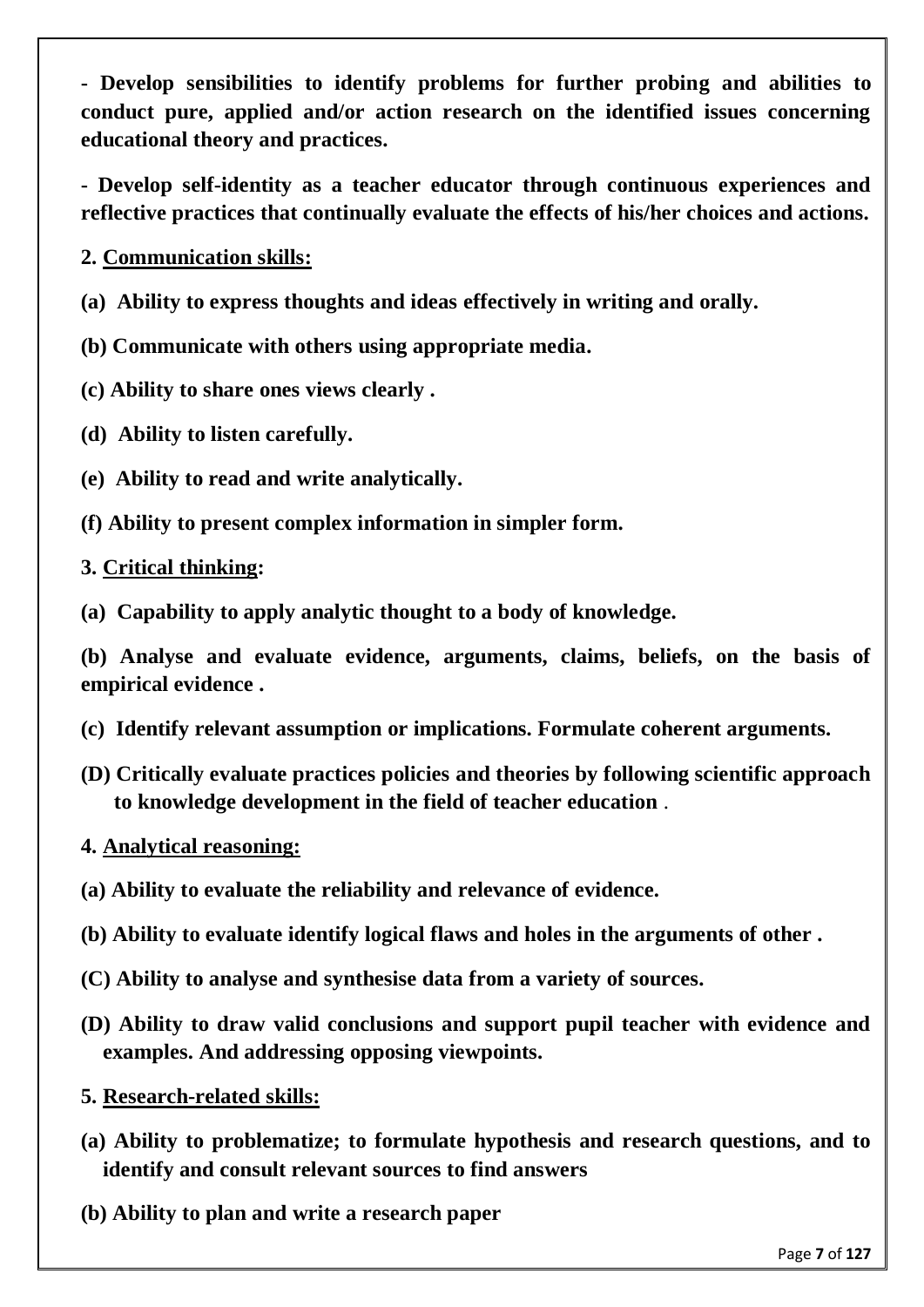#### **6. Reflective Thinking:**

- **(a) Ability to locate oneself and see the influence of location—regional, national, global—on critical thinking.**
- **7. Self-directed learning:**
- **(a) Ability to work independently.**
- **(b) Ability to carry out personal research, postulate questions and search for answers**

#### **8. Digital Literacy:**

- **(a) Ability to use digital sources, and read them critically**
- **(b) Ability to use digital resources for teaching- learning process .**

#### **9. Multicultural Competence:**

- **(a) Ability to engage with and understand teacher education from various nations and languages.**
- **(b) Ability to respect and transcend differences.**
- **10. Moral and ethical awareness/ reasoning:**
- **(a) Ability to interrogate one's own ethical values, and to be aware of ethical issues.**
- **(b) Ability to inculcate values in class room setup as well outside the class room in teaching learning process.**
- **11. Leadership qualities:**
- **(a) Ability to lead group discussions, to formulate questions for the class** .

## **12. Life-long learning abilities:**

- **(a) Ability to retain and build on teaching and learning skills.**
- **(b) Ability to transfer such skills to other domains of one's life and work.**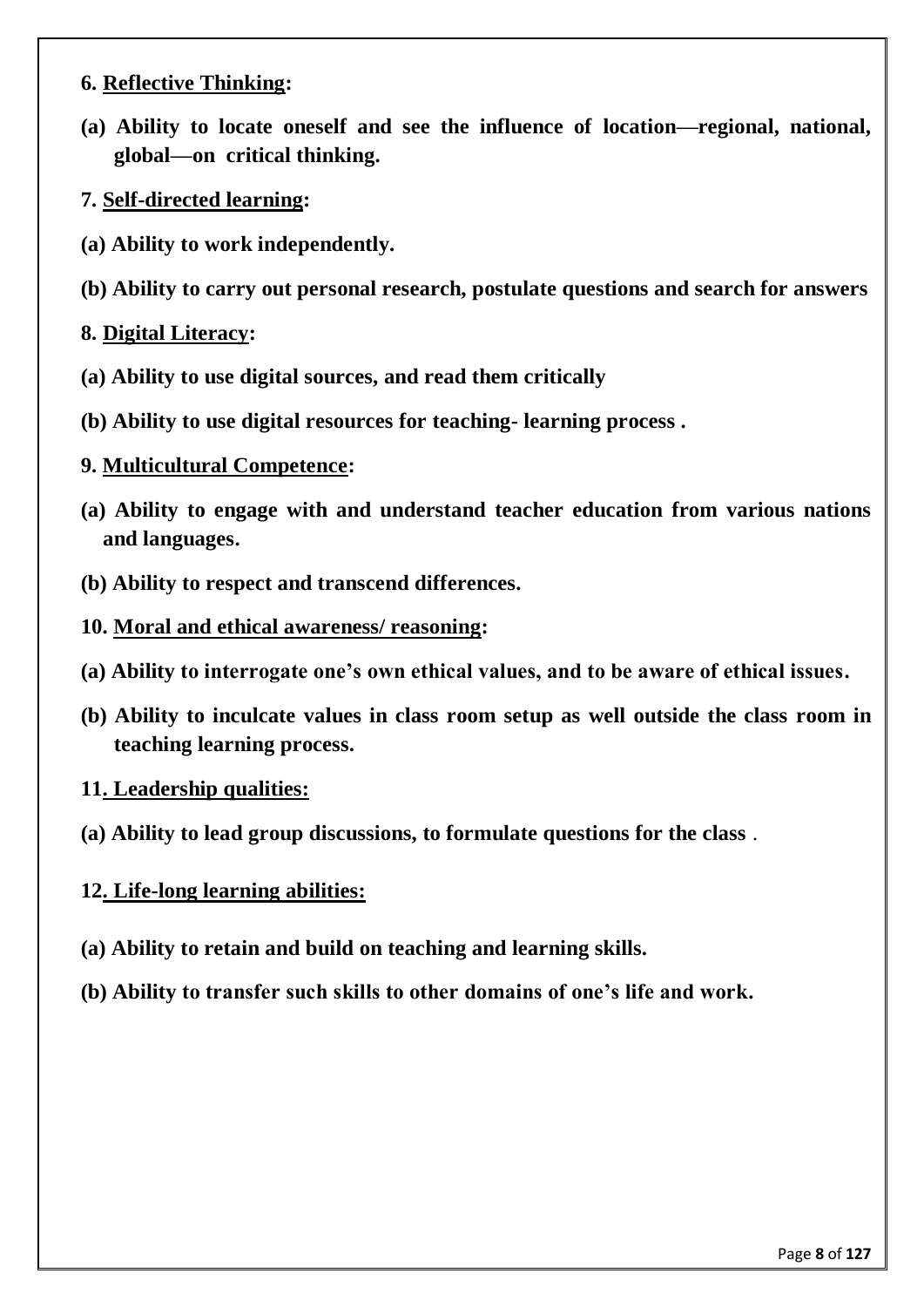# **IV. Qualification Descriptors:**

**This criterion describes the level of knowledge and understanding, skills and competencies and attitudes and values which a student of teacher education occupies after the completion of the programme. The programme has been designed keeping in mind the learning experiences and assessment procedures to be applied in such a way that the student gets a fair opportunity to attain the intended program learning outcome. The qualification descriptors would mirror the understanding and knowledge related to teacher education (B.Ed) including global competencies which the student of this programme shall acquire.** 

**The student after the completion of the program should be able to apply the disciplinary knowledge and transferable skills acquired to new context and should be able to identify and analyse problems and seek solutions to them in real life situations. He/She should be able to apply the acquired subject-related skills to employment opportunities.**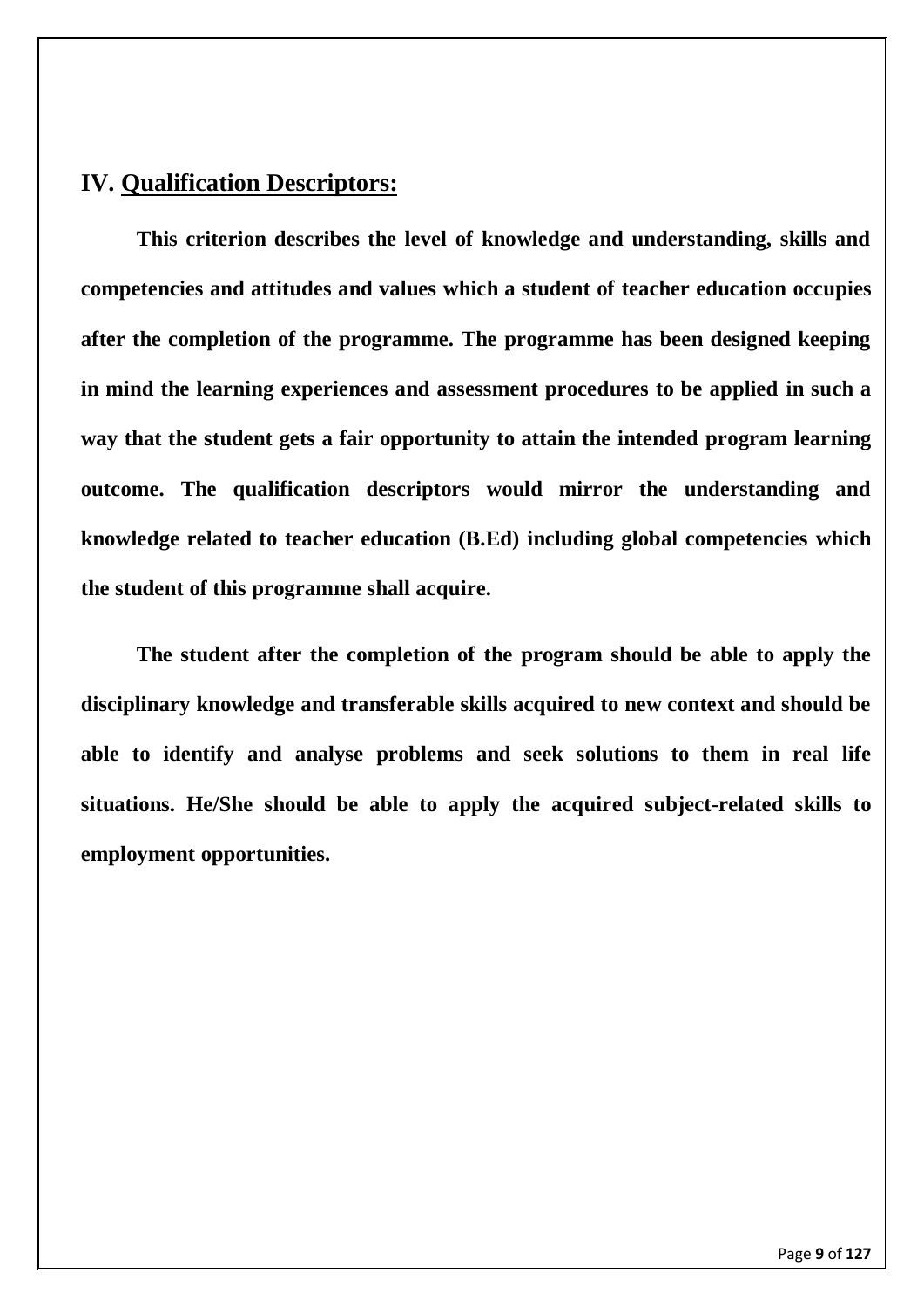# **V. Programme Specific Learning Outcomes:**

**The programme specific outcomes related to teacher education (B.Ed) Programme are given as under:** 

- **Prepare teachers with sound background in perspectives of education along with hands onexperience based on field exposure.**
- **Develop a rational conceptualization of pedagogical knowledge and to incorporate it into thespecific content areas.**
- **Prepare teachers equipped with knowledge and competencies to conduct as professionals tohandle the challenges of the present day classroom.**
- **Develop self-identity as a teacher educator through continuous experiences and reflective practices that continually evaluate the effects of his/her choices and actions.**
- **Develop teachers with a deep and critical awareness of professional ethics and an ability tocritically engage in reflective practices.**
- **Understand the central concepts, tools of inquiry, and structures of the disciplines and can create learning experiences that make these aspects of subject matter meaningful.**
- **Understand how children learn and develop how they differ in their approaches to learning and create learning opportunities that are adapted to diverse learners and learning contexts.**
- **Plan learning experiences that are based on learner's existing proficiency, interests, experiences including misconceptions and errors and understand how students come to view, develop and make sense of subject matter contained in the learning experiences.**
- **Use knowledge of effective verbal, nonverbal and media communication techniques to foster active inquiry, collaboration, and supportive interaction in the classroom.**
- **Understand and use formal and informal assessment strategies to evaluate and ensure the continuous intellectual, social and physical development of the learner.**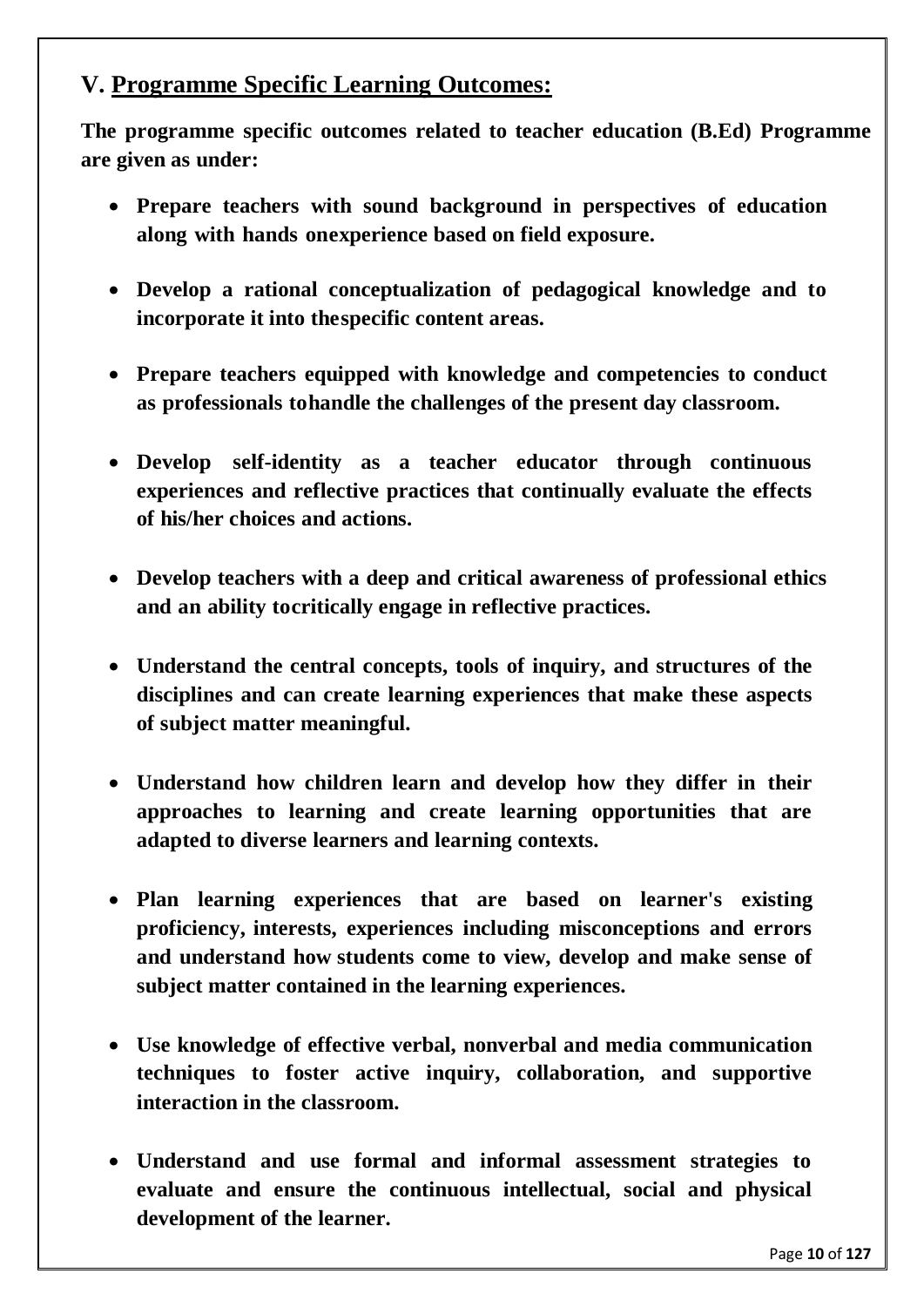# **VI. Course Learning Outcomes:**

**Course means the different papers a student undertakes in a programme of study. Course outcomes describe details of the student's abilities after completion of the course. Programme learning outcomes are attained through the learning of different courses in a given programme or one can say that the achievement by student of course learning outcomes lead to his acquisition of programme learning outcomes. The course learning outcomes are linked to the different Graduate Attributes but not all course learning outcomes are linked to all Graduate Attributes as Graduate Attributes are developed through the entirety of the overall course learning outcomes after the completion of the programme of study. Given herewith are the tables indicating the connection between course learning outcomes and programme learning outcomes:**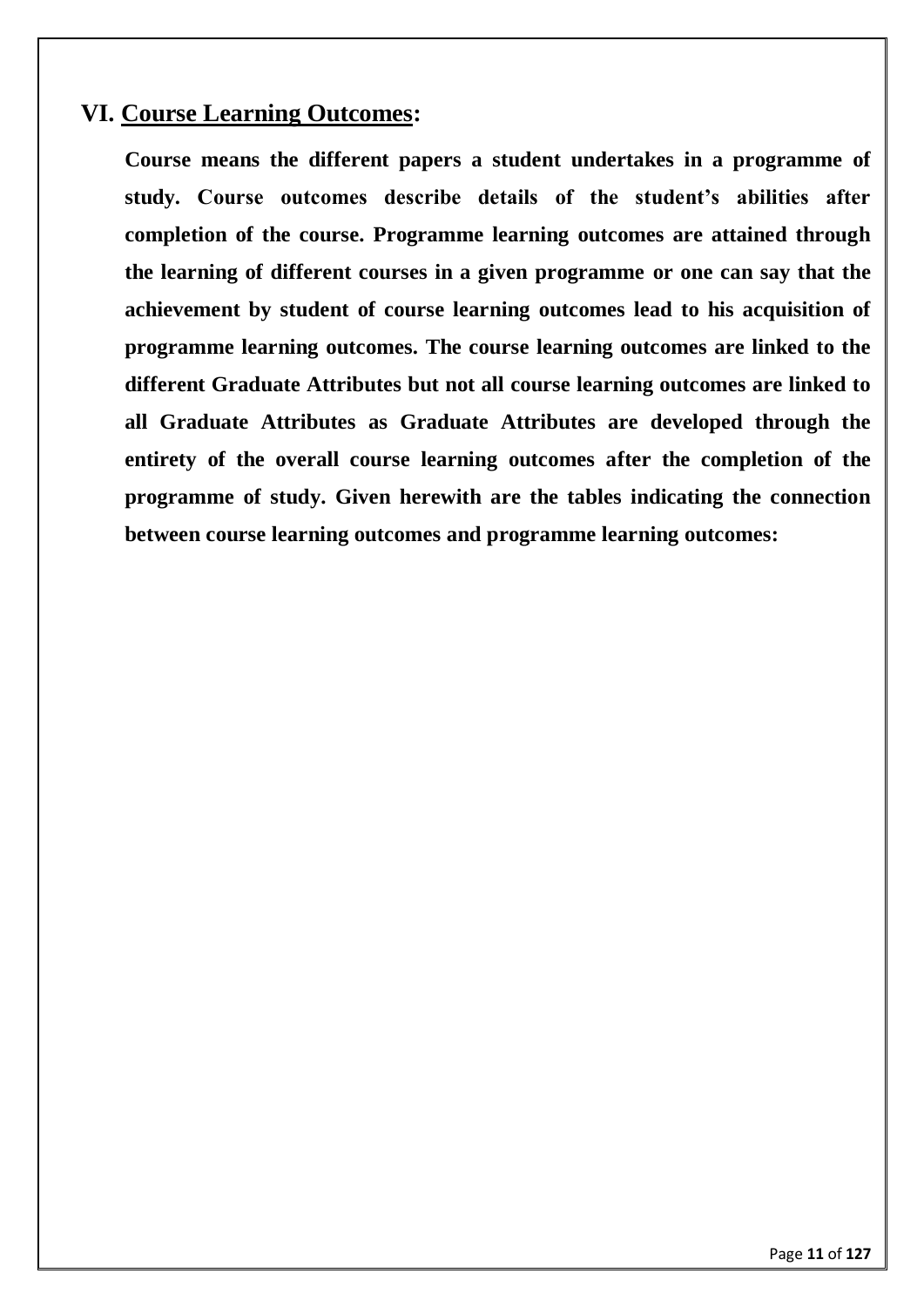| TABLE I : CORE COURSES - PERSPCTIVE IN EDUCATION (11)                                                                                           |                                                                         |                                                                                      |                                                                       |                                                          |                                                     |                                                                              |                                                                          |                                                           |                                                              |                                                                                         |                                                                                                                                                                                                                                                      |
|-------------------------------------------------------------------------------------------------------------------------------------------------|-------------------------------------------------------------------------|--------------------------------------------------------------------------------------|-----------------------------------------------------------------------|----------------------------------------------------------|-----------------------------------------------------|------------------------------------------------------------------------------|--------------------------------------------------------------------------|-----------------------------------------------------------|--------------------------------------------------------------|-----------------------------------------------------------------------------------------|------------------------------------------------------------------------------------------------------------------------------------------------------------------------------------------------------------------------------------------------------|
| Programme<br><b>Outcomes</b>                                                                                                                    | CC <sub>1</sub><br><b>Chil</b><br>dhoo<br>d<br>and<br>grow<br>ing<br>up | CC2:<br>Educa<br>tion in<br>india-<br>status,<br><b>Probl</b><br>ems<br>and<br>isses | $CC_3$ :<br>Curric<br>ulum<br><b>Develo</b><br>pment<br>and<br>school | CC 4:<br>Langua<br>ge<br>across<br>the<br>curricu<br>lum | CC 5:<br>Learn<br>ing<br>and<br><b>Teach</b><br>ing | CC6:<br><b>Skills</b><br>and<br>strate<br>gies of<br>teachi<br>$\mathbf{ng}$ | CC7:<br>Popul<br>ation<br>educa<br>tion<br>and<br>adult<br>educa<br>tion | CC 8:<br>Gender<br><b>School</b><br>and<br><b>Society</b> | CC9:<br>Educa<br>tion<br>techn<br>ology<br>and<br><b>ICT</b> | cc<br>10:<br><b>Cre</b><br>atin<br>g<br>an<br>incl<br>usiv<br>$\mathbf e$<br>Sch<br>ool | $\overline{cc}$<br>$\overline{11}$<br>$\ddot{\cdot}$<br>Optional<br><b>Courses</b><br>(Any one of<br>the subject<br>mentioned<br>below)<br>(A)<br><b>Guidance</b><br><b>(B)</b><br><b>Environme</b><br>ntal<br>and<br>counseling<br><b>Education</b> |
| Prepare teacher with<br>sound background in<br>perspective<br>of<br>education                                                                   | $\sqrt{}$                                                               | $\sqrt{ }$                                                                           | $\sqrt{}$                                                             |                                                          | $\sqrt{}$                                           |                                                                              |                                                                          |                                                           |                                                              | $\sqrt{}$                                                                               |                                                                                                                                                                                                                                                      |
| <b>Rational</b><br>conceptualization of<br>pedagogical<br>knowledge                                                                             |                                                                         |                                                                                      |                                                                       | $\sqrt{ }$                                               |                                                     | $\sqrt{}$                                                                    |                                                                          |                                                           |                                                              |                                                                                         |                                                                                                                                                                                                                                                      |
| <b>Prepare</b><br>teachers<br>equipped<br>with<br>knowledge<br>and<br>competencies                                                              | $\sqrt{}$                                                               | $\sqrt{ }$                                                                           | $\sqrt{}$                                                             | $\sqrt{ }$                                               | $\sqrt{}$                                           | $\sqrt{}$                                                                    | $\sqrt{ }$                                                               | $\sqrt{}$                                                 | $\sqrt{}$                                                    | $\sqrt{}$                                                                               | $\sqrt{}$                                                                                                                                                                                                                                            |
| Develop self identity<br>as a teacher educator                                                                                                  |                                                                         |                                                                                      | $\sqrt{ }$                                                            | $\sqrt{ }$                                               | $\sqrt{ }$                                          | $\sqrt{ }$                                                                   |                                                                          | $\sqrt{ }$                                                | $\sqrt{}$                                                    |                                                                                         |                                                                                                                                                                                                                                                      |
| Develop teacher with<br>a deep and critical<br>awareness<br>of<br>professional ethics                                                           | $\sqrt{ }$                                                              | $\sqrt{ }$                                                                           | $\sqrt{}$                                                             | $\sqrt{}$                                                | $\sqrt{}$                                           | $\sqrt{}$                                                                    | $\sqrt{ }$                                                               | $\sqrt{}$                                                 | $\sqrt{}$                                                    | $\sqrt{}$                                                                               | $\sqrt{}$                                                                                                                                                                                                                                            |
| of<br>Under standing<br>central concepts                                                                                                        | $\sqrt{ }$                                                              | $\sqrt{ }$                                                                           | $\sqrt{}$                                                             |                                                          | $\sqrt{}$                                           | $\sqrt{}$                                                                    |                                                                          |                                                           | $\sqrt{}$                                                    |                                                                                         |                                                                                                                                                                                                                                                      |
| learning<br><b>Creating</b><br>opportunities<br>for<br>diverse learners and<br>learning contents                                                | $\sqrt{ }$                                                              |                                                                                      |                                                                       |                                                          | $\sqrt{}$                                           | $\sqrt{ }$                                                                   |                                                                          |                                                           |                                                              |                                                                                         |                                                                                                                                                                                                                                                      |
| Planning of learning<br>experiences                                                                                                             |                                                                         |                                                                                      |                                                                       | $\sqrt{}$                                                | $\sqrt{}$                                           | $\sqrt{}$                                                                    |                                                                          |                                                           | $\sqrt{}$                                                    |                                                                                         |                                                                                                                                                                                                                                                      |
| Knowledge<br>of<br>effective verbal, non-<br>verbal and media<br>communication<br>techniques                                                    |                                                                         |                                                                                      |                                                                       | $\sqrt{}$                                                |                                                     | $\sqrt{}$                                                                    |                                                                          |                                                           | $\sqrt{}$                                                    |                                                                                         |                                                                                                                                                                                                                                                      |
| Use of formal and<br>informal assessment<br>strategies to evaluate<br>intellectual , social<br>and<br>physical<br>development of the<br>learner |                                                                         |                                                                                      | $\sqrt{}$                                                             |                                                          | $\sqrt{}$                                           | $\sqrt{}$                                                                    |                                                                          |                                                           |                                                              |                                                                                         |                                                                                                                                                                                                                                                      |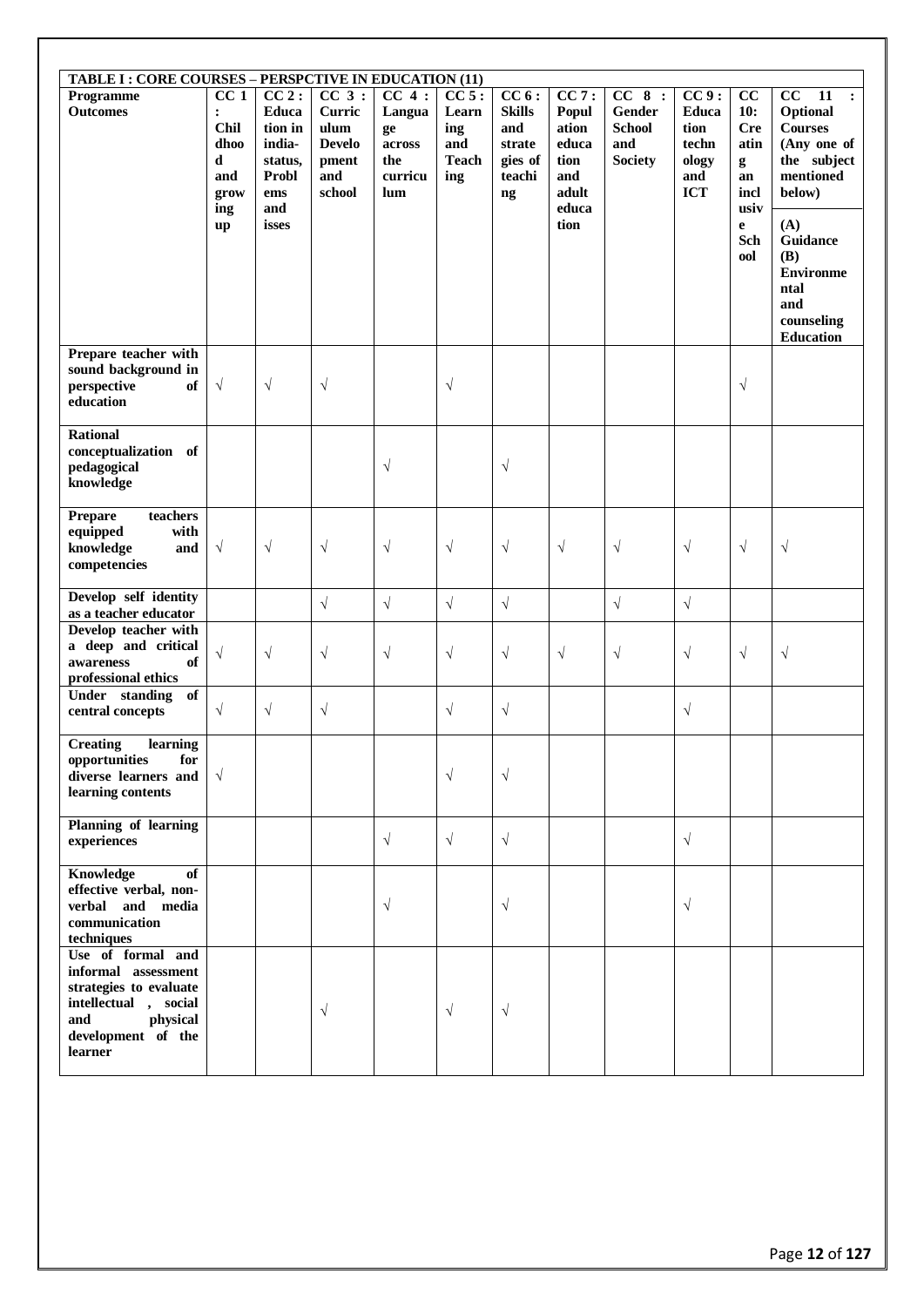| TABLE II : PEDOGOGY OF SCHOOL SUBJECT PART - I AND PART - II                                                                                                                             |                                               |                              |                                                        |                                               |                              |                              |                              |                                                                |                         |                                                                          |                                                  |                                           |                                                    |
|------------------------------------------------------------------------------------------------------------------------------------------------------------------------------------------|-----------------------------------------------|------------------------------|--------------------------------------------------------|-----------------------------------------------|------------------------------|------------------------------|------------------------------|----------------------------------------------------------------|-------------------------|--------------------------------------------------------------------------|--------------------------------------------------|-------------------------------------------|----------------------------------------------------|
| Programme<br>outcomes                                                                                                                                                                    | ${\bf P}{\bf C}$<br>$\mathbf{1}$<br>Hin<br>di | $PC$ 1<br><b>Englis</b><br>h | $\overline{PC}$<br>$\mathbf{1}$<br><b>Sansk</b><br>rit | $PC$ 1<br><b>Social</b><br><b>Scien</b><br>ce | PC <sub>1</sub><br>Mat<br>hs | $PC$ 1<br><b>Biolo</b><br>gy | $PC$ 2<br><b>Histo</b><br>ry | $PC$ <sup>2</sup><br><b>CIVI</b><br>$\boldsymbol{\mathrm{CS}}$ | $PC$ 2<br>Geogr<br>aphy | $\overline{PC}$<br>$\boldsymbol{2}$<br>Economi<br>$\mathbf{c}\mathbf{s}$ | ${\bf P}{\bf C}$<br>$\mathbf{2}$<br>commer<br>ce | $PC$ 2<br>Physi<br>$\mathbf{c}\mathbf{s}$ | $\overline{PC}$<br>$\overline{2}$<br>chemis<br>try |
| Prepare teacher<br>with<br>sound<br>background<br>in<br>perspective<br>of<br>education                                                                                                   |                                               |                              |                                                        |                                               |                              |                              |                              |                                                                |                         |                                                                          |                                                  |                                           |                                                    |
| <b>Rational</b><br>conceptualizatio<br>n of pedagogical<br>knowledge                                                                                                                     | $\sqrt{}$                                     | $\sqrt{}$                    | $\sqrt{ }$                                             | $\sqrt{}$                                     | $\sqrt{}$                    | $\sqrt{ }$                   | $\sqrt{}$                    | $\sqrt{}$                                                      | $\sqrt{ }$              | $\sqrt{ }$                                                               | $\sqrt{ }$                                       | $\sqrt{ }$                                | $\sqrt{}$                                          |
| Prepare<br>teachers<br>equipped<br>with<br>knowledge and<br>competencies                                                                                                                 | $\sqrt{ }$                                    | $\sqrt{}$                    | $\sqrt{ }$                                             | $\sqrt{}$                                     | $\sqrt{}$                    | $\sqrt{ }$                   | $\sqrt{}$                    | $\sqrt{}$                                                      | $\sqrt{ }$              | $\sqrt{ }$                                                               | $\sqrt{ }$                                       | $\sqrt{ }$                                | $\sqrt{}$                                          |
| <b>Develop</b><br>self<br>identity<br>$\mathbf{a}\mathbf{s}$<br>a<br>teacher<br>educator                                                                                                 | $\sqrt{ }$                                    | $\sqrt{}$                    | $\sqrt{ }$                                             | $\sqrt{}$                                     | $\sqrt{}$                    | $\sqrt{ }$                   | $\sqrt{}$                    | $\sqrt{}$                                                      | $\sqrt{ }$              | $\sqrt{ }$                                                               | $\sqrt{ }$                                       | $\sqrt{ }$                                | $\sqrt{}$                                          |
| Develop teacher<br>with a deep and<br>critical<br>of<br>awareness<br>professional<br>ethics                                                                                              | $\sqrt{}$                                     | $\sqrt{ }$                   | $\sqrt{ }$                                             | $\sqrt{}$                                     | $\sqrt{}$                    | $\sqrt{ }$                   | $\sqrt{}$                    | $\sqrt{}$                                                      | $\sqrt{ }$              | $\sqrt{ }$                                                               | $\sqrt{ }$                                       | $\sqrt{ }$                                | $\sqrt{}$                                          |
| Under standing<br>of<br>central<br>concepts                                                                                                                                              | $\sqrt{ }$                                    | $\sqrt{}$                    | $\sqrt{}$                                              | $\sqrt{}$                                     | $\sqrt{}$                    | $\sqrt{ }$                   | $\sqrt{}$                    | $\sqrt{}$                                                      | $\sqrt{ }$              | $\sqrt{ }$                                                               | $\sqrt{ }$                                       | $\sqrt{ }$                                | $\sqrt{}$                                          |
| <b>Creating</b><br>learning<br>opportunities<br>for<br>diverse<br>learners<br>and<br>learning<br>contents                                                                                | $\sqrt{}$                                     | $\sqrt{ }$                   | $\sqrt{ }$                                             | $\sqrt{}$                                     | $\sqrt{}$                    | $\sqrt{ }$                   | $\sqrt{}$                    | $\sqrt{ }$                                                     | $\sqrt{}$               | $\sqrt{ }$                                                               | $\sqrt{ }$                                       | $\sqrt{ }$                                | $\sqrt{}$                                          |
| Planning<br>of<br>learning<br>experiences                                                                                                                                                | $\sqrt{}$                                     | $\sqrt{}$                    | $\sqrt{ }$                                             | $\sqrt{}$                                     | $\sqrt{ }$                   | $\sqrt{ }$                   | $\sqrt{ }$                   | $\sqrt{ }$                                                     | $\sqrt{ }$              | $\sqrt{ }$                                                               | $\sqrt{ }$                                       | $\sqrt{ }$                                | $\sqrt{}$                                          |
| Knowledge<br>of<br>effective verbal,<br>non-verbal and<br>media<br>communication<br>techniques                                                                                           | $\sqrt{}$                                     | $\sqrt{}$                    | $\sqrt{ }$                                             | $\sqrt{}$                                     | $\sqrt{}$                    | $\sqrt{ }$                   | $\sqrt{}$                    | $\sqrt{}$                                                      | $\sqrt{ }$              | $\sqrt{ }$                                                               | $\sqrt{ }$                                       | $\sqrt{ }$                                | $\sqrt{}$                                          |
| Use of formal<br>and<br>informal<br>assessment<br>strategies<br>to<br>evaluate<br>intellectual<br>$\overline{\phantom{a}}$<br>social<br>and<br>physical<br>development of<br>the learner | $\sqrt{ }$                                    | $\sqrt{}$                    | $\sqrt{ }$                                             | $\sqrt{}$                                     | $\sqrt{}$                    | $\sqrt{ }$                   | $\sqrt{}$                    | $\sqrt{}$                                                      | $\sqrt{ }$              | $\sqrt{ }$                                                               | $\sqrt{ }$                                       | $\sqrt{ }$                                | $\sqrt{}$                                          |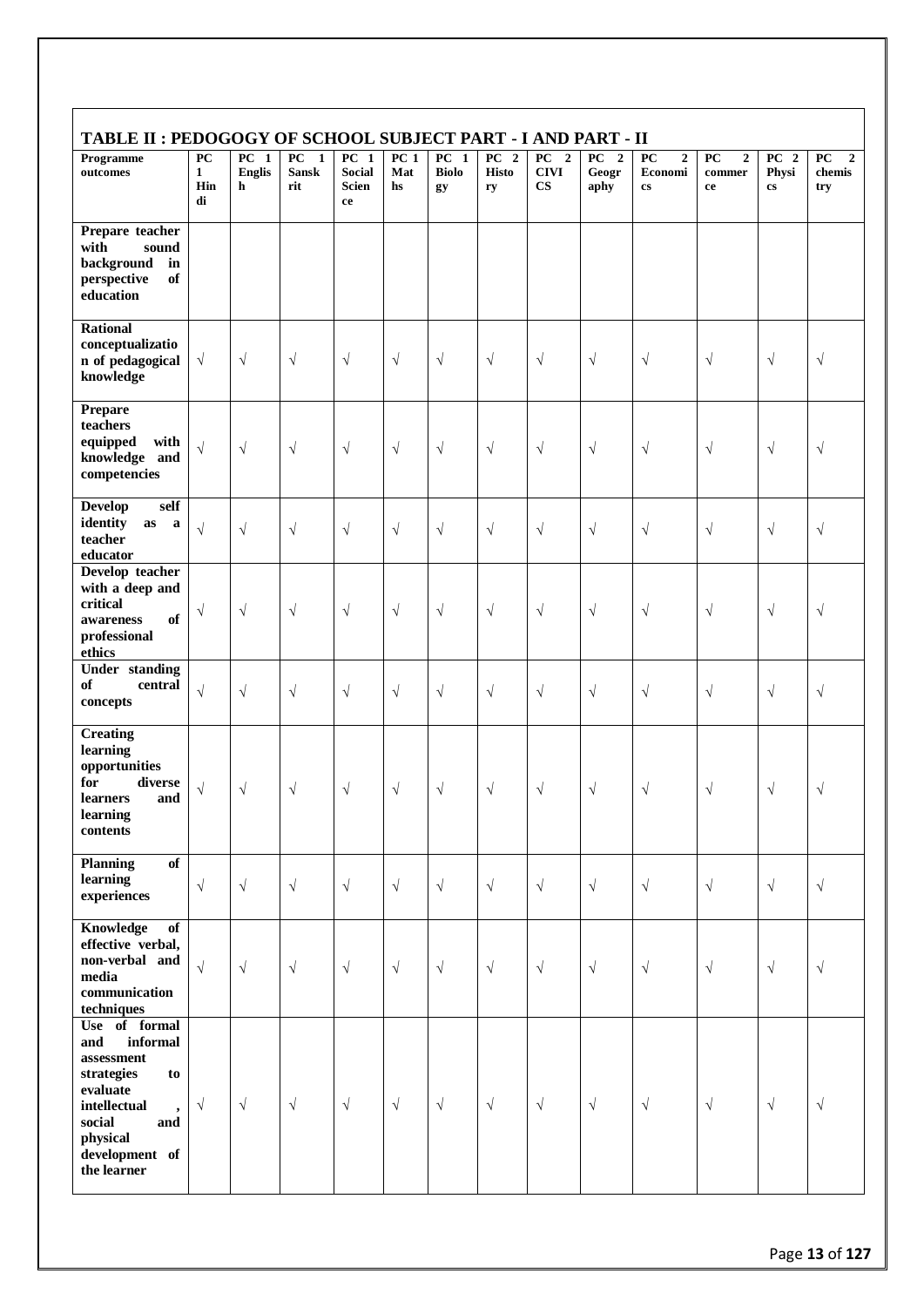| <b>TABLE III : ABILITY ENHANCEMENT COURSES (4)</b>                                                                                          |                                                                                                                                         |                                                             |                                                                            |                                                   |  |  |  |  |  |
|---------------------------------------------------------------------------------------------------------------------------------------------|-----------------------------------------------------------------------------------------------------------------------------------------|-------------------------------------------------------------|----------------------------------------------------------------------------|---------------------------------------------------|--|--|--|--|--|
| Programme<br>outcomes                                                                                                                       | <b>AESD</b><br>T<br>and<br>reading<br>reflecting<br>on<br>texts (Ability -<br>enhancement<br>$\boldsymbol{\&}$<br>skill<br>development) | <b>AESD</b><br>$\mathbf{I}$<br>Drama & Art.<br>In education | <b>AESD</b><br>III<br><b>Educational</b><br>Psychology<br><b>Practical</b> | <b>AESD</b><br>$-IV$<br>Understanding<br>the self |  |  |  |  |  |
| Prepare teacher with<br>sound background in<br>perspective<br><sub>of</sub><br>education                                                    |                                                                                                                                         |                                                             |                                                                            |                                                   |  |  |  |  |  |
| <b>Rational</b><br>conceptualization<br>of<br>pedagogical knowledge                                                                         |                                                                                                                                         |                                                             |                                                                            |                                                   |  |  |  |  |  |
| teachers<br><b>Prepare</b><br>equipped<br>with<br>knowledge<br>and<br>competencies                                                          | $\sqrt{ }$                                                                                                                              | V                                                           | $\sqrt{}$                                                                  | $\sqrt{}$                                         |  |  |  |  |  |
| Develop self identity as<br>a teacher educator                                                                                              | $\sqrt{ }$                                                                                                                              | $\sqrt{}$                                                   | $\sqrt{}$                                                                  | $\sqrt{}$                                         |  |  |  |  |  |
| Develop teacher with a<br>deep<br>and<br>critical<br>awareness<br><b>of</b><br>professional ethics<br>standing<br><b>of</b><br><b>Under</b> | $\sqrt{ }$                                                                                                                              | V                                                           | $\sqrt{}$                                                                  | V                                                 |  |  |  |  |  |
| central concepts                                                                                                                            |                                                                                                                                         |                                                             |                                                                            |                                                   |  |  |  |  |  |
| <b>Creating</b><br>learning<br>for<br>opportunities<br>diverse learners<br>and<br>learning contents                                         | $\sqrt{ }$                                                                                                                              | $\sqrt{ }$                                                  | $\sqrt{ }$                                                                 | $\sqrt{ }$                                        |  |  |  |  |  |
| Planning of learning<br>experiences                                                                                                         | $\sqrt{ }$                                                                                                                              | $\sqrt{}$                                                   | $\sqrt{ }$                                                                 | $\sqrt{ }$                                        |  |  |  |  |  |
| Knowledge of effective<br>verbal, non-verbal and<br>media communication<br>techniques                                                       | $\sqrt{ }$                                                                                                                              | V                                                           | $\sqrt{ }$                                                                 | $\sqrt{ }$                                        |  |  |  |  |  |
| Use of formal and<br>informal<br>assessment<br>strategies to evaluate<br>intellectual, social and<br>physical development<br>of the learner | $\sqrt{ }$                                                                                                                              | $\sqrt{}$                                                   | $\sqrt{ }$                                                                 | $\sqrt{ }$                                        |  |  |  |  |  |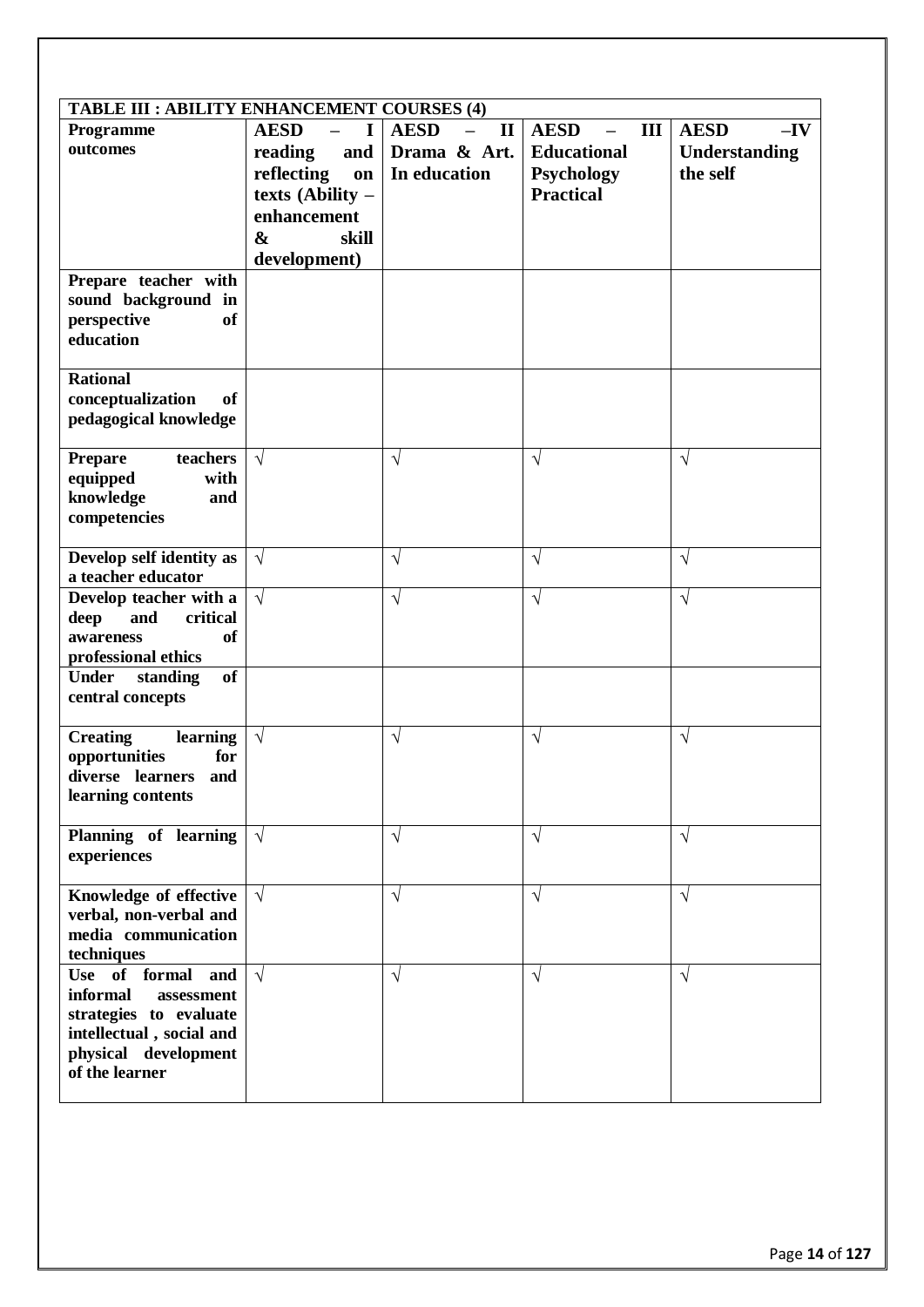# **VII. Teaching Learning Process:**

**With a view to move away from theoretical discourses and lectures, the student- teacher is required to be engaged in various kinds of learning experience. This programme intends to provide him/her with the specific engagements that are spelt out under each course. However, the nature of engagement of the perspective Teacher-Educator will be of the following kinds:**

**1. Lecture-cum-Discussion Session: The teacher educator provides the perspective Teacher-Educator a platform to review their experiences, helps them to develop insights into the disciplinary knowledge base and to relate them to the school realities.**

**2.Focused Reading and Reflection: Perspective Teacher-Educator would be led to focus readings on various themes with questions inviting reflections either individually or in small groups.**

**3.Observation-Documentation-Analysis: Simulated and real school/ community experiences would be arranged for the student teachers to observe, document in the form of record/ journal/ diary and analyze with an intention torevisit their own understandings or develop new insights.**

**4.Seminar Presentations: Students will undertake thematic/topical study, prepare write-up and make seminar presentation followed by open-house discussion with a view to enhance their knowledge base and repertoire of skills in presentation.**

**5.Attachment to Teacher Education Institution: Learning experiences would be provided through several teacher education institution-based practicum for development of certain professional qualities and competencies. This would include opportunities for planning and implementation of learning experiences and strategies, and reflecting on their appropriateness and effectiveness.**

**1. Workshop : A series of learning experiences in a given performance area would be provided to perspective Teacher-Educator in the form of workshop, engaging them in modeling-practice-feedback sequence with a view to developing specified competencies required for a teacher.**

**2. Panel Discussion : A series of panel discussions shall be planned on different themes/issues relating to school education and teacher education and shall be**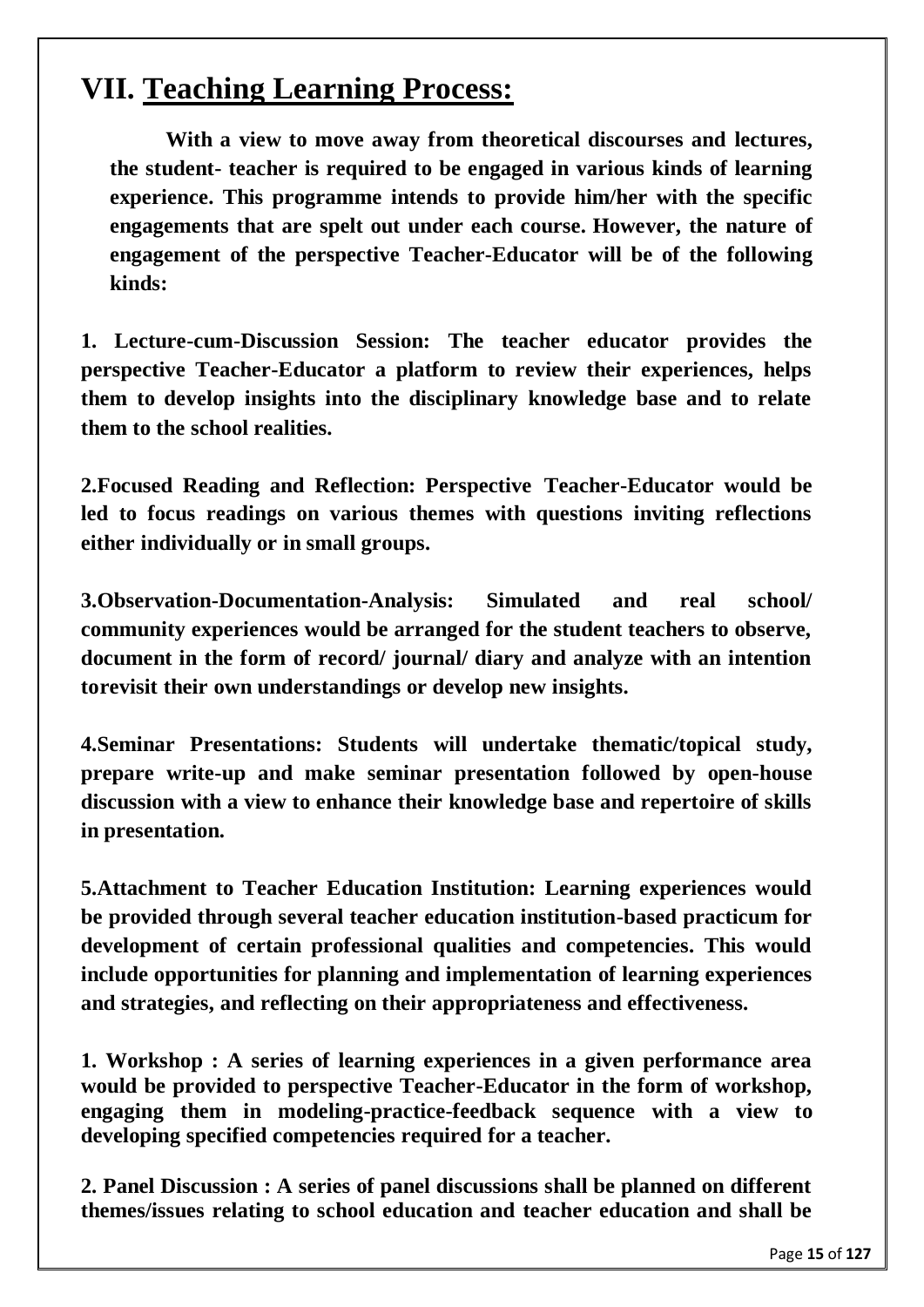**organized in the respective TEIs / University Department in which the prospective teacher educators shall participate and each of them shall prepare abrief report on the conclusion of each panel discussion session.**

.

**3. Group Work: On different dimensions of an issue/theme relating to curricular components or concerning any emerging issues of school education and teacher education, groups shall be formed among the prospective teacher educators who would work on the theme and performance of each individual group shall be reported.**

**4. Library Work: On specific theme/issue/problems relating to school education and teacher education or on any other curricular issues, the prospective teacher educators would be asked to consult library, collect information and prepare their individual write-ups for seminar presentation and discussion.**

**5. Projects: Course related projects having contemporary concern shall be assigned to individual prospective teacher educator to be completed within a specified period of time with a report.**

**6. Collaborative Presentations: The prospective teacher educators in groups along with their allotted mentors shall work collaboratively on a theme and prepare the report for seminar presentation.**

**7. School Visit and Sharing of Experiences: As per the requirements of the School Internship programme included in the curriculum, school visits, interaction with students, teachers and other stakeholders and sharing the experiences with them and with peers shall be one of the core activities of the prospective teacher educators. Similar visits to other teacher education institutions, both ETEIs and STEIs, and interaction with student teachers, teacher educators and other stakeholders shall be conducted and the experiences shall be shared.**

**8. Sessional Work : Each course paper in this programme has theoretical as well as practical component in the form of assignment which need to be conducted as assessed internally in time.**

*The topics for the sessional work listed under each course are suggestive. The concerned teacher educator may assign any other topic/issue relevant to the respective course***.**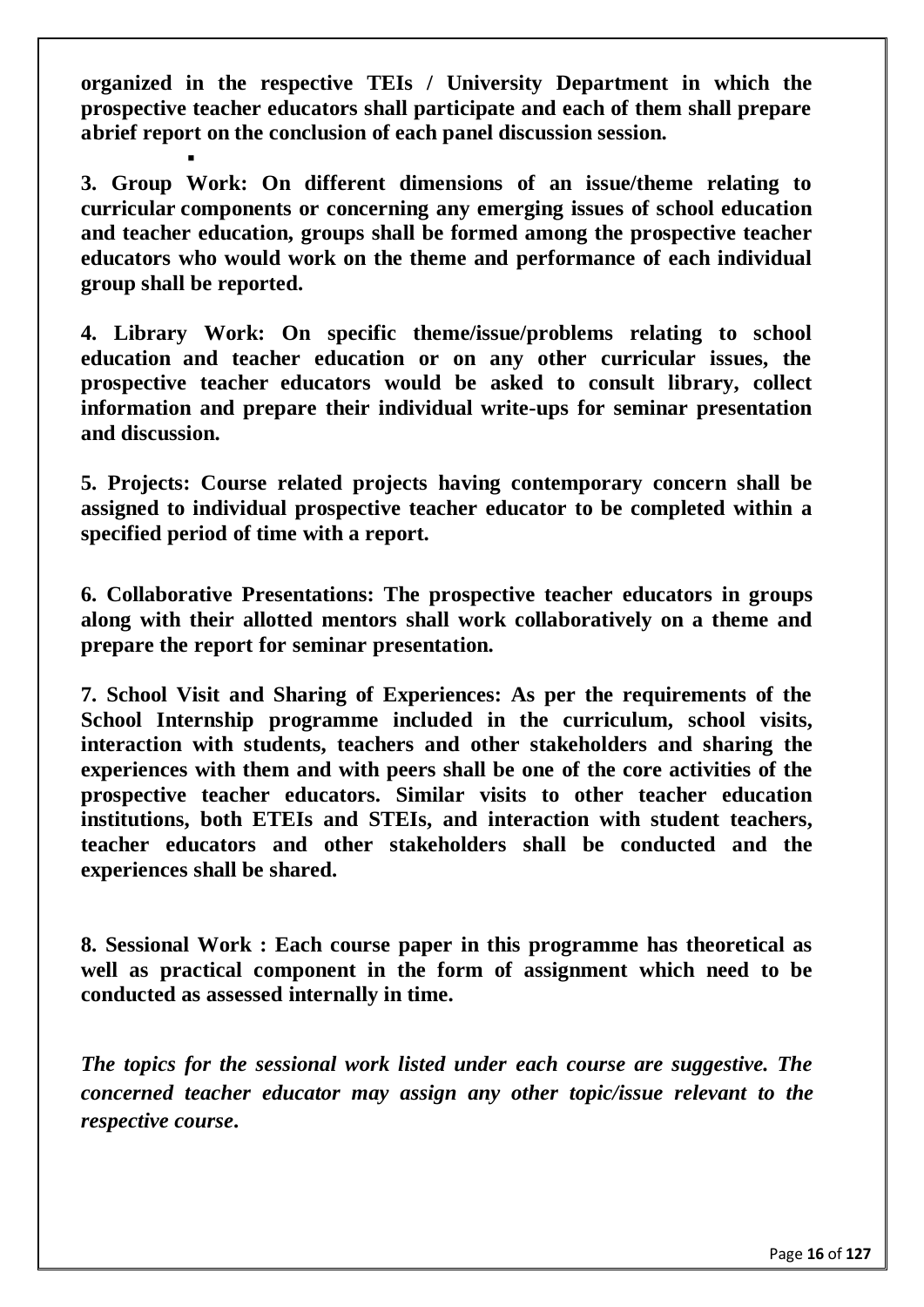# **VIII. Assessment Methods:**

**a. Alignment of Programme Learning Outcomes and Course Learning Outcomes:** 

**The assessment of learners' achievement in teacher education (B.Ed) will be aligned with the following:** 

- **a. Programme learning outcomes (postgraduate descriptors)**
- **b. Course learning outcomes (qualification descriptors)**
- **c. Academic and professional skills suggested in the under graduate learning descriptors in the LOCF recommendations (indicated and illustrated in the Learning Outcomes in respect of select courses).**

#### **Assessment priorities:**

**Two years Degree B.Ed. Programme Under CBCS (Choice Based Credit System) is a professional course that prepares teachers for middle level (class VI-VIII), secondary (Class IX-X) and senior secondary (Class XI-XII). Course is strictly based on ordinance – 222 as per guidance of UGC and decision of the standing committee held on 30.6.2015 at point no.-10. The semester will consist of 16-18 weeks of academic work. One credit is equivalent to one hour (60 minutes) of teaching (lecture or tutorial) or two hours (120 minutes) of practical work/field work per week in a semester. The credits associated with the course will be valid credits, while credits associated with comprehensive vivavoce will be virtual credits. The university teaching Deptt will workout the required minimum number of credits for the award of the degree on an average of valid 20 credits per semester. The distribution of the credits among theory, practical, field work in a semester will also be worked out by the Deptt. The UTD will offer the courses of 20- 30 credits for full time B.Ed. Programme. The UTD will offer the elective-generic courses to its own students and the students of other programmes under choice on first come first served basis. The number of seats in the course will depend on available facilities in the Deptt. The requirement of Project/Internship as notified by the Department need to be undertaken by the candidate for the specific credits. The Project/Internship may be undertaken in any of the school. This should be of maximum 18 credits in a semester. The minimum attendance of the students is as per NCTE norm/university norm; otherwise students will not be permitted to appear in the examination. students will be eligible for award of degree when he/she earns minimum required number of valid and virtual credits specified for the programme but not before the minimum duration of the programme. Each course will be assessed for 100 marks,**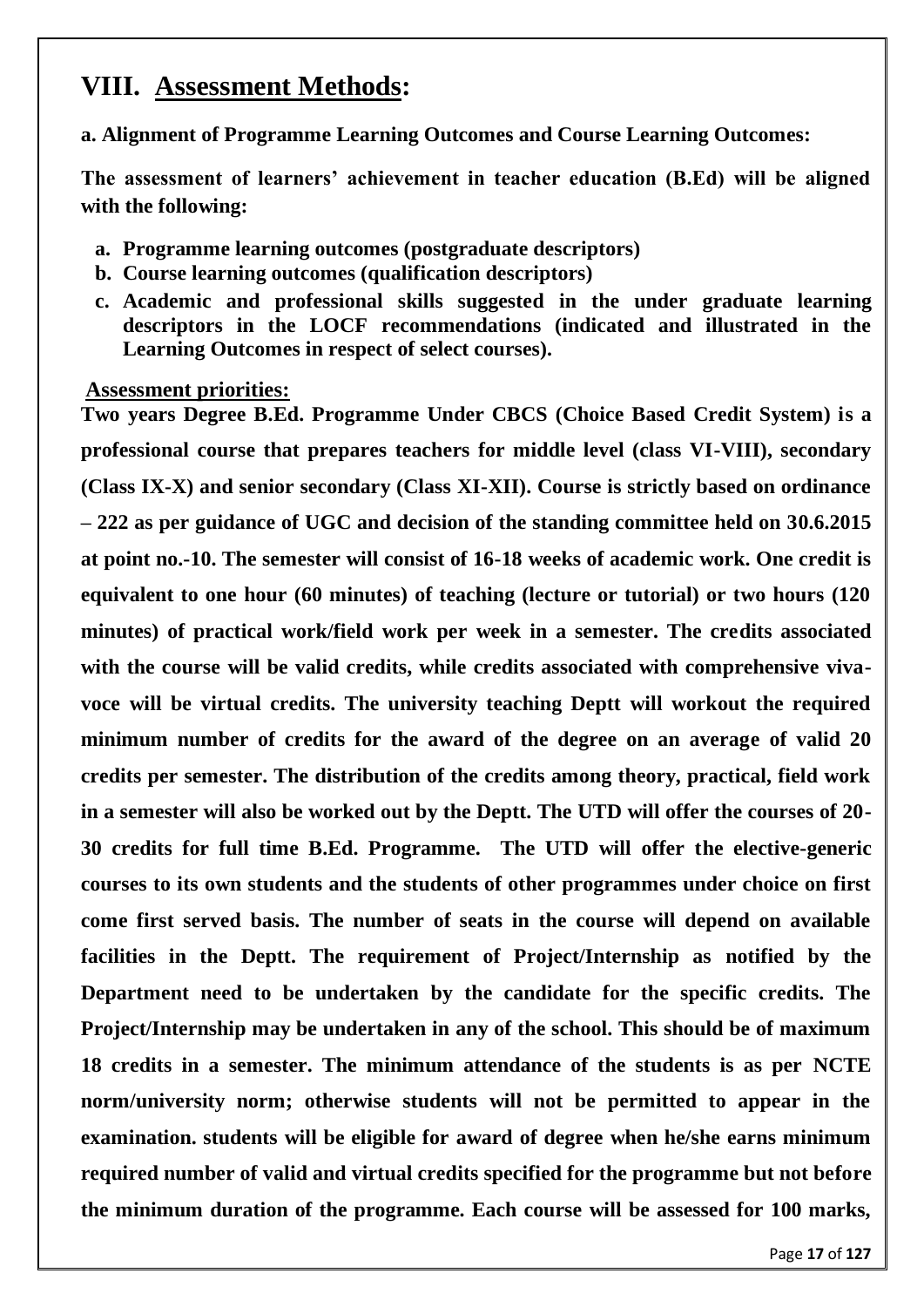**out of which 60 marks will be for end-semester examination and 40 marks will be for continuous evaluation during the semester. During the semester, a teacher offering the course will do the continuous evaluation of the student at three points of time by conducting three tests of 20 marks each. Marks obtained in two best tests out of three will be awarded to the student in each course, there shall be end semester examination of 60 marks. Each student has to appear in at least two tests and end semester examination, otherwise, the student will be awarded Ab grade in that course. The teacher offering the course will be responsible for setting the question paper and evaluating the answer books of test and end-semester Examination of that course. If due to some unavoidable reasons, it is not possible, then the Head will make an alternate arrangement for the conduct of Examination. Total of marks obtained in end-semester examination and best two tests under continuous evaluation will decide the grade in the course. The grading will be made on 10-point scale as described below :-**

| <b>Letter Grade</b> | <b>Grade Point</b> | <b>Description</b>  | Range of Marks % |
|---------------------|--------------------|---------------------|------------------|
| $\mathbf{o}$        | 10                 | <b>Out Standing</b> | 90-100           |
| $A+$                | 0 <sup>9</sup>     | <b>Excellent</b>    | 80-89            |
| $\mathbf{A}$        | 08                 | Very good           | 70-79            |
| $B+$                | 07                 | Good                | 60-69            |
| $\bf{B}$            | 06                 | Above average       | 50-59            |
| $\mathbf C$         | 05                 | Average             | 40-49            |
| $\mathbf{P}$        | 04                 | Pass                | $35 - 39$        |
| $\mathbf{F}$        | 00                 | Fail                | $0 - 34$         |
| Ab                  | $\bf{00}$          | <b>Absent</b>       | Absent           |

**If a student obtains fail or Absent grade in any course, he/she will be treated to have failed in the course. He/she has to reappear in the examinations of the course as and when conducted or arranged by the Department. Marks obtained earlier in continuous assessment may be carried toward and added to the marks obtained in repeat end-semester examination to decide the grade in the repeat course. The theoritical and practical courses can be repeated whenever offered or arranged by the Department but within maximum duration of the programme. He/she can avail multiple repeat attempts to pass the course. The semester grade Point Average (SGPA) and cumulative Grade Point Average (CGPA) will be calculated as weighted average of valid and virtual credit Point secured by the student, except the credits of additional course, if any, The SGPA and CGPA shall be rounded off up to 2 decimal places and reported in the grade sheet. The SGPA is a measure of performance of a**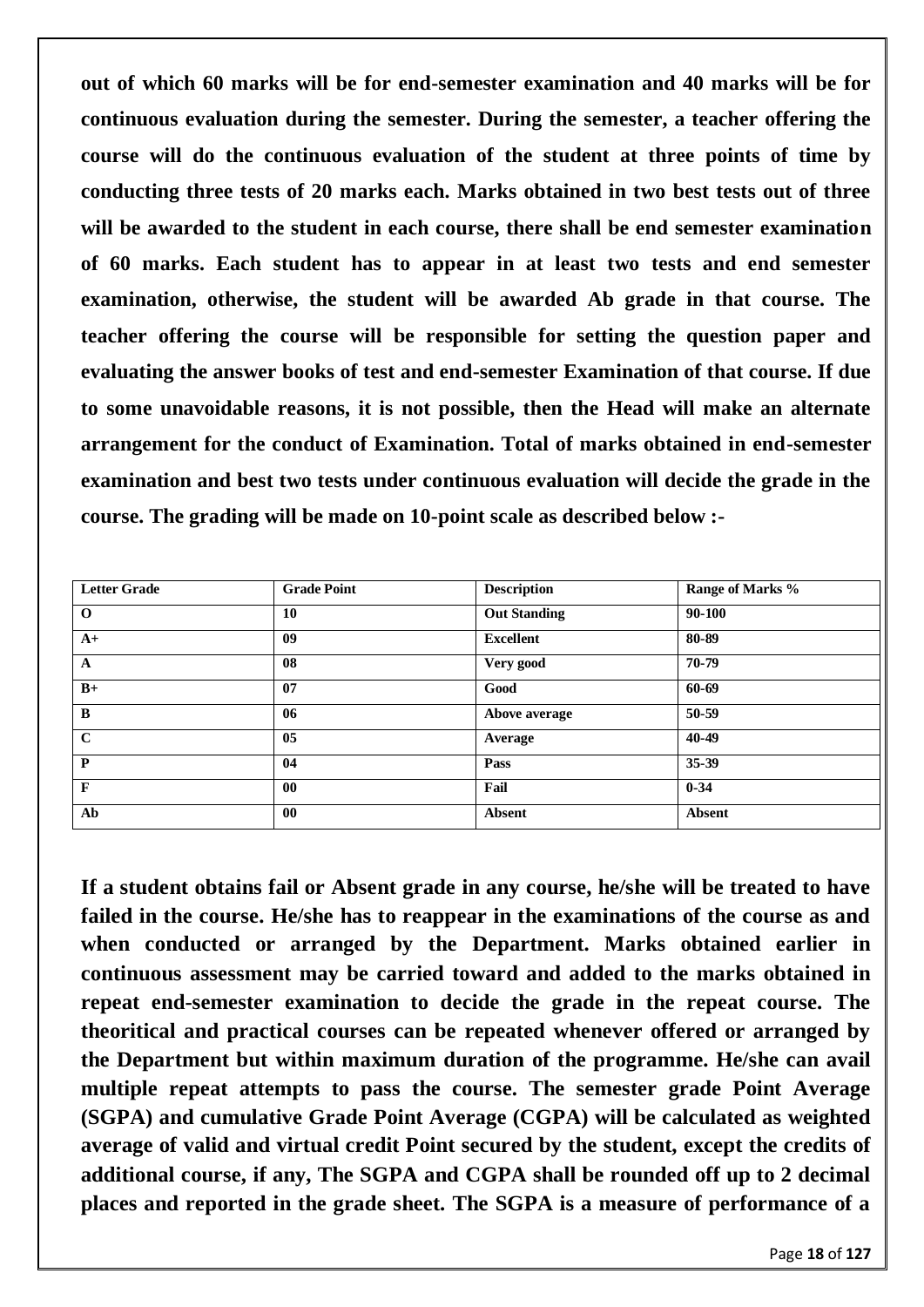**student in a semester. It is ratio of total credit Points secured by student in various courses registered in semester and the total course credits taken during that semester, i.e**

SGPA (Si) = 
$$
\sum (Ci X Gi)
$$

$$
\sum\,C\,i
$$

**Where Ci is the number of credits of the ith course in a semester and Ci in the grade Point scored.**

**CGPA is measure of overall cumulative performance of a student overall the semesters completed. The CGPA is the ratio of the total credit point secured by a student in various course in all the semesters completed and the sum of the total credits of all course in all the semesters completed, i,e**

 $CGPA = \sum (Ci X Si)$ 

# $\sum$  ci

**When Si in the SGPA of the ith semester and Ci is the total number of credits in the ith semester.**

**On completing all the requirements for award of the degree, the CGPA will be calculated and this value will be indicated on the degree alongwith Division. The final degree should also indicate the division obtained as per follows:**

## **CRITERIA FOR AWARDING DIVISION ONTHE BASIS OF CGPA**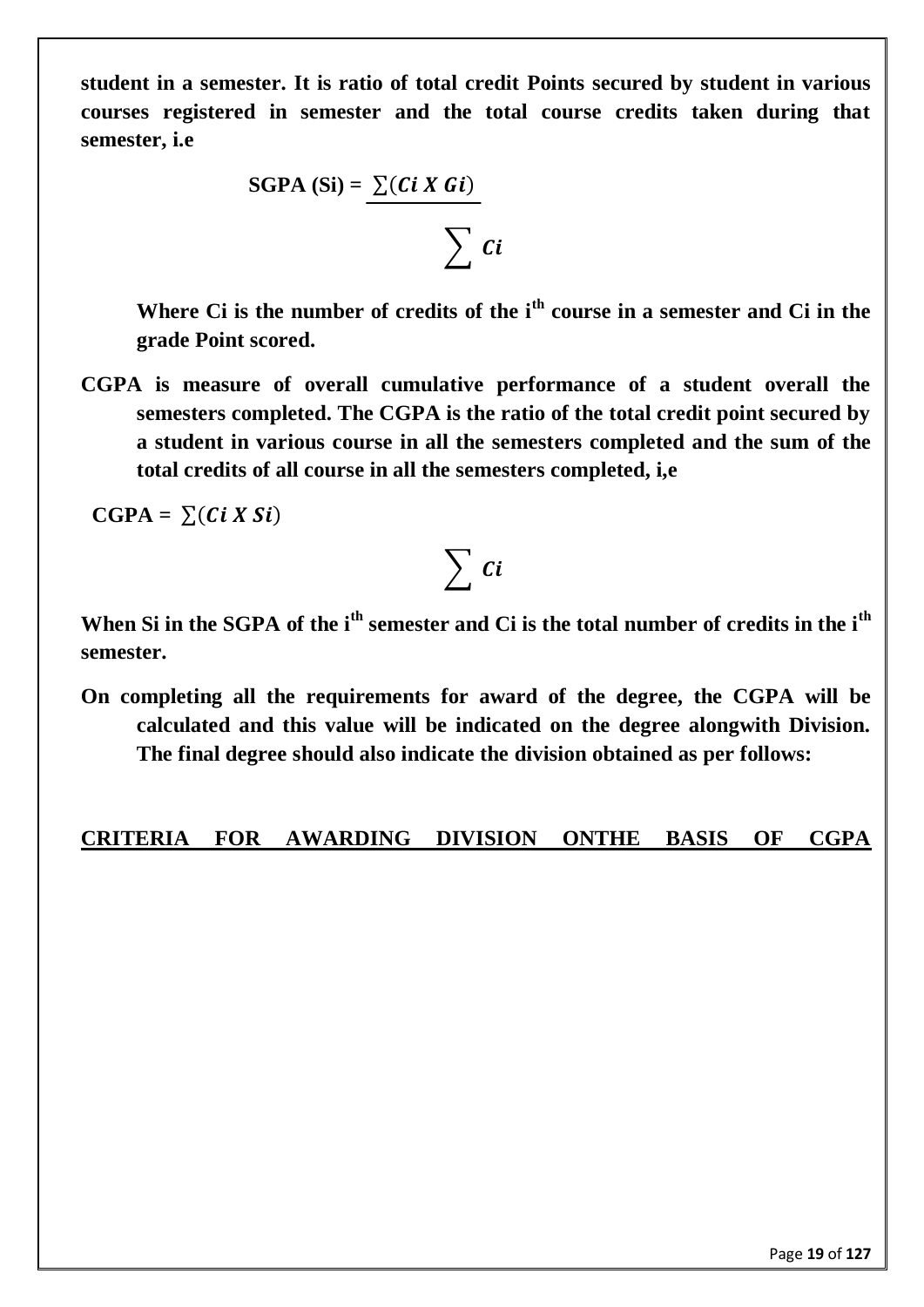| <b>Division</b>         | <b>Criterion</b>                                                           |
|-------------------------|----------------------------------------------------------------------------|
| <b>First Division</b>   | The candidate has earned minimum number of credits required for            |
| <b>With Distinction</b> | the award of the degree in the first attempt with CGPA of 8.00 of<br>above |
| <b>First Division</b>   | The candidate has earned minimum number of credits required for            |
|                         | the award of the degree in the first attempt with CGPA of 6.50 or          |
|                         | above                                                                      |
| <b>Second Division</b>  | The candidate has earned minimum number of credits required for            |
|                         | the award of the degree in the first attempt with CGPA of 5.00 of          |
|                         | above but less than 6.50.                                                  |
| <b>Pass Division</b>    | The candidate has earned minimum number of credits required for            |
|                         | the award of the degree in the first attempt with CGPA of 4.00 of          |
|                         | above but less than 5.00.                                                  |

**The student will be promoted to the next semester. If he/she secures at** 

**least 12 valid credits in a semester. In case the student secures less than 12 valid credits in any semester then the student will be asked to repeat the entire semester and that semester will be treated as zero semester. (12-Ord.-222). Repetition of theory/practical course is allowed only to those candidates who get F or Ab in the course. The student has to pay the prescribed fee for repeating the course. On account of valid reasons, a student may withdraw from a semester. In such case the semester will be treated as zero semester. In case of zero semester, the student will not be promoted to the next semester till he/she clears that semester. The UTD may allow such a student to register in the subsequent semester whenever it is offered by the concerned UTD. The student has to pay semester fee again in such cases. If the student withdraws within one month from starting of the semester then semester fee will not be charged again.**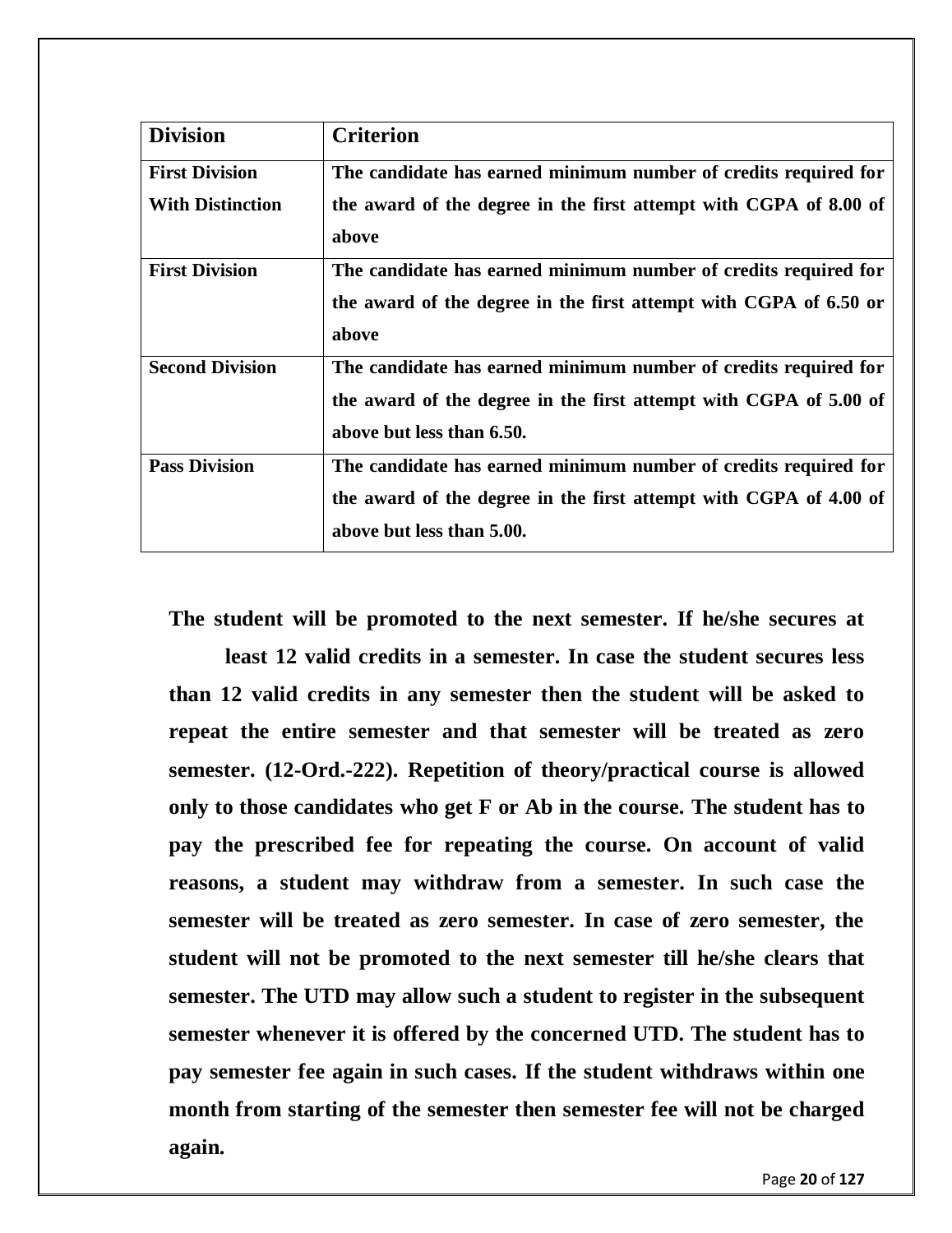**The practical course can be repeated as and when it is offered. Evaluation will be Internal with feedback system i.e. marked answer books will be shown to the student for his/her perusal and will be collected back by the teacher for record for six months after declaration of the result. The decision of the teacher regarding the evaluation and the grade shall be final. However, a student can submit in writing for review of his Marks/Grade to the Head/Director who will place the case before the Board of comprehensive viva-voce. The decision of the board will be final. Result of the review will be declared by the concerned Head/Director. Review is effective only if the grade improves.**

**Review will be allowed if-:** 

- **The prescribed fee is paid.**
- **The candidate applies within 7 days of the declaration of the grade in that course.**

**practical will assessed continuously at the end of each semester evaluation of practicals will be done by two examiners. The grades obtained in the practicals will be shown separately in the grade- sheet.Dissertation/project report/internship of 5-5 credits will be assessed by the internal supervisor, in general, however UTD may be assessed by an internal supervisor and an external expert. The dissertation/major project/ internship report of 12-18 credits will be assessed by one external examiner to be appointed by the Vice-Chancellor from the paned of examiners suggested by Head/Director and the supervising teacher/the examiner appointed by the Head/Director of the UTD. A comprehensive viva-voce of 4 virtual credits will be conducted at the end of each semester of the programme by a board of four examiners at least ONE of whom shall be external. The Vice-Chancellor will appoint the external examiner in consultation**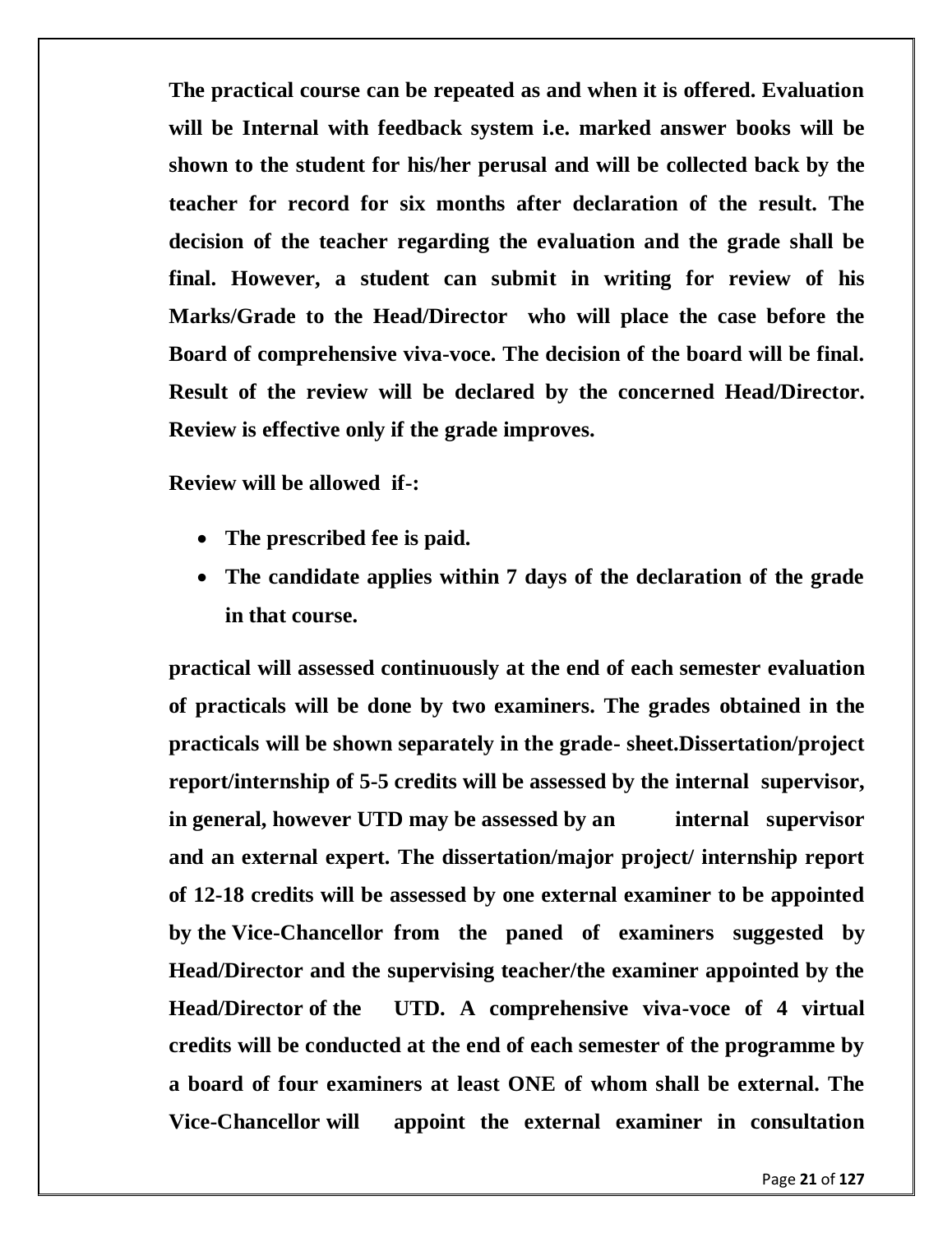**with Head/Director of the UTD. Three will form a quorum. Head/Director will coordinate the comprehensive viva-voce. The grades awarded in the viva-voce shall be shown separately in the grade-sheet.** 

**If a programme has a large number of students then more number of boards may be constituted as per requirement. The board may include at least two experts including one internal and one external. The external expert of comprehensive viva-voce board shall also conduct an academic audit and make an assessment of overall knowledge gain by the students in the semester, standard of the question papers, syllabus covered, marking in valuation of the answer books, etc. and shall submit its report to the Vice Chancellor through Head/Director. An honorarium of Rs. 2000/- per day shall be paid to each examiner to the Board Comprehensive Viva-voce. The Grade/Marks sheet in each pre-final semester will be prepared in two copies and signed by the Programme Coordinator and Head/Director. Out of the two one will be issued to the student and the other will be kept in the UTD office as record.** 

**The consolidated Grade/Marks sheet in final semester will be prepared in Triplicate by the UTD. These will be signed by the Programme Coordinator, Head/Director of UTd and the Deputy Registrar (Exam) of the University. One copy will be kept by the Exam Section of the University the second one will be issued to the student and the third one will be kept for record to the UTD. Different type of the grade-sheets will be prepared for result of pre-final semesters, final semester, and the semester having repeat courses. The UTDs will manage their own examination expenditures with the available income of 90% of their respective examination fees. In case any dispute arises regarding interpretation of these rules or in giving effect to the provision of this Ordinance the matter**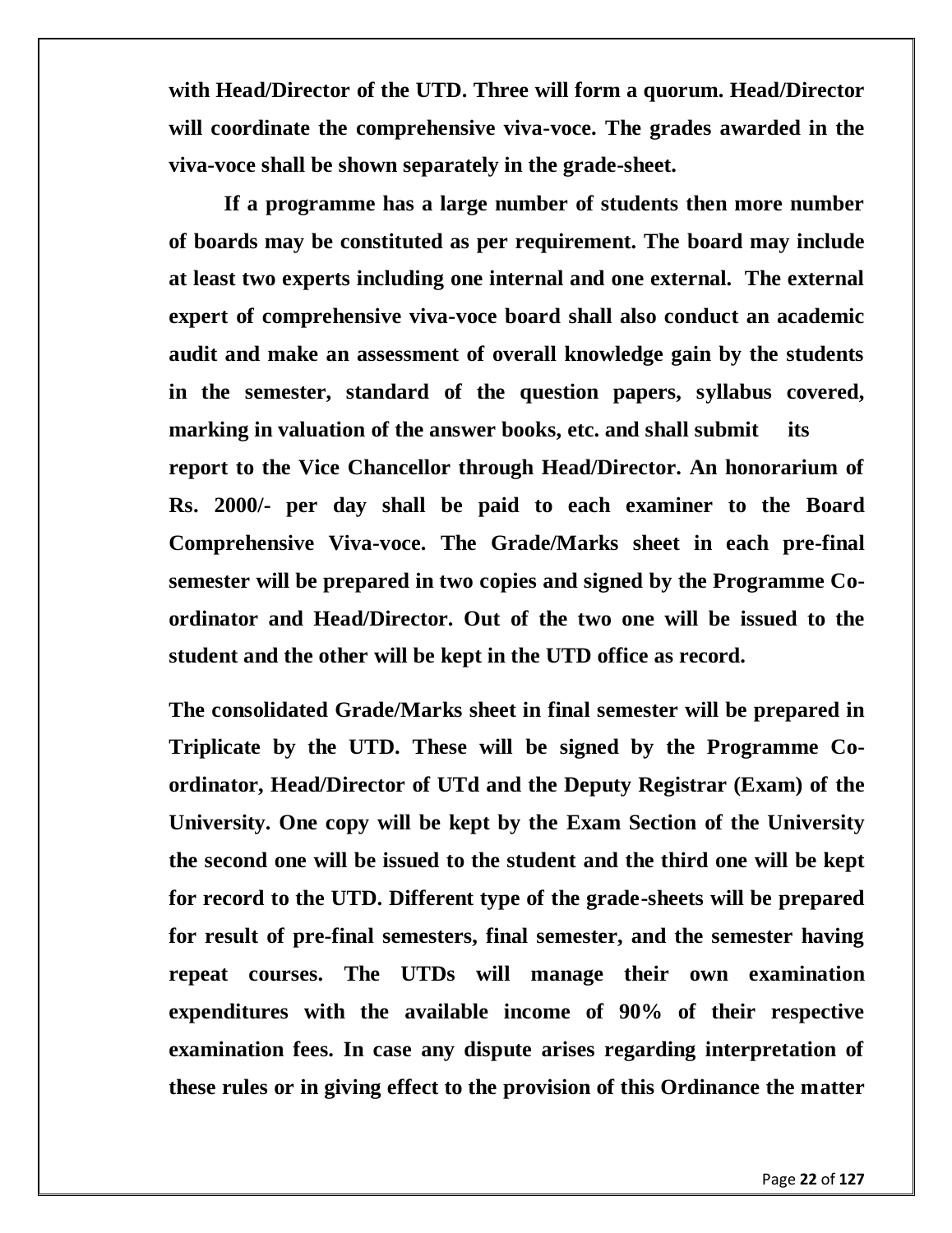**shall be referred to the Vice Chancellor whose decision there on will be final.** 

**The conversion of CGPA in to percentage will be as follows to facilitate its application in other academic matters.**

**Equivalent Percentage CGPA 10 The percentage will be rounded off upto second decimal point** 

**The provisions herein will supersede the existing. Ordinances and Regulations for regular UG and PG programmes in UTDs, to the extent herein prescribed. The guidelines issued by the statutory bodies e.g. UGC/BCI/NCTE issued time to time will be adopted for implementation. In matters not covered under this Ordinance, general rules of the University shall be applicable.**

**c. Diversity in Assessment Methods: Allowing for the diversity in learning and pedagogical methods adopted by different universities and institutions, stakeholders (Academic Councils, Boards of Studies or statutory bodies) are expected to ensure that the objectives of the course(s) are clearly aligned to learning outcomes. It is expected that the curricula developed by institutions will maintain a transparent roadmap of (a) pedagogical methods and priorities and (b) learning outcomes that reflect the weightage points given to different aspects of skills and achievements identified in the recommendations.** 

**d. Learning Outcomes Index: While devising assessment modes and criteria, institutions may look to gridlock course learning outcomes and programme learning outcomes as indicated in the LOCF (B.Ed), and work out ways to assign credit loads and distribute weightage points for each. The following table shows one possible way to develop a Learning** 

**Outcomes index for the Programme and the courses.**

**e. Weightage Distribution: In-semester activities may be accorded different weightage points (say for instance, 20: 10: 10: 15: 5 out of 60 percentage points), in terms of activities such as single or group level oral**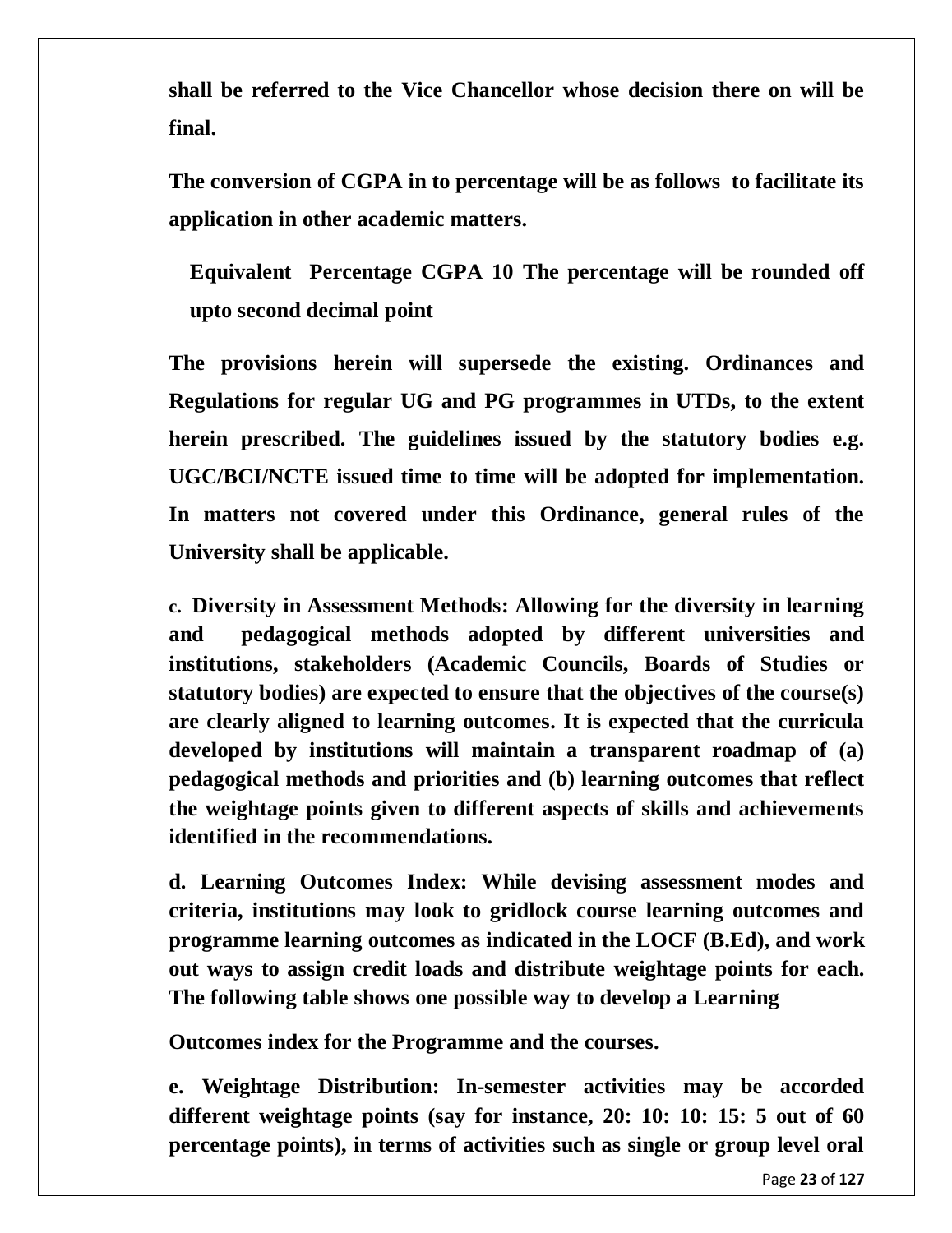**components (20), individual project (10), group project (10), library and research work (15), and punctuality and regularity or any other responsibility indicator (5). Similarly, end-semester or summative assessment methods may include written tests, either written or in combination with oral components, as may be necessary, keeping in view the class size and the credit load in a given semester. Questions set in the end semester examinations may be a combination of essay type questions, short notes and objective MCQ (multiple choice questions). The credit hour distribution (L-T-O) has to be rationalized accordingly.** 

**f. Innovation and Flexibility: Within each category, institutions are expected to encourage instructors to bring in innovative and flexible methods to guarantee the fullest realization of Learning Outcomes outlined in the document. All such instructional and assessment requirements must be clearly communicated to all stakeholders at the time of course registration. Any subsequent change or minor modification necessary for fuller realization of learning outcomes must be arranged with due notice and institutional arrangement at the relevant level.** 

**g. Freedom and Accountability: Freedom and accountability of the stakeholder are key attributes that determine the success of the Learning Outcomes framework. For example, in research work, learners may be asked to pay attention to library work and survey of literature, originality of ideas, formulation of arguments, and creativity. Components may be assigned weightage points accordingly (say, x:y:z for different components out of 15 points). The excellence of institutions will be increasingly determined by Learning Outcomes rather than programme or course objectives. Hence it is necessary to innovate continually in learning and assessment in order to ensure meaningful and socially relevant learning (with transparent Learning Outcomes indices) rather than rote learning**.

**h. Clustering of Activities: Each cluster of activity may be assigned weightage points in accordance with the priorities of the institution without diluting the principles given in the LOCF. So an institution may choose to have any or all of the following in its in-semester activities with clear and transparent methods of communication to learners: open viva voce, group quiz or individual, classroom simulations and problem solving activities, library or field visits, term papers, individual and group reports, poster presentations. Credit hour and**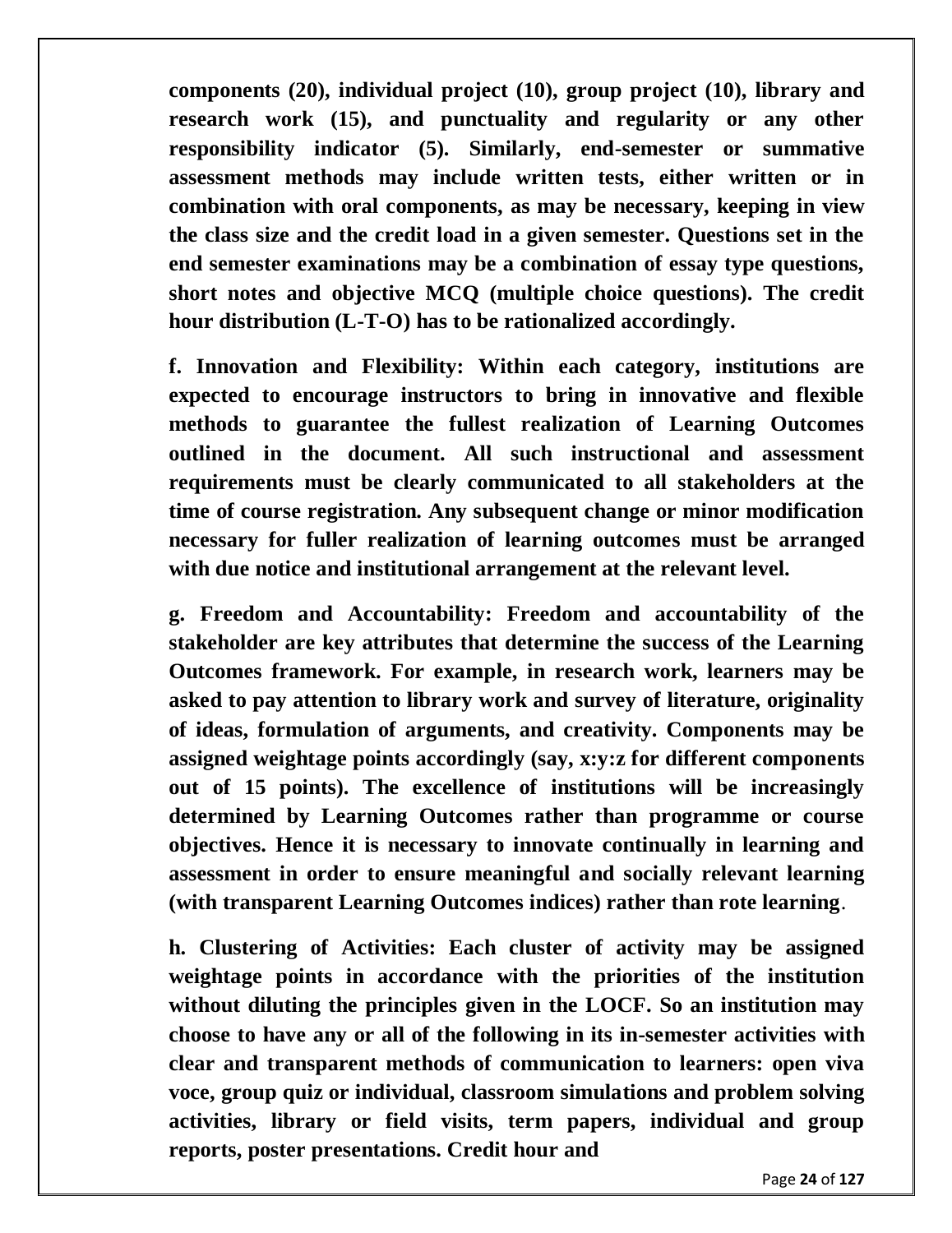**L-T-O distribution shall be crucial to any such clustering.** 

**i. Review and Amendment: It is important for institutions to review, periodically and without fail, the efficacy of any method adopted to meet the learning outcomes proposed in the LOCF recommendations. Institutions are also required to make statutory provisions to adapt/modify/amend rules and clauses as may be necessary without violating the spirit of the larger programme outcomes outlined by the UGC in the CBCS guidelines.** 

**j. Spirit Rather than Letter of the LOCF: The guidelines for assessment given here and elsewhere in the LOCF recommendations are indicative rather than exhaustive. So institutions are expected to frame assessment modes and criteria relevant to their situation and context, in keeping with the spirit of the LOCF. The basic idea of LOCF (B.Ed) that learners at this level should understand their position(s) in the light of regional, national and global perspectives—must find a true and transparent reflection in the assessment.**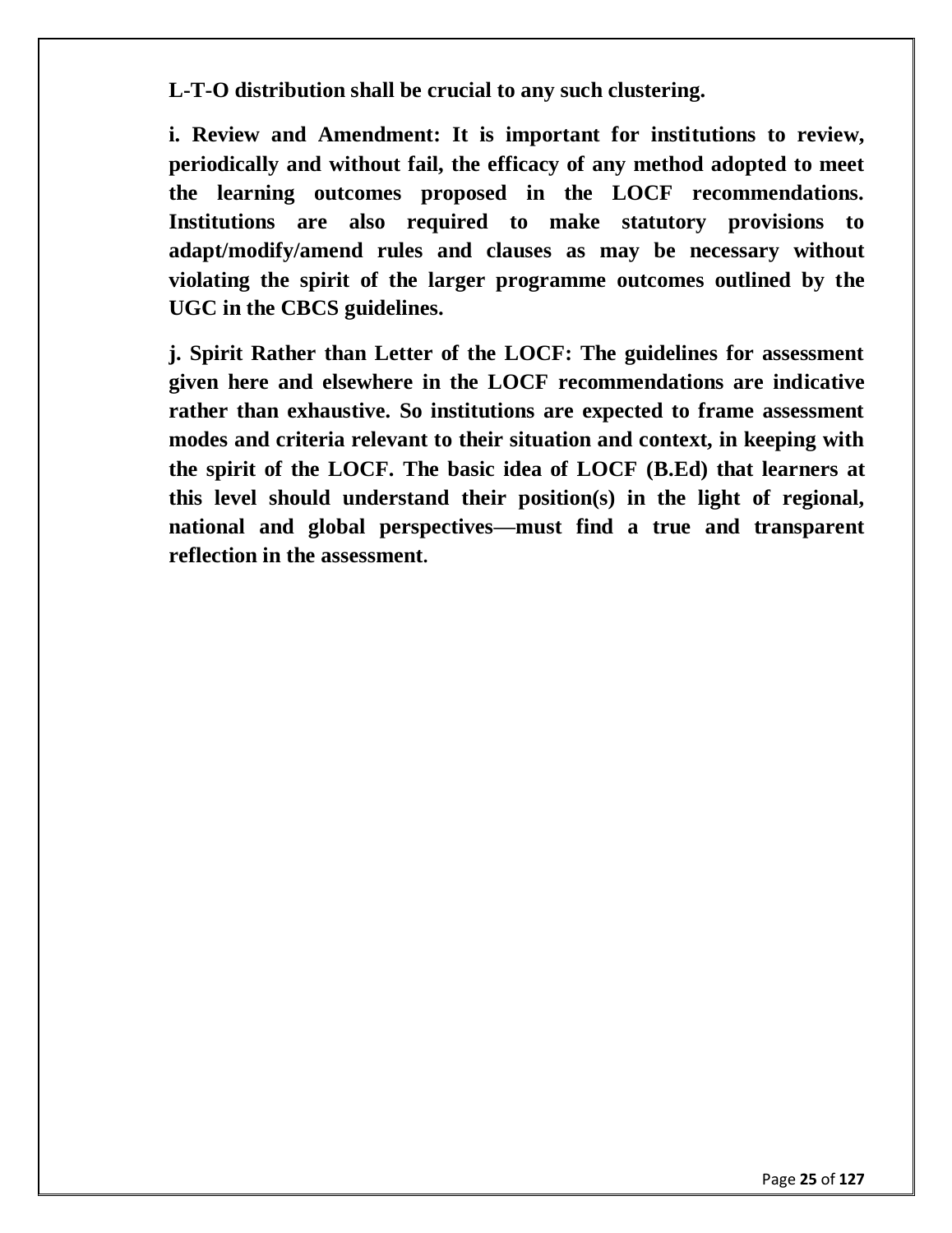# **IX. Structure of the Programme:**

## **Bachelor of education (B.Ed)**

**The Present B.Ed Syllabus for tow years programme has been designed with a view to train the students in a such manner So that they can be effective teachers in future. This is also framed on the basis of the guideline provided by the NCTE, NCERT, UGC and MHRD.**

**Categories of instruction** 

- **Persospective in education : Core Course (CC)**
- **Pedagogy Course (PC)**
- **Elective Course (EC)**
- **Ability Enhancement and Skills Develoment (AESD)**

#### **Semester I – Scheme**

| Course/Paper                                                                      | Hours<br>per<br>week | credits        | Internal<br>(Formative) | External<br>(Summative) | Total<br><b>Marks</b> |
|-----------------------------------------------------------------------------------|----------------------|----------------|-------------------------|-------------------------|-----------------------|
|                                                                                   | Group A: Core Course |                |                         |                         |                       |
| CC<br>1:<br>Childhood &<br>Growing Up                                             | 05                   | 0 <sub>5</sub> | 40                      | 60                      | 100                   |
| $\overline{2}$ .<br>CC<br>Education in<br>India-Status,<br>Problems<br>and Issues | 05                   | 0 <sub>5</sub> | 40                      | 60                      | 100                   |
| $CC3$ .<br>Curriculum<br>Development<br>& School                                  | 0 <sub>5</sub>       | 0 <sub>5</sub> | 40                      | 60                      | 100                   |
| CC 4.<br>Language<br>the<br>across<br>curriculum                                  | 0 <sub>5</sub>       | 0 <sub>5</sub> | 40                      | 60                      | 100                   |
| $EPC-$<br>AESD-1<br>Reading and<br>g on Texts                                     | 08                   | 04             | 40                      | 60                      | 100                   |
| Total                                                                             | 28                   | 24             | 200                     | 300                     | 500                   |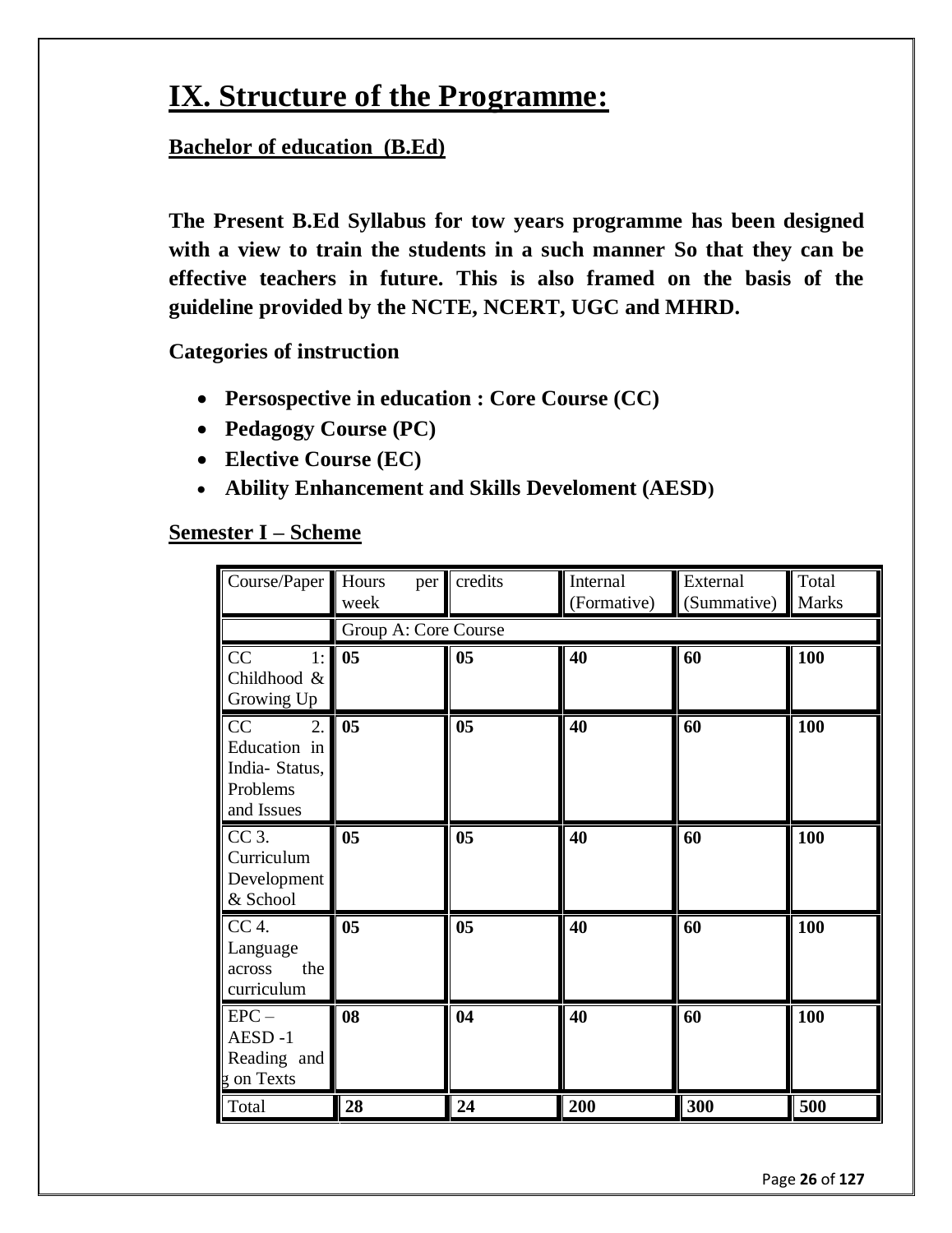## **Semester II - Scheme**

| Course/Paper                                                                                                                                                                           | Hours<br>per  <br>week | credits        | Internal<br>(Formative) | External<br>(Summative) | <b>Total Marks</b> |  |  |  |  |
|----------------------------------------------------------------------------------------------------------------------------------------------------------------------------------------|------------------------|----------------|-------------------------|-------------------------|--------------------|--|--|--|--|
|                                                                                                                                                                                        | Group B: Core Course   |                |                         |                         |                    |  |  |  |  |
| CC<br>1:<br>$\&$<br>Learning<br>Teaching                                                                                                                                               | 05                     | 0 <sub>5</sub> | 40                      | 60                      | 100                |  |  |  |  |
| 2.<br>${\rm P}{\bf C}$<br>$($ $\Gamma$<br>Pedagogy of a<br>School<br>Subject - Part<br><b>Biology</b><br>/Maths/Social<br>Sciences<br>(SS)/Languag<br>e-Hindi/<br>English/<br>Sanskrit | 0 <sub>5</sub>         | 0 <sub>5</sub> | 40                      | 60                      | 100                |  |  |  |  |
| $(II)$ 05<br>$\Box$ $\Box$ $PC$<br>Pedagogy of a<br>School (Part<br>II): Chemistry<br>/Physics<br>/History/<br>Civics/<br>Geography/Ec<br>onomics/<br>Commerce)                        |                        | 0 <sub>5</sub> | 40                      | 60                      | 100                |  |  |  |  |
| $CC-2$<br>Skills 05<br>And<br>Strategies<br><b>Of</b><br>Teaching                                                                                                                      |                        | 05             | 40                      | 60                      | <b>100</b>         |  |  |  |  |
| EPC <sub>2</sub><br>AESD-II<br>Drama & Art<br>in Education                                                                                                                             | 08                     | 04             | 40                      | 60                      | 100                |  |  |  |  |
| Total                                                                                                                                                                                  | 28                     | 24             | 200                     | 300                     | 500                |  |  |  |  |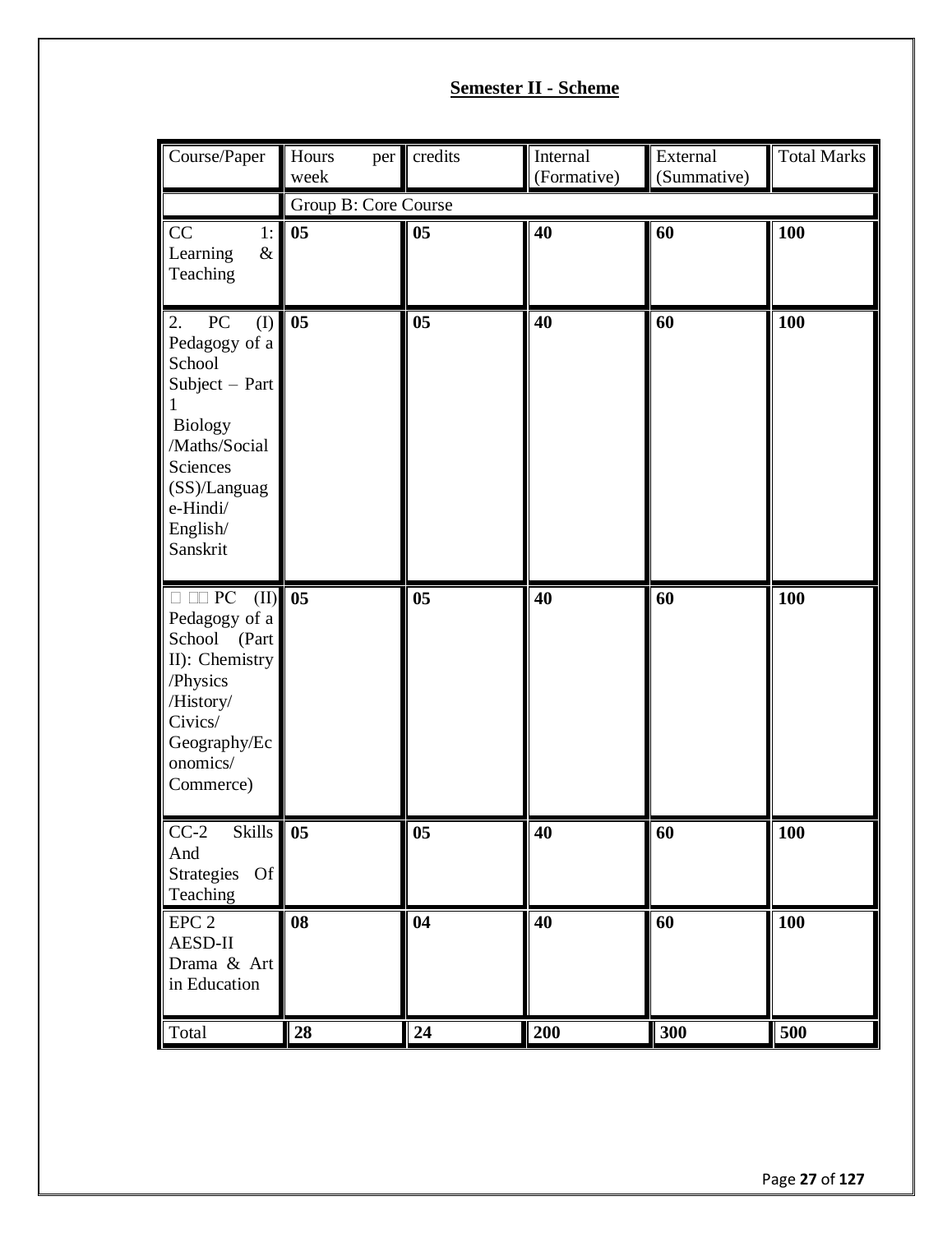#### **Semester III - Scheme**

| $\epsilon$ /Paper                                               | Hours per<br>week    | credits | Internal<br>(Formative) | External<br>(Summativ<br>e) | Total<br>Marks |
|-----------------------------------------------------------------|----------------------|---------|-------------------------|-----------------------------|----------------|
|                                                                 | Group A: Core Course |         |                         |                             |                |
| $CC1.Population$ Education 04<br><b>And Adult Education</b>     |                      | 04      | 40                      | 60                          | 100            |
| 2. School Internship                                            | 16                   | 16      | 20                      | 180                         | 300            |
| 3.<br>Educational 08<br>$EPC$ 3-<br><b>Psychology Practical</b> |                      | 04      | 40                      | 60                          | 100            |
| Total                                                           | 28                   | 24      | 200                     | 300                         | 500            |

#### **Semester IV – Scheme**

| Course/Paper                                                                                       | Hours<br>per<br>week | credits | Internal<br>(Formative) | External<br>(Summativ<br>e) | Total<br><b>Marks</b> |
|----------------------------------------------------------------------------------------------------|----------------------|---------|-------------------------|-----------------------------|-----------------------|
|                                                                                                    | Group B: Core Course |         |                         |                             |                       |
| iender School & Society                                                                            | 05                   | 05      | 40                      | 60                          | 100                   |
| CC <sub>2</sub><br>Educational 05<br>Technology & ICT                                              |                      | 05      | 40                      | 60                          | 100                   |
| CC3 Creating an Inclusive $\parallel$ 05<br>School                                                 |                      | 05      | 40                      | 60                          | 100                   |
| CC4 Optional Co0urses<br>A. Guidance<br>$\&$<br>Counselling<br><b>B.</b> Envirnmental<br>education | 05                   | 05      | 40                      | 60                          | 100                   |
| <b>AESD IV</b><br>Understanding the Self                                                           | 08                   | 04      | 40                      | 60                          | 100                   |
| Total                                                                                              | 28                   | 24      | 200                     | 300                         | 500                   |

- **NOTE : (i) The Fiction: Elective Paper-A in Semester-I Scheme shall be the same as is already in existence for Fiction Paper.**
	- **(ii) The Drama: Elective Paper-A in Semester-II Scheme shall be the same as is already in existence for Drama Paper.**
	- **(iii) The Elective Paper III - A & B in Semester-III & IV Scheme shall be the same and in the same sequence as is already in existence under optional papers.**
	- **(iv) The Elective Paper IV – A, B & C in Semester-III & IV Scheme shall be the same and in the same sequence as is already in existence under optional paper**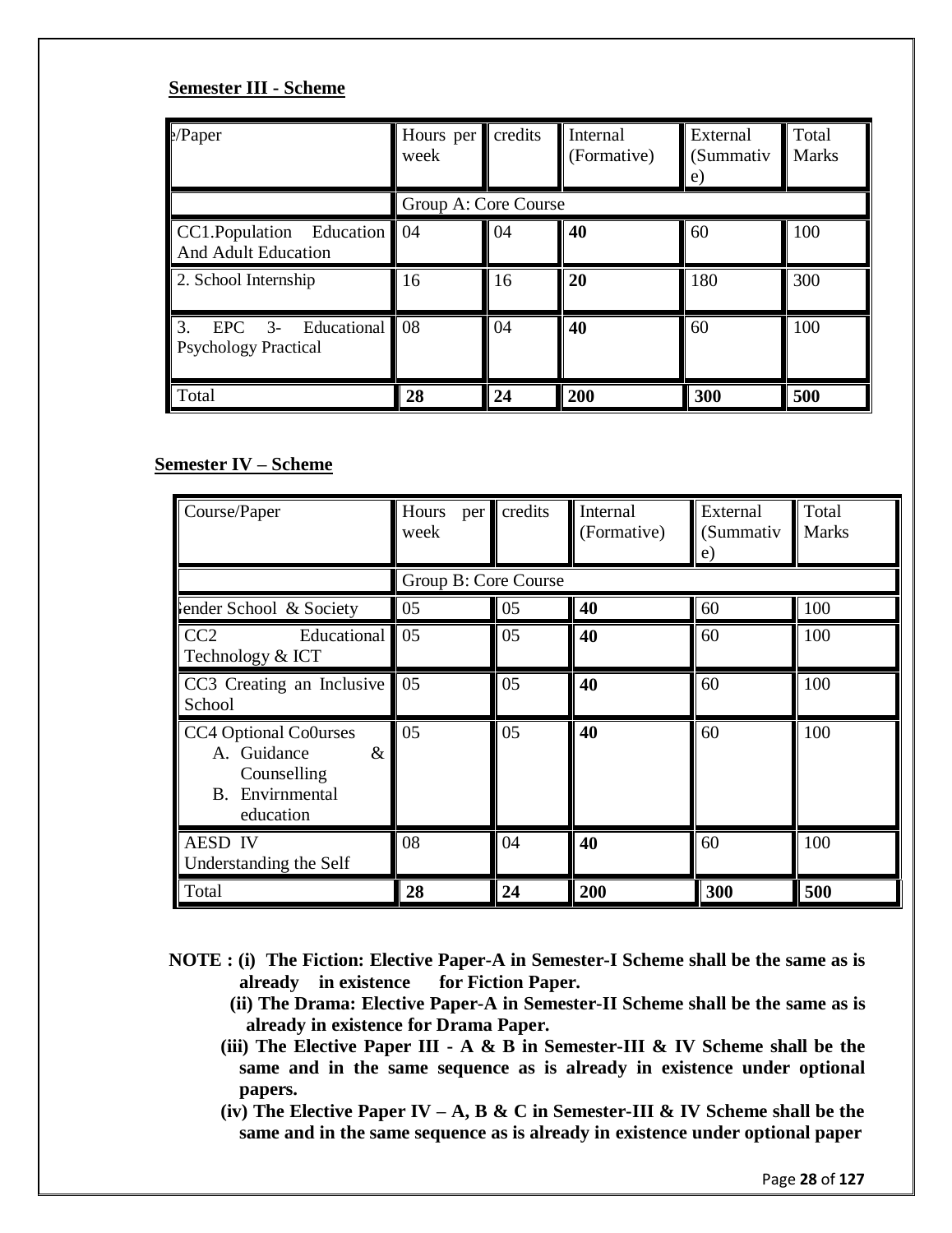## **Name of the Programme -B.Ed**

#### **CC 1: Childhood & Growing Up**

**Total Credit – 5**

**Total Marks – 100 (Internal -40 Marks, External – 60 Marks)** 

#### **Course learning outcomes**

**Upon completion of the course, the students-teacher will be able to:**

- **understanding of different aspects of a child's physical, motor,social and emotional development.**
- **understand the developmental process of children with diverse abilities in social, cultural and political context.**
- **Will be able to build sensitivity towards children's developmental needs and capabilities, within their socio-cultural context.**
- **Sensitive and critical understanding of the different social/educational/cultural/political realities at the core of the exploration into childhood.**
- **Will be able to build an interdisciplinary frame work to interpret, analyse observations and interactions from cross culture psychology.**
- **Will be able to provide hands-on experiences to interact with children, and training in methods to understand aspects of the development of children.**

**Course Content:**

**Unit – 1 Perspectives in development**

- **Concept , Meaning , Scope and function and educational Psychology.**
- **Introduction to development : Concept and introduction to Perspectives in development, humanistic psychology and development theory.**
- **Enduring themes in the study of development : development as multidimensional and plural: Development as continuing through the life span: ways in which development is continuous/discontinuous? : Sociocultural contexts influencing development.**
- **Gathering data about children from different contexts: naturalistic observations: interviews: reflective journals about children: anecdotal records and narratives : clinical methods with reference to piaget.**
- **Method: Longitudinal, Cross sectional sequential Cohort methods: biographical case study and observational method.**

**Unit – II Stages of human Development** 

 **Child as a developing individual : a psycho – social entity: stages of development.**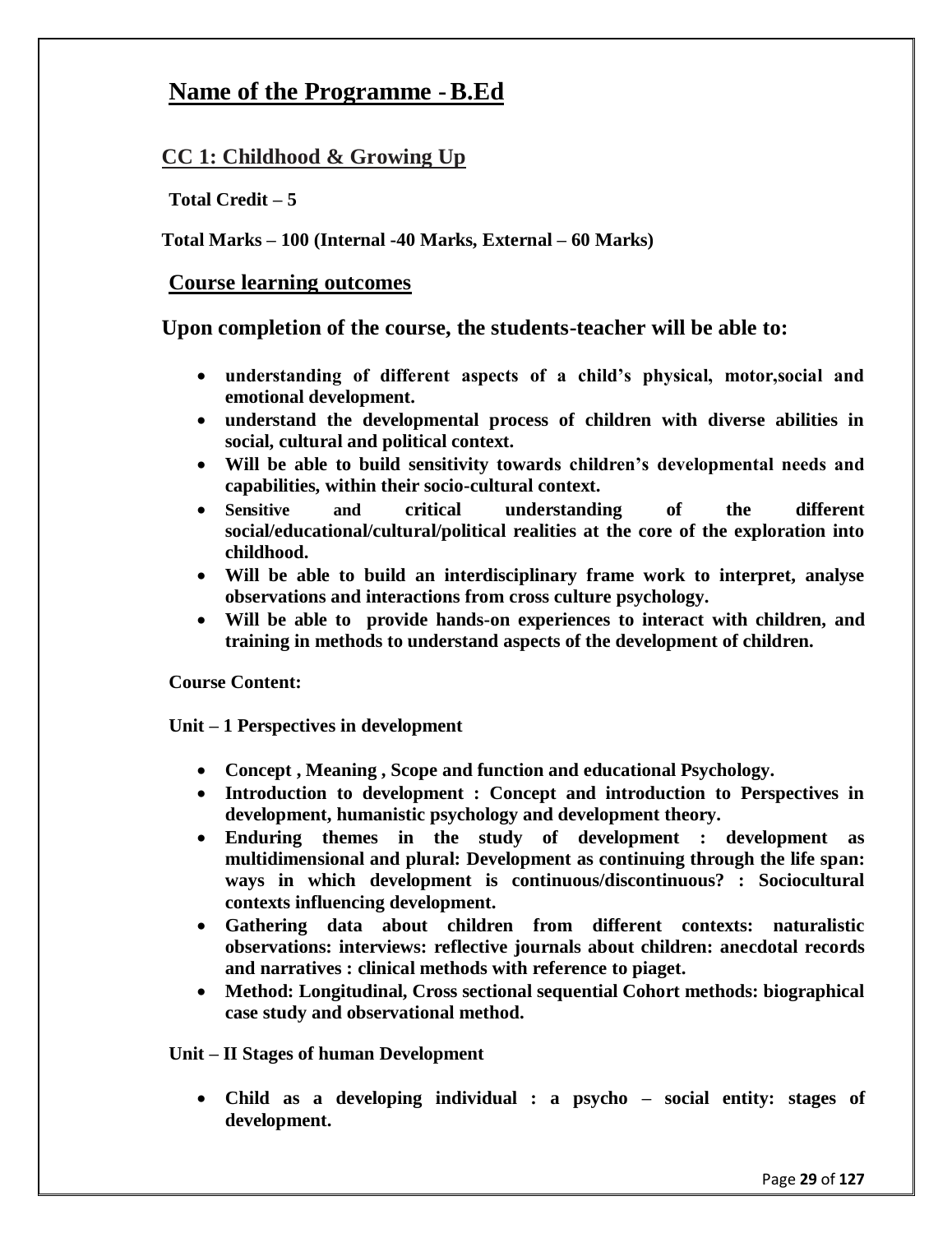- **Developmental characteristics of a child and an adolescent: physical, cognitive, social, emotional, moral and language: their intcrrclationships.**
- **Developmental tasks of childhood and adolescence and their implications.**
- **Factors influencing development such a heredity & environment media nutrition, child-rearing practices, siblings and peers.**
- **Commonalities and diversities within the notion of childhood and how multiple childhoods are constructed with particular reference to the Indian context-Living in an urban Slum, growing girl, and Growing up in dalit household**.
- **Unit – III Social and Emotional Development** 
	- **Basic understanding of emotions, how differential gender socialization occurs.**
	- **Personality development: Freud: psycho-social development- Erikson: influence of early childhood experiences on later personality.**
	- **Social theories and gender development: meaning of gender roles: influences on gender roles, stereotypes, gender in the playground.**
	- **Development of emotions: functions of emotions, attachment- Bowlby**.

#### **Unit – IV Contexts of socialization**

- **Concept of socialization: family and child relationships: parenting child rearing practices.**
- **Schooling: Peer influences, school culture, relationships with teacher. Teacher expectations and school achievement: being out of school overage learner.**
- **Relationships with peer: friendships and gender: competition and cooperation, competition and conflict: aggression and bullying from early childhood to adolescence.**
- **Social, economic and cultural differences in socialization: implications for inclusion.**

#### **Essential Readings**:

- **Cole, M, Cole, S.R and Lightfoot, C. (2004). The development of children . New York: Worth publishers. Chapter 1 : The study of Human Development Newman , B.M. and Newman P.H.**
- **(2007). Theories of human Development London: Lawrence Erlbaum associates, publishers. Chapter 1: Introduction Papalia , D.E. and Olds, S.W. (2003) human development. New McGraw Hill Higher Education. Chapter 1; The study of human development chapter 2; theory and research, Chapter 4; Physical development chapter 2; Theory Years. Chapter 7; Physical development in early childhood, Chapter 9; Physical development in middle childhood.**
- **Saraswathi, T.S (Ed.) (1999). Culture, socialization and human development theory, Research and Applications in India . Sage publications. Chapter 4; physical development during the first three years. Chapter 7; Physical Development in early childhood chapter 9; physical development in middle childhood.**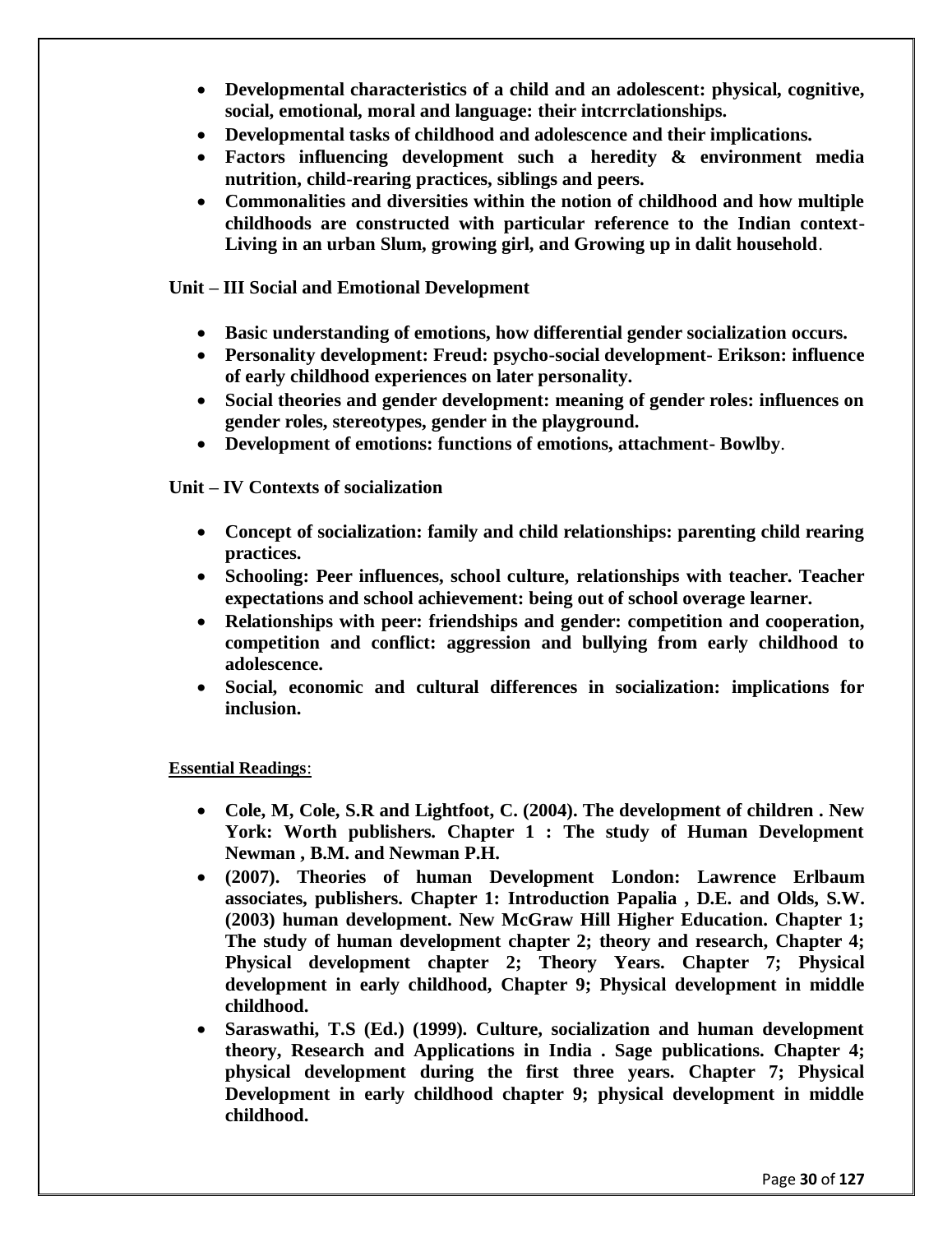- **Vasanta, D. (2004) childhood , work and schooling; some reflections. Contemporary education dialogue. Vol. 2(1), 5-29. 6. Mukunda. K. V. (2009) what did you ask in school today? A handbook on child learning. Noida: Harper Collins. Chapter4; Child Development, 79-96.**
- **Readings for Discussion 1. Aries. P. (1965) Centuries of childhood – A Social history of the family life. Random House Inc. Chapter 1; The ages of life chapter 2;The discovery of childhood and conclusion – The two concepts of childhood. 2. Harris, M. And butterworth , G. (2002). Developmental psychology; a student's handbook . New York; taylor & francis. Chapter 1: A brief History of development psychology.**

#### **Advanced Readings**

 **Arnett, Jeffrey(2007).** *Adolescence and emerging adulthood: A cultural approach***. (3rd Edn.) Upper Saddle River, N.J.: Pearson**

**Berk, Laura E. (2011).** *Child development* **(9th Edn.). New Delhi: Prentice Hall of India. Dash, M. and Dash, N.(2006).** *Fundamentals of educational psychology***. New Delhi: Atlantic. Flavell, J.H. (1963).** *The developmental psychology of Jean Piaget***. New York: Van Nostrand**

**Hurlock, E. B. (1980).** *Developmental psychology: All span approach***. New York: McGraw Hill Book.**

**Hurlock, E.B. (1980).** *Child development* **(6th Edn.). Tokyo: McGraw-Hill, Kogakusha Ltd. Hurlock, E.B. (2007).** *Child growth and development***. New York: McGraw Hill.**

**Kail, Robert V (2011).** *Children and their development* **(6th Edition). Englewood Cliffs, N.J: Prentice Hall.**

# **CC 2. Education in India- Status, Problems and Issues**

**Total Credit – 5 Total Marks – 100 (Internal -40 Marks, External – 60 Marks)** 

#### **Course learning outcomes**

**Upon completion of the course, the students-teacher will be able to:**

- **Understanding and perception of the role and functions of a teacher as envisaged in the NPE 1986 .**
- **Student Teacher will understand the different projects and schemes at Secondary level in M.P.**
- **Develop an understanding of the brief historical background of Indian Educational System in India.**
- **understanding of the objectives and scope of Secondary Education.**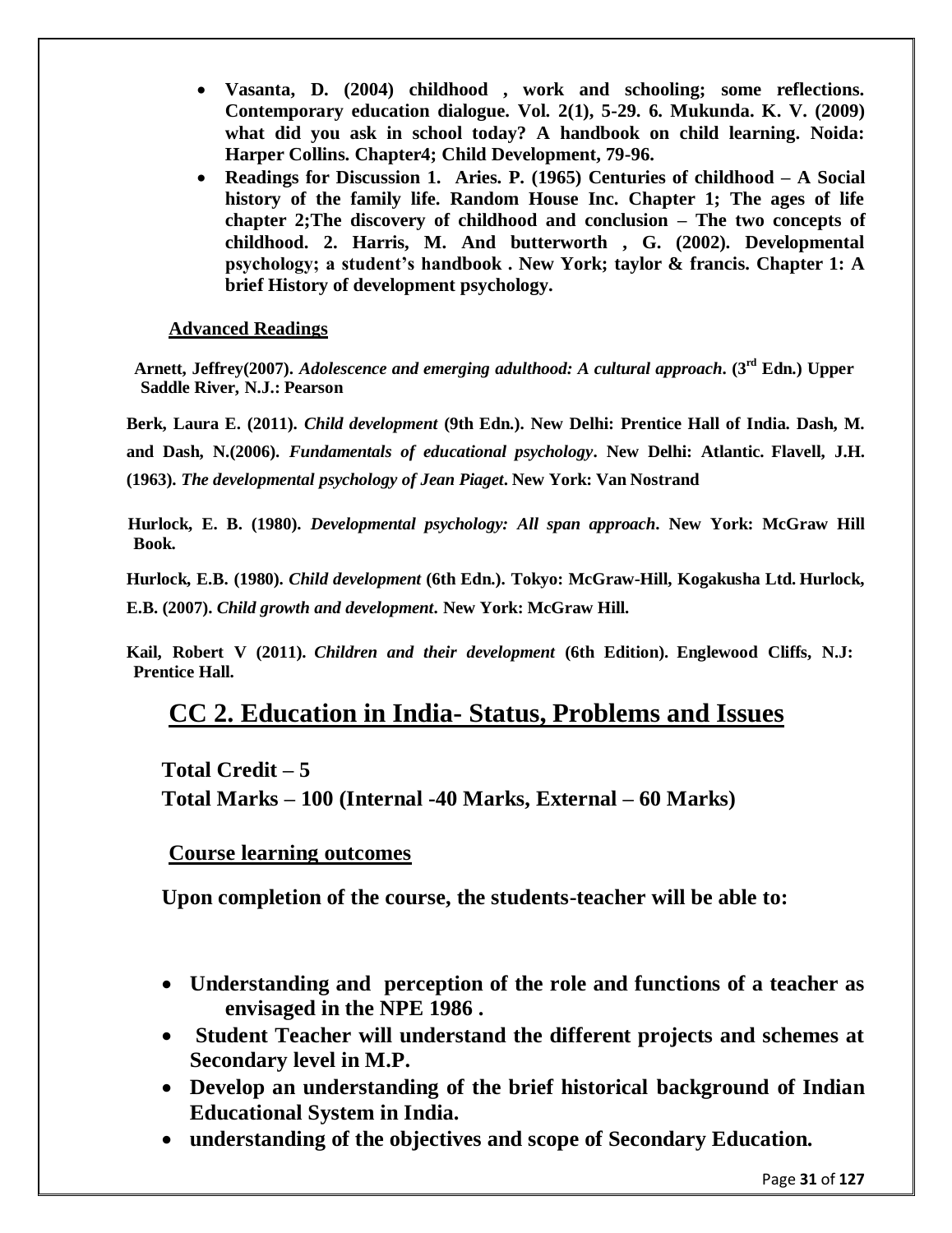**Understanding and awareness of professional ethics.**

**Course Content:**

**Unit – I :- Concept of Education –**

- **Indian and Western . Aims of education : Functions of education.**
- **Education as an instrument of social control , social.**
- **Change Preservation of cultural heritage and values.**
- **School and the society , culture and education , school as a social system. Agencies of education – informal , formal and Non-formal.**

**Unit – II : Salient Features of ancient Indian Education –**

- **Vedic, Buddhist, Islamic, Jainism.**
- **Tradition in Education.**
- **Major landmarks of British System of Education in Colonial India Particularly from the viewpoint of Aims, Structure, Curricula and Methods of education.**
- **Efforts towards evolving a national system of Education.**
- **Unit – III: Secondary Education** 
	- **General Aims and objectives of Secondary Education and structure., Education during Post Independence Period, Constitutional Provisions for Education , Secondary Education Commission 1952-53, Education Commission 1964-66, New Education Policy 1986 with Programme of Action 1992,**
	- **Different streams of Secondary Education 1) (C.B.S.E.2) I.C.S.E and 3 KSEEB with respect to curriculum. 4) Examination System etc.**
	- **Secondary School Teacher – Qualifications, Competences, Job Profile, Professional Code of Ethical conduct.**
	- **Role of Secondary school teacher in Emerging India.**

**Unit – IV Teacher Education and Secondary School Curriculum**

- **Status, Aims and Objectives of Teacher Education in India.**
- **Role and Resposibilities of NCTE NCERT,DSERT,CTE,IASE.**
- **Professional organisation in the field of Teacher Education.**
- **Rastriya Madhyamika Shikshana Abiyana (RMSA) . NCF- 2005.**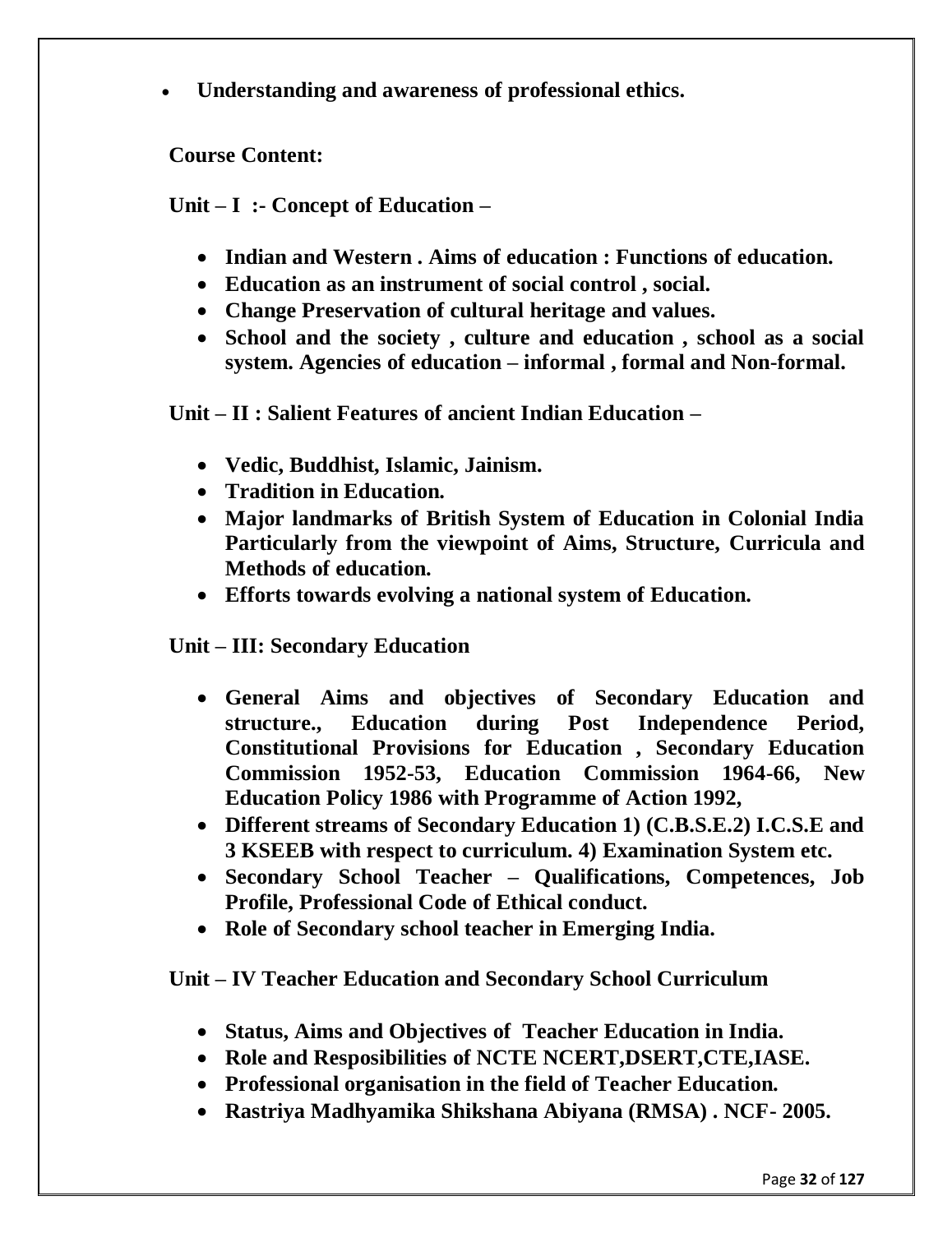**Programmes for enhancing efficiency and productivity of school teacher – In – service training – orientation and content enrichment programmes**.

#### **Reference:**

- **Anand C.L. et al., (1993) Teacher and Education in the emerging Indian society NCERT New Delhi.**
- **Coombs Philips H (1985) The World Crisis in Education. New York. Oxford University Press, New York.**
- **Delors, Jaeques (1996) Learning the Treasure within Report to UNESCO of the Internal Commission on Education for Twenty first Century UNESCO.**
- **Dewey I (1952) Experience in Education, Collier Macmillan.**
- **Dewey S (1956) Democracy in Education New York: Macmillan.**
- **Gandhi M.K. (1956) Basic Education, Ahmedabad nalijiban.**
- **Government of India (1952) Report of the Secondary Education Commission , New Delhi: Ministry of Education.**
- **Government of India (1966)** *Report of Education Commission Ministry of Education* **New Delhi.**

 **Government of India MHRD (1986) (Revised 1992)** *National Policy of Education***. New Delhi.** 

 **Government of India (1992)** *Report of Core Group on Value Orientation of Education* 

**Planning Commission. Kneller G. F. (1978)** *Foundation of Education***. New York: Johri Willy and Sons.** 

 **Kneller George (1978)** *Introduction to Philosophy of Education***, New York: John Willey and Sons INC.** 

 **Mani R S. (1964)** *Educational Ideas and Ideals of Gandhi and Tagore***, New Book Society, New Delhi.** 

 **Mathur S.S. (1988)** *A Sociological Approach to Indian Education***, Agra. Vindo Prakashan.** 

 **Mookherjee K.K. (1972)** *Some Great Educators of the World***. Fas Gupta & Ce Put Ltd. Calcutta.** 

 **Mukherjee S. N. (1966)** *History of Education in India***, Baroda. Acharya Book Depot.** 

 **Naik J. P. and Syed N (1974)** *A Student's History of Education in India***, New Delhi** 

**Macmillan Co.**

**Naik J. P. (1975)** *Equality, Quality & Quantity: The Elusiue Tringle of Indian* 

*Education* **Bombay : Allied Publishers.**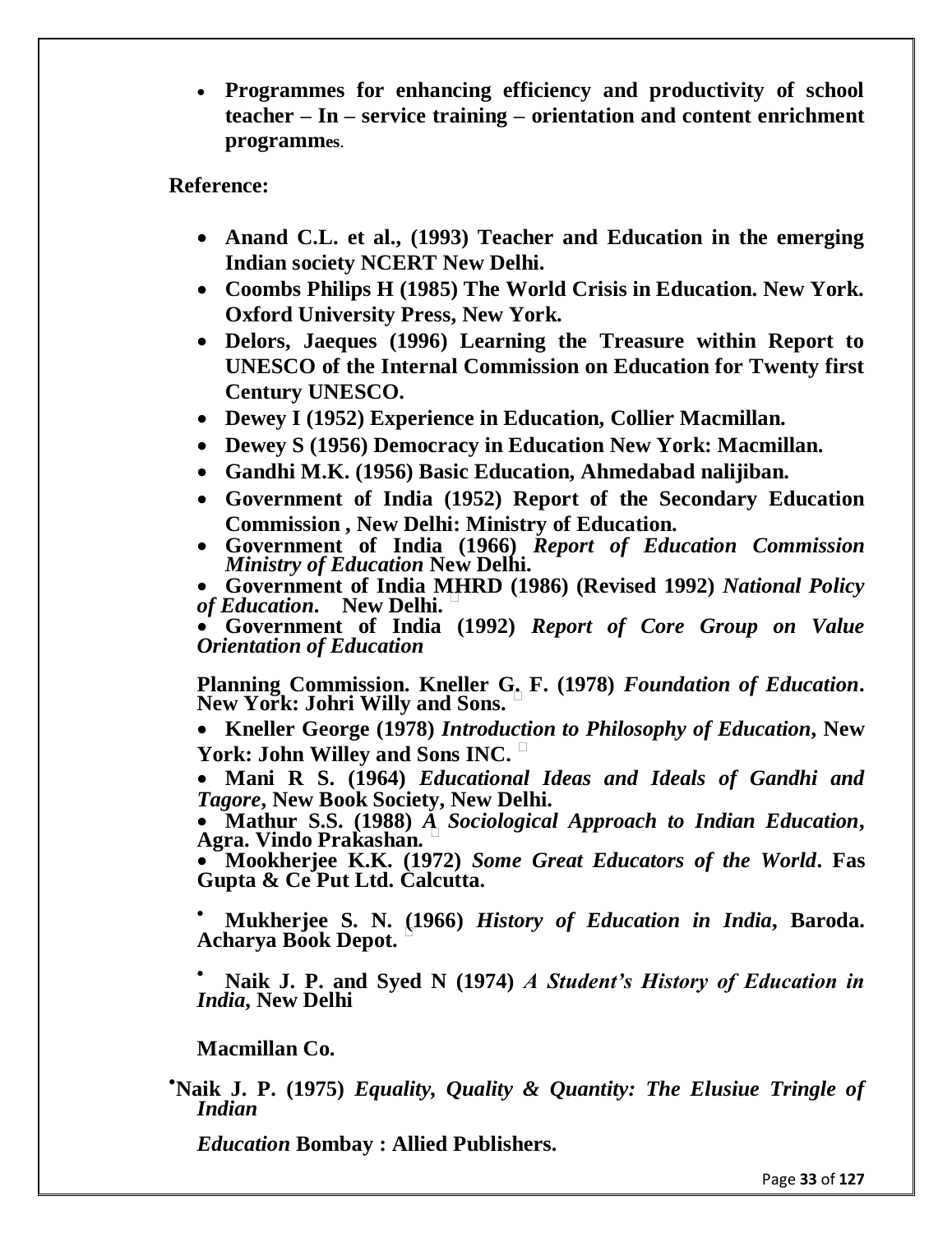- **NCTE (1988)** *Gandhi on Education* **, New Delhi**
- **Salamaliha(1979)** *Education in Social Context***. New Delhi. NCERT.**

# **CC 3. Curriculum Development & School**

## **Total Credit – 5**

**Total Marks – 100 (Internal -40 Marks, External – 60 Marks)** 

#### **Course learning outcomes**

**Upon completion of the course, the students-teacher will be able to:**

- **Realise the concepts of curriculum and syllabi.**
- **Design currticulum in the context of school experiences , evaluation , power , ideology, process and practise and its transactional modes.**
- **Acquaint with the nature and types of curriculum.**

## **Course Content:**

**UNIT I:**

 **Curriculum – Meaning and Nature, types of Curriculum, Syllabus and Text books –their interrelationship. Issues and problems of existing Curriculum.**

#### **UNIT II:**

 **Curriculum Construction, Curriculum Development : Concepts and differences. Determinants and motives of Curriculum Development. Different Curriculum Models-open university, Open School, etc.**

#### **UNIT III:**

 **Steps of Designing different Curriculum. Selection, Gradation and Organisation of Curriculum. Development and Implementation of Curriculum. Enrichment of Curriculum.**

## **UNIT IV:**

**Evaluation of B.Ed. Curriculum**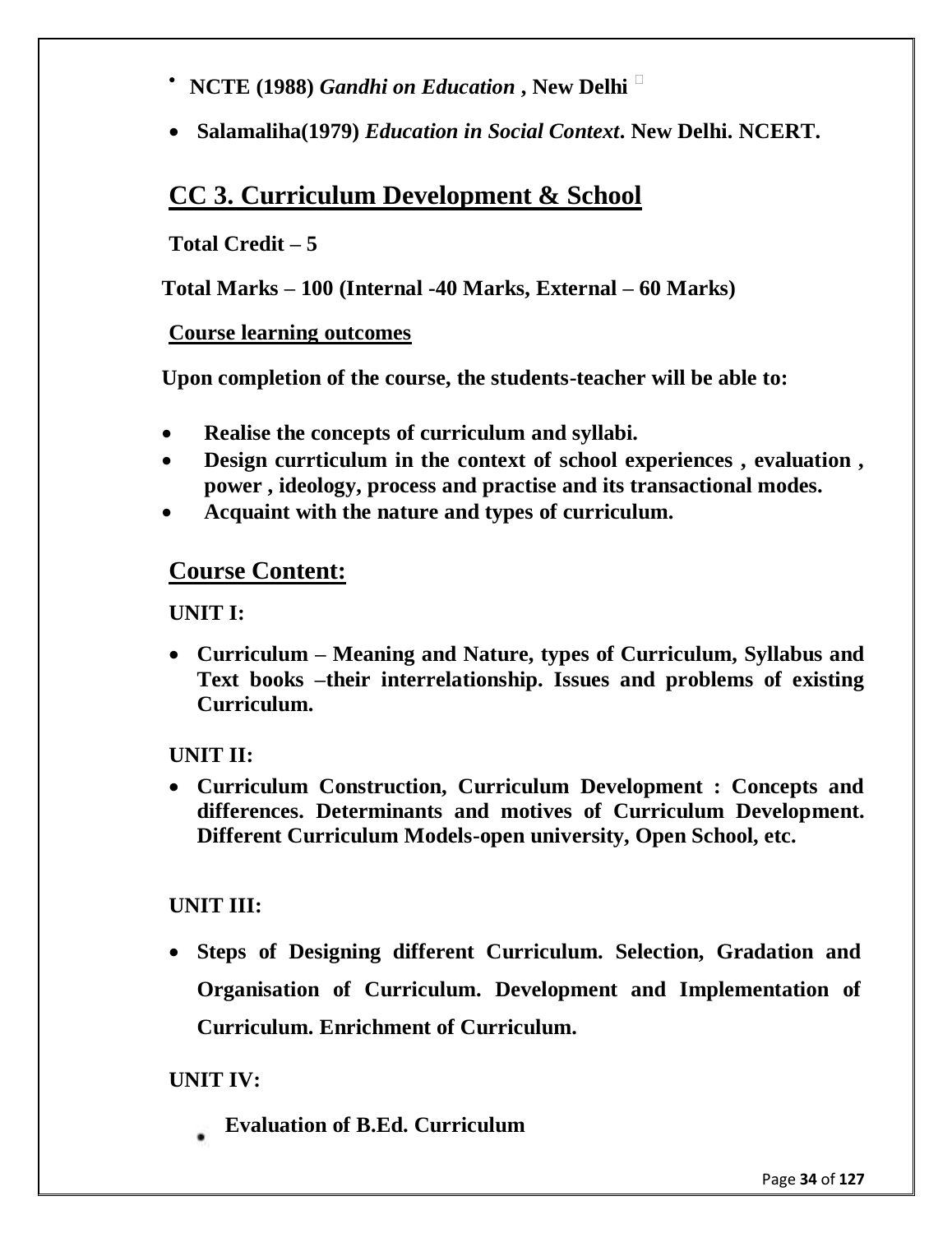**Designing a Curriculum in a given condition Reviewing of Syllabus/Books**

#### **REFERENCES**

- **Ashcroft, Kate and Palacio, David: The Primary Teacher's Guide to the New National Curriculum. London: Flamer Press, 1995.**
- **Doll, Ronald C.: Curriculum Improvement – Decision Making and Process. London; Allyn and Bacon, 1996.**
- **Eccles tone, Kathryn: How to Assess the Vocational Curriculum. London: Kogan Page Ltd. 1996.**
- **Hendricks, Joanne: Total Learning Developmental Curriculum for the Young Child. New York: Maxwell McMillan International, 1994.**
- **Hooper, R.: The Curriculum Context, Design and Development. The Chaucer Press Ltd., Great Britain, 1977.**
- **Kaushik, S.L.: Shikshakram Vikas. Rajasthan Granth Academy. Jaipur, 1977.**
- **Kelly, A.V.: The Curriculum – Theory and Practices. Harper and Row Publishers, London, 1982.**
- **Kerr, J.E. (Ed.): Changing the Curriculum. University of London Press Ltd., London, 1970.**
- **Lawton, D.: Class, Culture and the Curriculum. Rouletdge and Kegan Paul Ltd., London, 1975.**
- **Lowy, A. (Ed.): Handbook of Curriculum Evaluation. International Institute for Educational Planning, New York, 1977.**
- **Lowy, A.: The International Encyclopaedia of Curriculum. New York: Pergamum Press, 1991.**
- **Mamidi, M.R. and Ravishankar: Curriculum Development and Educational Technology, Sterling Publishers Pvt. Ltd., New Delhi, 1983.**
- **Nichols, S.H. and Nichols, A.: Developing Curriculum. George Allen and Unwin, Boston, London, 1976.**
- **Oriosky, D.E. and Smith, B.D.: Curriculum Development – Issues and Insights. Rand McNally College Publishing Company, USA, 1976.**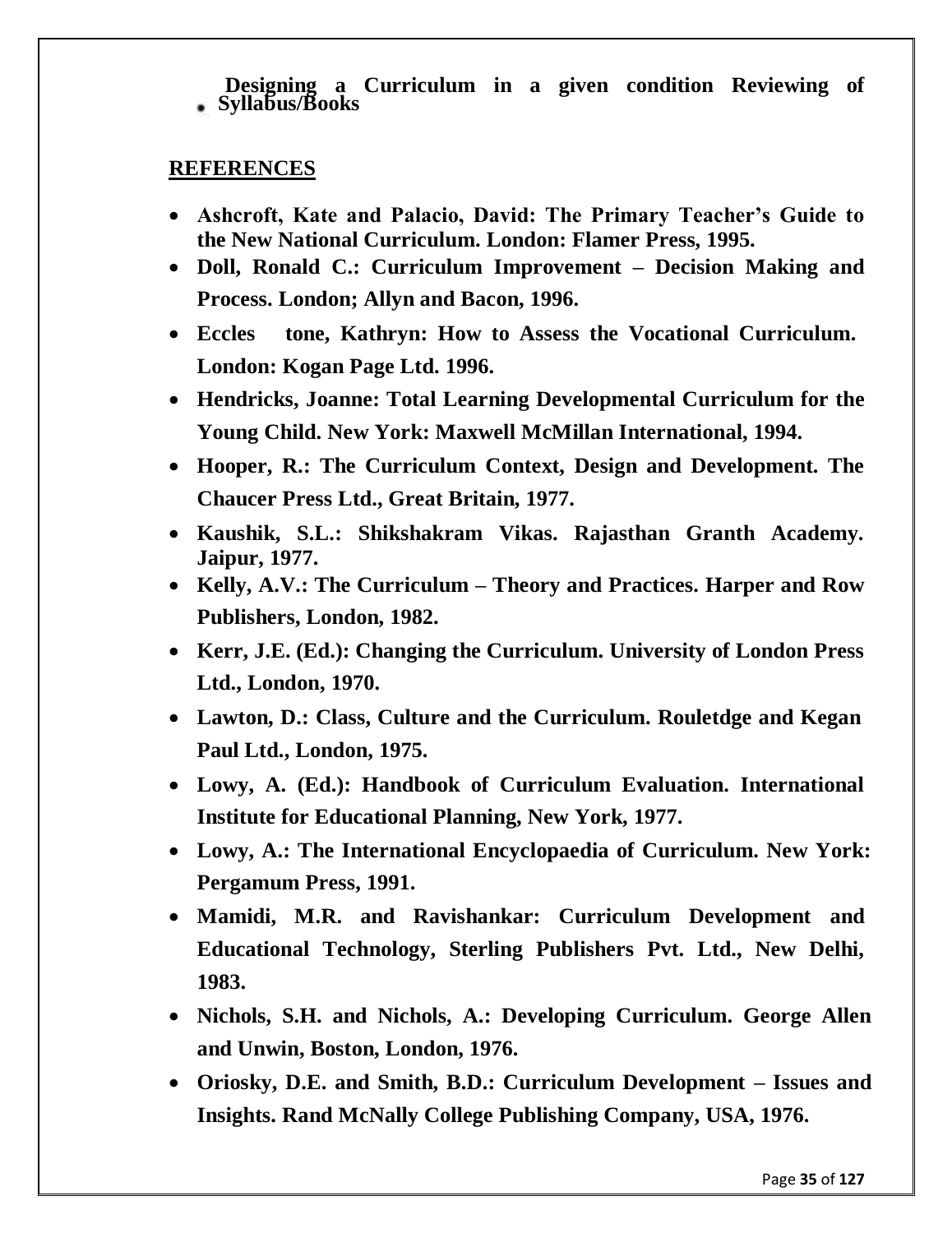- **Prasad, Janardan & Kaushik, V.K. Advanced Curriculum Construction . New Delhi: Kanishka Publishers, 1997.**
- **Richmond, K.W.: The School Curriculum. Methuen and Co. Ltd., London. 1973**
- **Saylor, J.G. and Alexander, W.H.: Curriculum, Planning for Modern Schools. London: Holt, Rinehart and Winston, Inc., 1966.**
- **Wiles, Jon. & Bondi, Joseph C.: Curriculum Development –A Guide to Practice. London: Charles E. Merrill Publishing Co., 1984.**

# **CC 4. Language across the Curriculum**

**Total Credit – 5**

**Total Marks – 100 (Internal -40 Marks, External – 60 Marks)** 

## **Course learning outcomes**

**Upon completion of the course, the students-teacher will be able to:**

- **Recognise nature , function and role of language across the curriculum.**
- **Acquaint with obstacles in language usage while using the language and ways to overcome them.**
- **Understand importance and use of first and secondlanguage , multilingualism and impact of culture.**
- **Familiarise the students with the barriers to (Listening, Speaking. Reading Writing LSRW skills and activities for developing these skills.**

# **Course Content:**

#### **UNIT 1: ENGAGING WITH NARRATIVE AND DESCRIPTIVE ACCOUNTS**

- **1. The selected texts could include stories or chapters from fiction, dramatic incidents, vivid descriptive accounts, or even well-produced comic strip stories. Suggested Activities**
- **2. Reading for comprehending and visualizing the account (individual plus group reading and discussion/explanation)**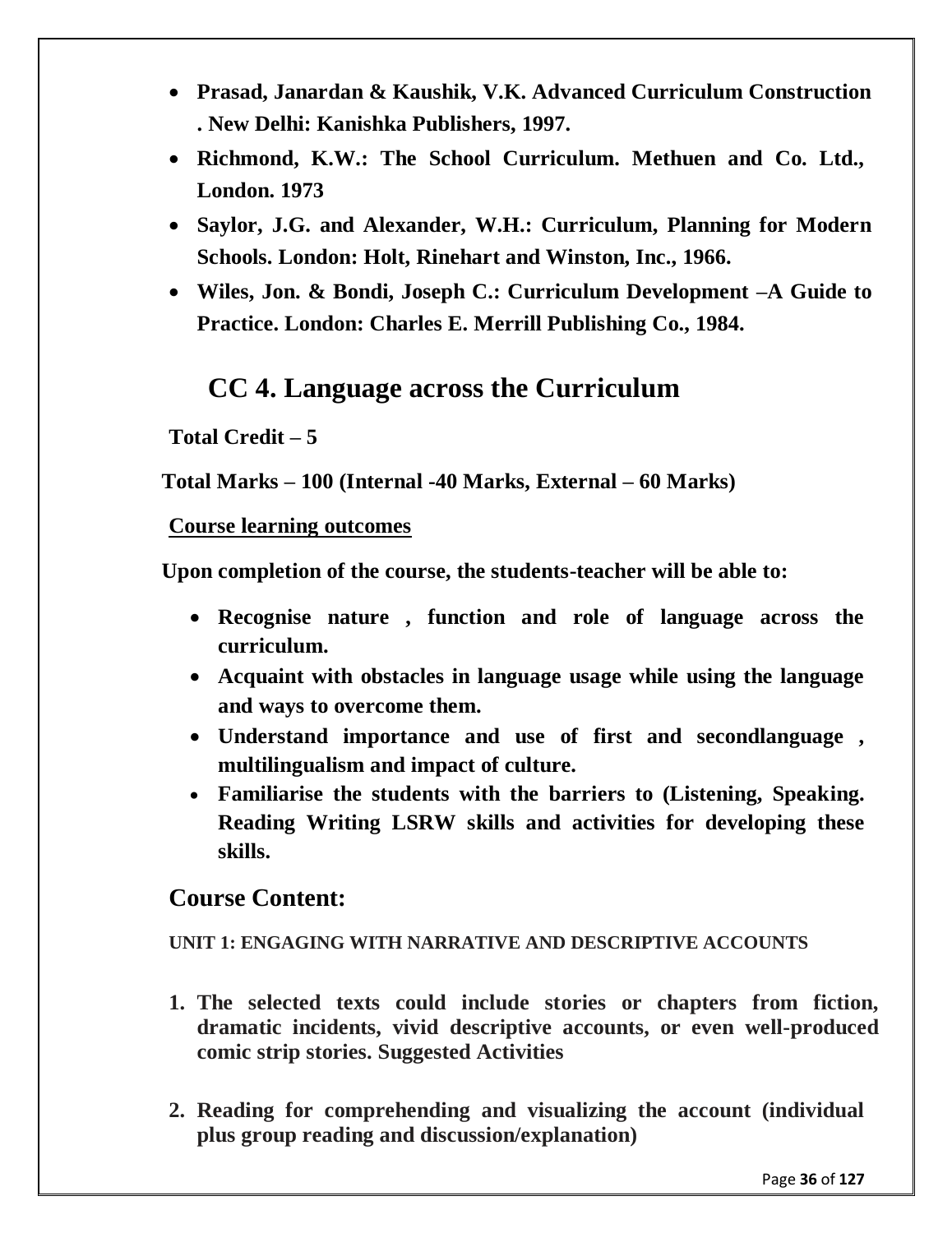- **3. Re-telling the account – in one's own words/from different points of view (taking turns in a smaller group)**
- **4. Narrating/describing a related account from one's life experience (in front of a smaller group)**
- **5. Discussion of characters and situations – sharing interpretations and points of view (in a smaller group)**
- **6. Writing based on the text, e.g. summary of a scene, extrapolation of story, converting a situation into a dialogue, etc. (individual task).**

## **UNIT 2: ENGAGING WITH POPULAR SUBJECT-BASED EXPOSITORY WRITING**

**The selected texts could include articles, biographical writing, or extracts from popular non-fiction writing, with themes that are drawn from the subject areas of the student teachers (various sciences, mathematics, history, geography, literature/language pieces) For this Unit, the student-teachers should work in groups divided according to their subjects, within which different texts could be read by different pairs of student-teachers.**

**Suggested Activities**

**Reading to extract overall meaning, information, subject knowledge (guided reading in pairs and simple note making)**

**Identifying major concepts and ideas involved and making notes on these in some schematic form – flow diagram, tree diagram, mind map, etc. (guided working in pairs) Explaining the gist of the text/topic to others (in the larger subject group) Attending the writing style, subject-specific vocabulary and 'perspective' or 'reference frame' in which different topics are presented—this will vary across subjects and texts, and requires some interpretative skills for 'placing' the context of each text (group discussion and sharing)**

**Writing a review or a summary of the text, with comments and opinions (individual task)**

### **UNIT 3: ENGAGING WITH EDUCATIONAL WRITING**

**Selected texts could be drawn from the wide range of popular educational writing in the form of well-written essays, extracts or chapters from authors who deal with themes from education, schooling, teaching or learning. The writings selected should present a definite point of view or**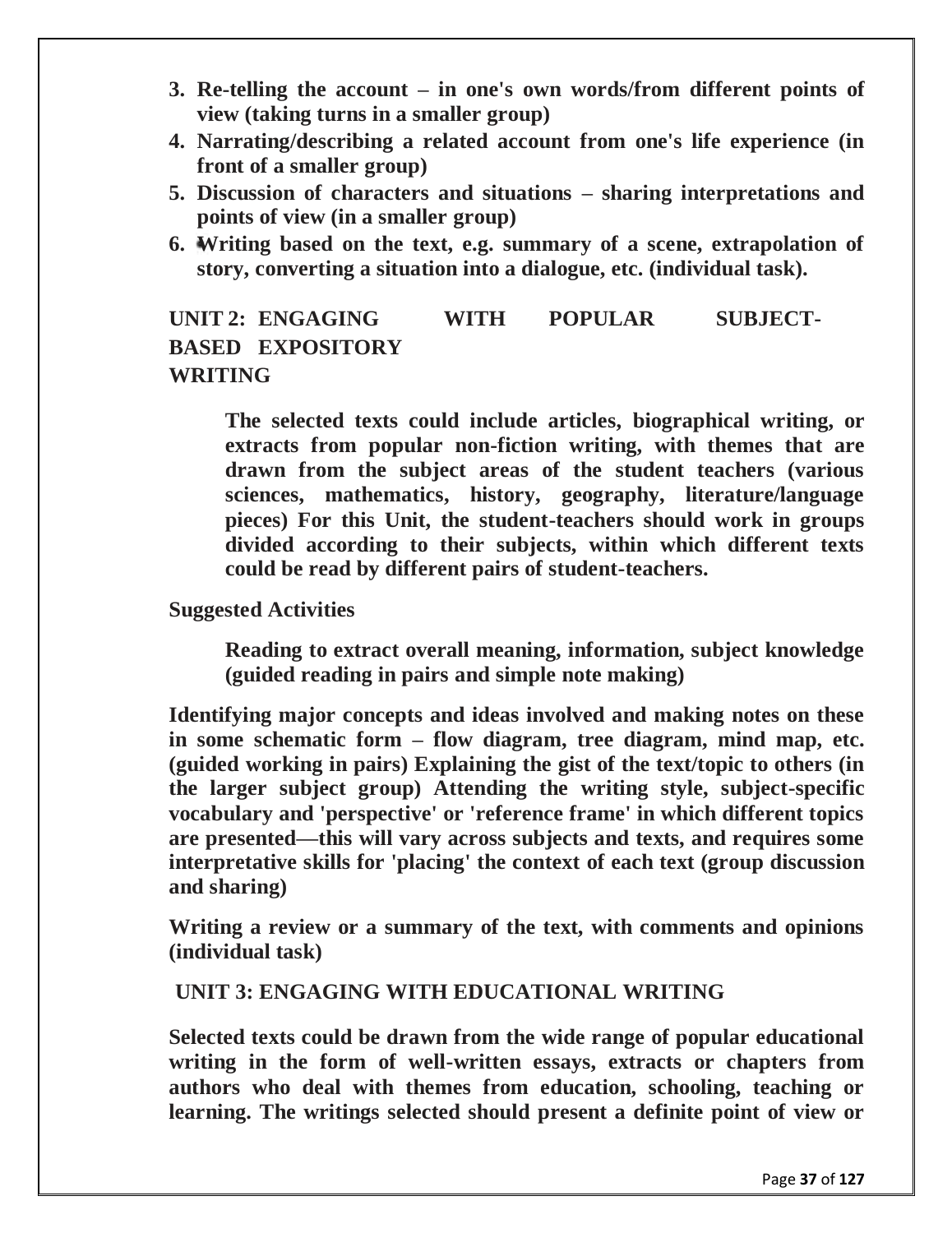**argument about some aspects of the above themes. Student-teachers can be grouped randomly for this Unit.**

**Suggested Activities**

• **Reading for discerning the theme(s) and argument of the essay (guided reading- individually or in pairs)**

• **Analysing the structure of the argument—identifying main ideas, understanding topic sentences of paragraphs, supporting ideas and examples, terms used as connectors and transitions (guided small group discussion)**

• **Discussion of the theme, sharing responses and point(s) of view (small group discussion)**

- **Writing a response paper (individually or in pairs)**
- **Presentations of selected papers, questions and answers (large group)**
- **The selected texts would include newspaper or magazine articles on topics of contemporary interest. Student-teachers can be grouped randomly for this Unit.**

**Suggested Activities**

**1. Using reading strategies, such as scanning, skimming and reading for extracting information – as appropriate for initial reading of articles (guided individual task)** 

- **2. Analysis of structure of the article, identifying sub-headings, key words, sequencing of ideas, use of concrete details, illustrations and/or statistical representations, etc. (guided working in pairs)**
- **3. Critical reading for attending 'framing' of the article, point(s) of view presented, possible biases or slants (small group discussion)**

**4.Researching and writing articles on topics of local interest (working to produce a local interest magazine).**

## **UNIT 4: ENGAGING WITH SUBJECT-RELATED REFERENCE BOOKS**

**For this Unit, the student-teachers should work in groups divided according to their subjects. Within these groups, pairs of student-teachers would make a choice of a specific topic in their subject area which they could research from a set of available reference books. The focus of this**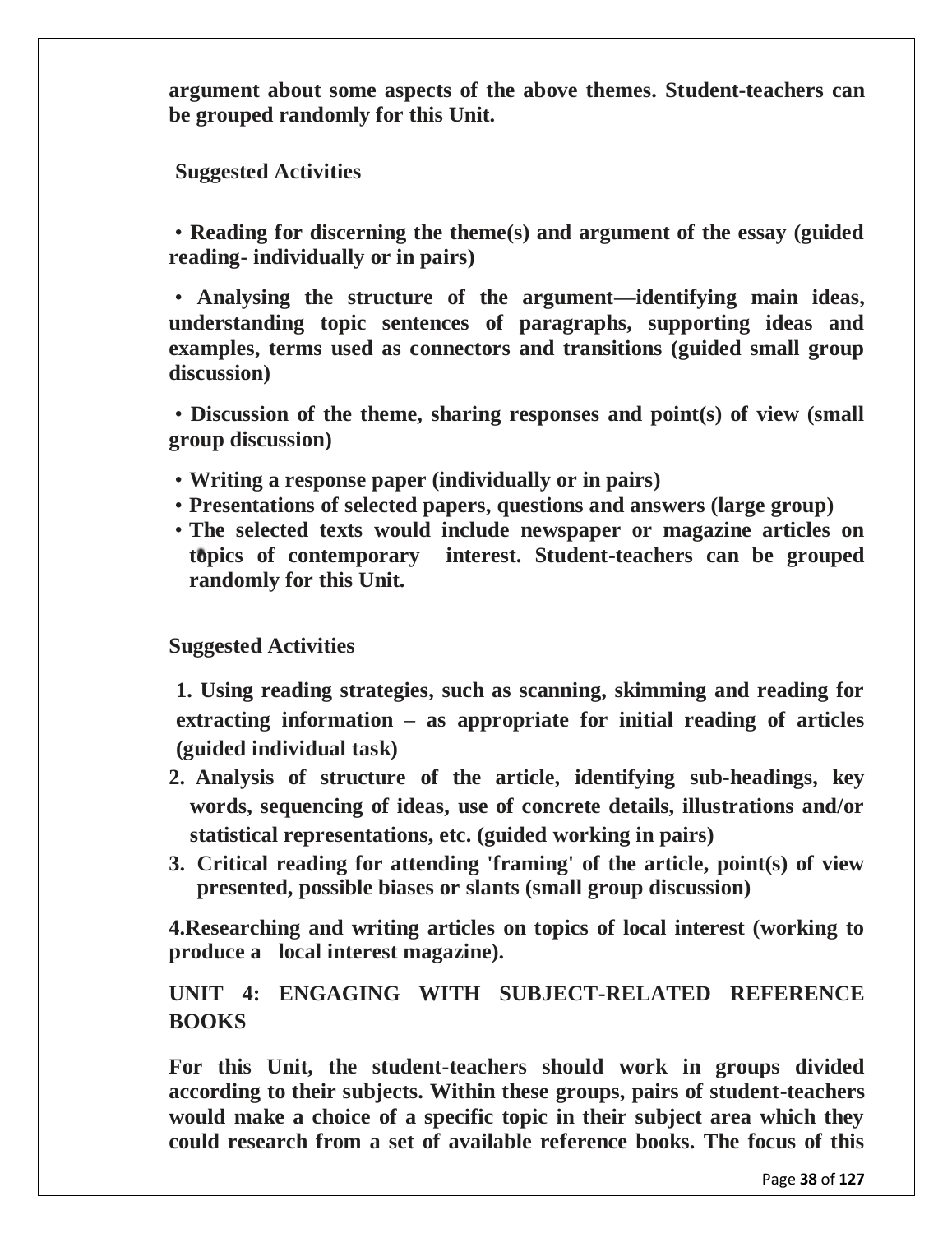**Unit is, as much the learning of effective processes of reference research and its presentation, as the actual reading of the reference books themselves.**

**Sequence of Activities**

- **Selecting the topic for research and articulating some guiding questions**
- **Searching and locating relevant reference books (could be from a school library or the institute library)**
- **Scanning, skimming and extracting relevant information from the books by making notes**
- **Collating notes and organising information under various subheadings**
- **Planning a presentation – with display and oral components Making presentations to whole subject group, fielding questions.**

## **AESD - 1 READING AND REFLECTING ON TEXTS**

### **Total Credit – 4**

**Total Marks – 100 (Internal -40 Marks, External – 60 Marks)**

### **Course learning outcomes**

**Upon completion of the course, the students-teacher will be able to:**

- **Read and response to a Varity of text in different ways To develop Meta cognitive awareness**
- **Enhance the capacities as readers and writers by becoming participants in the process of reading**
- **Work on the field and make predictions and check their predictions and then to summarize.**

**Course Content:**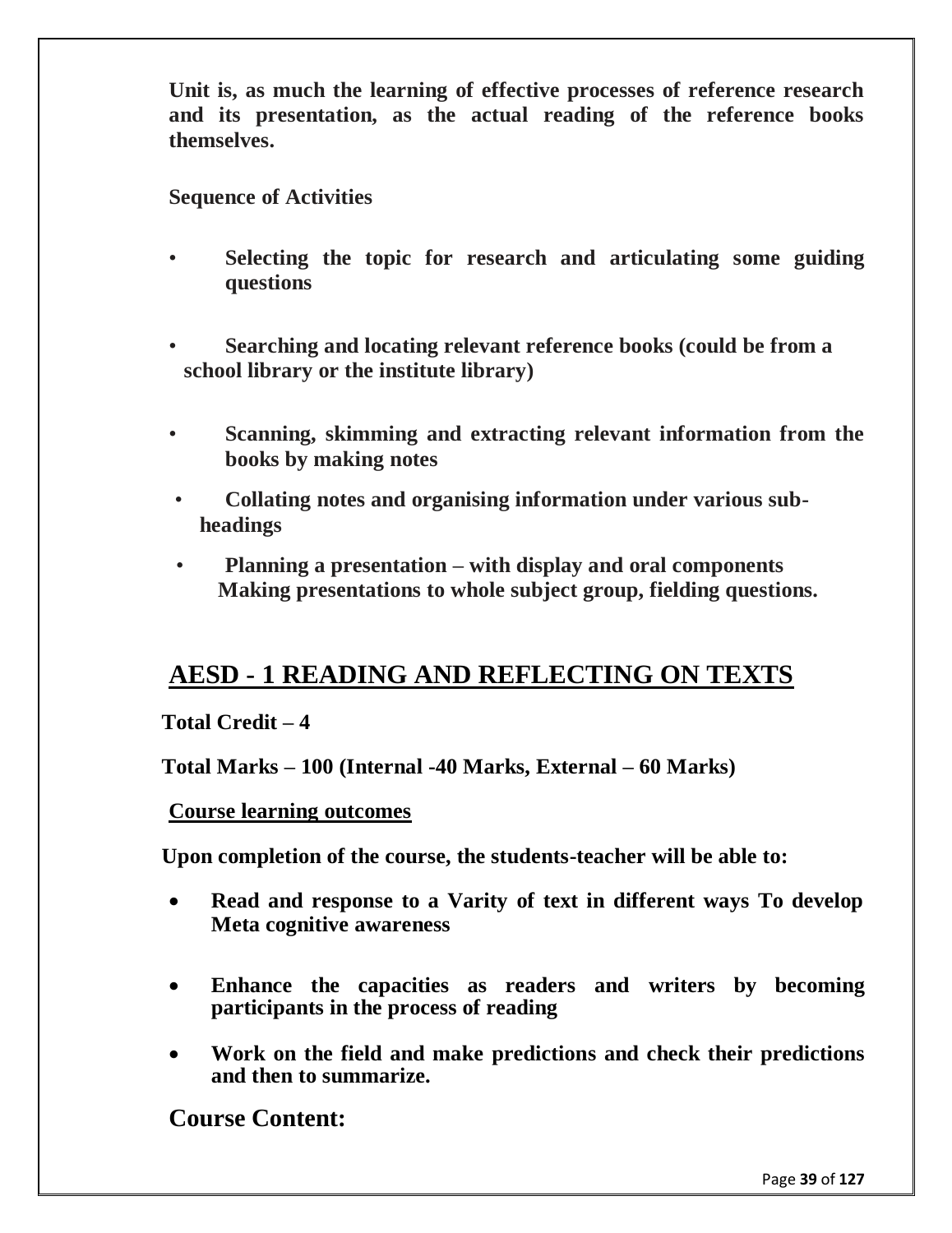## **UNIT I Reading Skills**

- **Creating environment for reading – reading clubs, class**
- **libraries Reading aloud and silent reading**
- **Scaffolding: concept and activities**
- **Reading different texts types like stories, poems, riddles, jokes, and instructions for games**

### **UNIT II Reading with comprehension**

- **Reading for global and local comprehension**
- **Inferences, analysis and extrapolation**
- **Reading strategies including word-attack strategies**
- **Discourse analysis**
- **Using reading as a tool for reference skills i.e. use of dictionary, encyclopaedia and internet**
- **Using ideas of critical literacy to analyse chapters from textbooks**
- **Acquisition of Reading Skills**

#### **UNIT III Types of text**

- **1. Narrative text**
- **2. Expository**
- **3. Autobiographical Narratives**
- **4. Field Notes**
- **5. Ethnographies**
- **6. Addressing different types of skills and strategies**
- 

**Mode of Transaction**

- **Participating in tasks and activities to improve proficiency in the receptive and productive skills of English.**
- **Text analysis of school textbooks to improve skills in critical literacy**
- **Reflecting on one"s own learning to make connections with pedagogy.**

### **Essential Readings**

**1. Lightbown, P. M & Spada, N. (1999). How Languages are Learned Oxford: Oxford University Press**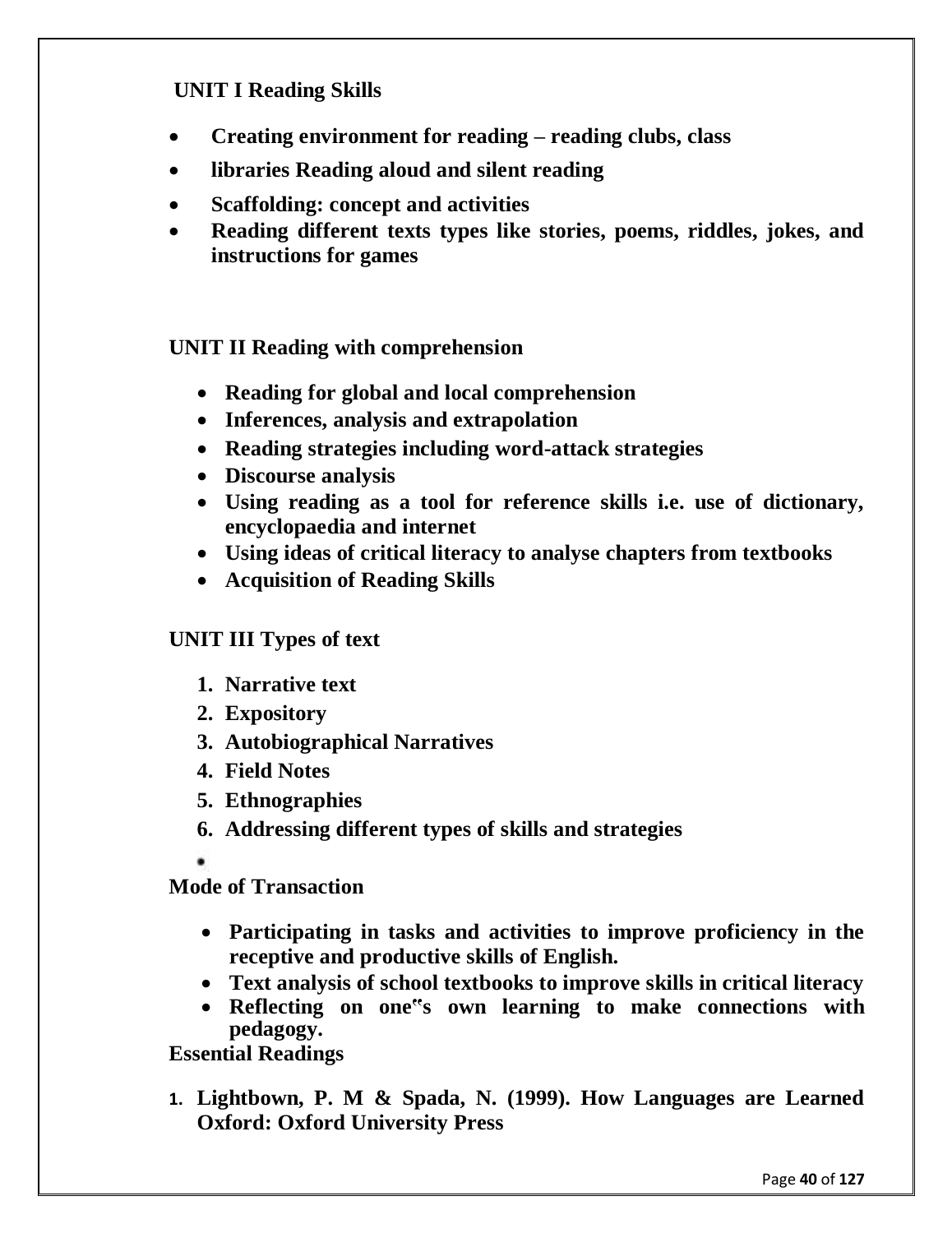- **2. Maley, A. & Duff, A. (1991). Drama techniques in language learning: A resource book of communication activities for language teachers (2nd ed.). Cambridge: Cambridge University Press.**
- **3. Morgan, J. & Rinvolucri, M. (1983). Once upon a time: Using stories in the language classroom. Cambridge:. Cambridge University Press.**
- **4. Wright, A. (1989). Pictures for Language Learning. Cambridge: Cambridge University Press.**

**Advanced Readings**

**1. Parrot M. (1993). Tasks for language teachers Cambridge: Cambridge University Press**

**2. Richards, J. & Lockhart, C. (1994). Reflective Teaching in Second Language Classrooms. Cambridge: Cambridge University Press**

**3. Slatterly, M. & Willis, J. (2001). English for primary teachers: A handbook of activities & classroom language. Oxford: Oxford University Press.**

## **Second Semester**

## **CC 1: Learning & Teaching**

**Total Credit – 5**

**Total Marks – 100 (Internal -40 Marks, External – 60 Marks)** 

**Course learning outcomes** 

**Upon completion of the course, the students-teacher will be able to:**

- **Aware of different contexts of learning and situate schools as a special environment for learning;**
- **Reflect on their own implicit understanding of the nature and kinds of learning; Gain an understanding of different theoretical perspectives on learning with a focus on cognitive views of learning as well as social– constructivist theories; Explore the possibilities of an understanding of processes in human**
- **Cognition and meaning–making them as basis for designing learning environments and experiences at school; and**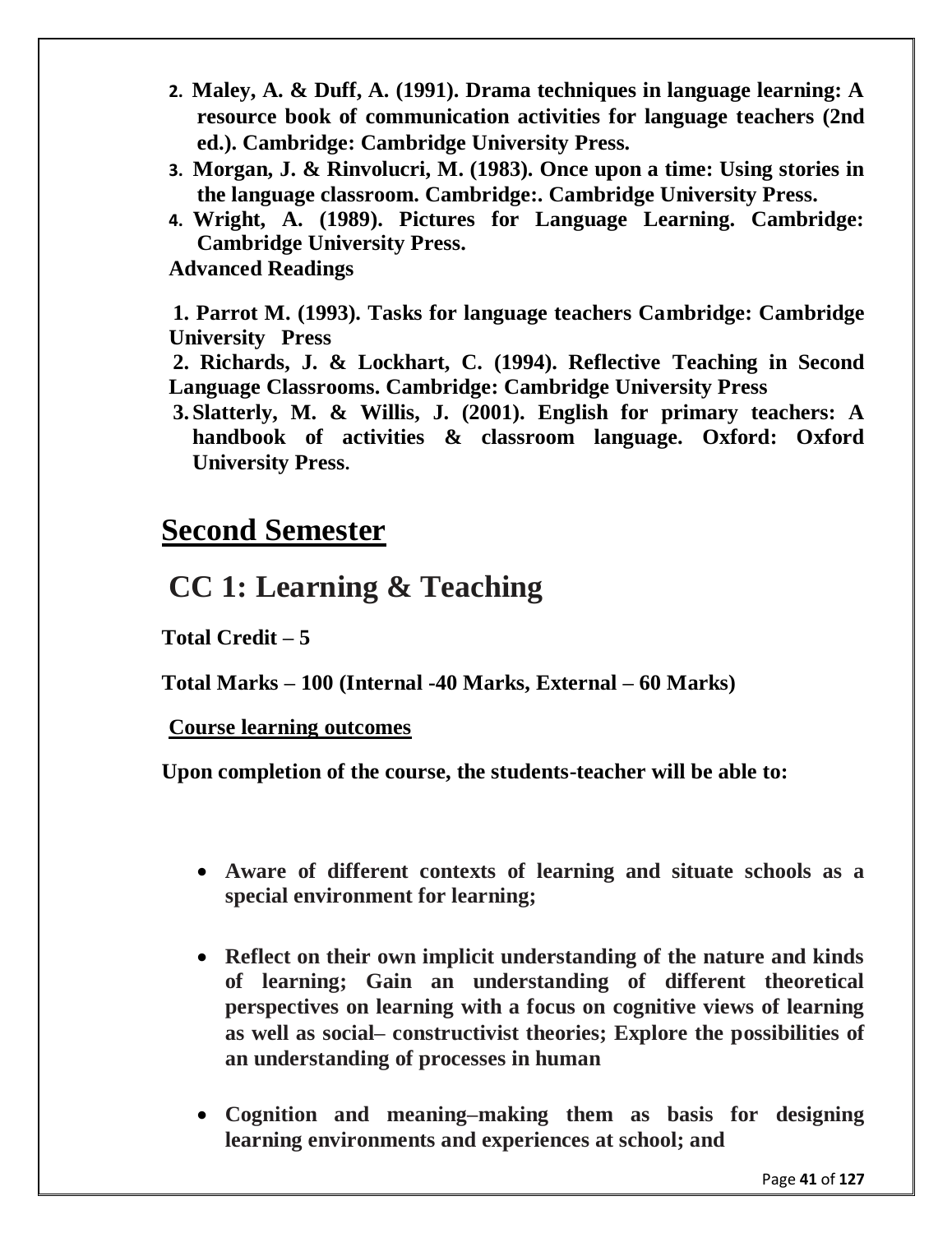**Appreciate the critical role of learner's based on differences and contexts in making meanings, and hence draw out implications for schools and teachers.**

#### **Course Content:**

#### **UNIT 1: THEORETICAL PERSPECTIVES ON LEARNING**

**Implicit knowledge and beliefs about learning (demystifying misconceptions). Perspectives on human learning: Behaviourist (conditioning paradigm in brief), cognitivist, information-processing view, humanist, social-constructivist (drawing selectively on the ideas of Skinner, Piaget, Rogers ).**

#### **UNIT 2: ROLE OF LEARNER IN LEARNING**

- **1. Role of learner in various learning situations, as seen in different theoretical perspectives**
- **2. Role of teacher in teaching-learning situations: a) transmitter of knowledge, b) model, c) facilitator, d) negotiator, e) co-learner. (The focus is on building understanding of different psychological perspectives of learning and helping student teachers to learn to apply them in different learning situations).**
- **3. Distinctions between learning as 'construction of knowledge' and learning as 'transmission and reception of knowledge'.**

### **UNIT 3: LEARNING IN 'CONSTRUCTIVIST' PERSPECTIVE**

- **1. Social-constructivist perspective (also Bruner and Ausubel's perspective) and applications of Vygotky's ideas in teaching.**
- **2. Understanding processes that facilitate 'construction of knowledge' :**

**(i)Experiential learning and reflection**

**(ii)Social mediation**

**(iii)Cognitive negotiability**

**(iv) Situated learning and cognitive apprenticeship**

**(v)Meta-cognition.**

**Creating facilitative learning environments, teachers' attitudes, expectations – enhancing motivation, positive emotions, self-efficacy, collaborative and self regulated learning. (The focus is on learning as a constructive rather than a reproductive process. The learner- centered orientation has implications for understanding learning as contextual and self-regulated process and following suitable classroom practices).**

Page **42** of **127**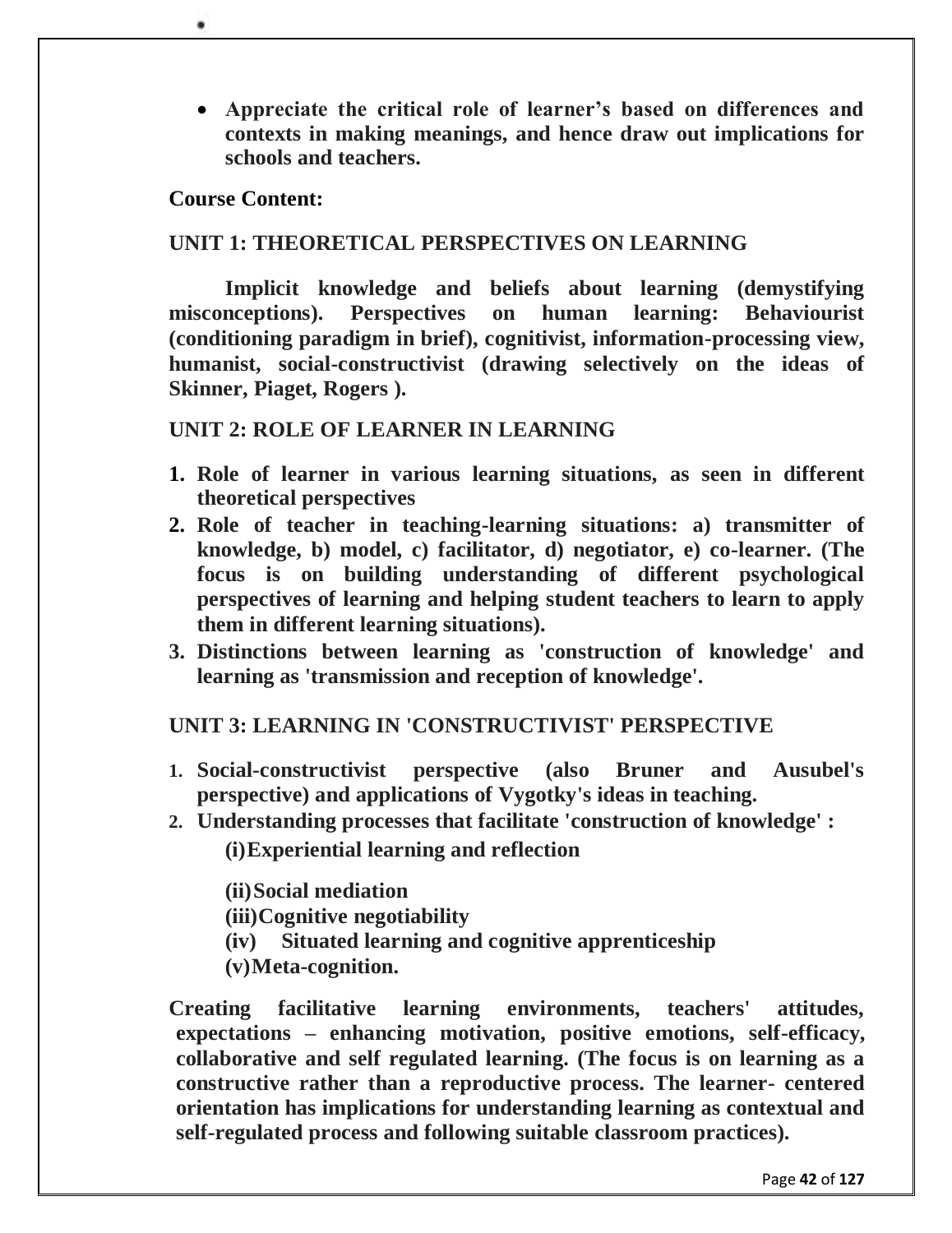## **UNIT 4: INDIVIDUAL DIFFERENCES AMONG LEARNERS**

- **1. Dimensions of differences in psychological attributes—cognitive abilities, interest, aptitude, creativity, personality, values.**
- **2. Understanding learners from multiple intelligences perspective with a focus on Gardner's theory of multiple intelligences. Implications for teaching-learning in the light of changing concept of intelligence, including emotional intelligence.**
- **3. Differences in learners based on predominant 'learning styles'.**
- **4. Differences in learners based on socio-cultural contexts: Impact of home languages of learners' and language of instruction, impact of differential 'cultural capital' of learners.**
- **5. Understanding differences based on a range of cognitive abilities learning difficulties, slow learners and dyslexics, intellectual deficiency, intellectual giftedness. Implications for catering to individual variations in view of 'difference' rather than 'deficit' perspective.(The focus is on understanding the differential learning needs of the learners with regard to abilities, learning styles, language, socio-cultural differences/disadvantage, learning difficulties, and their implications for classroom practices and teaching).**

## **PC.1. Pedagogy of a School Subject – Part I**

# **Hindi(A)**

## **Total Credit – 5**

**Total Marks – 100 (Internal -40 Marks, External – 60 Marks)** 

### **Course learning outcomes**

**Upon completion of the course, the students-teacher will be able to:**

- **Appreciate the importance of teaching Hindi as a second / third Language.**
- **Understand the aims and objectives of teaching Hindi.**
- **Acquire basic skills of language teaching, Aims/Objectives.**
- **Know the different methods of teaching .**
- **Prepare a lesson notes and teach accordingly.**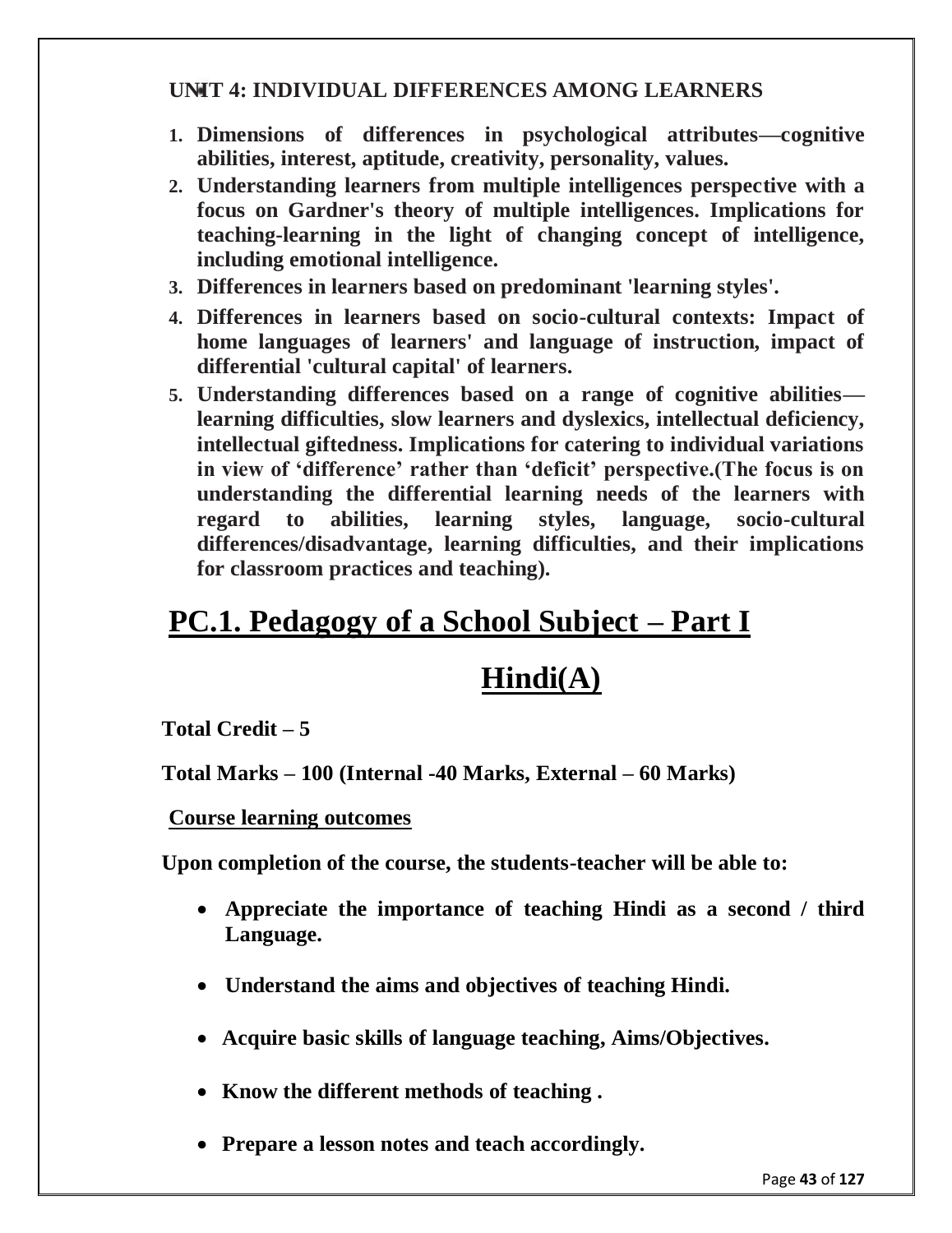**Appreciate and use of modern educational media.**

**Course Content:** 

**Unit 1: Perspectives of Hindi Language, Aims and Objectives of Teaching Hindi**

- **1. Meaning and concept of language.**
- **2. Nature and importance of language**
- **3. Three language formula and Hindi**
- **4. Place of Hindi in the Secondary School Curriculum of M.P.**
- **5. Present position of Hindi in India**
- **a. In the constitution**
- **b. In the life of Indian people**

**Aims of teaching Hindi as a second / third language.** 

**1. Functional aims of Hindi Teaching.**

- **2. Cultural Aims of Hindi Teaching. National and International Aims of Hindi Teaching.**
	- **3. Instructional objectives with practical -- Theoretical background Writing of instructional objectives of Hindi Teaching**

 **4.Modification of Objectives in terms of behavioural changes.**

## **Unit 2 : Planning Lessons, Resource Units, Unit Plan, Drill Lessons**

- **1. Planning of prose, poetry and Grammar lessons.**
- **2. Processing of lesson notes and micro lesson plans.**
- **3. Meaning and importance of a Unit plan and administration.**
- **4. Resource Units – Use and implications.**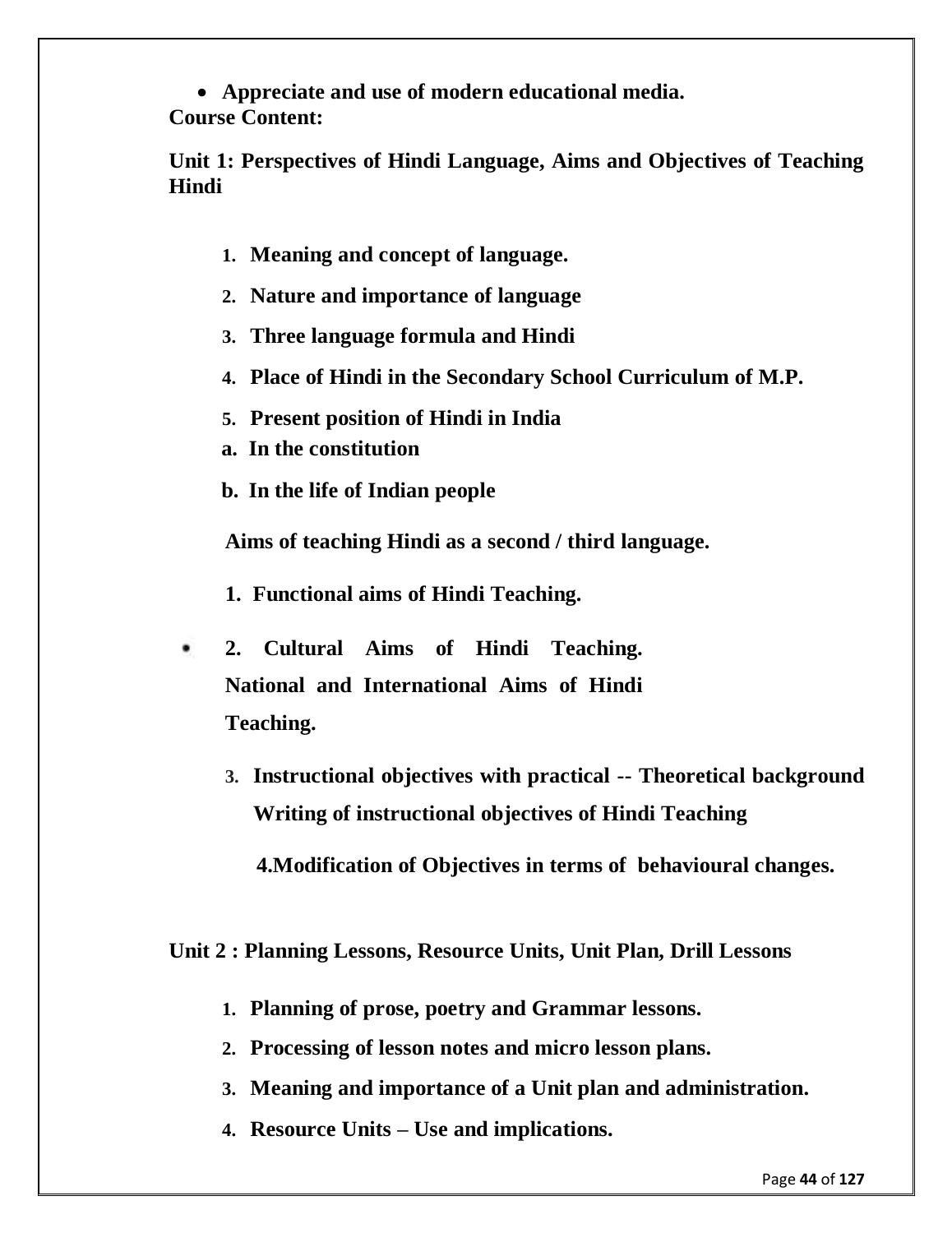**5. Plan and process of lessons in Practice teaching.**

### **Unit 3: Language Skills**

- **1. Development of language skills- listening objectives and importance – activities for its development**
- **2. Speaking – Objectives – activities for its development – role of learning by heart, role-play, extempore and prepared speeches, debates, languages games, substitution table need for correct pronunciation – Remedial Measures**
- **3. Reading – Objectives – Types of reading silent and loud, intensive – methods of teaching reading**
- **4**
- **4. Writing – Objectives – Characteristics of handwriting – dictation**
- **5. Composition – Objectives – Types - Oral, written and picture composition – Free and guided composition, Translation – Objectives- Importance's –**
- **6. Characteristics of good translation**
- **Unit 4 :Curriculum Design**
	- **1. Principles of Curriculum construction of Hindi**
	- **2. Curriculum Design in Hindi - Subject centered – Learner Centered – Problem centered.**
	- **3. Transaction of curriculum / Co-curricular , Extra curricular activities pertaining to teaching and learning.**
	- **4. Curriculum of prose – poetry and composition. Prose – Ancient / Medieval / Modern prose versions. Poetry – Bhakti period – Ritti period – Modern period. Composition – Exercises , Assignments and remedial teaching activities and Grammar – Translations.**
	- **5. Curriculum development and evaluation.**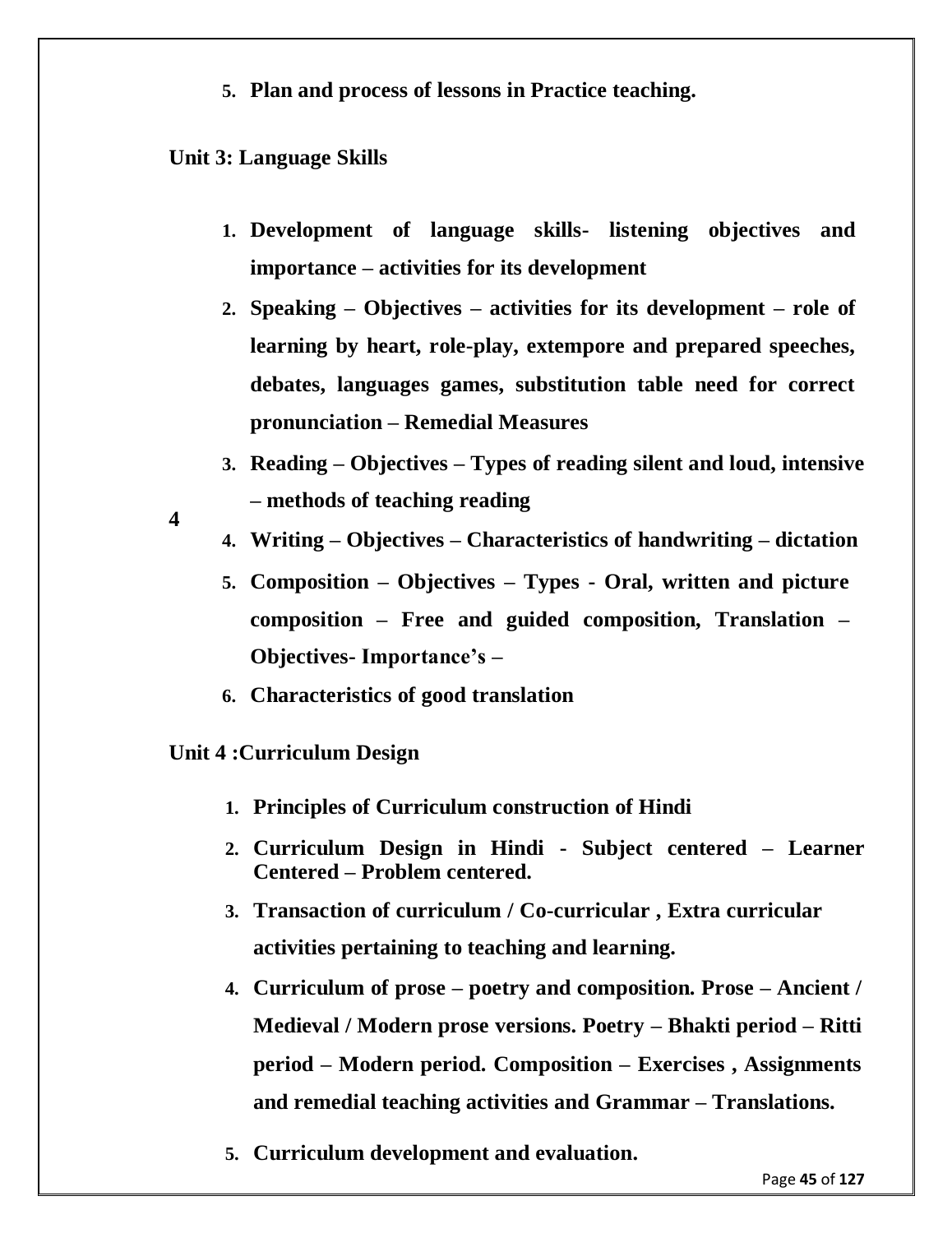## **Seminar Topics (any one)**

- **a) Preparing scheme of assessment**
- **b) A study of an author / poet.**
- **c) Developing Linguistics Skills.**
- **d) System our examination.**
- **e) Importance of teaching materials for effective teaching.**

### **Practicum**

- **a) Review of Books – 8, 9 standard school text books.**
- **b) Resource Unit Uses.**
- **c) Unit plan processing.**
- **d) A study of an Author / Poet.**
- **e) Developing Linguistics Skills.**

**Scheme of Assessment**

| 01 | For test oriented Studies.                    |                |
|----|-----------------------------------------------|----------------|
|    | <b>Preparation of test ---- --</b>            | 4 Marks        |
|    | <b>Presentation of test</b>                   | 2 Marks        |
|    | <b>Analysis of data</b>                       | 2 Marks        |
|    | <b>Drawing conclusions</b>                    | 2 Marks        |
| 02 | <b>Report writing</b>                         |                |
|    | Introduction of the topic                     | 2 Marks        |
|    | <b>Hypothetical study</b>                     | 4 Marks        |
|    | <b>Analysis and Interpretation conclusion</b> | <b>4 Marks</b> |
|    | References.                                   |                |

**(Note: Records should be maintained).**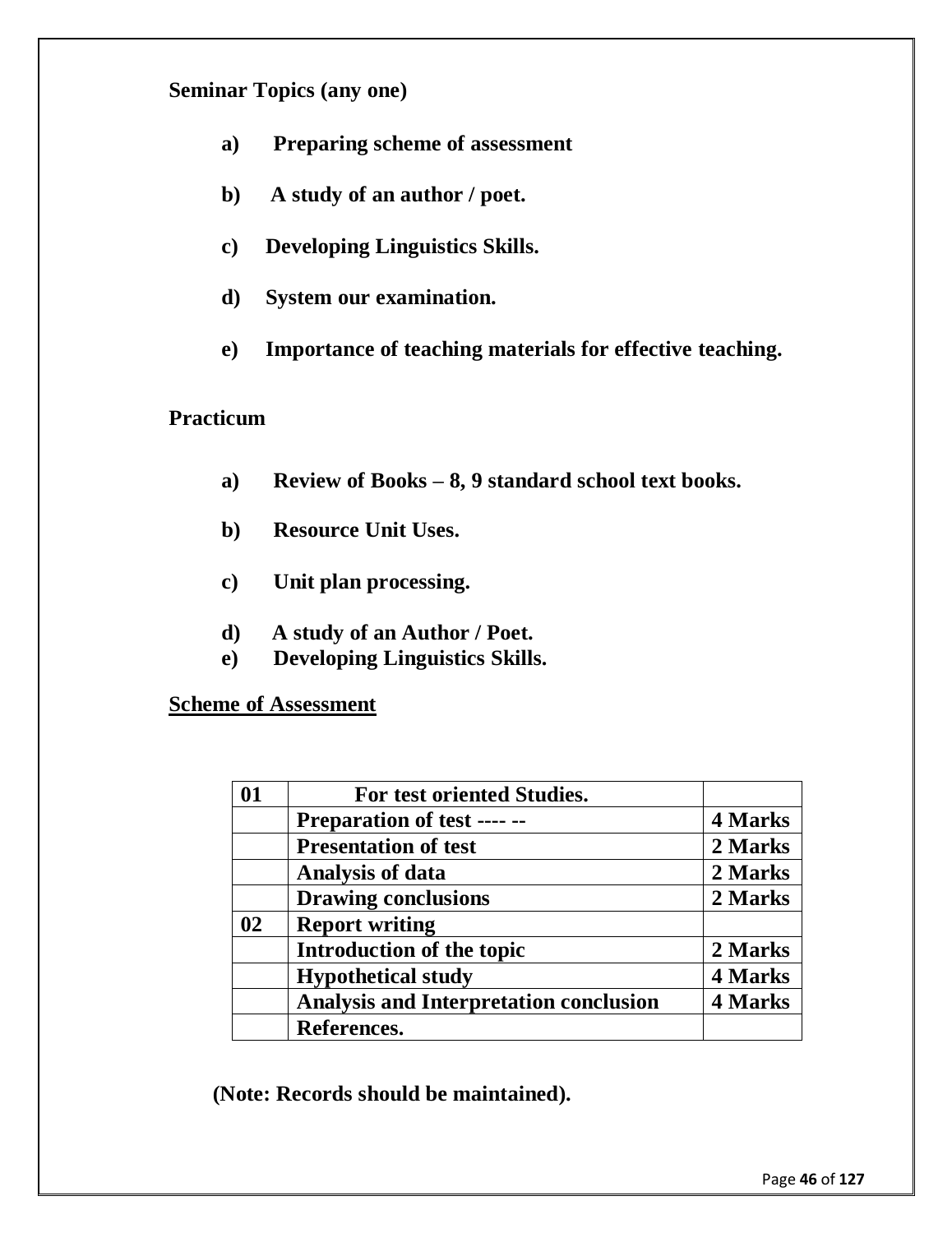#### **References**

**Bhai.Y (1978)** *Hindi Bhasashikshan***. Vinod Pustak Mandir Agra.** 

 *Bhasa Vishesshank Patrick* **(1980) Department of Education, Rajasthan , Bikaner**

 $\overline{\Box}$  **Chaturvedi, V.S. (1999)** *Adhapan Kala***. Varanasi: Ggopinath Bhargav Nand**

**Kishor and Sons.** 

 **Jha, L. (1940)** *Bhasha Shikshan Paddhbati***. Allahabad: N.G. Saigal. U.P Press.**   $\Box$ 

**John, D. (1953)** *The Study of Language***. Harward University Press.** 

**Keshav Prasad (1984)** *Hindi Shikshan.* **Delhi; Dhanapatrai and Sons** 

*Kothari Commission Report* **(1968) Govt. of India, New Delhi**

 **Narang and Bhatia (1987) –** *Hindi**–**Shikshan Vidhi.***. Ludhiana : Prakash Brothers. Nirajkumar Sinha (1990)** *Madhyamik – Vidyalayome Hindi* 

*Shiksha.* **Jaipur: Hindi Grantha Academy.** 

 **Robert. L. (1964)** *Language Teaching: A Teacher's Book***. New York:Megrewttill.** 

 **Ryburu, W.M. (1950)** *The Teaching of the Mother Tongue.* **Madras: OxfordUniversity Press.** 

 **Sattigeri, K.I (1997)** *Nutan Hindi Shikshan***. Belgaum: Vijaya Sattigeri.** 

 **Sugandhi, Deepak (2004)** *Hindi Shikha Pranali* **. Ilkal : Neha Prakshan. Karnataka** 

 **Sugandhi, V. (2003)** *Hindi Adhayapan***. Kolhapur, Creative Publishers.** 

 $\Box$ 

**Syandhya Mukarji (1989)** *Hindi Bhasha Shikshan.* **Lucknow: Prakshan Kendra. Uttar Pradesh**

## **Sanskrit(B)**

**Total Credit – 5**

**Total Marks – 100 (Internal -40 Marks, External – 60 Marks)** 

**Course learning outcomes** 

**Upon completion of the course, the students-teacher will be able to:**

**1.Understand the importance of Sanskrit language and its contribution** 

**to Indian culture and emotional integration.**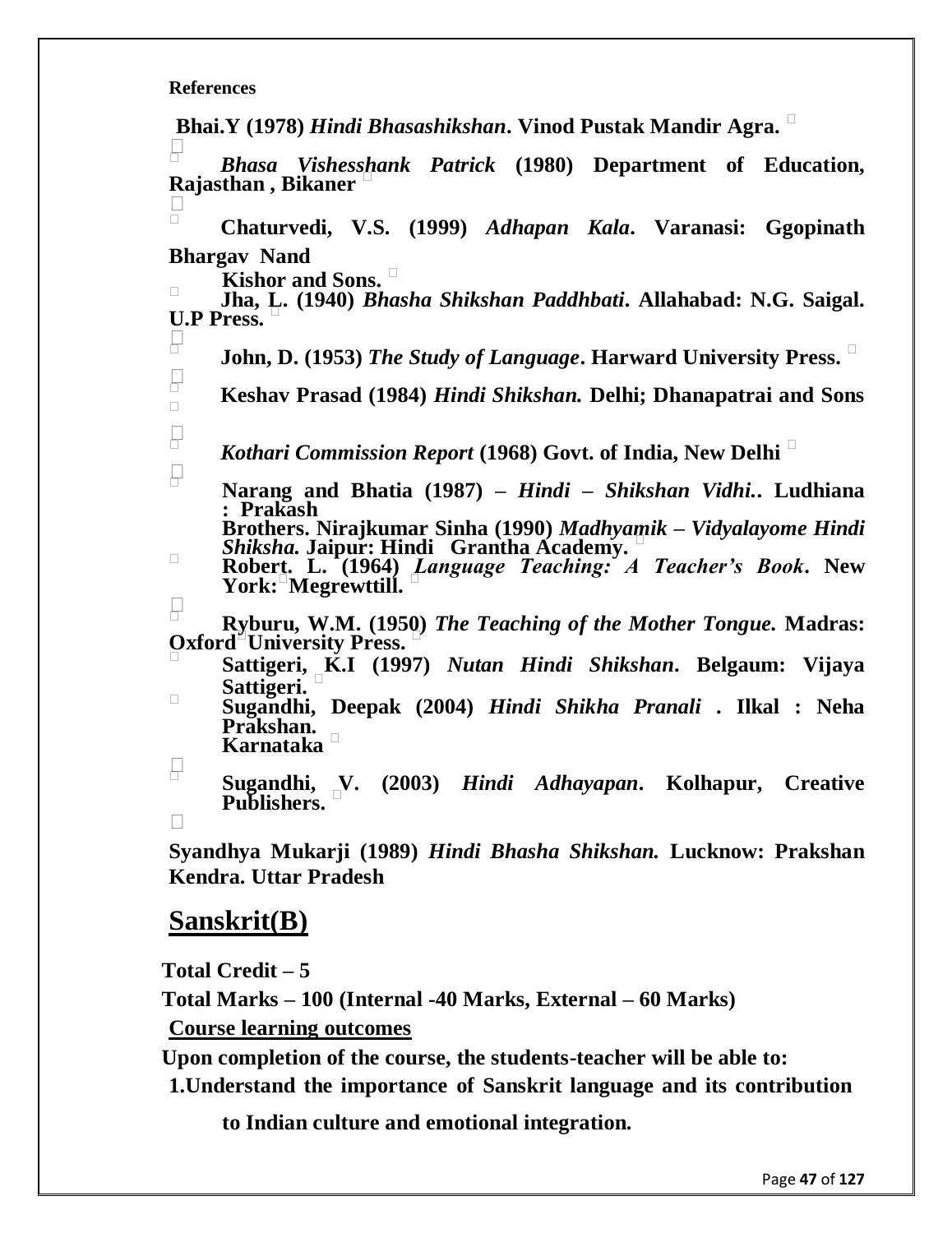**2.Understand the aims and objectives of teaching Sanskrit and state them in the form of specific behavioural changes.**

**3.Prepare objective based lesson plans and implement them.**

**4.Understand the basic skills of language learning.**

- **5.Understand the principles of curriculum construction in Sanskrit.**
- **6.Understand the different methods of teaching Sanskrit and use them**

**in his practice teaching lessons.**

**7. Understand the importance of appropriate instructional material and use them in his practice teaching lessons.**

- **8. Understand the importance of Language Laboratory.**
- **9. Understand the importance of Evaluation, prepare and use different tools of Evaluation in language learning.**
- **10. Understand the importance of co-curricular activities in language learning.**
- **11. Imbibe the special qualities of Sanskrit teacher.**

**Course Content:** 

**Unit 1 : Sanskrit Language – Nature and Importance**

- **Importance of Sanskrit language**
- **Contributions of Sanskrit to other Indian Languages to Indian culture and tradition and to emotional integration**

**Unit 2 : Place of Sanskrit in the Secondary School Curriculum**

 **Aims & Objectives of teaching Sanskrit with reference to three language formula. Instructional Objectives - Specifications of each objective in the form of specific behavioural changes.**

**Unit 3 : Lesson Plan in Sanskrit Language**

**1.Planning lesson plans in prose, poetry, grammar and composition.**

**Unit plan : importance, characteristics, format**

 $\bullet$ 

**Resource unit: importance, characteristics, format**

**Micro lesson plan: importance, format, practice**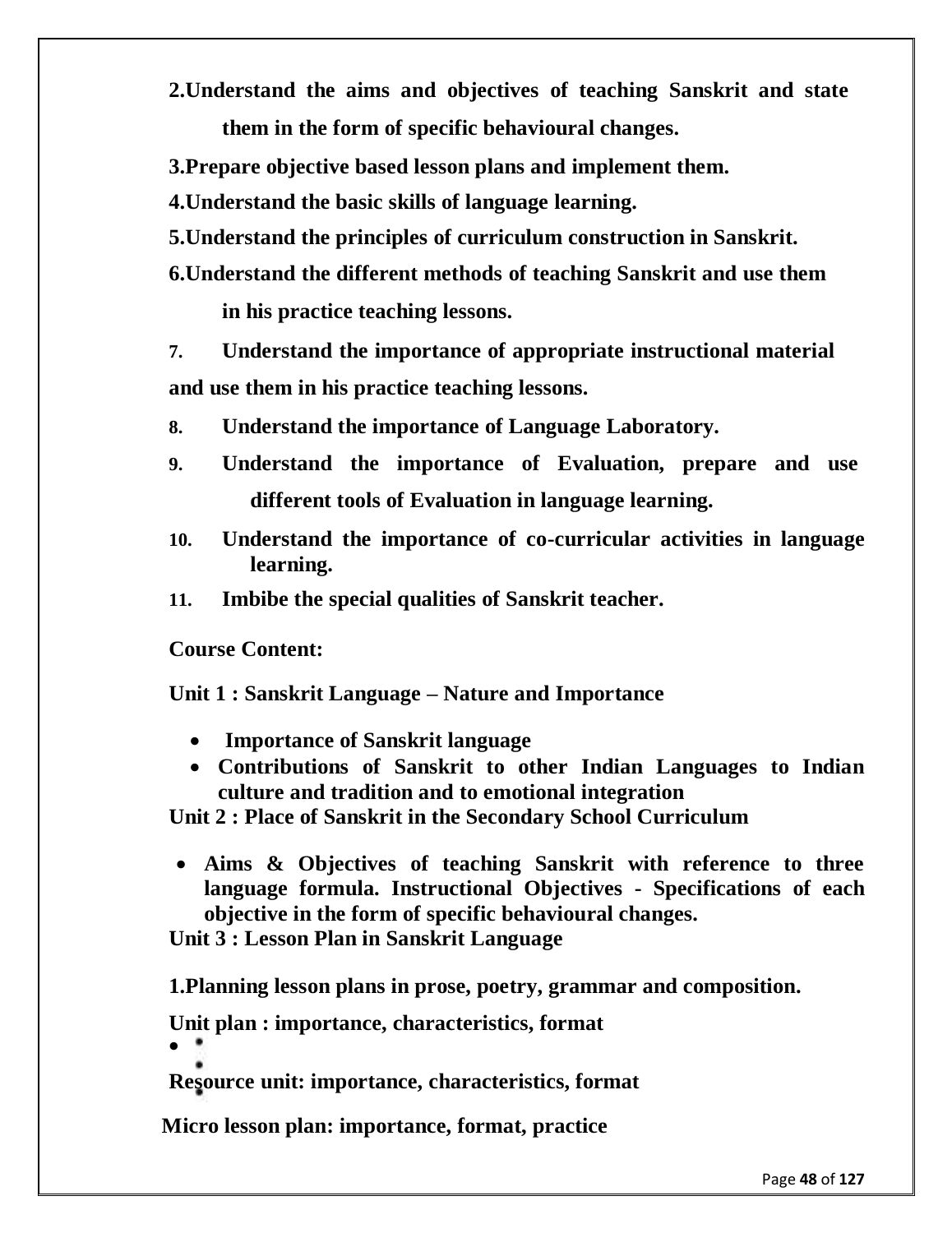**Unit 4 : Development of Language Skills, Curriculum Design**

**Listening: importance, activities for its development.**

- ۰ **Speaking: importance, characteristics of good speaking, activities for its development.**
- **Reading: mechanics of reading, objectives, different kinds of**
- **reading – silent reading and loud reading.**

**Writing: importance of good handwriting - specialties of the Devanagari script, causes of spelling mistakes, remedial measures.**

**Principles of curriculum construction of Sanskrit.**

**Curriculum design in Sanskrit: subject centered, learner centered, problem centered.**

**Transaction of curricular/ co-curricular activities.**

**curriculum development and evaluation.**

**Reference**

- **Apte.D.G. (2000)** *Teaching of Sanskrit.* **Bombay : Padma Publications**
- **Shanbhag D.N. (2002)** *Subhoda Sanskrit Vyakarana.* **Dharwad:Bharat Book Depot & Publications.**
- **Hulkerikar. G.S. (1998)** *The Problems of Sanskrit Teaching.* **Kolhapur : Bharat Book Depot.**
- **Narasimharao. K.V.V.L. (1997)** *Evaluation in Language Education.* **Mysore: Patnayak. P. (1997)** *Language Curriculum.* **Mysore: CIIL Publications.**
- **Ramashakal Pandeya. (2000)** *Sanskrit Shikshan.* **Agra: Pustaka Mandir.**
- **Ramavarmaraja . K. (2000)** *The Teaching of Sanskrit.* **Madras : Sanskrit Education Society.**

# **English (C)**

**Total Credit – 5**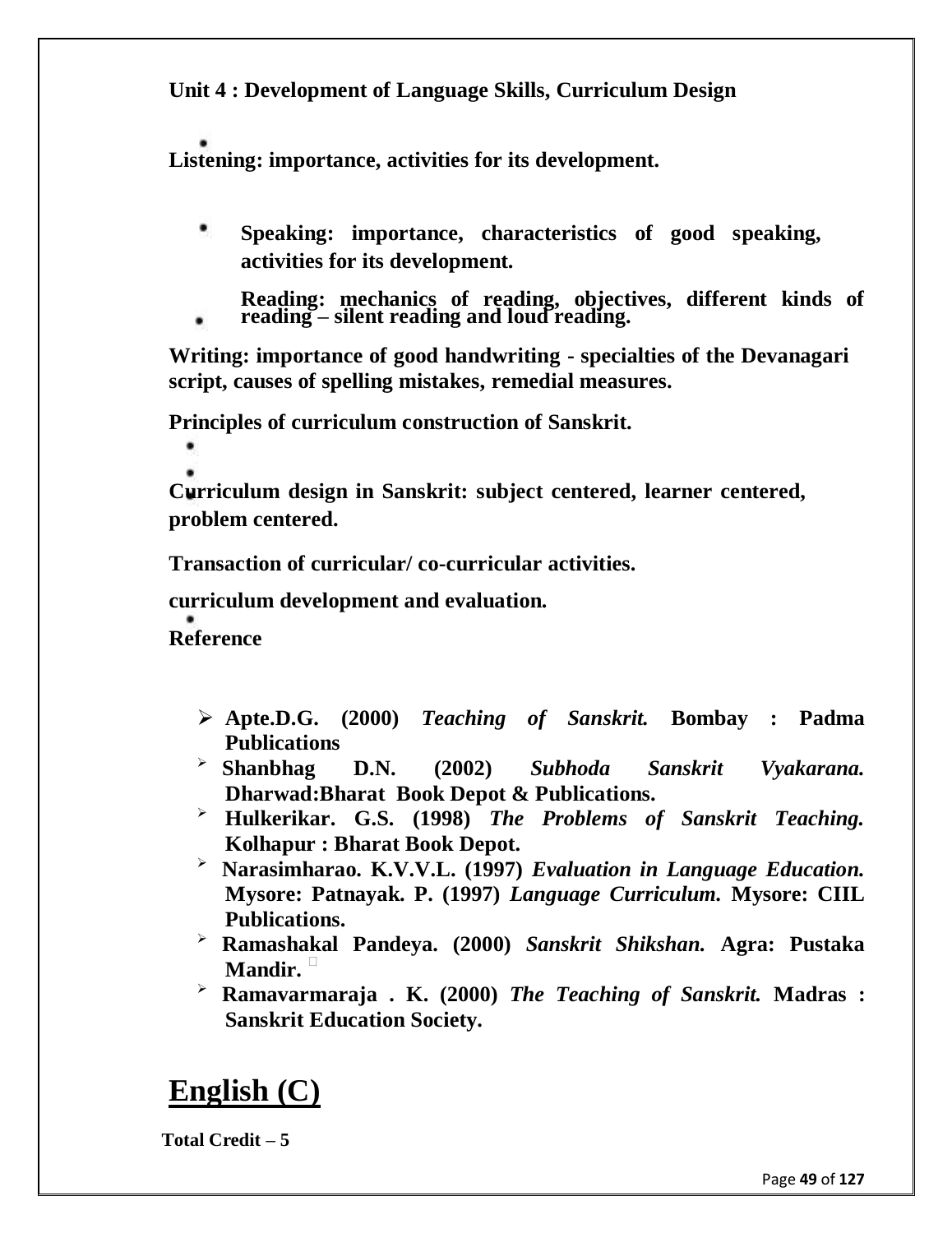**Total Marks – 100 (Internal -40 Marks, External – 60 Marks)** 

#### **Course learning outcomes**

**Upon completion of the course, the students-teacher will be able to:**

- **Master the different techniques, devices of the Second language structure, sounds and vocabulary.**
- **Understand the status of English language**.
- **Distinguish between different approaches and methods of teaching English and their use in the classroom.**
- **Acquire the basic skills of language learning.**
- **Plan and execute of different types of lessons in prose, poetry according to classroom situations.**
- **Appreciate the importance and use of suitable audio -visual aids in class room situations.**
- **Know the principles of curriculum construction.**
- **Prepare and use appropriate tools of evaluation to measure the linguistic abilities of the pupils.**
- **Realize his/her responsibilities as language teacher and pursue towards the aims of professional growth.**
- **Acquaint the to use the language correctly.**

## **Course Content:**

**Unit 1 : Nature of English Language**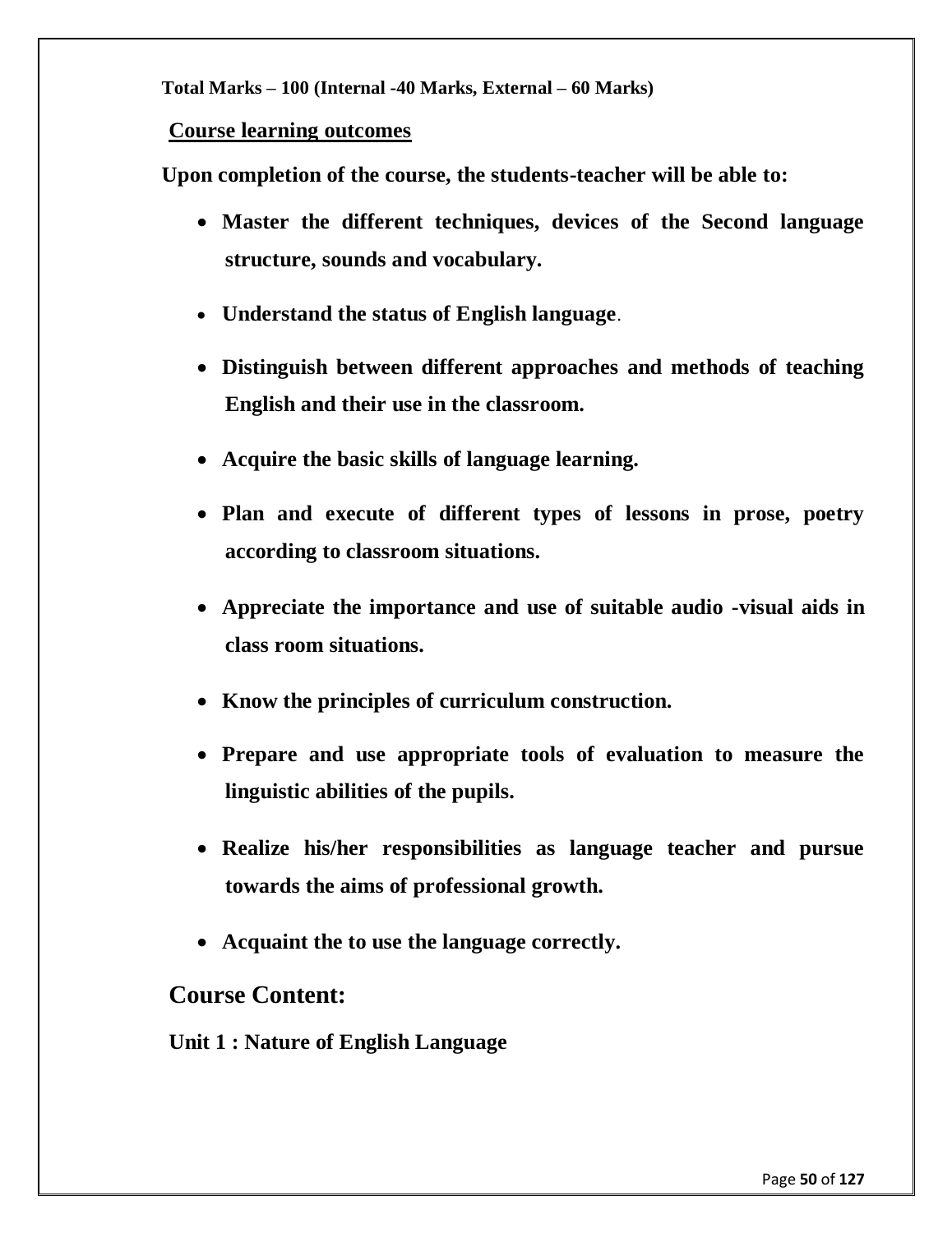- **1.1 Language its nature and structure - Meaning of language, Functions of language - Informative, expressive and Directive Linguistic Principles.**
- **1.2 Structure of English Language - phonological, morphological, Syntactic, Semantic and graphic ( a brief explanation of the concepts )**

**Unit 2 : Aims and Objectives of Teaching English**

- 2.1 **Aims and objectives of teaching English at the Secondary School level as first and second language**.
- **2.2 English as a library language, link language and international language.**
- 2.3 **Position of English in India before and after Independence - The three language formula its meaning and scope**.

**Unit 3 : Instructional design of Teaching English Language**

- **3.1 Teaching of Prose - detailed and non-detailed Objectives - Methods and Approaches steps in lesson planning.**
- **3.2 Teaching of poetry - Objectives - Methods and Approaches - Steps in lesson planning.**
- **3.3 Teaching of Grammar - Objectives - Formal and Functional - Methods of teaching grammar.**
- **3.4 Use of mother tongue in teaching of English, different occasions for its effective use**
- **3.5 Preparation of Unit plan, Resource Unit.**

**Units 4 : Methods, Approaches to Develop English Language Skills**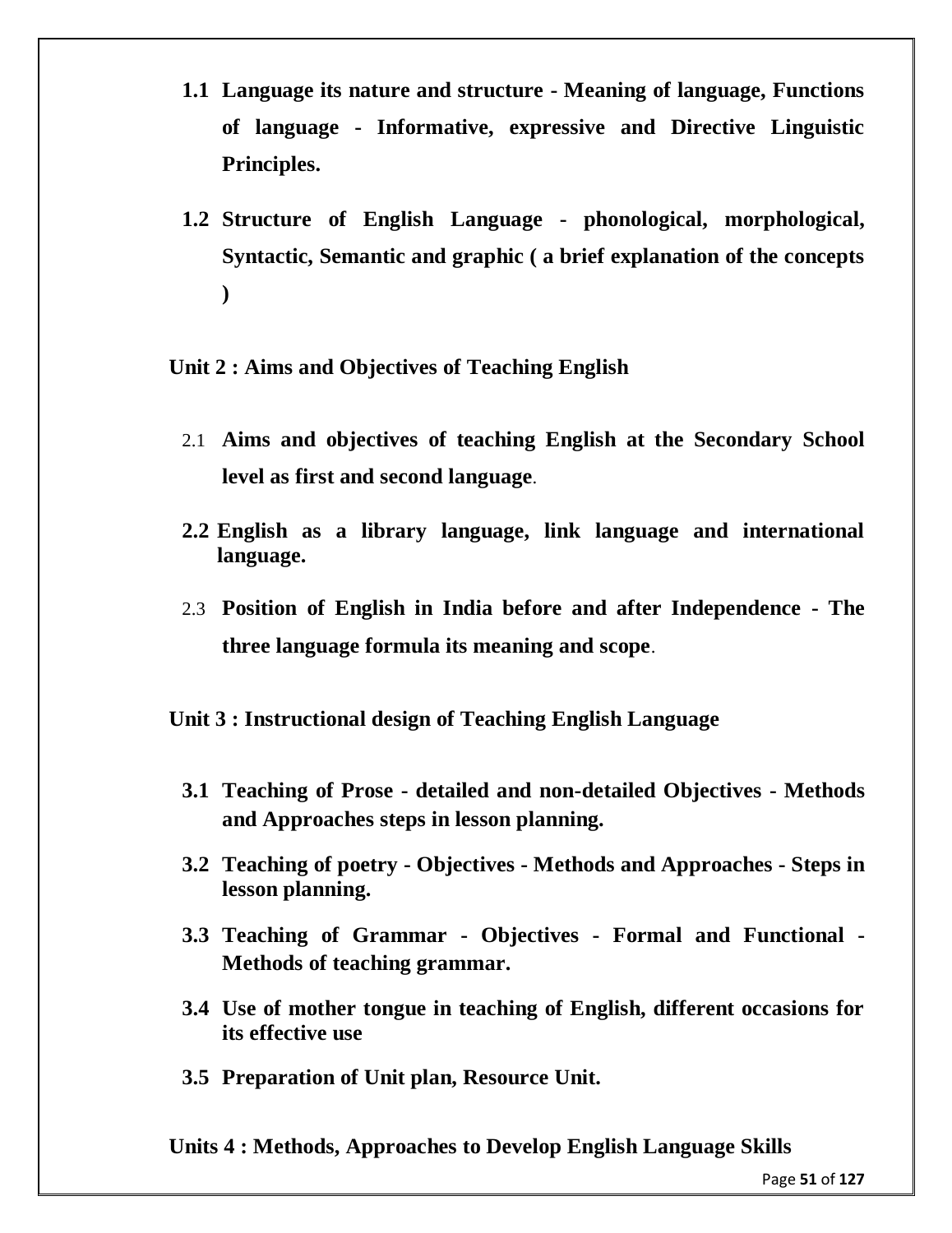**Psychological principles of learning English as a foreign language. Methods and approaches of Teaching English**

- **a. Grammar Translation Method.**
- **b. Direct Method**
- **c. Bilingual method.**
- **d. Structural approach- Dr. WEST method**
- **e. Communicative approach.**
- **4.1 Development of language skills - listening objectives and importance - activities for its development.**
- **4.2 Speaking - Objectives - Activities for its development , role of learning by heart, role-play, extempore and prepared speeches, debates, language games, substitution table need for correct pronunciation, defects in pronunciation - Remedial Measures.**
- **4.3 Reading - Objectives - Types of reading - silent and a loud, intensive - methods of teaching reading.**

**4.4 Writing - Objectives - Characteristics of handwriting - dictation. Composition - Objectives - Types (oral, written and picture composition) Free and guided composition Translation - Objectives– Importance - Characteristics of good translation.**

**Practicum**

**1. Preparing of substitution table and other drill exercise for practice of structures**

| <b>Assignment/Practical</b>              | 10        |
|------------------------------------------|-----------|
|                                          | marks     |
| One test (internal)                      | <b>10</b> |
|                                          | marks     |
| <b>Participation in Group activities</b> | 5 marks   |
| <b>External Examination</b>              | 50        |
|                                          | marks     |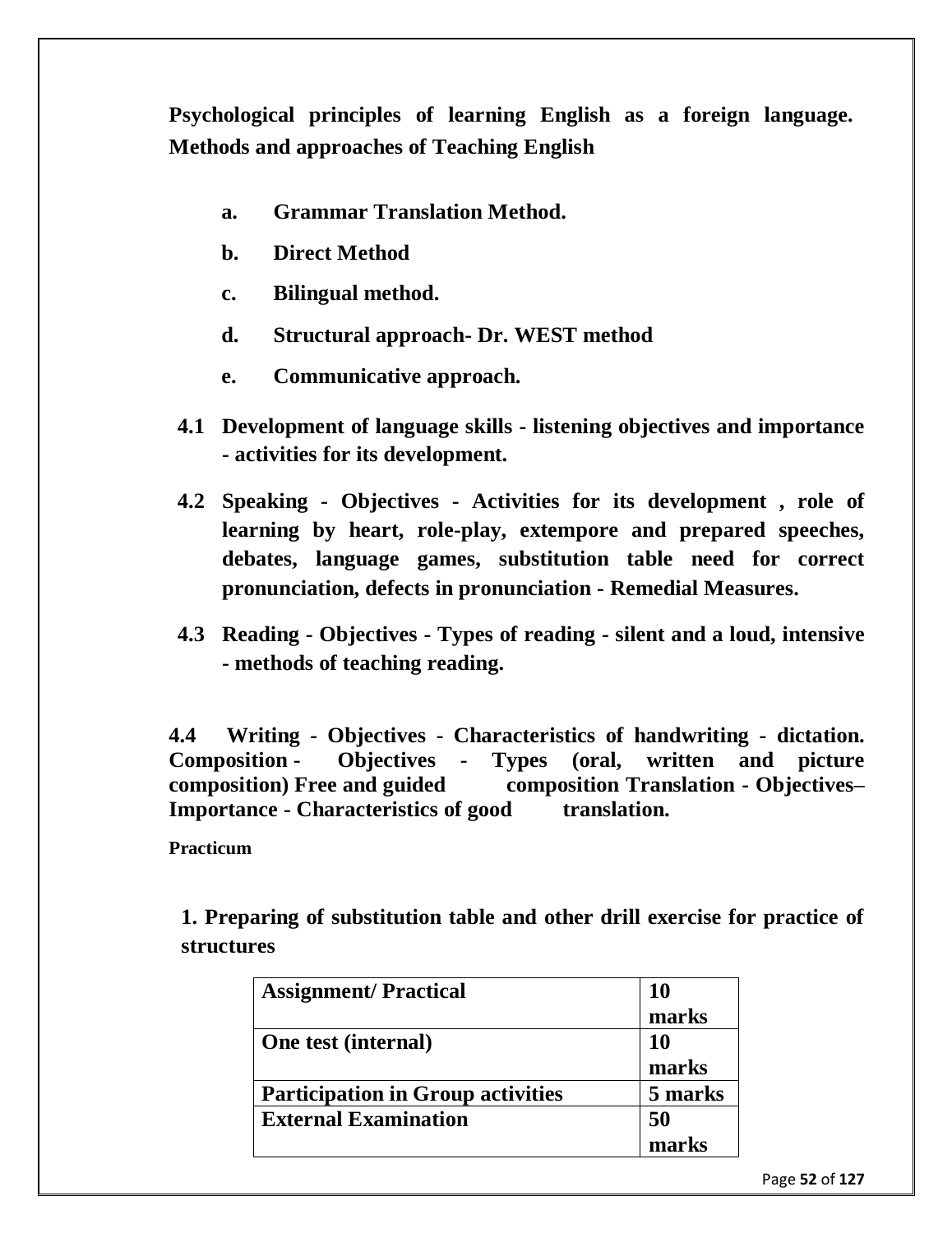| m     | - -    |
|-------|--------|
| `otal | $\sim$ |
|       | marks  |

### **Reference**

**Ahuja R.L. (2000)** *Teaching of English as a Foreign Language* **- Indian Press**

**Publications Allahabad.** 

**Allan C, R (1971)** *Teaching English as a Second Language***. New-Delhi. McGrawhill.** 

**Allen H.B. and Compell P.N.(1979)** *Readings in Teaching English as a*

*Second Language* 

 **Baruah T.C. (1984)** *The English Teachers Handbook.* **Sterling Publishers.** 

**Billows: F.L. (1961)***The Techniques of Language Teaching* **London,**

**Longman.** 

**Bright J. A. and McGregor C.P. (1970)** *Teaching English as Second Language***. London, Eases,.**

**Gordon B.S. (1960):** *The Teaching of English in Free India***, Madras: Christian**

**Literature Society.** 

 **Hornby A.S.** *The Advance Learner's Dictionary of Current English Language***.**

**Hudeson, N. and McAdem, B. (2000)** *English without Errors***, London.** 

**Kohli A. L. (1984)** *Techniques of Teaching English***, 9th Edition: Delhi,**

**Dhanpal Rai and Sons, Pvt. Ltd. Menon and Patel (1957)** *Teaching English as a Foreign Language***, Baroda**

**Acharya Book Depot.** 

**Sachdeva M.S. (1976):** *A New Approach to Teaching English in Free India***. Ludiana Publications.** 

## **Social Science(D)**

**Total Credit – 5**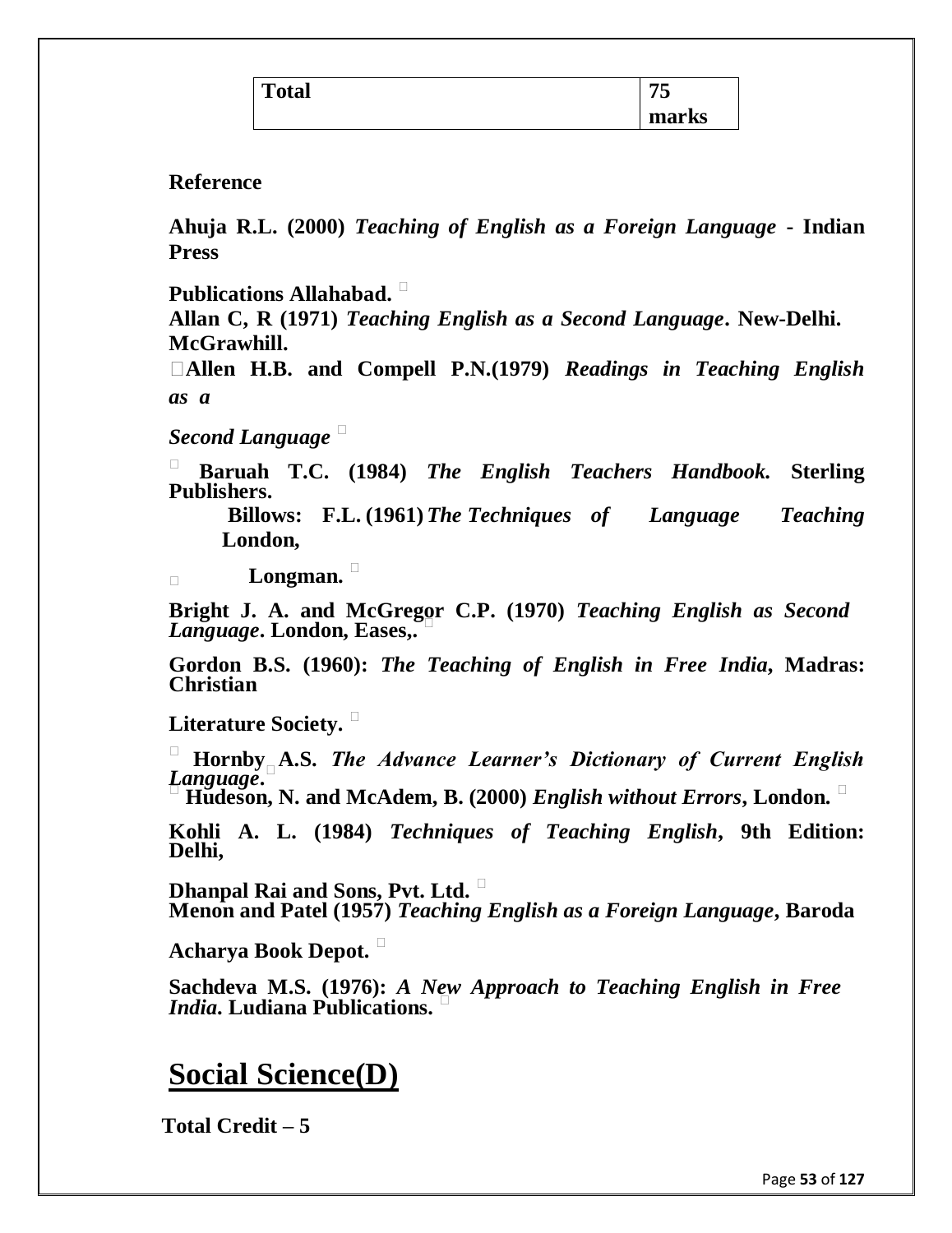**Total Marks – 100 (Internal -40 Marks, External – 60 Marks)** 

### **Course learning outcomes**

**Upon completion of the course, the students-teacher will be able to:**

- **Develop understanding about the basic differences between Social Studies and Social Science.**
- **Understand the need for teaching Social Science as an integrated discipline.**
- **Develop the ability to justify the Relevance of Social Science in terms of Contemporary events.**
- **Gain knowledge about the different approaches associated with the discipline.**

 **Develop certain professional skills useful for classroom teaching. Course Content:** 

**Unit – I Learning and Teaching Social Studies.** 

- **Nature and Scope of Social Science.**
- **Difference between Social Science and Social Studies.**
- **Aims and objectives of teaching Social Science.**
- **Social Science curriculum at School level – correlation with other subjects.**
- **Prevalent text books in Social Sciences. Critical appraisal of a Social Science Text book.**

**Unit – II : Methods and Strategies.** 

- **Approaches / Methods of Teaching Social Science**
	- **1. Difference between Approaches, strategies and methods.**
	- **2. Type of Approaches – Inductive, deductive.**
	- **3. Methods –**
		- **(a) Story telling**
		- **(b) Problem Solving**
		- **(c) Project Method**
		- **(d) Observational Method**
		- **(e) Assignment Method**
	- **4. Grouping Students for learning.**
		- **(a)Cooperative learning**
		- **(b)Using structured question to aid learning.**
		- **(c) Role playing and simulation.**
	- **5. Qualities of an exemplary social science teacher.**
- **Transactional Strategies**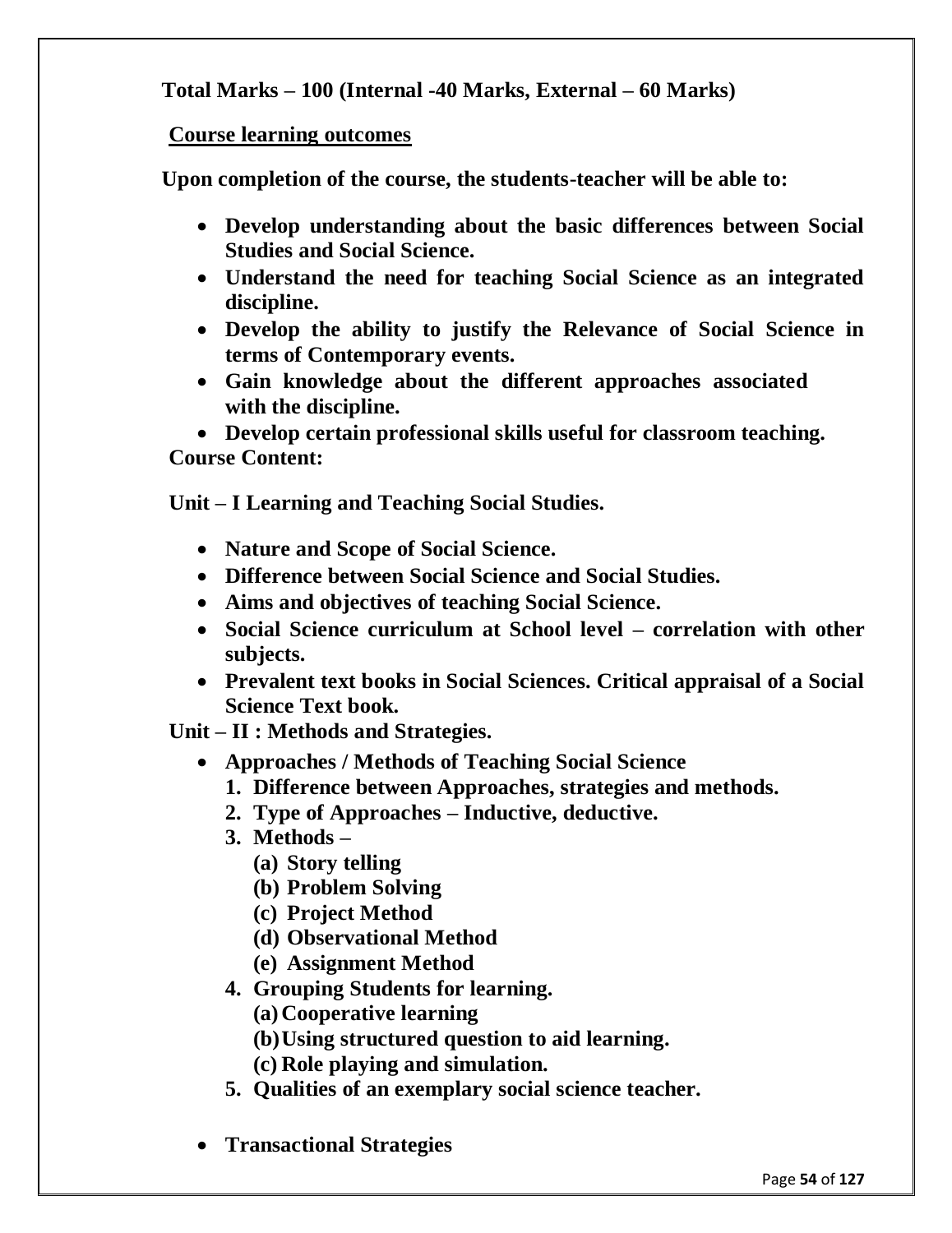- **1. Preparation of Unit Plan, Lesson Plan using various approaches and Lesson Plan format.**
- **2. Instruction Aids: - Preparation, improvisation and effective use – Chart, Models, Scrap, Books, Media (Print non-print and Electronic Media), Maps, Globe.**
- **3. Social Science Laboratory – organization and management.**
- **4. Organization and planning of Co-curricular Activities in Social Science – Field Trip / Excursion / Bulletin Board in Social Studies.**
- **5. Dealing with Controversial Issues in Social Studies.**
- **Unit – III Concepts and Technology Integration.** 
	- **Developing Concept and Generalizations**
	- **Concept formation and classification**
	- **Concept Mapping in Social Science**
	- **Instructional strategies or concept learning**
	- **Technology Integration: Planning with the iNtegrating Technology for inquiry (NTeQ) model for Social Sciences at secondary school level.**

**Unit – IV : Evaluation and assessing student learning.** 

- **Evaluation Concept, importance and Types of Evaluation. Concept of Comprehensive and Continuous Evaluation.**
- **Type of Test items and development of achievement test in social sciences.**
- **Diagnostic testing and remedial measures.**

**Suggested Readings:** 

- **Aggarwal, J.C., Teaching of Social Studies, New Delhi : Vikas Pub. 1982.**
- **Binning, Arthur C., Teaching of Social Studies in Secondary School, McGraw Hill, Book Co.**
- **Dash, B.N., Content –cum-Method of Teaching of Social Studies, New Delhi: Kalyani Pub.**
- **Gupta Renu – The methods of teaching Social Studies.**
- **Kochhar, S.K., Teaching of Social Studies, New Delhi : Sterling Publication, 1983.**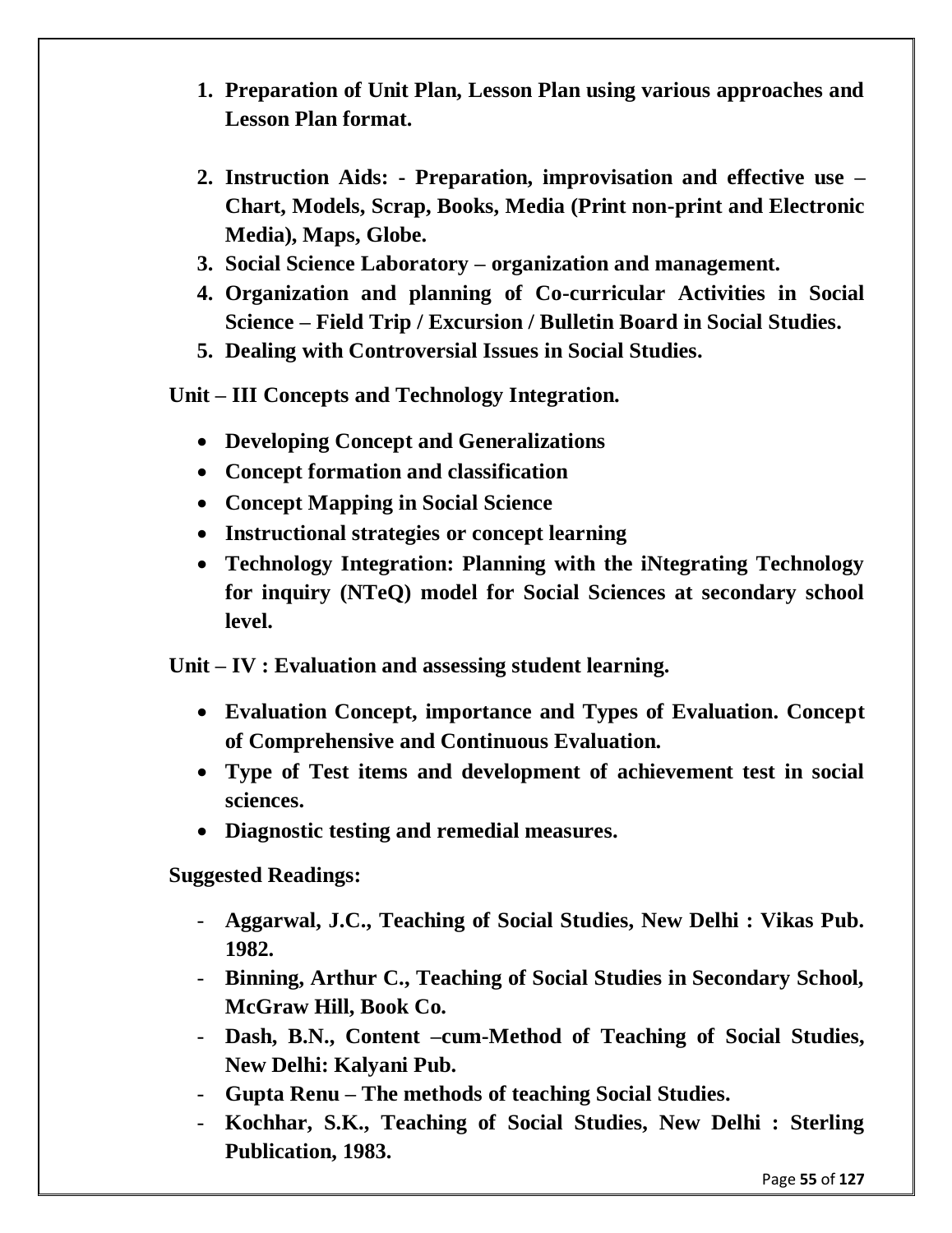- **Kohli, A.S. Teaching of Social Studies, New Delhi : Anmol Pub., 2004**
- **Martorella H. Peter (1994) Social Studies for elementary School Children (Developing Young Citizens)**
- **Mehta, D.D., Teaching of Social Studies, Ludhiana : Tandon Pub. , 2004**
- **Michaels U. John – Social Studies for Children (1992)**
- **Mittal, H.C. Teaching of Social Studies, New Delhi: Dhanpat Rai & Chandna R.N. Sons.**
- **Mottart, Maurice P., Elementary Social Studies Instructions, New York: Longman, Green and co.**
- **NCERT (1988) Guidelines and syllabi for secondary stage ( Class IX, X) N. D., NCERT.**
- **Preston, Ralph C., Handbook of Social Studies, Rhinehart and Company, 1955.**
- **Ruhela, S.P. and Khan R.S. – Samajik Vigyan Shikshan, kota open University, BE-S.**
- **Shaida, B.D. Teaching of Social Studies, Jalandhar : Punjab Kitab Ghar 1962.**
- **Sidhu, H.S., Teaching of Social Studies, Tondon Publisher, Ludhiana.**
- **Teaching Social Studies in High School, Wesley Edgar Bruce.**
- **UNESCO (1981), Handbook for teaching of Social Studies.**
- **Wesley, Edgar Bruce, Teaching of Social Studies, Bostom : D.C. Herth and Co.**
- **Zevin Jack (2000) – Social Studies for the Twenty first Century.**
- **Shrivastava, Roma and Gautam Arti, Samajik Vigyan Shikshan , Agrawal Publication Agra.**

## **Biological Science(E)**

## **Total Credit – 5**

**Total Marks – 100 (Internal -40 Marks, External – 60 Marks)** 

**Course learning outcomes** 

**Upon completion of the course, the students-teacher will be able to:**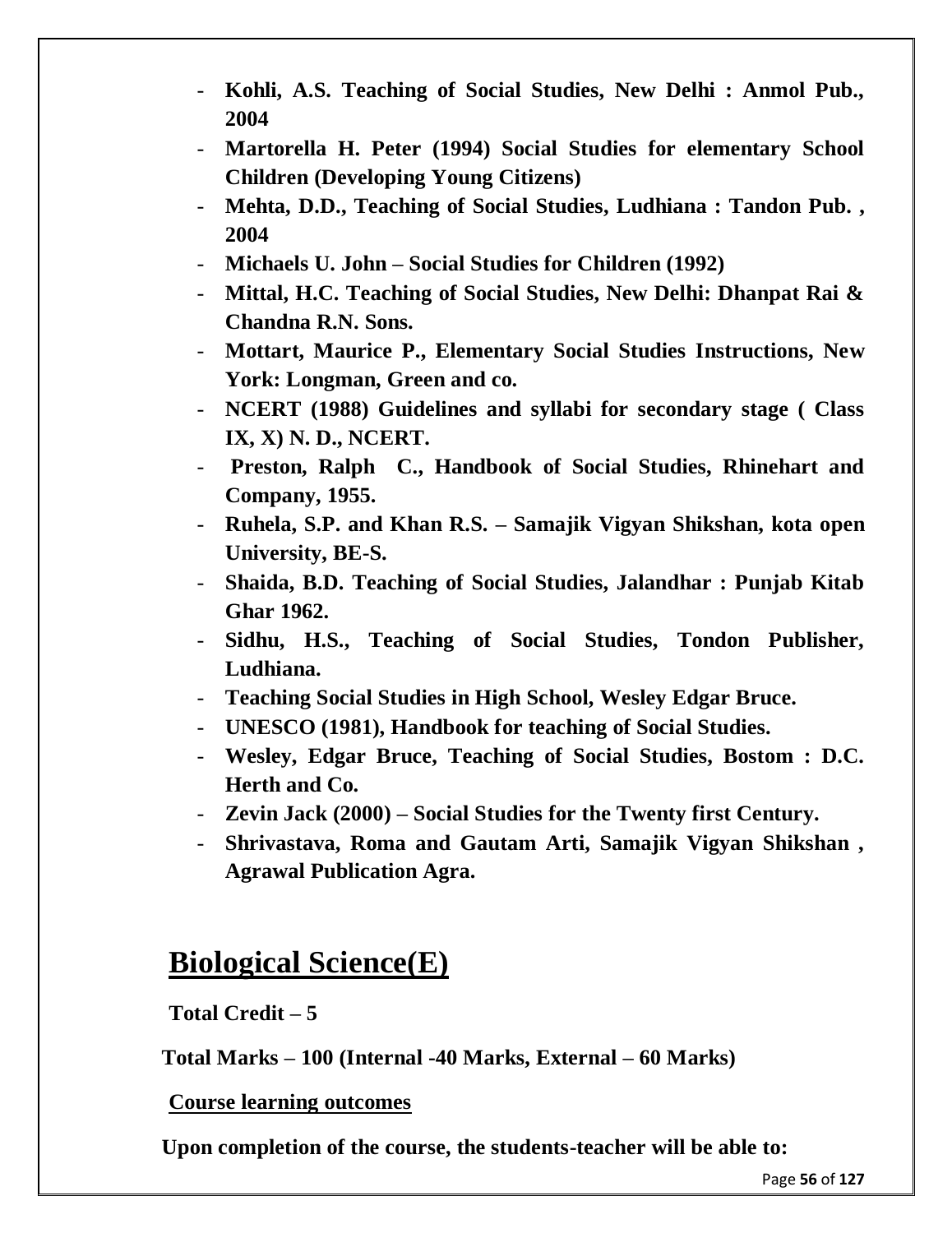- **Understand the nature, scope & importance of Biological Sciences and get acquainted with ancient as well as modern developments in the field of Bio-Sciences.**
- **Understand the Aims, Objectives of teaching Bio-Science and will be able to state the objectives in behavioral terms**
- **Acquaint with the Resources for teaching Biology & their effective Utilization.**
- **Exposed to Micro teaching and preparing Resource Unit, Unit Plan & Lesson Plans.**
- **Understand the concept of curriculum, principles of curriculum construction and trends curriculum revision**
- **Be introduced to various methods, approaches & models of teaching Biological Science and implement them in their teaching practice.**
- **Understand and prepare the different types of test items for the Evaluation of students performance in Biology.**
- **Appreciate and inculcate the Competencies and commitments needed for a biological Science Teacher.**
- **Plan & execute various curricular & co-curricular activities related to teaching of Bio-Science**

**COURSE CONTENT:**

**Unit 1:1.1 Introduction to Teaching Biological Science**

- **1.1.1 Biological Science: Meaning, Nature and Scope**
- **1.1.2 Relationship between Biology & human welfare**
- **1.1.3 Latest developments in the field of Biology**
- **1.2Co-curricular Activities and Resources in Teaching Biological Science**
- **1.2.1 Bio Science laboratory - Need and importance, equipping, Bio-lab, Organizing the practical Work**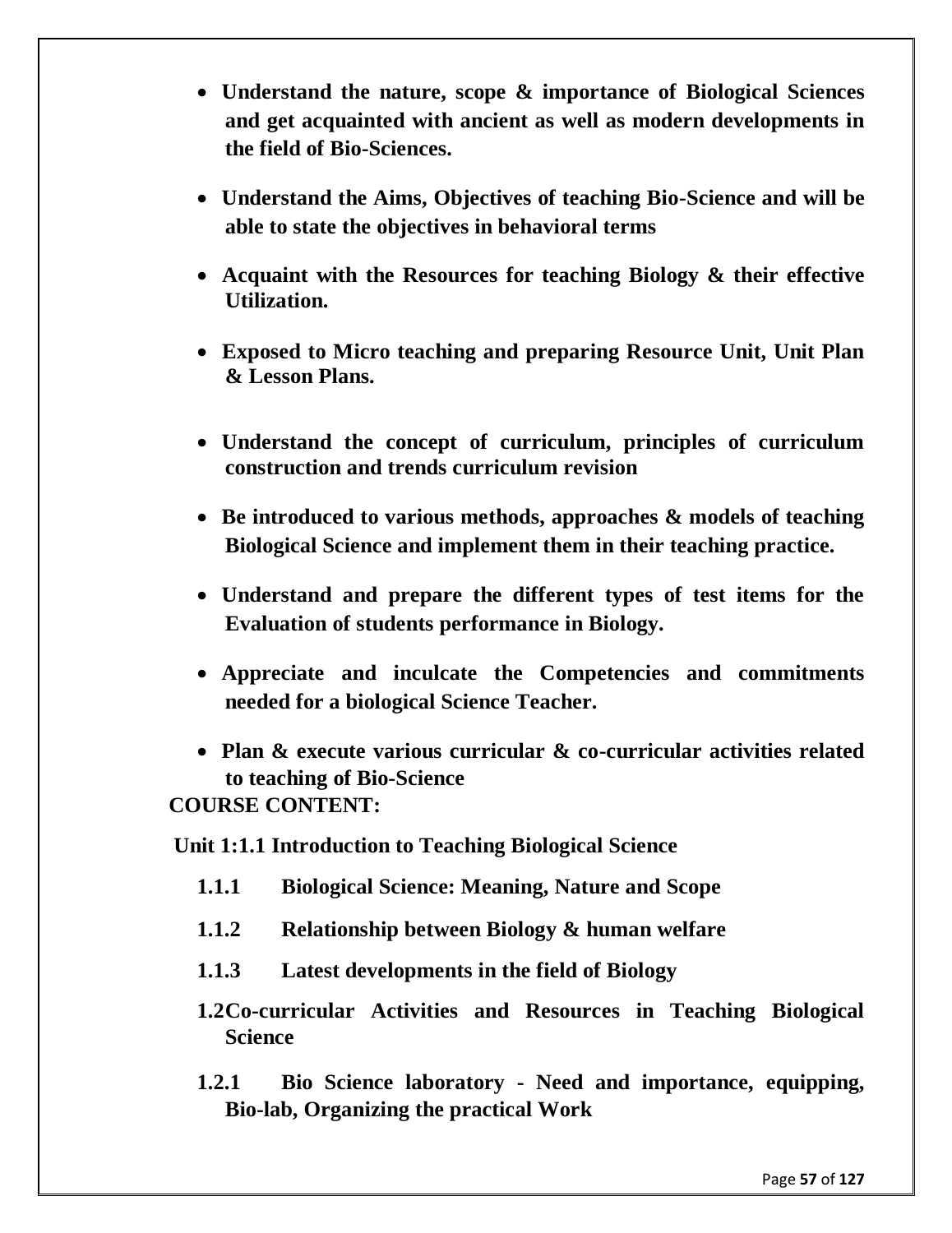- **1.2.2 Project Activities: Aquarium, Viverium, Terrariums, Museum, School garden,**
- **1.2.3 Preservation of specimen through plastination-Meaning, Importance and Steps.**
- **1.2.4 Meaning, importance and Organization of Co-Curricular Activities**
- **1.2.5 Bio-Science Club – organisation & its activities**
- **1.2.6 Bio Science Exhibition**
- **1.2.7 Field trips**
- **1.2.8 Bio-Science Quiz**
- **1.2.9 Nature Study**
- **1.2.10 Bird watching**
- **1.2.11Collection & Preservation of Specimens-Plants and Animals**
- **Unit 2: Aims and Objectives**
	- **2.12.1.1 Utilitarian, Cultural and Disciplinary Aims**

**Scientific Attitude and Training in Scientific Method**

**2.2Instructional Objectives:**

**Bio - Science in Secondary schools:**

**2.2.1 As per NCERT Curriculum Framework-2000**

**2.2.2 As per NCTE Curriculum Framework**

- **2.2.3 As per National Curriculum Framework-2009 2.3Behavior Specifications of Instructional Objectives:**
- **2.3.1 Knowledge**
- **2.3.2 Understanding**
- **2.3.3 Application**
- **2.3.4 Skill**

**Unit 3: Approaches, Methods and Models of Teaching Biology**

**3.1Approaches:**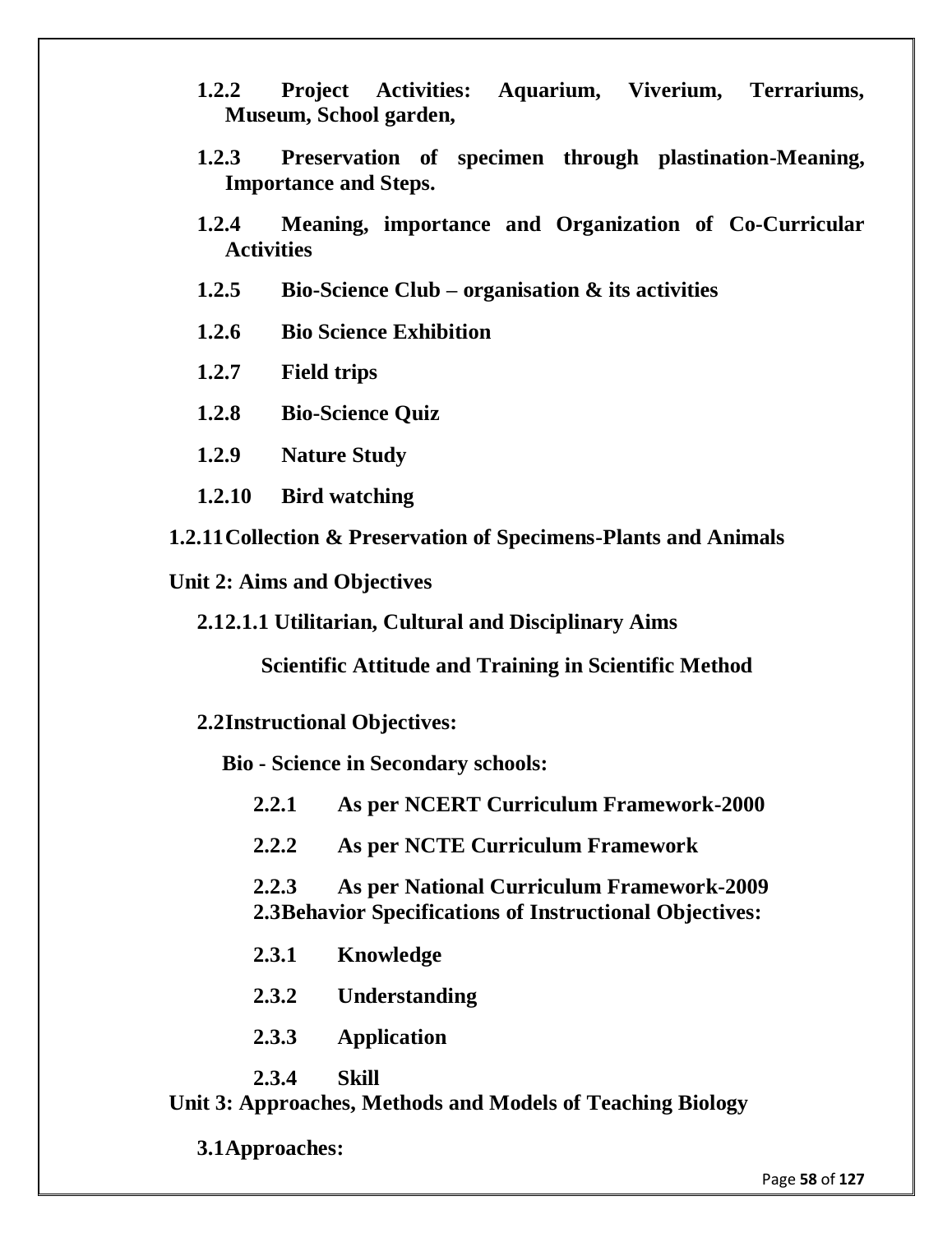- **3.1.1 Structure and function Approach**
- **3.1.2 Types specimen Approach**
- **3.1.3 Inductive and Deductive Approach**

#### **3.2Methods of Teaching**

- **3.2.1 Guided Discovery Method**
- **3.3Models of Teaching:**
- **3.3.1 Biological Science Enquiry Model (Joseph Schwab)**
- **3.3.2 Memory Model (J. Lucas)**
- **Unit 4: Instruction Design in Teaching Biological Science.**
	- **4.1Pedagogical Analysis: Analysis of 8th, 9th and 10th Standard Biology Text book of Karnataka State**
	- **4.2Lesson Planning- Meaning, Importance and format according to active learning strategies.**
	- **4.3Unit Plan - Meaning, importance and steps**
	- **4.4Resource Unit - Meaning, importance and components.**

**Practicum:**

- **1. Writing of Instructional objectives & behavioral specifications on a selected Unit.**
- **2. Preparing improvised apparatus in Biology**
- **3. Preparing a lesson Plan on any topic in Biology using any innovative Method / Model of Teaching**
- **4. Developing an Achievement test / Diagnostic test**

**References**

**Buffaloe, N.D. Throneberry (1969) -** *Principles of Biology***, Prentice Hall of India, New Delhi.** 

**Chikkara & Sharma (1989)** *Teaching of Biology***, Prakash Bros. Ludhiyana.** 

**Green T.L. (1965) -** *Teaching of Biology in Tropical Secondary Schools***, Oxford University Press, London.** 

**Guddalli NM (1993) -** *Vignana Bhoodane***, Bharat Book Dept. Dharwad.**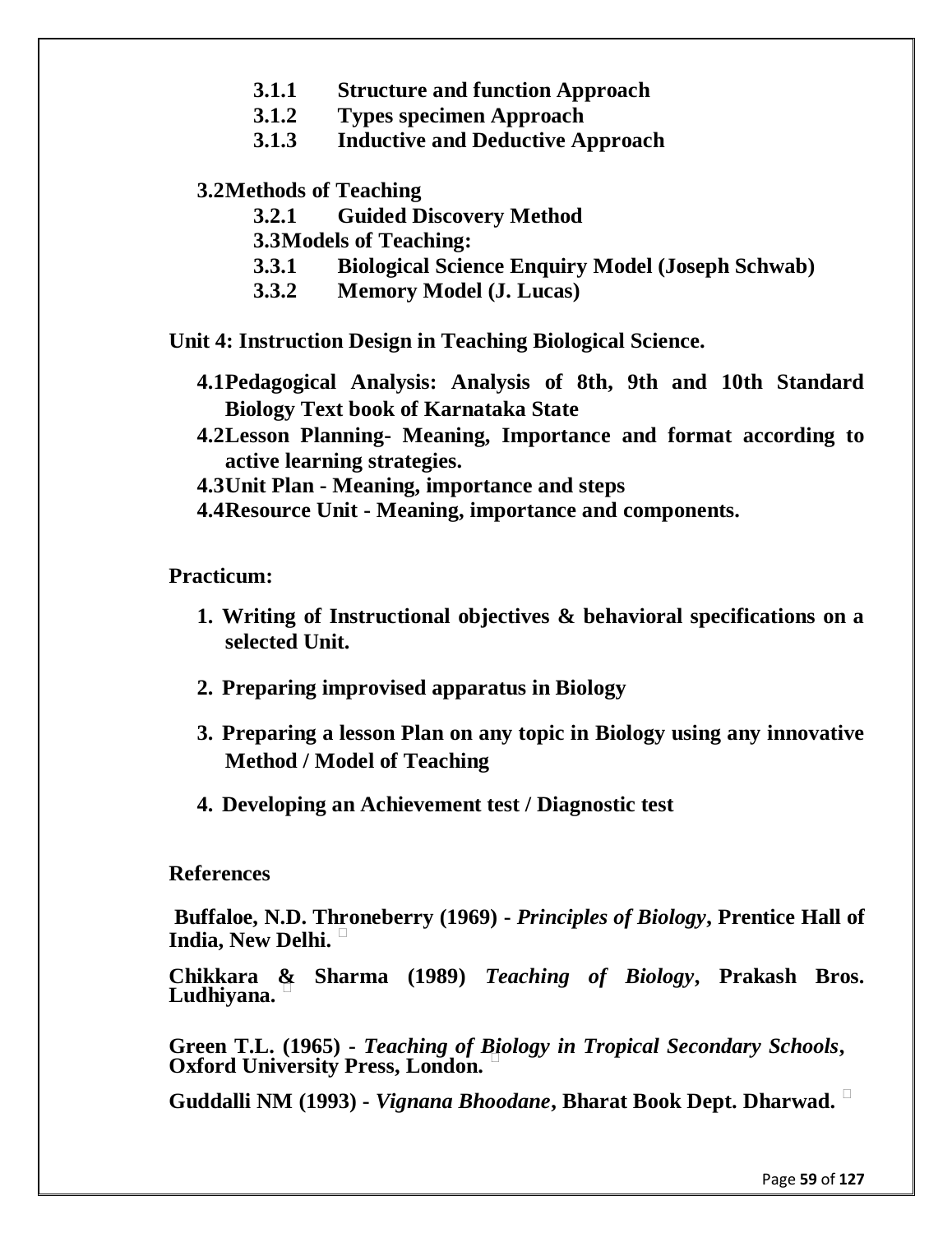**Mangal S.K., (1997***) Teaching of Physical & Life Sciences* **Avg. Book Depot. New Delhi.** 

**Miller & Blaydes (1962) -** *Methods & Materials for teaching of BiologicalScience***,Tata Mc.Grahill Pub. Co - New Delhi.**

**Narendra Vaidya (1971)** *The Impact of Science Teaching***, Oxford and IBH Pub.Co. New Delhi.** 

**NCERT (1982)** *Teaching of Science in Secondary Schools***, New Delhi.** 

**Patil S. S & Rakkasagi (1998) -** *Jeeva Vignana Bhoodane***, Vidyanidhi Prakashan, Gadag.** 

**Sharma L.N. (1977)** *Teaching of Life Science***, Dhanpat Rai & Sons, New Delhi.**

Sivashankar H.V., and Basavakumaiah, P. *Vignana Bhoodane,***HanjiPrakashan, Davangere.**

**Sood J.K. (1987)** *Teaching of Life Sciences***, Kohli Pub. Chandighar.** 

**Thurber & Colletta (1964)** *Teaching of Science in Today's Secondary School,*

*P***rentice Hall Pvt. Ltd, New Delhi**

**UNESCO (1978) -** *New Source book of Science Teaching,***Oxford & BH Pub. Co. Ltd., New Delhi.**

**Yadav K. (1995)-** *Teaching of Life Sciences***, Anmol Pub. New Delhi.**

## **Mathematics(F)**

**Total Credit – 5**

**Total Marks – 100 (Internal -40 Marks, External – 60 Marks)** 

**Course learning outcomes** 

**Upon completion of the course, the students-teacher will be able to:**

- **Recall the meaning, nature and scope of mathematics.**
- **Acquaint aims and objectives of teaching mathematics in Secondary school level.**
- **Plan teaching in mathematics at micro and macro level.**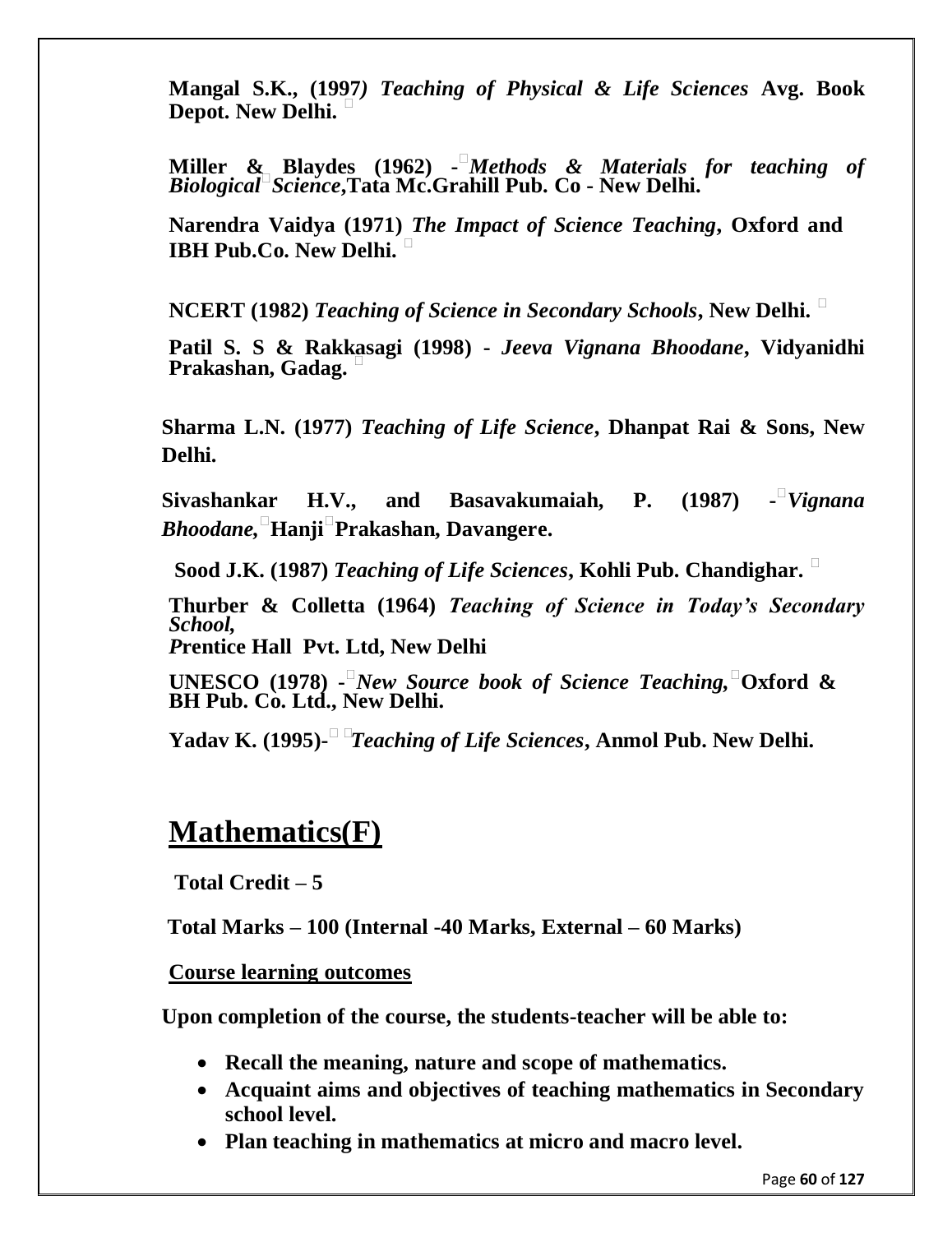- **Prepare unit plans, resource unit and organize lesson to meet at different class room situations.**
- **Analyse and evaluate the curriculum of mathematics at Secondary school level.**
- **Apply different approaches and methods of teaching mathematics in classroom situations.**
- **Prepare and use instructional materials in teaching mathematics.**
- **Prepare different kinds of test and understand the comprehensive evaluation.**
- **Participate and organize the different co-curricular activities in mathematics.**
- **Understand the professional competencies, commitments and expectations of mathematics teacher.**

#### **COURSE CONTENT:**

**Unit 1: Meaning, Nature and Scope of Mathematics**

**1.1Meaning of Mathematics**

**1.1.1. As a Science of Number**

- **1.1.2. As a Science of Quantity**
- **1.1.3. As a Science of Measurement**
- **1.1.4.As a Science of Logical reasoning**
- **1.2 Nature of Mathematics**
- **1.3 Scope of Mathematics**
	- **1.2.1 Place of Mathematics in day today life activities**
	- **1.2.2 Mathematics use in day to day life activities**
	- **1.2.3 Relation with School subjects**
	- **1.2.4 Relation with other Disciplines – Engineering, Agriculture, Medicine**

### **Unit 2: Aims and Objectives of Teaching Mathematics**

**2.1Aims/Values of Teaching Mathematics**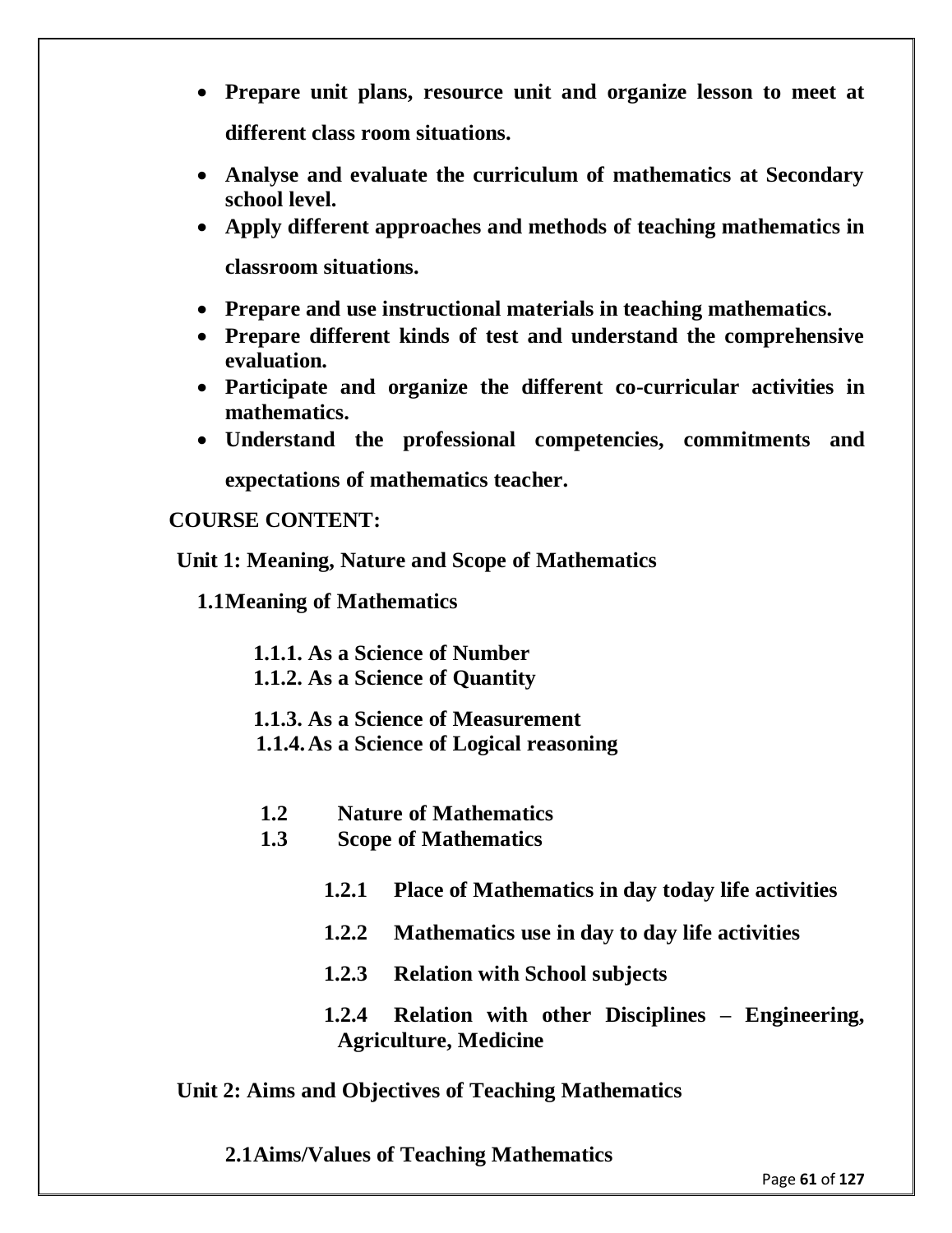- **2.1.1 Meaning of Aim/Values**
- **2.1.2 Utilitarian Aim/Values**
- **2.1.3 Disciplinary Aim/Values**
- **2.1.4 Cultural Aim/Values**
- **2.1.5 Intellectual Aim/Values**
- **2.1.6 Aesthetic and Recreational Aim/Values**

#### **2.2Instructional objectives of Teaching Mathematics**

- **2.2.1 Meaning of Instructional Objectives**
- **2.2.2 Instructional Objectives and there specifications of teaching mathematics**
- **2.2.3 Knowledge**
- **2.2.4 Understanding**
- **2.2.5 Application**
- **2.2.6 Skill**
- **2.2.7 Attitude**
- **2.2.8 Appreciation**
- **2.2.9 Interest**
- **2.2.10 Formulation and Statement of objectives in behavioural terms**

**Unit 3: Instructional Design in Mathematics and Co-curricular Activities in Mathematics :**

- **3.1 Lesson Planning: Meaning ,Steps , Importance and Format of Lesson Plan**
- **3.2 Unit Plan-Meaning ,Steps , Importance and Format of Lesson Plan**
- **3.3 Resource Unit-Meaning, Steps, Importance and Format of Lesson Plan**
- **3.4 Yearly Planning-Meaning, Principles and Format**
- **3.5 Mathematics Club : Objectives of Maths club, organisation and activities**
- **3.6 Mathematics Olympiads : objectives and importance**
- **3.7 Mathematics Quiz : Organisation and importance**
- **3.8 Mathematics Museum : Organisation and importance**
- **3.9 Mathematics Fair : Organisation and importance**
- **3.10 Mathematics Laboratory : Objective, importance and uses**

**3.11 Recreational activities in mathematics : Games, Puzzles, Riddles, etc., 3.12Ethno Mathematics**

**Unit 4: Approaches, Methods and Techniques of Teaching Mathematics**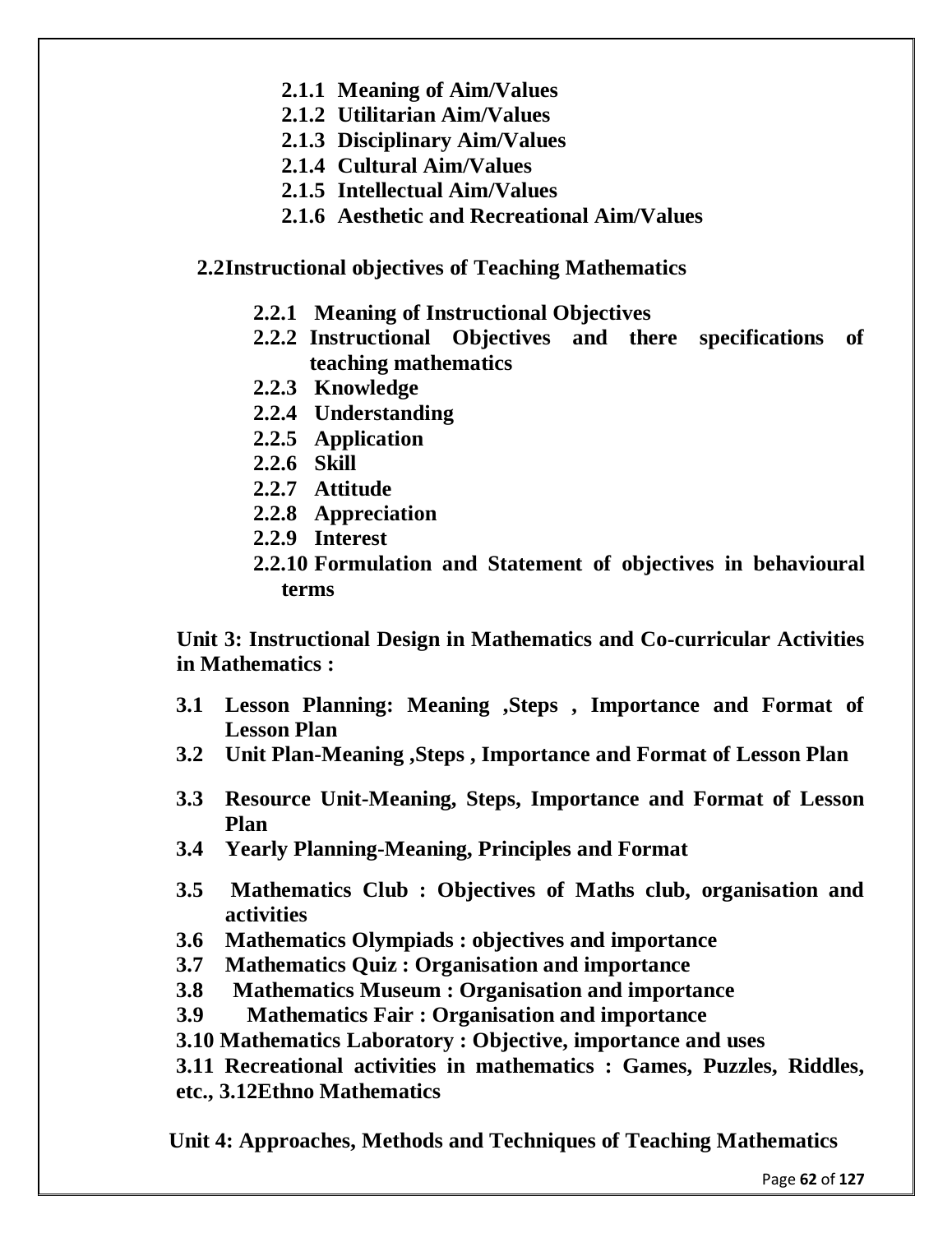- **4.1 Learner Centered Approach**
- **4.1.1 Inductive method and Deductive method**
- **4.1.2 Analytical method and Synthetic method**
- **4.2 Activity Centered Approach**
- **4.2.1 Guided discovery method and Problem Solving Method**
- **4.2.2 Project Method and Discovery Learning Method**
- **4.2.3 Active Learning Strategies**
- **4.2.4 CAI in Teaching Mathematics**
- **4.1 Concept Mapping-Meaning, Advantages and Disadvantages**

### **4.4 Techniques of teaching Mathematics**

- **4.4.1 Supervised study**
- **4.4.2 Oral work and written work**
- **4.4.3 Drill and Review**
- **4.4.4 Assignment in Maths**
- **4.4.5 Home work**

**References**

- **Butler and Wren (1960)** *The Teaching of Secondary Mathematics***, Tokyo; McGraw Hill Book Company.**
- **Henderson, K. et at (1975)** *Dynamics of Teaching Secondary Mathematics***, London Houghton Miffin.**
- **Howard Eves,** *An Introduction to the History of Mathematics***.**
- **Jantli, R. T. (2000)** *Subodha Ganitha Bodhane***, Vidhyanidhi Prakashan, Gadag.**
- **Krulik and Weise (1975).** *Teaching Secondary School Mathematics***. London W.B. Saunders.**

 **Kuppuswamy Ayyangar, N. (1988)** *The Teaching of Mathematics in New Education,* **Bangalore.** 

 **Mangal, S. K. (1989)** *Teaching of mathematics***. Ludhiana: Prakash Brothers Publishers.**

**Sidhu, K. S.** *Teaching of Mathematics***, B'lore Sterling Publishers.**

**Wren (1973).** *Basic Mathematical concepts***, New York, McGraw Hill**

 **Yadawad S. B. and Rabanal R.T., (2000)** *Vishayadharit Ganit Bodhane***, Vidyanidhi Prakashan**

## **PC.2. Pedagogy of a School Subject – Part II**

**History(A)**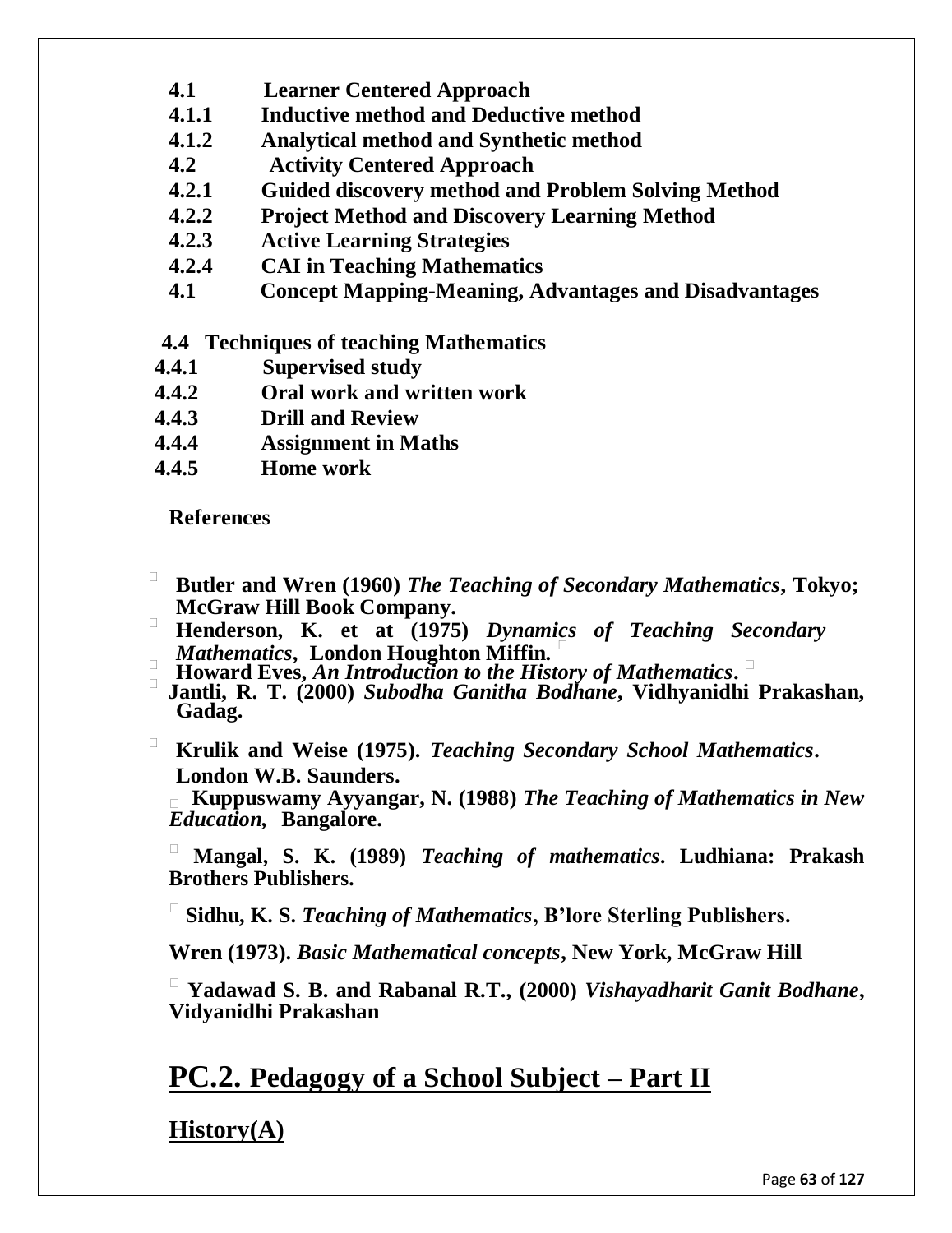**Total Credit – 5 Total Marks – 100 (Internal -40 Marks, External – 60 Marks) Course learning outcomes Upon completion of the course, the students-teacher will be able to:**

- **Understand meaning, scope and importance of History in the school curriculum.**
- **Acquire content knowledge of methods of history .**
- **Acquire knowledge of aims and instructional objectives of teaching history**
- **Acquire skills in planning lessons in History**
- **Understand and apply the principles of organizing content in the teaching history .**
- **Acquire knowledge about Local, Regional National, and World History.**
- **Acquire the knowledge of Instructional Material and resources in teaching History .**
- **Prepare suitable teaching devices & using them & organizing field trips.**
- **Proficient in correlating History with other school subjects.**
- **Cultivate the qualities of a good History teacher**
- **Evaluate History text books and prescribed courses**
- **Develop necessary skills in the application of methods and techniques**

**inthe classroom**

**COURSE CONTENT:**

**Unit 1: Nature and Scope of History** 

- **1.1 Meaning, Nature, and scope of history**
- **1.1.1. History - an art or Science**
- **1.1.2 Modern Concept of History, exploration, criticism synthesis and exposition.**
- **1.1.3 Different levels of History - World History, National, Regional and Local History**

**Unit 2: Aims and Objectives of Teaching History** 

**2.1 Meaning and Importance of teaching History and civics in Secondary Schools**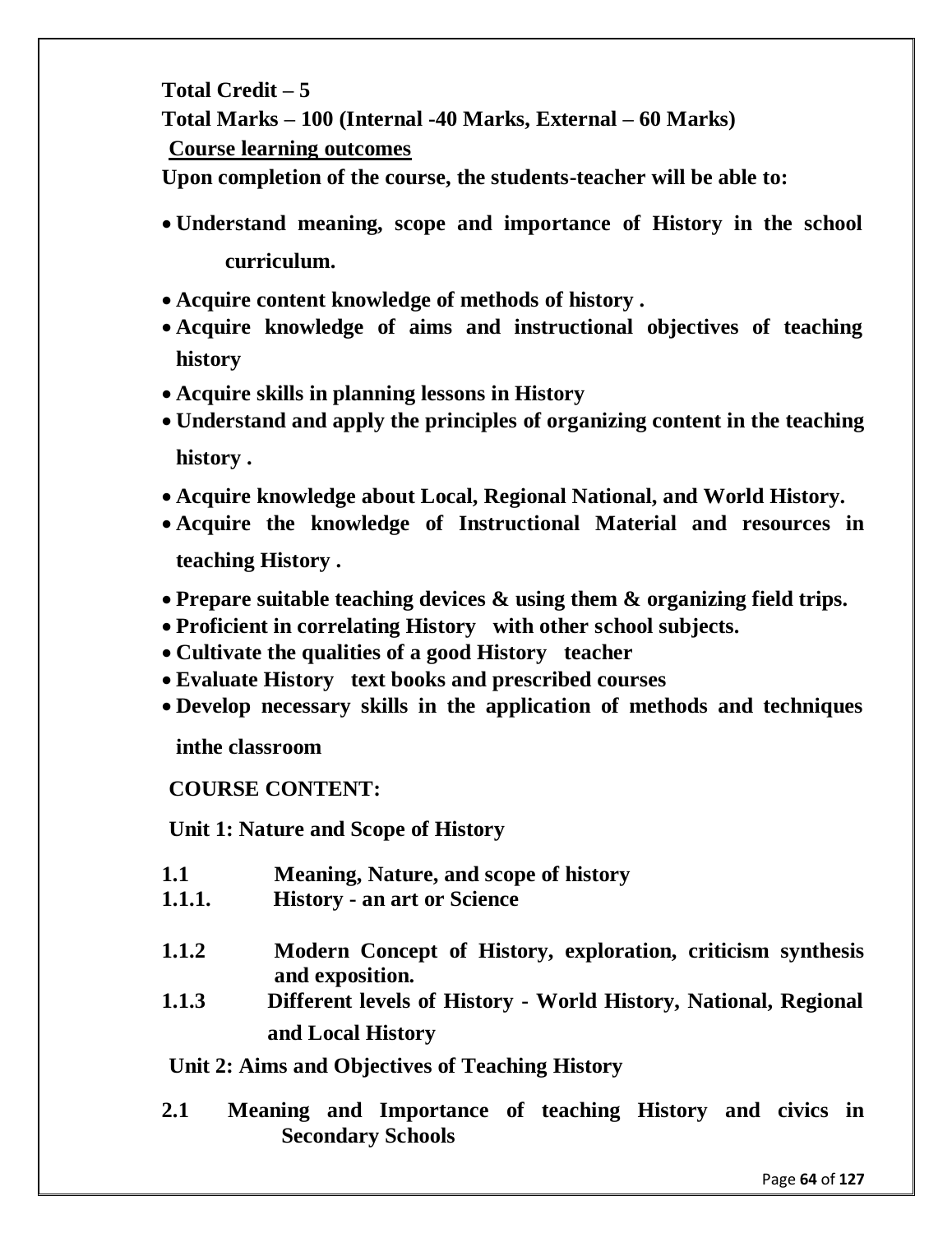- **2.2 Aims of teaching History**
- **2.3 Instructional objectives and values of Teaching History**
- **2.3.1 Knowledge, understanding, critical thinking, skills, Attitude, Interests, Application - Analysis of these objectives in terms of specific behaviours of learners.**
- **2.3.2 Spelling out Instructional objectives and learning outcomes**
- **2.3.3 History based hobby clubs, societies**
- **2.4 Correlation of History with other School Subject**
- **2.4.1 Meaning and Importance of correlation**
- **2.4.2 Types of correlation.**
- **2.4.3 Correlation of History with Geography, Economics, Literature**
- **2.4.4 Co curricular /Activities in History**
- **2.4.5 Importance of organization of field trips, visits.**

**Unit 3: Instructional design in Teaching History** 

- **3.1 Format of lesson plan: Its stages, Selection of relevant content, selection of appropriate teaching devices and assignments, and plan according to active learning strategies.**
- **3.2 Resource Unit**
- **3.3 Unit Plan**
- **3.4**

**Unit 4: Methods, Techniques, and Instructional Materials of teaching History** 

**4.1Meaning and need of methods**

**4.2Methods and techniques of teaching History –discussion, project, problem solving, source, dramatization and biographical, Active Learning Strategies Instructional Materials in History** 

**4.3.1 Collateral Reading – Importance, Reading materials, Historical Novels**

**4.3.2 Auto biographic, Magazines, News papers Drams, Journals** 

**Audio-Aids - Radio, Tape recorder, Visual-Aids-Maps- Importance,**

- **4.3.3 Types, procedure of using maps, pictures, charts, models, film strips, diagrams ,**
- **4.4 Audio-Visual Aids-Films, TV**
- **4.4.1 History Room-Meaning and Importance, planning equipping**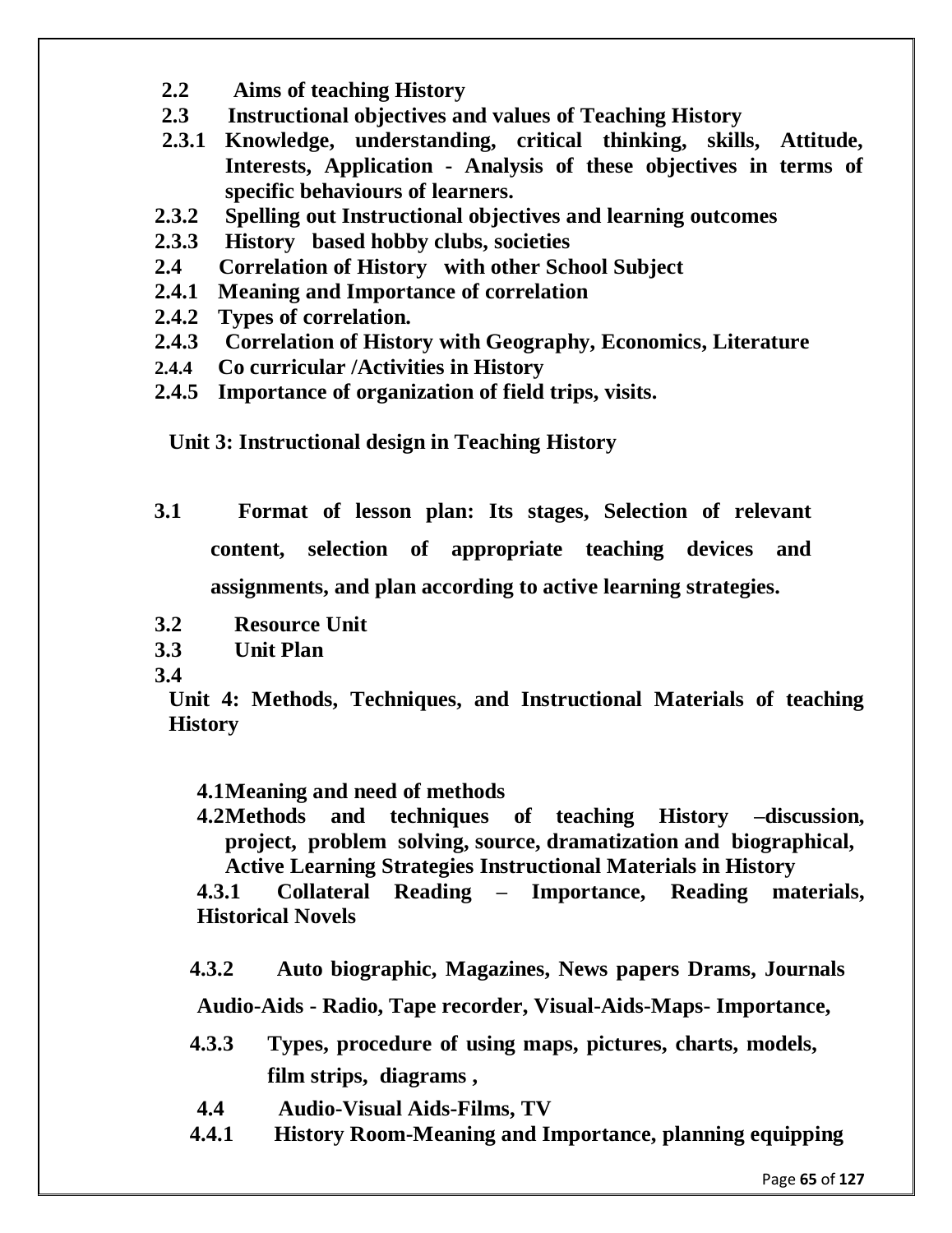**4.4.2 Computers, multimedia packages and Internet as an Instructional aid. 4.4.3**

- **1. Critical evaluate History content of 8th 9 th 10th Standard.**
- **2. Conducting quiz Competition in History.**
- **3. Survey of the locality and collection of information about places or institutions of historical interests.**
- **4. Organizing short field trip to a place of historical / political interests**
- **5. Preparing resource unit on a topic of your choice in History .**
- **6. Preparation of materials for a History room or museum**
- **7. Student is also allowed to do his own interested practical work pertaining to the syllabus.**

**References**

- **Agarwal J.C. (2002)** *Essential of Educational technology: Teaching, Learning, Innovations in Education***, Prakash Publishing house Pvt. Ltd. New Delhi.**
- **Arora R.L. (1990)** *Teaching of History* **, Prakash Brother Ltd.**

 **Bhattacharya S. (1966)** *Teaching of Social Studies in Indian Schools***. Acharya**

**Books Depot, Baroda.** 

- **Bruce Joyce and Marshal Weill (1990)** *Models of Teaching***. Third Edison – Prentice – Hall of India Pvt. Ltd. New Delhi.**
- **Kochhar S.K. (1989)** *Teaching of Social Studies***. Sterling Publisher New Delhi**

 **N.C.E.R.T. (1970)** *Effective Teaching of History in India* **.A Handbook for**

**History Teachers.** 

 **Taneja U.R. (1910)** *Fundamentals of Teaching Social Sciences***. Mahendra Capital Publishers. Chandigadh.**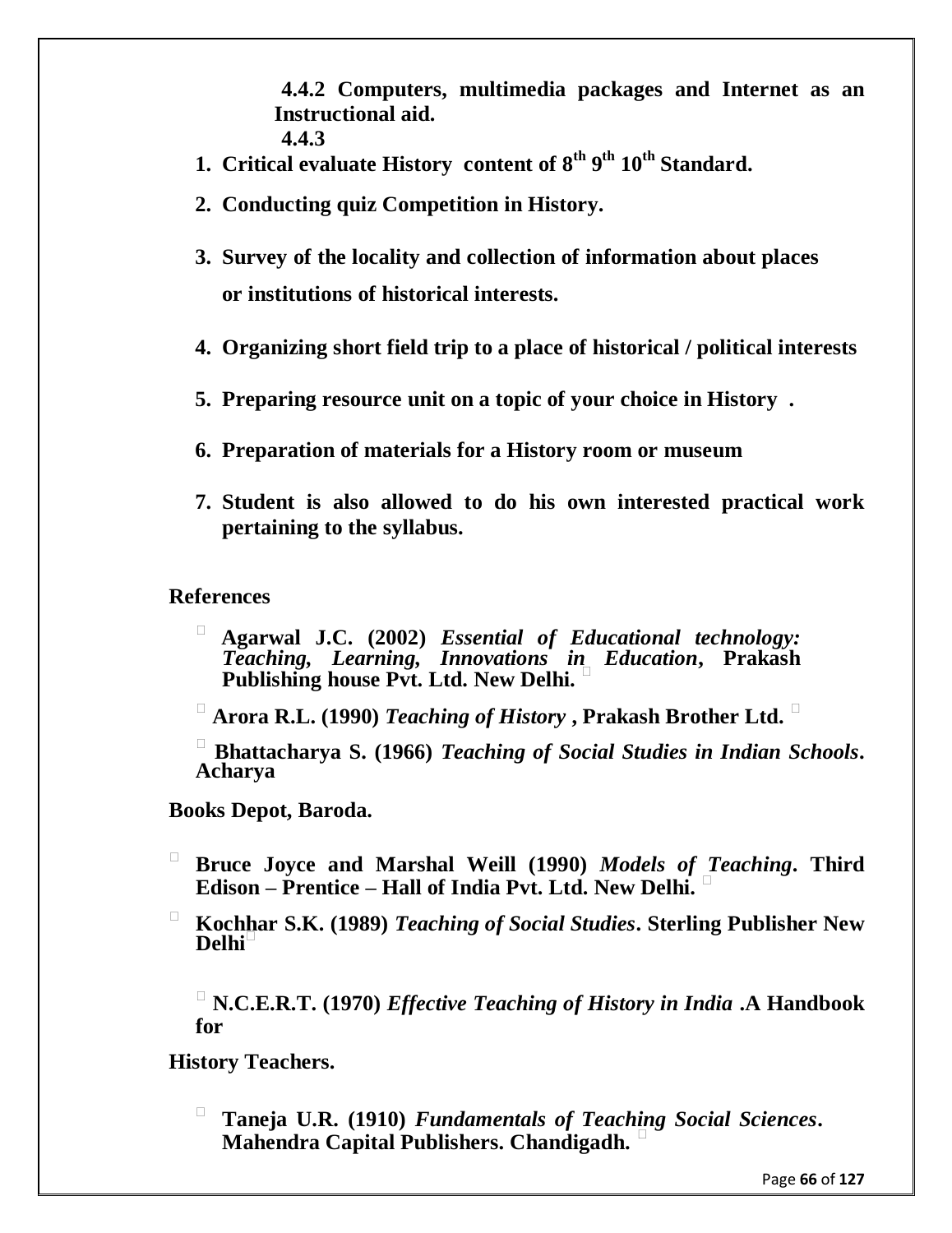**Vajreswari R (1973)** *A Hand Book for History Teachers***. Allied Publisher's New**

**Delhi.** 

# **Geography(B)**

**Total Credit – 5**

**Total Marks – 100 (Internal -40 Marks, External – 60 Marks) Course learning outcomes** 

**Upon completion of the course, the students-teacher will be able to:**

- **Acquire knowledge about basic facts, concepts, laws principles and trends in Geography**
- **Acquire knowledge and understanding of the aims and objectives of Geography**
- **Realize the values of learning geography**
- **Make use of Audio-visual aids about Geography**
- **Develop skills in equipping the Geography (i) Museum (ii) Room (iii) Library**
- **Develop skills in organizing planning- learning experiments and in writing and organizing the lesson plan.**
- **Acquire the knowledge of Geography Curriculum**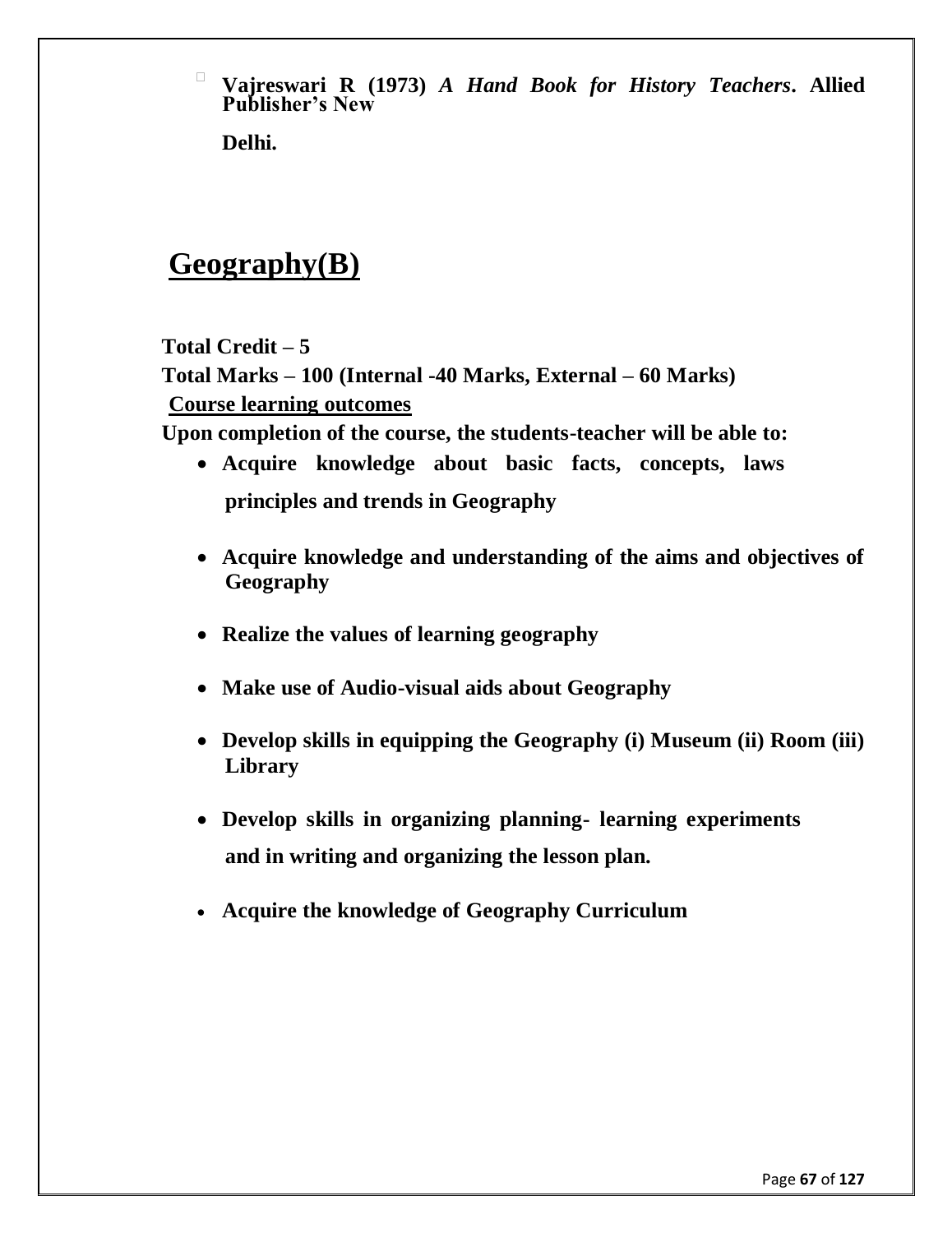## **COURSE CONTENT:**

**Unit 1: Meaning, Nature and Scope of Geography** 

- **1.1 Meaning, Nature, Scope and importance of Geography**
- **1.2 Branches of Geography and their importance- physical, economic, human and political.**
- **1.3 Meaning, Nature, Scope and importance of Geography International relations and study of Geography**

**Unit 2: Aims and Objectives of teaching Geography** 

- **2.1 Aims/Values of teaching Geography**
- **2.1.1 Intellectual aims**
- **2.1.2 Cultural aims**

**2.1.3 Environmental aims**

**2.1.4 Utilitarian aims**

**2.1.5 Aesthetic aims**

- **2.2 Taxonomy and objectives of teaching Geography**
	- **2.2.1 Knowledge**
	- **2.2.2 Understanding**

**2.2.3 Application**

**2.2.4 Attitude and interest**

**2.2.5 National Integration. International Understanding.**

**2.3Co-relation of Geography with History, Science, Mathematics and languages**

**2.4Trends in Geography Education**

**2.5Importance and Organization of Field trips, Visits**

**2.6Geography based hobby clubs / societies (National geography specials)**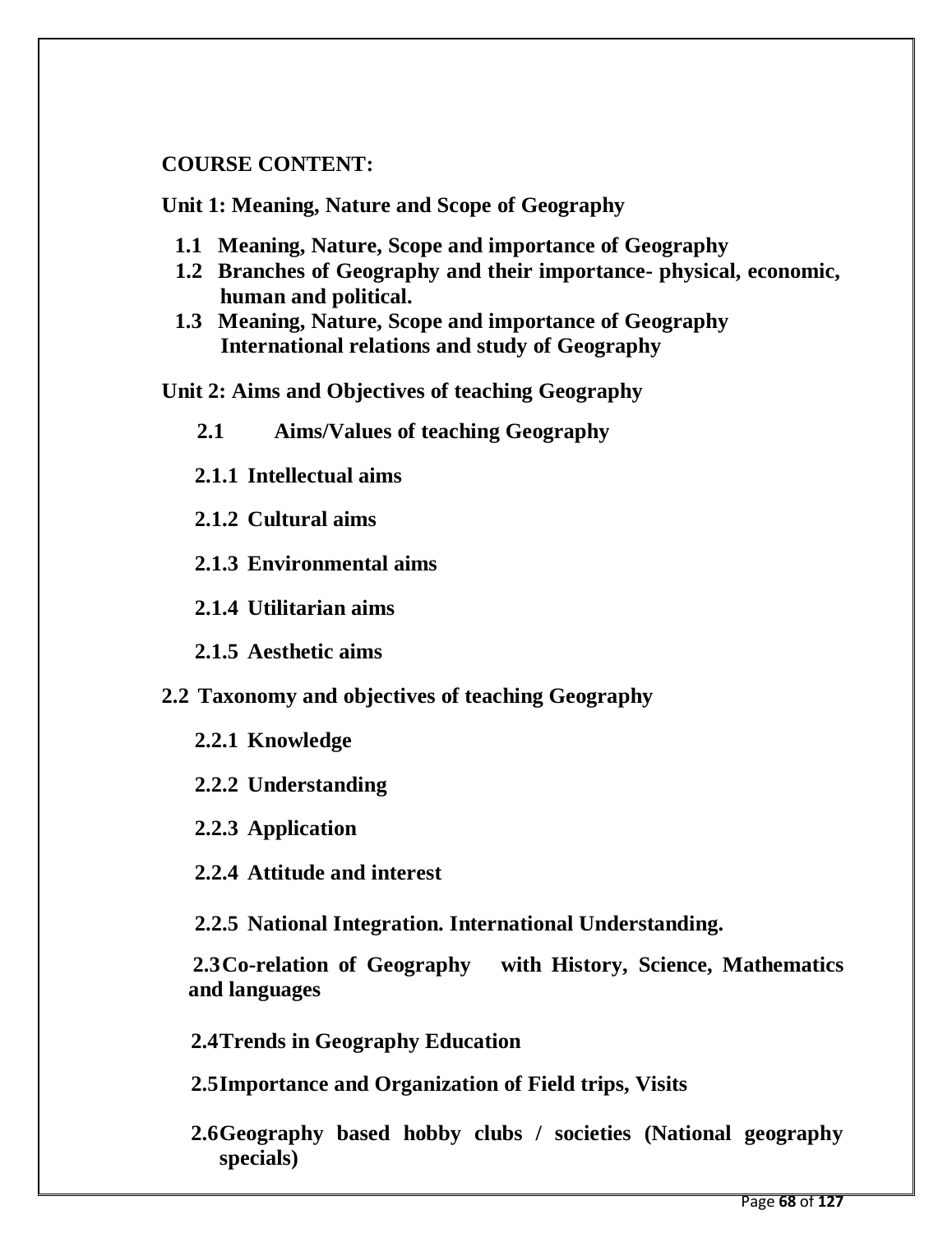**Unit 3: Instructional Design in Geography** 

- **3.1 Meaning, importance and format of lesson plan**
- **3.2 Principles of lesson planning**
- **3.3 Characteristics of a lesson plan**
- **3.4 Prepare Lesson Plan according to Active Learning Strategies**
- **3.4 Unit plan**
- **3.5 Resource Unit**

## **Unit 4 : Methods of Teaching Geography**

**4.1Meaning and importance of methods of teaching Geography** 

**4.2Different Methods of teaching Geography** 

- **4.2.1 Lecture Method**
- **4.2.2 Laboratory Method**
- **4.2.3 Observation Method**
- **4.2.4 Excursion Method**
- **4.2.5 Project Method**
- **4.2.6 Discussion Method**
- **4.2.7 Active Learning Strategies**

### **Practicum**

- **1. Preparation of charts, globe and models of Geography.**
- **2. Preparation of transparencies about- section of volcanoes, seabed, plains etc.**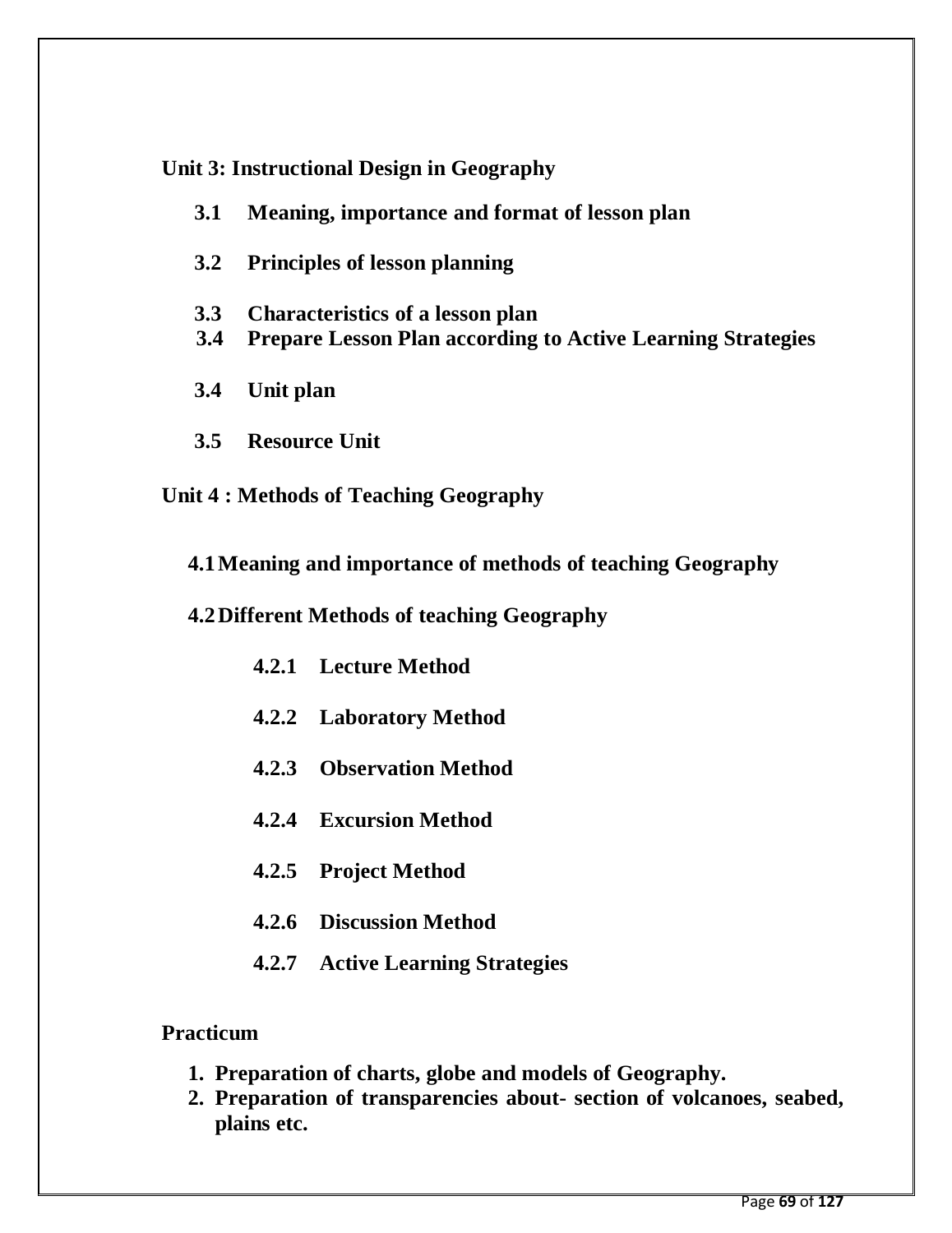- **3. Interpretation of weather maps**
- **4. Drawing of geographical maps**
- **5. Preparation of resource unit in Geography**

**Scheme of Assessment**

| <b>Item</b> |                                                                 | <b>Marks</b> |
|-------------|-----------------------------------------------------------------|--------------|
|             | a. Wirting a report 5 to 6 pages                                |              |
|             | b. Collection and preservation of $\vert 5 \vert$<br>specimen's |              |
|             | <b>Total</b>                                                    |              |

- **1. Submission of report after doing any one of the above practical work**
- **2. Each practical work carries 10 marks**
- **3. one internal test carries 10 marks**

### **References**

- **Bliar, Thomas A., (1951),** *Climatology***: General and Regional, New York, Prentice-Hall Inc.**
- **Brianlt, E.W. and D.W. Shave, (1965),** *Geography in and out of School***, London**, Harrap and Co.

 **Brock, Jan O.M., (1965), Geography,** *Its Scope and Spirit,* **Ohio, Charles E. Merrill** 

 **Charley, R.J. and P. Haggett (Eds) (1967),** *Frontier in Geographical Teaching***, Methuen Educational Ltd.** 

 **Cons, G.J. (1957)** *Handbook for Geography Teacher***, London, Methuen Educational Ltd.** 

 **Gabler, Robert, et al, (1945),** *Introduction to Physical Geography***. San Francisco, Holt,Rinehart and Winston** 

 **Garnett Ohio, (1965),** *Fundamental in School Geography***, London, Harrap and Co.** 

 **Gospil, G.H. (1965),** *The Teaching of Geography***, London, Macmillan and Co.** 

**Graves,N.J.(1971),***Geography in Secondary Education***,London,**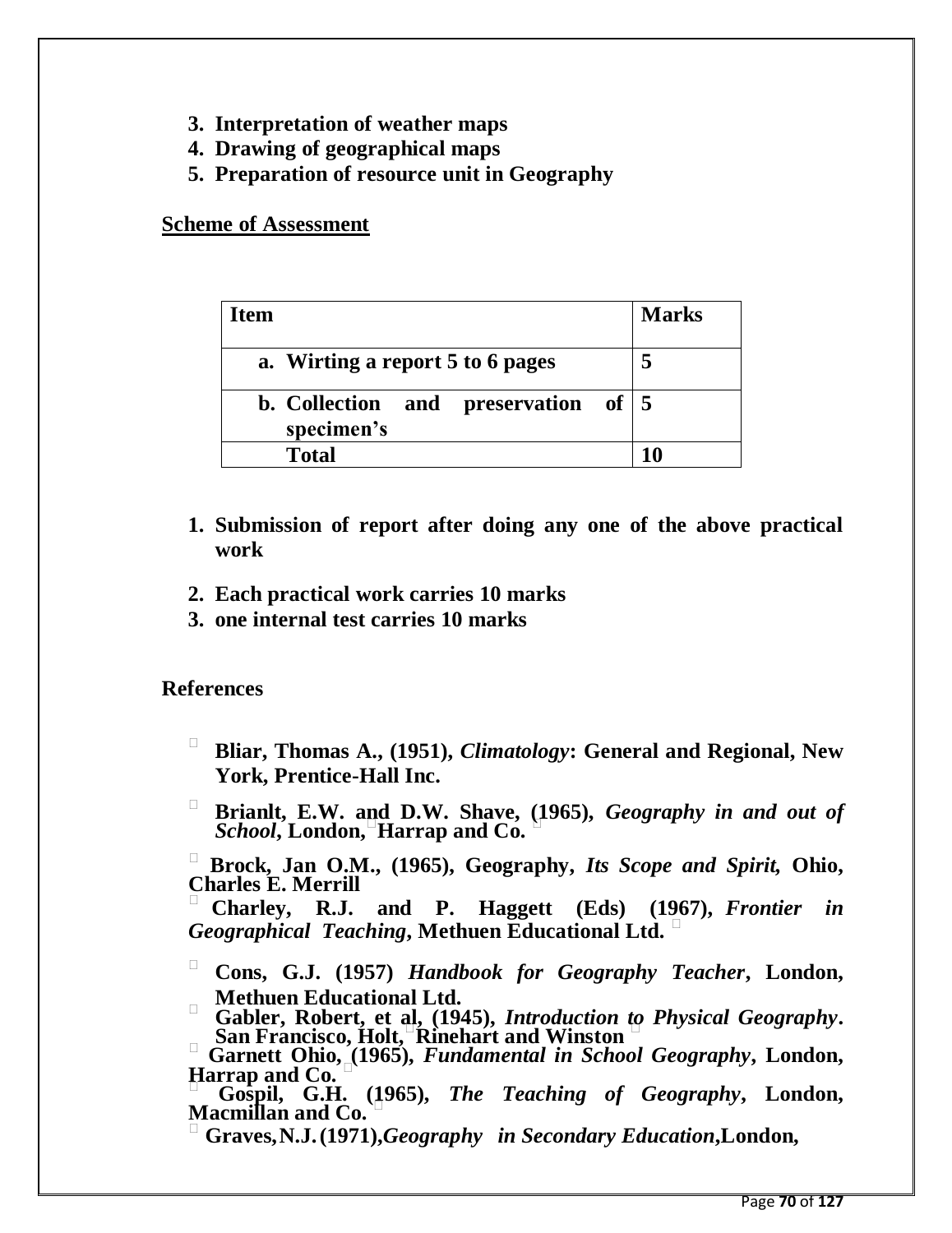#### **Geography Association**

 **Graves, N.J. (1972),***New Movement in the Study and Teaching of Geography***, Australia, F.W. Cheshire Publishing Printing Ltd.** 

 **Haggett, P., (1972)** *Geography: A Modern Synthesis***, New York, Harper and Row** 

- **Indian National Committee for Geography, (1968)** *Developing Countries of the World* **Calcutta, 21st IGU Publication Indian National Committee for Geography, (1968),** *Indian Regional*
- *Studies***, Calcutta,21st IGU Publication**
- **Indian National Committee for Geography, (1968),** *Mountains and Rivers of India***, Calcutta, 21st IGU Publication**
- **Kendeaw, W.G. (1938),** *Climatology***, London, Oxford University Press.**
- **Lake, Philip, (1974),** *Physical Geography***, Madras, Macmillan Co. of India Ltd.**
- **Leong, Goh, Cheug, (197)1,** *Certification Physical and Human Geography***, Singapore,Oxford University Press.**
- **Long and Robertson, (1968),** *Teaching of Geography***, London, Heinemann EducationalBooks Ltd.**
- **Long,M.L(Ed) (1974),** *Handbook for Geography Teachers***, London Methuen Educational Ltd.**
- **Macnee E.A., (1953)** *Teaching of Geography***, London, Oxford University Press.**
- **Robinson, Arthur H. (1960),** *Elements of Cartography* **, New York, John Wiley and Sons, Inc.**
- **Seninthirajah, N. and J. Weira, (1971),** *Evaluation in Geography***, Ontario, Ontario Institute of Education**
- **Standing Sub-committee in Geography, (1954,)** *Handbook for Geography Teacher***, London, Methuen Educational Ltd.**
- □ **Tregartha, Gelnn T., (1954), An Introduction to climate**, New York, **McGraw Hill Book Company Inc. UNESCO (1965)** *Source Book for Geography Teaching***, London, Longman, Longman Co.**
- **Wheeler, Jr. J. Renton Kostabade and Richard S. Thoman (1969),**  *Regional Geography of the World,* **New York: Holt, Rinehart and Winston, Inc. Woolridge, S.W. and W.G. East, (1951)***, The Spirit and Purpose of Geography***, New York, Hutchinson.**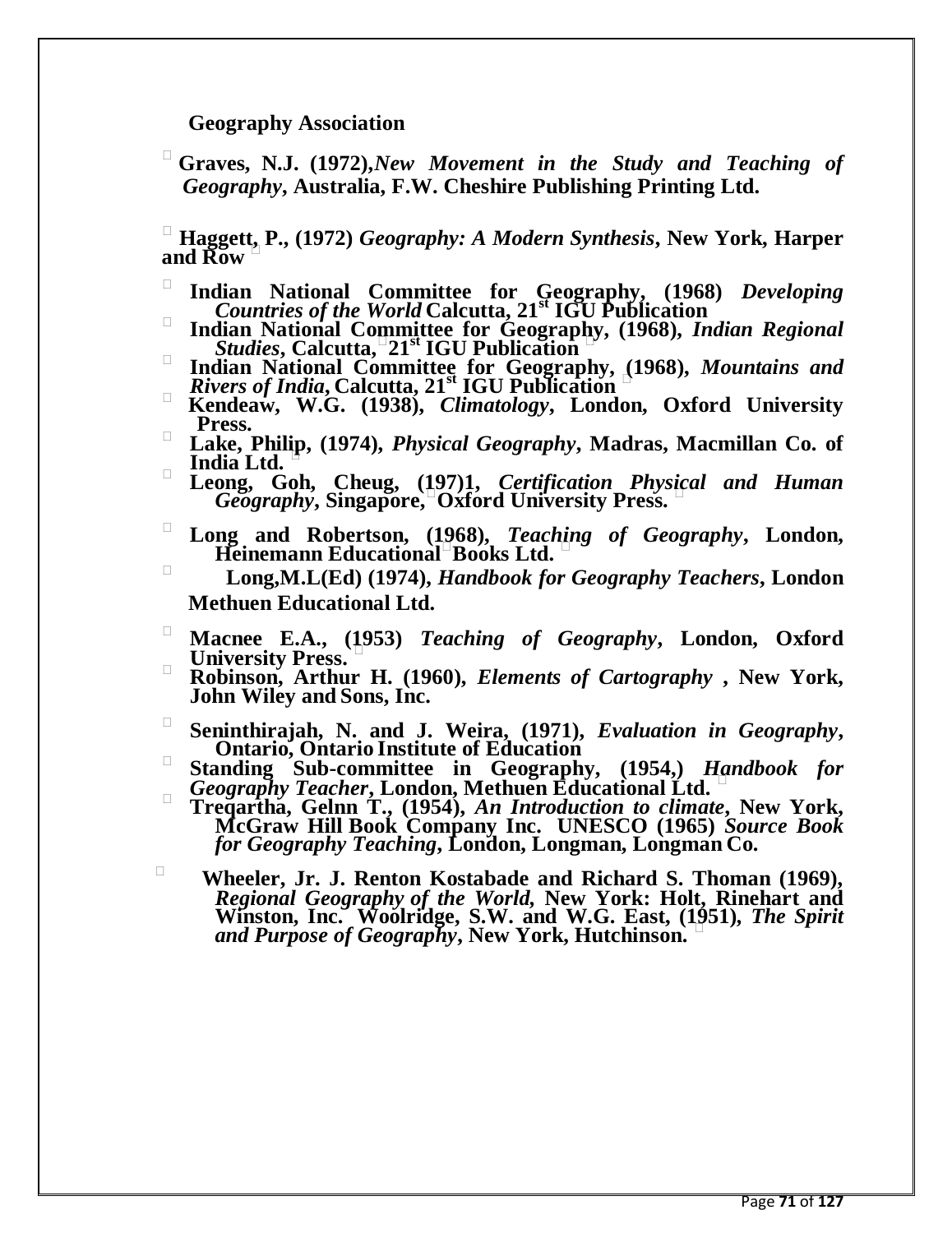## **Civics(C)**

### **Total Credit – 5**

```
Total Marks – 100 (Internal -40 Marks, External – 60 Marks) 
Course learning outcomes
```
**Upon completion of the course, the students-teacher will be able to:**

- **Understand meaning, scope and importance of Civics in the school curriculum.**
- **Acquire content knowledge of methods of Civics.**
- **Acquire knowledge of aims and instructional objectives of teaching Civics**
- **Acquire skills in planning lessons in Civics**
- **Understand and apply the principles of organizing content in the teaching Civics .**
- **Acquire knowledge about Local, Regional National, and World Civics.**
- **Acquire the knowledge of Instructional Material and resources in teaching Civics**
- **Preparing suitable teaching devices & using them & organizing field trips.**
- **Proficiency in correlating Civics with other school subjects.**
- **Cultivate the qualities of a good Civics teacher**
- **Evaluate Civics text books and prescribed courses**
- **Develop necessary skills in the application of methods and**

**techniques in the classroom**

### **COURSE CONTENT:**

**Unit 1: Nature and Scope of Civics 1.1Meaning, Nature, and scope of Civics**

**1.1.1 Civics - an art or Science**

- **1.1.2 Modern Concept of Civics, exploration, criticism synthesis and exposition.**
- **1.1.3 Man as a social animal and as a citizen**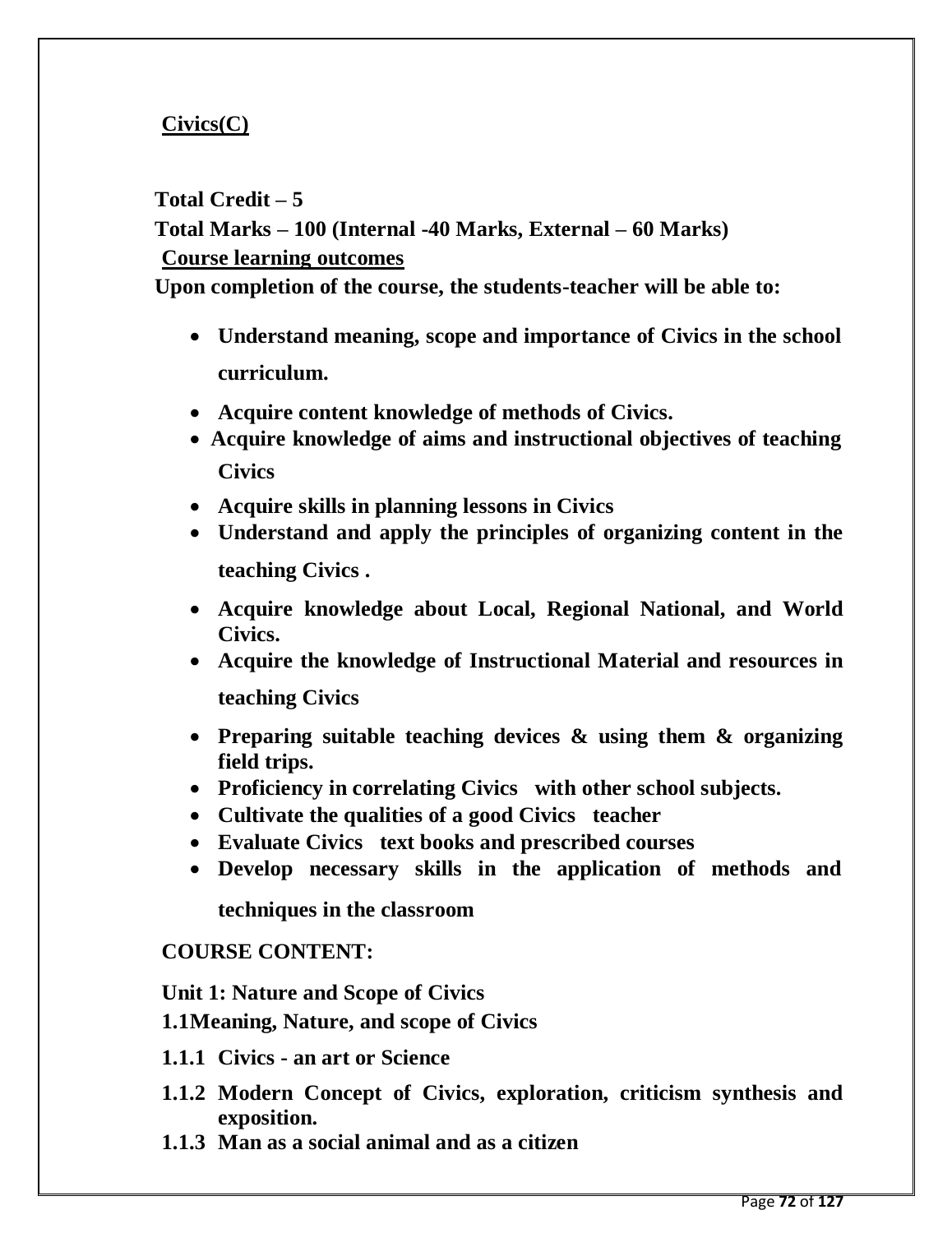**Unit 2: Aims and Objectives of Teaching Civics** 

- **2.1Meaning and Importance of teaching Civics and civics in Secondary Schools**
- **2.2Aims of teaching Civics**
- **2.2.1 Political conciseness, understanding of current events, democratic citizenship, understanding of Union and the State Govt.**
- **2.2.2 Functional awareness of Rights and Duties of citizens.**
- **2.3 Instructional objectives and values of Teaching Civics**
- **2.3.1 Knowledge, understanding, critical thinking, skills, Attitude,**

**Interests, Application** 

**- Analysis of these objectives in terms of specific behaviours of learners.**

- **2.3.1 Spelling out Instructional objectives and learning outcomes**
- **2.3.2 Civics based hobby clubs, societies**
- **2.4 Correlation of Civics with other School Subject**
- **2.4.1 Meaning and Importance of correlation**
- **2.4.2 Types of correlation.**
- **2.4.3 Correlation of Civics with Geography, Economics, Literature**
- **2.4.4 Co curricular /Activities in Civics**
- **2.4.5 Importance of organization of field trips, visits.**

**Unit 3: Instructional design in Teaching Civics** 

- **3.1 Format of lesson plan: Its stages, Selection of relevant content, selection of appropriate teaching devices and assignments, and plan according to active learning strategies.**
- **3.2 Resource Unit**
- **3.3 Unit Plan**

**Unit 4: Methods, Techniques, and Instructional Materials of teaching Civics** 

#### **4.1Meaning and need of methods**

**4.2Methods and techniques of teaching Civics –discussion, project, problem solving, source, dramatization and biographical, Active Learning Strategies.**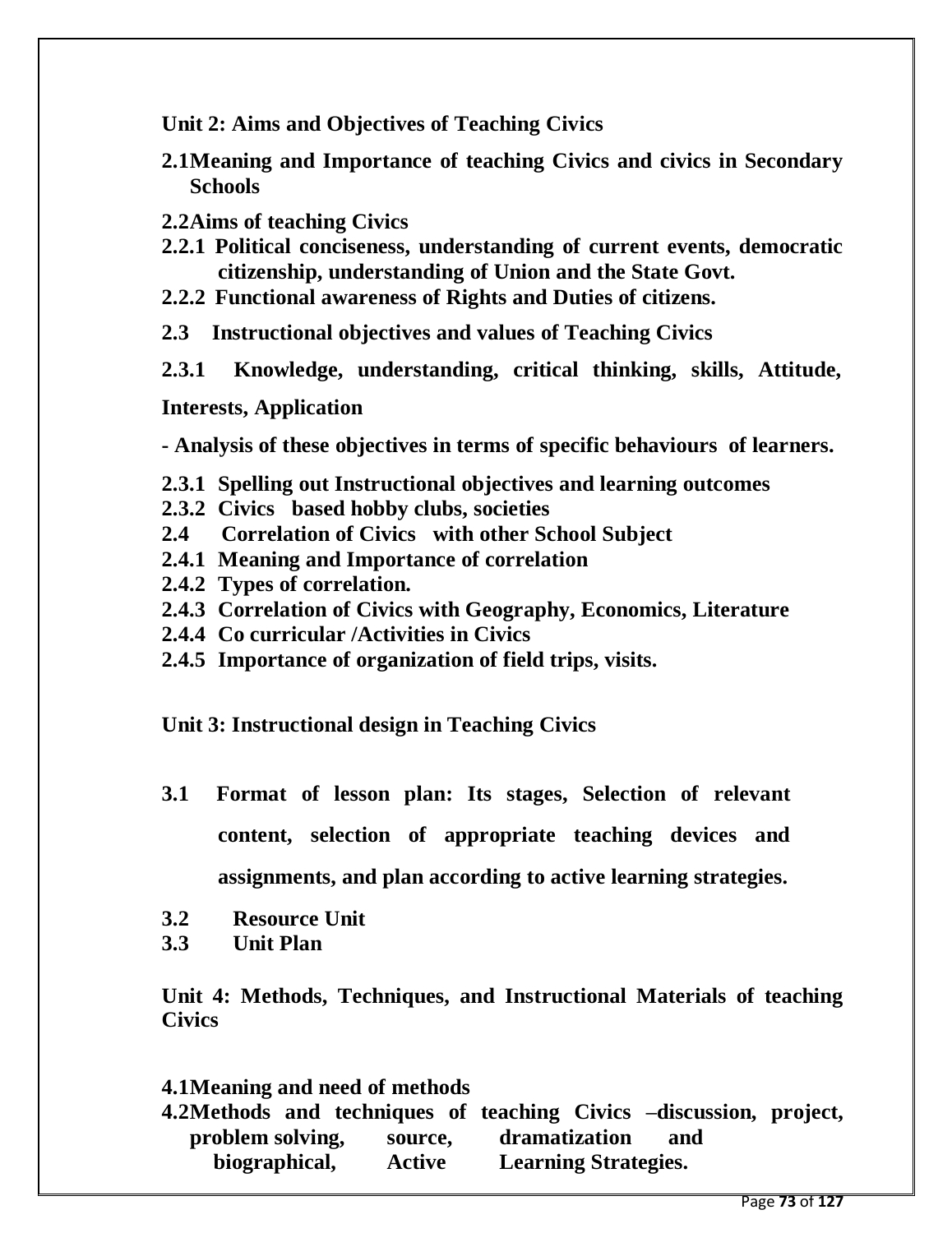**4.3Methods of teaching civics – survey observation, comparative and demonstration,** 

**Active Learning Strategies.** 

- **4.4 Instructional Materials in Civics :**
- **4.4.1 Auto biographic, Magazines, News papers Drams, Journals**

**Audio-Aids-Radio, Tape recorder, Visual-Aids-Maps- Importance,**

- **4.4.2 Types, procedure of using maps, pictures, charts, models, film strips, diagrams ,**
- **4.4.3 Audio-Visual Aids-Films, TV**
- **4.4.4 Civics Room-Meaning and Importance, planning equipping**
- **4.4.5 Computers, multimedia packages and Internet as an Instructional aid.**

**Practical**

- **1. Critical evaluate Civics content of 8th 9 th 10th Standard.**
- **2. Conducting quiz Competition in Civics.**
- **3. Organizing short field trip to a place of historical / political interests**
- **4. Preparing resource unit on a topic of your choice in Civics .**
- **5. Student is also allowed to do his own interested practical work pertaining to the syllabus.**

**Note:-**

- **1. One assignment carries 10 marks**
- **2. One internal test carries 10 marks**
- **Agarwal J.C. (2002)** *Essential of Educational technology: Teaching, Learning, Innovations in Education***, Prakash Publishing house Pvt. Ltd. New Delhi.**

 **Bhattacharya S. (1966)** *Teaching of Social Studies in Indian Schools***. AcharyBooks Depot, Baroda. Bruce Joyce and Marshal Weill (1990)**  *Models of Teaching***. Third Edison – Prentice – Hall of India Pvt. Ltd. New Delhi.** 

**Bruce Joyce and Marshal Weill (1990)** *Models of Teaching***. Third Edison – Prentice – Hall of India Pvt. Ltd. New Delhi.**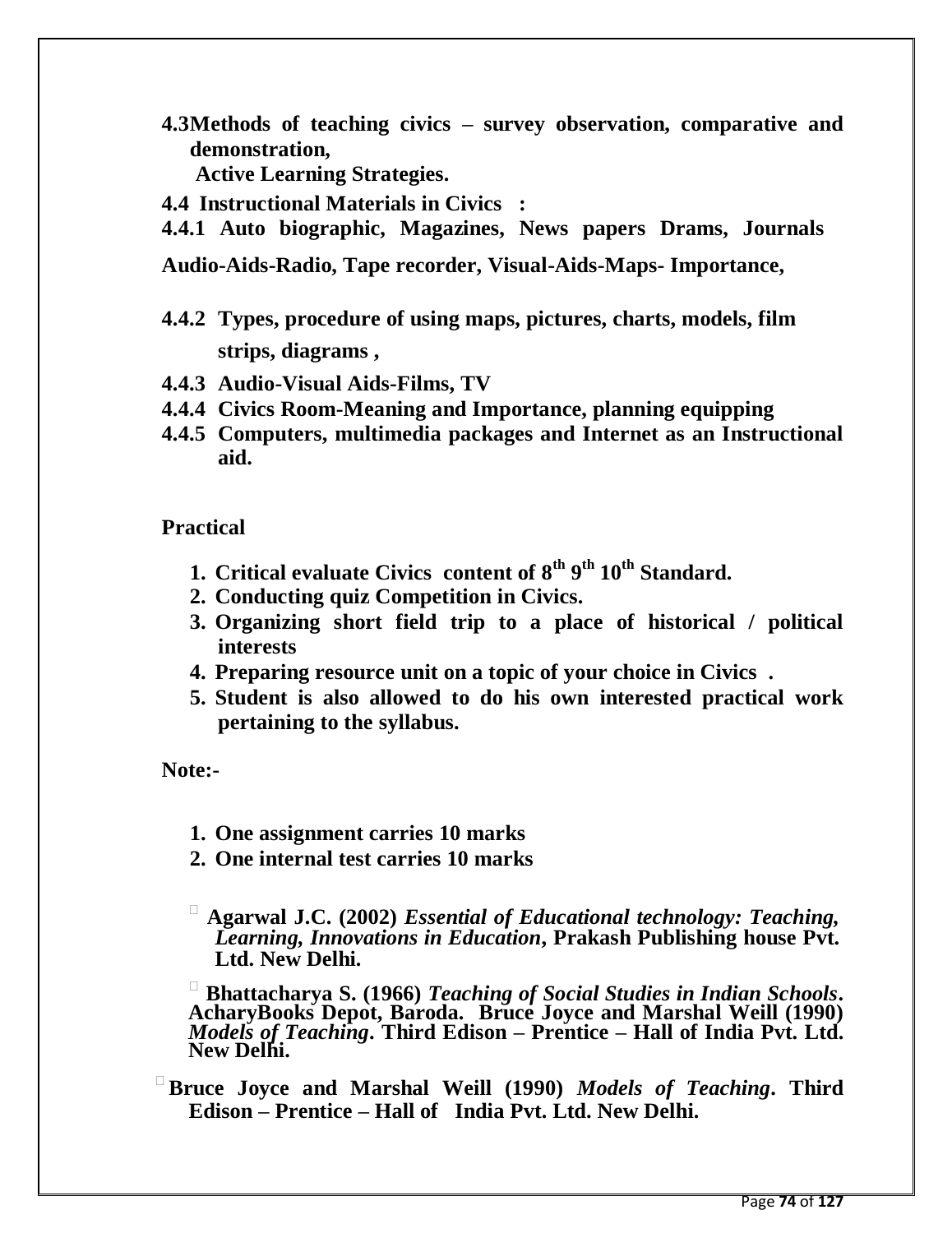**Kochhar S.K. (1989)** *Teaching of Social Studies***. Sterling Publisher New Delhi**

**Taneja U.R. (1910)** *Fundamentals of Teaching Social Sciences***. Mahendra Capital Publishers. Chandigadh.** 

- **Mittal, M.L. (1993) Teaching of Civics, Eagle Books international, Meerut**
- **Harolikar, L.B. the Teaching of Civics, Padma Publications Ltd. Bombay.**
- **Highet, G (1951) the Art of teaching, Methuen &Co. Ltd. London.**
- **Yakam & Simpson (1961) Modern Method and techniques of teaching, Macmillan Company, New York.**
- **Tyagi, G.D. Teaching of Civics Vinod Pushtak Mandir Agra.**
- **Vashista, K & Sharma &. (2005) civics teaching Shisha Prakashan Jaipur.**

**Economics(D)**

**Total Credit – 5**

**Total Marks – 100 (Internal -40 Marks, External – 60 Marks)** 

**Course learning outcomes** 

**Upon completion of the course, the students-teacher will be able to:**

- **Acquire knowledge about basic facts, concepts, laws principles and trends in Economics**
- **Acquire knowledge and understanding of the aims and objectives of Economics**
- **Realize the values of learning Economics**
- **Make use of Audio-visual aids about Economics and Economics**
- **Develop skills in equipping the Economics (i) Museum (ii) Room (iii) Library**
- **Develop skills in organizing planning- learning experiments and in writing and organizing the lesson plan.**
- **Acquire the knowledge of Economics Curriculum**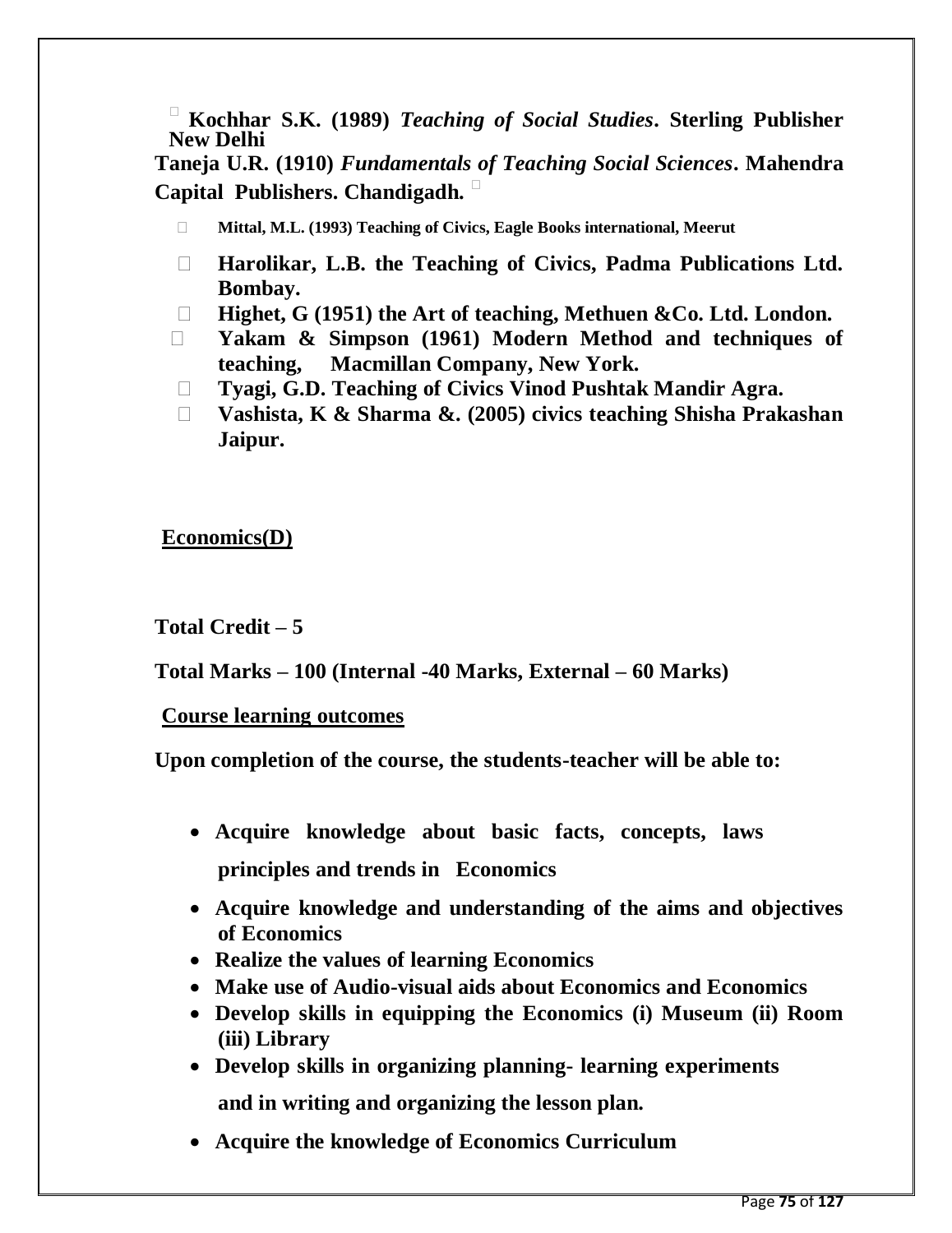#### **COURSE CONTENT:**

**Unit 1: Meaning, Nature and Scope of Economics** 

**1.1Meaning, Nature, Scope and importance of Economics**

**1.2Branches of Economics and their importance- physical,** 

**economic, human and political.**

**1.3Meaning, Nature, Scope and importance of Economics. 1.4International relations and study of Economics** 

**Unit 2: Aims and Objectives of teaching Economics** 

**2.1Aims/Values of teaching Economics** 

- **2.1.1 Intellectual aims**
- **2.1.2 Cultural aims**
- **2.1.3 Environmental aims**
- **2.1.4 Utilitarian aims**
- **2.1.5 Aesthetic aims**

**2.2Taxonomy and objectives of teaching Economics** 

- **2.2.1 Knowledge**
- **2.2.2 Understanding**
- **2.2.3 Application**
- **2.2.4 Attitude and interest**
- **2.2.5 National Integration International Understanding.**
- **2.3 Co-relation of Economics with History, Science, Mathematics and languages**
	- **2.3.1 Trends in Economics Education**
	- **2.3.2 Importance and Organization of Field trips, Visits**
	- **2.3.3 Economics based hobby clubs / societies (National Economics specials)**

## **Unit 3: Instructional Design in Economics**

- **3.1Meaning, importance and format of lesson plan**
- **3.2Principles of lesson planning**
- **3.3Characteristics of a lesson plan**
- **3.4Prepare Lesson Plan according to Active Learning Strategies**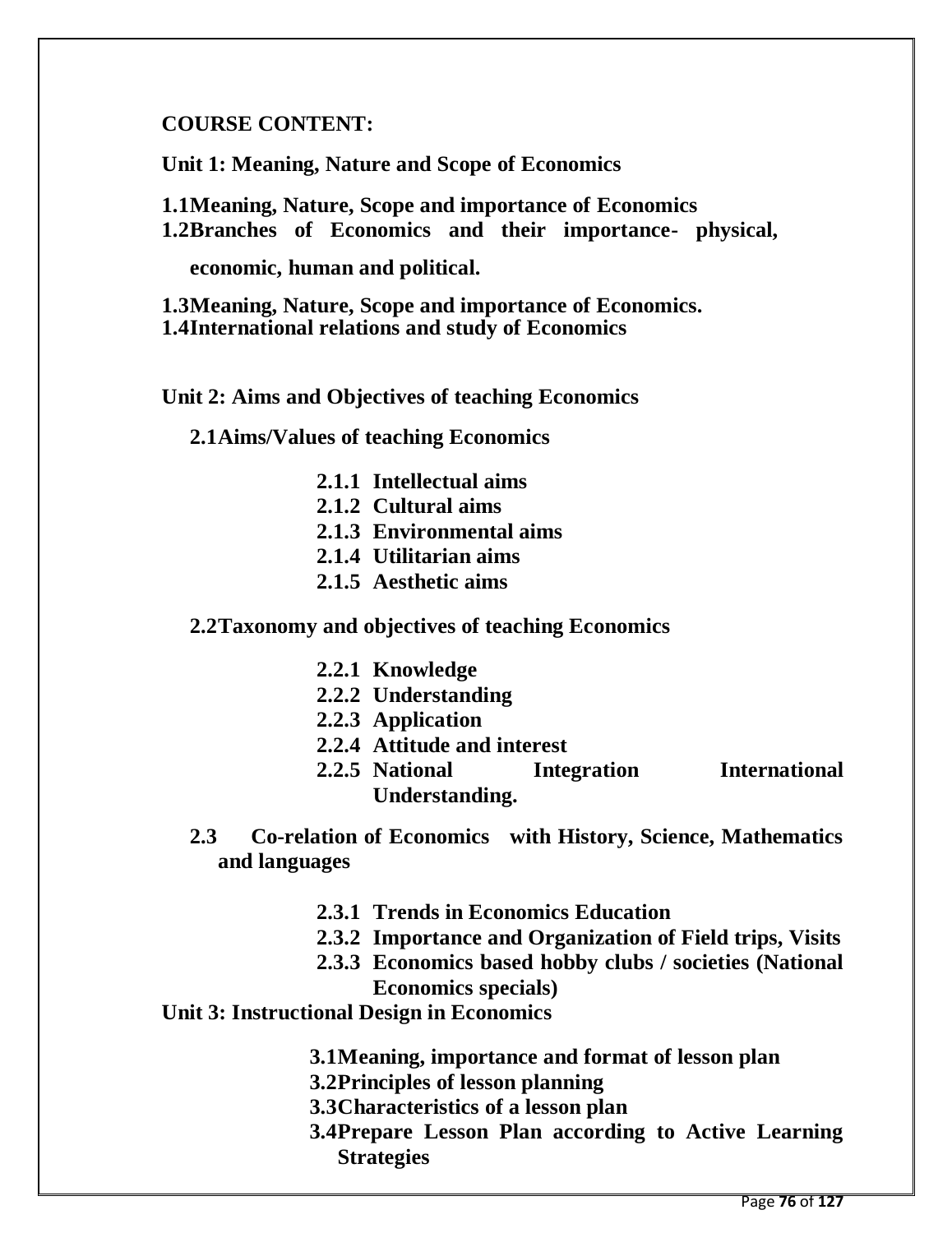### **3.5Unit plan 3.6Resource Unit**

#### **Unit 4 : Methods of Teaching Economics**

- **4.1Meaning and importance of methods of teaching Economics**
- **4.2Different Methods of teaching Economics** 
	- **4.2.1 Lecture Method**
	- **4.2.2 Laboratory Method**
	- **4.2.3 Observation Method**
	- **4.2.4 Excursion Method**
	- **4.2.5 Project Method**
	- **4.2.6 Discussion Method**
	- **4.2.7 Active Learning Strategies**

**Practicum**

- **1. Preparation of charts, Diagrams and models of Economics.**
- **2. Preparation of field trips of economics.**
- **3. Draw Flow chart-audio visual aids in the teaching of economics.**
- **4. Preparation of transparencies about- section of volcanoes, seabed, plains etc.**
- **5. Preparation of resource unit in Economics**

**References:**

- **Gurusharma Das Tyagi (2014) : Teaching of Economics Vinod Pustak Mandir Agra-2**
- **J.C. Agrawal (2005) Teaching of Economics: A Practical approach B P Printers Agra.**
- **Yadav Hanumant & Khare Suresh : Principles of Economics Yougbhodh Prakashan Raipur.**
- **Rav, G. Kamesh (2005) Teaching of Economics Radha Prakash Mandir Agra.**
- **Siddique, M. H. (1993) Teaching of Economics, APH Publishing**
- **Bining & Bining, Teaching of Social studies in Secondary school, Mcgrow hill book co. New York, Toronto.**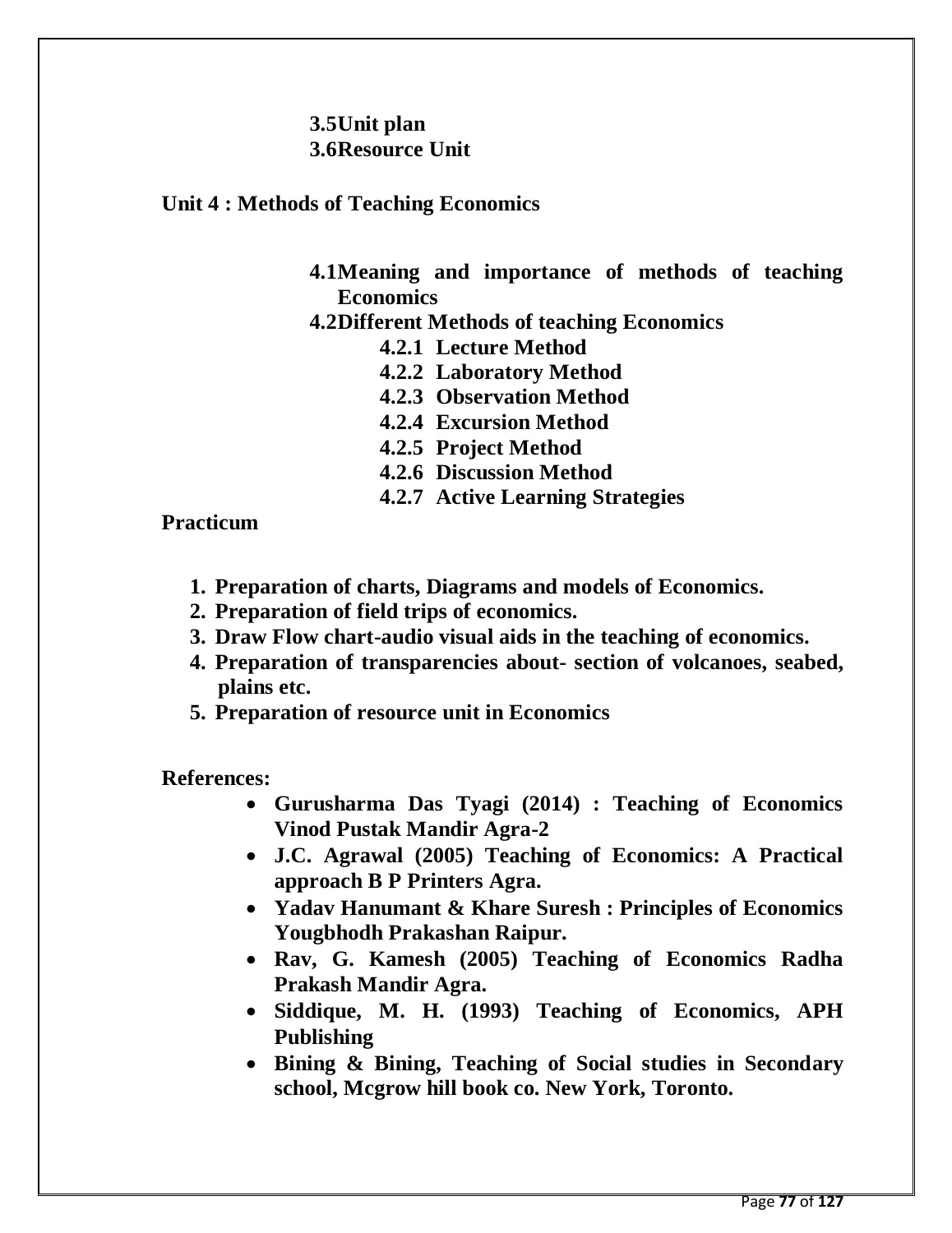- **Bicker, E. William (1998) teaching Economics to undergraduates: Alernatives to chalk and talk, Edward elgar.**
- **Moffatt, M.P. social studies instructions, prentice- Hall INC New York.**
- **Nasiah, K. Social studies in school, Geoffery cumbalege Oxford university press 1954.**
- **Servey, Richard E. , Social Studies instruction in elementary education Thompson Press ( India) ltd. New Delhi**

# **COMMERCE(E)**

**Total Credit – 5**

**Total Marks – 100 (Internal -40 Marks, External – 60 Marks)** 

**Course learning outcomes** 

**Upon completion of the course, the students-teacher will be able to:**

- **Use the methodology of teaching for commerce in schools.**
- **Aware of the values of Commerce and the relationship of Commerce with other subjects.**
- **Use a wider range of teaching techniques in order to enable them to plan their lessons in teaching of commerce.**
- **Acquaint student teachers with the role of teaching aids, textbook, homework, libraries in commerce.**
- **Equip student teachers with the curriculum.**

## **COURSE CONTENT:**

## **UNIT – I**

- **1. Meaning, nature , scope and concept of Commerce.**
- **2. Place of commerce in secondary school curriculum and its critical appraisal.**

**3. Commerce and its relationship with other Social Sciences. UNIT II** 

- **1. Different methods of teaching commerce, uses and critical analysis. a. Lecture Method**
	- **b. Discussion Method**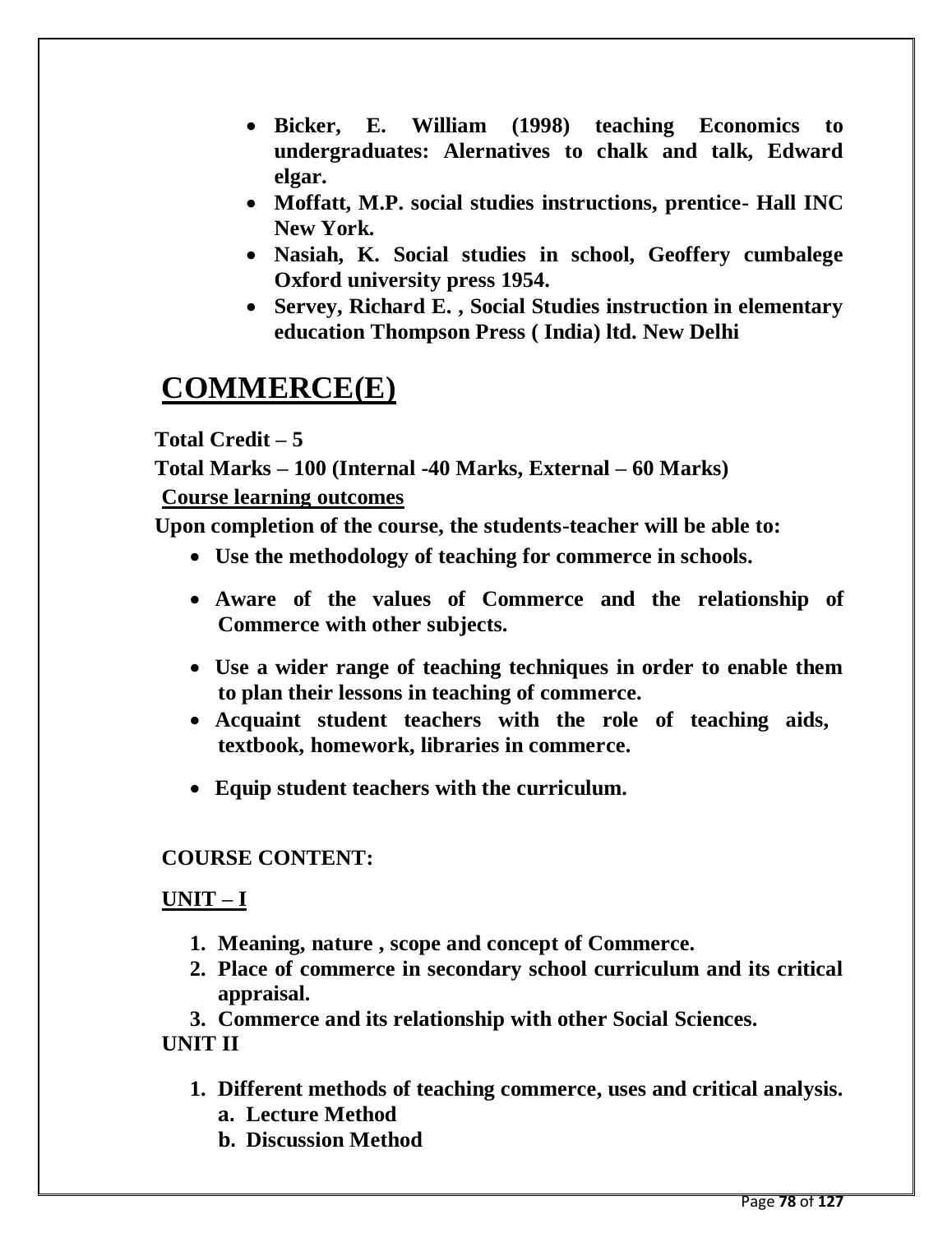- **c. Problem-Solving Method**
- **d. Project Method**
- **e. Survey Method**
- **f. Demonstration Method**
- **2. Commerce Text-books and Supplementary Materials. Techniques of teaching commerce subject: Questioning – Answering, Assignment,**

#### **UNIT – III**

- **1. Analysis and Discussion on skills of teaching Commerce (practice for developing atleast 5 micro skills).**
	- **a. Skill of introducing the lesson**
	- **b. Skill of questioning**
	- **c. Skill of explanation**
	- **d. Skill of stimulus variation**
	- **e. Skill of black board writing**
	- **2. Lesson planning in commerce, Meaning, need and importance, construction of composite lesson plan. Lesson Plan according to Active Learning Strategies.**
	- **3. Development and utilization of teaching aids(projects, Nonprojected and performing arts) required for commerce programme.**

**4.**

**UNIT – IV**

- **1. Qualification, Qualities and Professional growth of Commerce Teacher.**
- **2. Role of Co-curricular activities in commerce.**
- **3. Types and Techniques of evaluation.**
- **4.**

#### **PRACTICALS:**

**1. Evaluation of a commerce text-book at Secondary level.**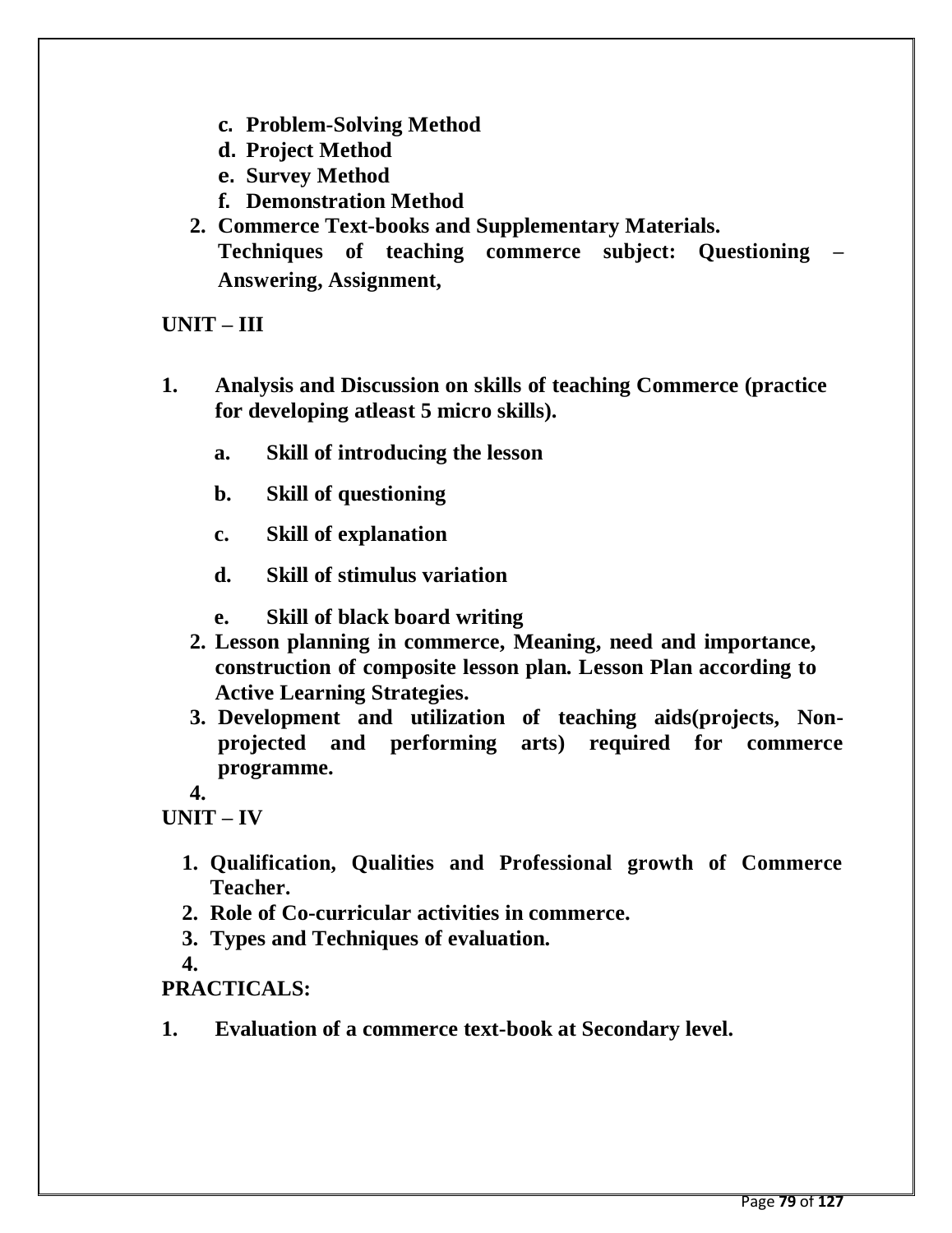**2. Writing objectives and specifications on any one topic from commerce and discussions amongst the group regarding decision making while selecting objectives and difficulties faced.**

**Reference**

- **Agarwal J.C (2004) Teaching of Commerce; A Practical approach New-Delhi, Vikas Public House.**
- **Nataraj S. (2006) Learning to teach, V.V. Nagar CVM**
- **Tewari S.A (2005) Commerce Education in the Global era Delhi, Delhi Adhyan Publication**
- **Tomar S. ( 2005) Teaching of Commerce Agra, Vinod Pustak Mandir**
- **Venkat E.T. (2004) method of Teaching of Commerce, New-Delhi, Discovery Public House.**

## **Chemistry(F)**

**Total Credit – 5**

**Total Marks – 100 (Internal -40 Marks, External – 60 Marks)** 

**Course learning outcomes** 

**Upon completion of the course, the students-teacher will be able to:**

- **Understand the nature, scope and importance of Chemistry with special reference to secondary school content.**
- **Understand the aims and objectives of teaching Chemistry.**
- **State the specific behavioral changes under each objective.**
- **Understand and make use of different approaches & methods of teaching Chemistry.**
- **Prepare objective based lesson plans and use them in their internship.**
- **Understand and employ several teaching techniques helpful to develop scientific attitude and scientific method.**
- **Plan, use and maintain the Chemistry laboratory systematically.**
- **Understand the principles of text-book construction.**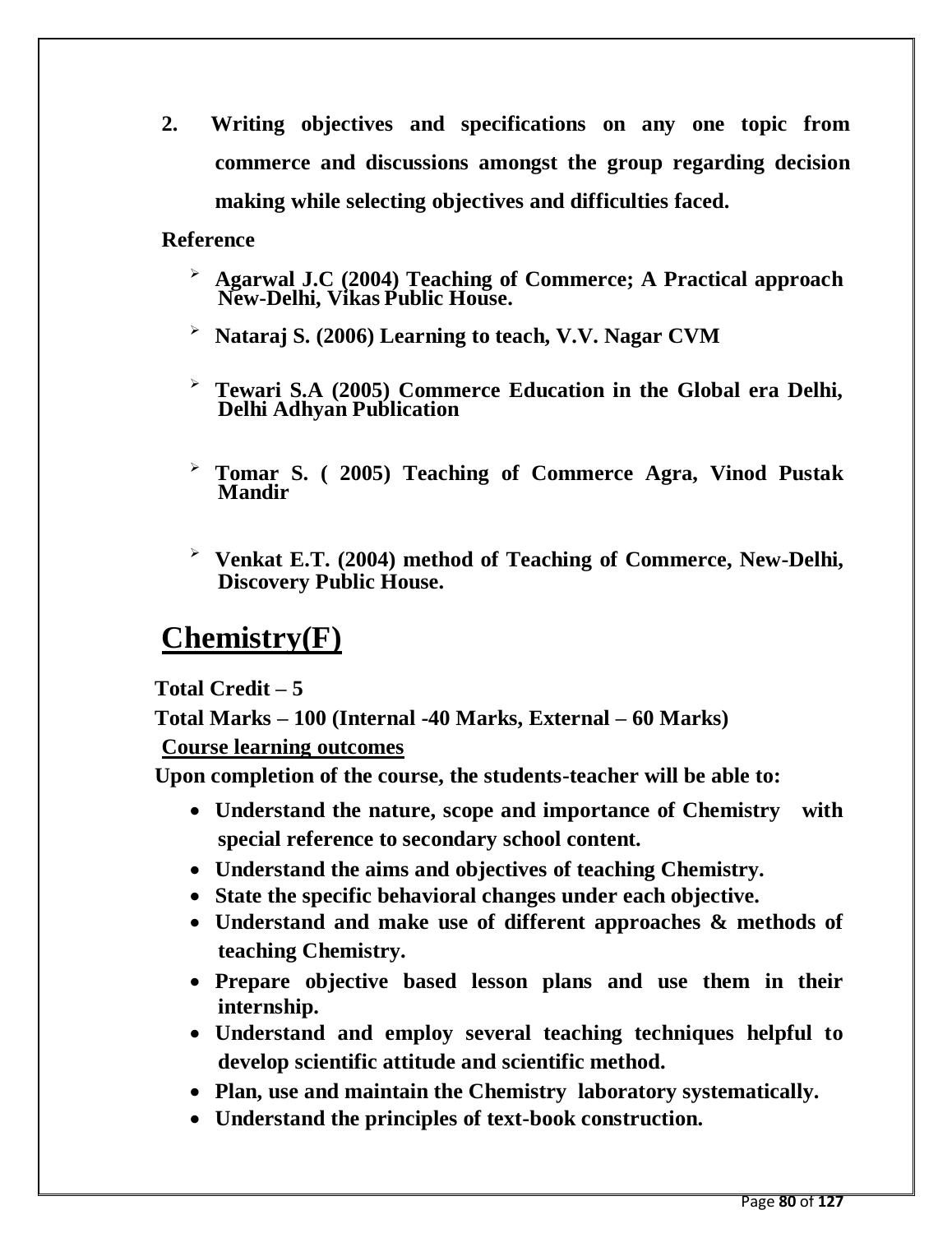- **Understand the importance of appropriate instructional materials (hardwares and softwares) in teaching Chemistry and use them by preparing/selecting them in their practice teaching.**
- **Understand the importance of principles of curriculum construction in the organisation of Chemistry contact.**
- **Get mastery in Chemistry content and imbibe the special qualities of Physical Science teacher.**
- **Prepare and use different tools of evaluation to assess the achievements of students in Chemistry.**
- **Develop professionally by attending lectures of professional interest, reading journals, and magazines and enroll as members of professional organisation.**
- **Organise co-curricular activities in science i.e. seminars, field trips, exhibitions discussions etc through the science club.**
- **Apply the knowledge of Chemistry to develop scientific thinking and scientific out look.**
- **Develop skills in analyzing the content in terms of concepts and in learning experiences.**
- **Construct and administer unit test, conduct experiments improves teaching aids.**
- $\bullet$ **Unit 1: Meaning, Nature and Impact of Chemistry**
	- **Concept of science - Science as process and science as a product;**
	- **Nature and Scope of Chemistry**
	- **Impact of Science and Technology on modern living.**
	- **Scientific Attitude - Meaning definition and importance.**
	- **Qualities of a person who possesses scientific attitude.**
	- **Scientific Method-Meaning, importance and steps involved (with an illustration).**

**Unit 2: Aims and Objectives of Teaching Chemistry**

**Aims of teaching Chemistry in Secondary school:**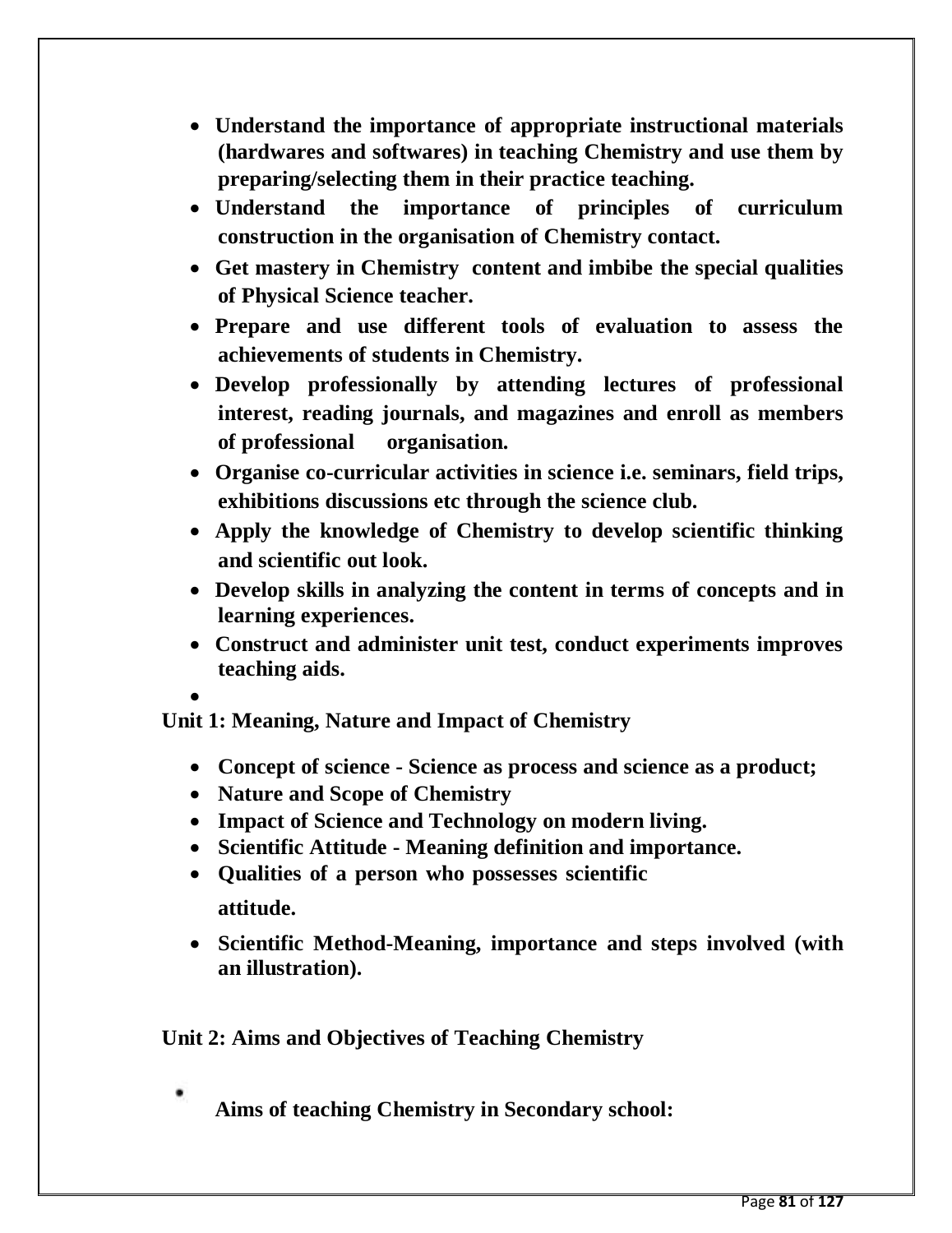- **1 Personal development aim,**
- **2 Learner's academic and process skills development aim,**
- **3 Disciplinary aim and**
- **4 Cultural aim.**
- **Objectives of teaching Chemistry :**
	- **1 Bases for formulation of objectives**
		- **2 Objectives of teaching Chemistry at Secondary level; (To be Discussed keeping in view of the objectives of teaching Chemistry enunciated in the Chemistry syllabi of secondary school of M.P.); Instructional objectives of teaching Chemistry and stating them in observable behavioral changes ; i) Knowledge ii) Understanding, iii) Application, iv) Skill, v) Attitude, vi) Interest, vii) Appreciation.**

**Unit 3: Approaches and Methods of Teaching Chemistry**

- **Enquiry Approach -Meaning, Uses with Illustrations, Advantages and disadvantages.**
- **Inductive Approach-Meaning, Uses with Illustrations, Advantages and disadvantages.**
- **Deductive Approach-Meaning, Uses with Illustrations, Advantages and disadvantages.**
- **Problem Solving Approach- Meaning, Uses with Illustrations, Steps, Advantages and disadvantages.**
- **Demonstration Method- Meaning, uses, Advantages and disadvantages**
- **Lectures-Cum-Demonstration Method- Meaning, uses with Illustration, Advantages and disadvantages**
- **Laboratory Method- Meaning, uses with Illustration, Advantages and disadvantages.**
- **Guided Discovery Method - Meaning, uses with Illustration, Advantages and dis-advantages.**
- **Individual Instruction Techniques and Active Learning Strategies.**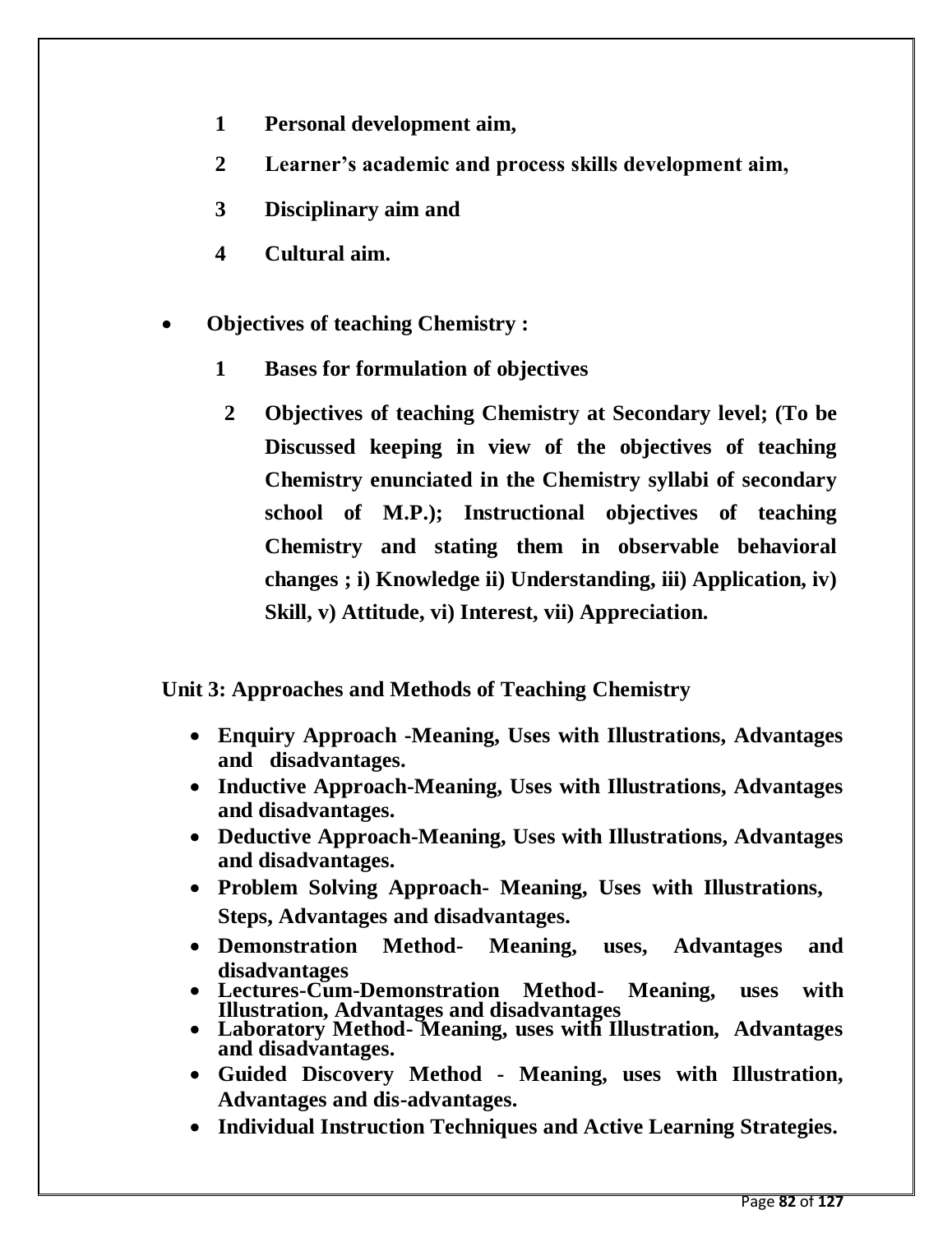**Concept Mapping: Its use for summarizing a unit and evaluating students understanding.**

**Unit 4: Instructional Design, Resources and Teaching Aid for teaching Chemistry:**

- **1. Lesson Planning-Meaning, Steps, Importance and Format of Lesson Plan according to active learning strategies.**
- **2. Unit Plan-Meaning, Steps, Importance and Format of Lesson Plan**
- **3. Resource Unit-Meaning, Steps, Importance and Format of Lesson Plan**

**Audio-Visual Aids (Preparation and Use)**

- **I Charts;**
- **ii Models;**
- **iii OHP transparencies;**
- **iv Filmstrips;**
- **v slides;**
- **vi Video tapes;**
- **vii Films;**
- **viii Educational C.D.'s**

**Mass Media –**

**i Television (T.V.); ii Radio - Meaning and importance. iii Community Resources and Self learning materials – i. Meaning and importance.**

- **Chemistry Library;**
- 
- **Importance & organizing of Chemistry library; Sections of science library;**

**Choice of book for science library.**

**Practicum:**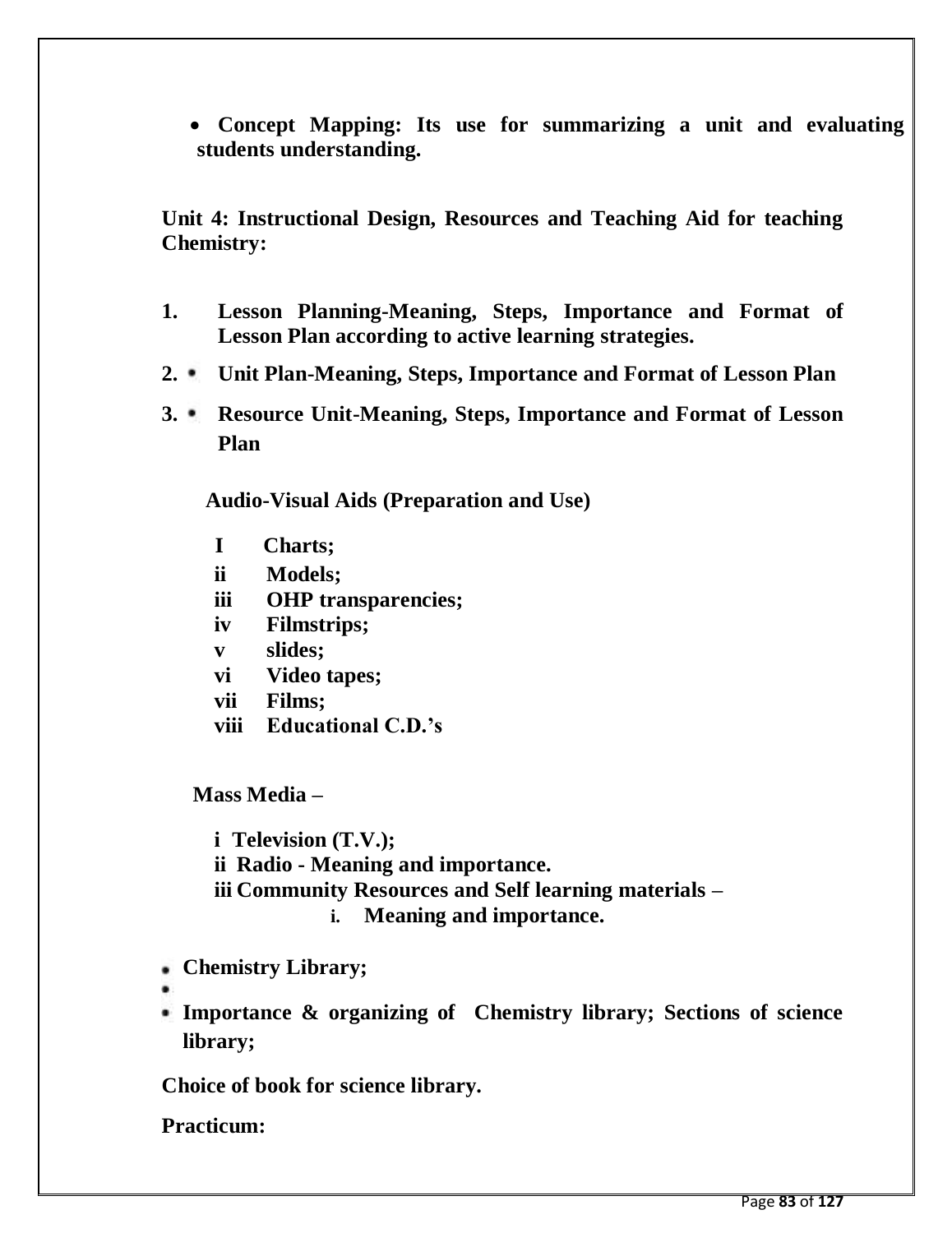- **1. Writing of Instructional objectives & behavioral specifications on a selected Unit.**
- **2. Preparing improvised apparatus in Chemistry**
- **3. Preparing a lesson Plan on any topic in Chemistry using any innovative Method / Model of Teaching**
- **4. Developing an Achievement test / Diagnostic test**

#### **References**

**Ahmed, Shaikti R. (1983)** *Management of Laboratory Science Programme***:** *Report of Orientation Programme in Educational Planning and Administration***, New Delhi; NIEPA Mimeo.** 

**Bhandula & Chand (1986)** *Teaching of Science***, Prakash Brothers, Ludhina** 

**Bose, A. H. Sood, J.K. and Vaidya, N. (1970),** *Strategies in Science Education***. Regional Institute of Education, Ajmer.** 

**Carin/Sund** *Teaching Science Through Discovery***; C.E. Merrill Publishing Co. Londan.** 

**Craig (1958)** *Science for the Elementary School Teacher***; Ginn & Co., New York**

**Das R. C. (1985)** *Science Teaching in Schools***, Sterling Publishers, Pvt. Ltd., New Delhi.** 

**Fensham P. J.** *et. al***.,(1994)** *The Content of Science : A Constructive Approach to its Teaching & Learning***. The Falmer Press, Washington D.C.**

**Gupta S. K. (1983)** *Technology of Science Education***, Vikas Publishing House, Pvt. Ltd., New Delhi.** 

**Jacobson, David** *et al***., (1985)** *Methods for Teaching: A Skills Approach***. Charles, E Merrill Publishing Co., Columbus.** 

**Kalara R. M. (1981),** *Innovation in Science Teaching;* **Prakashan Kendra, Lucknow.** 

**Kohli V. K. (2003)** *How to Teach Science* **(A Treatise on Methodology of Teaching Chemistry Viveka Publishers, Ambala.** 

 **Nagel E. (1961)** *The Structure of Science***, Harcourt Brace and World Inc., New York**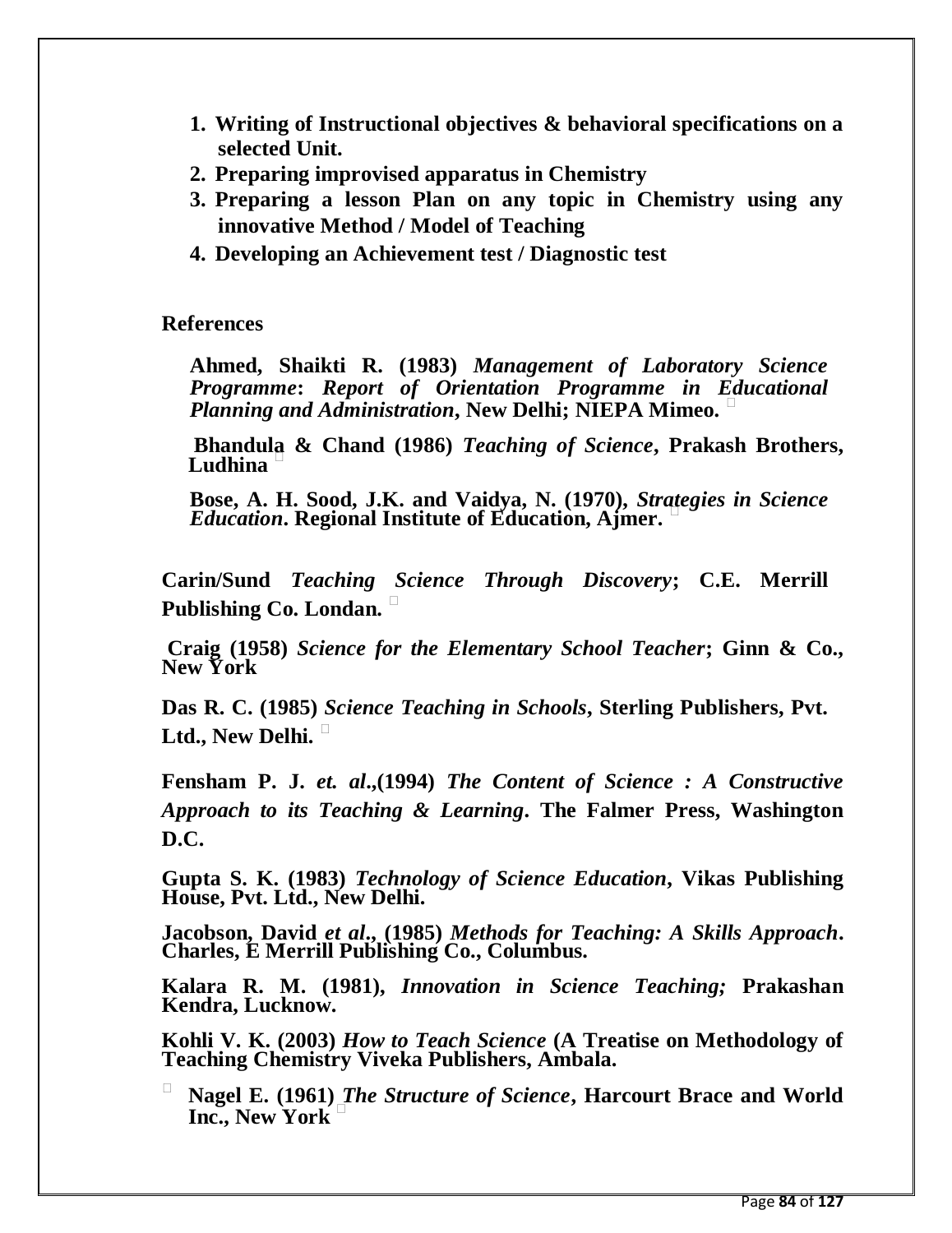- **Nair C. P.S., (1971)** *Teaching Science in Our Schools***. S. Chand & Co.,**
- □ Schwab J. J. and Bradwein P.F. (1962) *The Teaching of Science*, **Marks, Harvard University Press, Cambridge.**
- **Sharma, R.C. (1995);** *Modern Science Teaching***, Dhanpat Rai & Sons, Delhi .**
- **Siddiqi M.N. and Yadav R.A. (1995)** *Teaching of Science at Elementary Level, Part - I & Part - II***, Arya Book Depot : New Delhi.**

 **Siddiqi N. N. & Siddiqi M.N. (1994)** *Teaching of Science Today and Tomorrow,*

**Doaba House, Delhi - 110 006.** 

 **Sood S. K. (1988)** *New Direction in Science Teaching***, Indian Publishers, Delhi.** 

*The Importance of Art Activities for Science Teaching : A Hand Book forTeacher (1984***) Published by Centre for Cultural Resources and Training, Bahawalpur House, New Delhi.**

 **UNESCO (1985)** *Teaching School Chemistry***, Sterling Publishers Pvt. Ltd., New Delhi.** 

 **UNESCO,(1978)** *New UNESCO Source Book's for Science Teaching***, New Delhi; Oxford and IBH Publishing Co.,** 

 **Waiter A Thurkar and Alferd T. Collette (1964)** *Teaching Science in Todays Secondary Schools,* **New Delhi, Prentice Hall**

## **Physics(E)**

**Total Credit – 5 Total Marks – 100 (Internal -40 Marks, External – 60 Marks) Course learning outcomes** 

**Upon completion of the course, the students-teacher will be able to**

- **Understand the nature, scope and importance of Physics with special reference to secondary school content.**
- **Understand the aims and objectives of teaching Physics.**
- **State the specific behavioral changes under each objective.**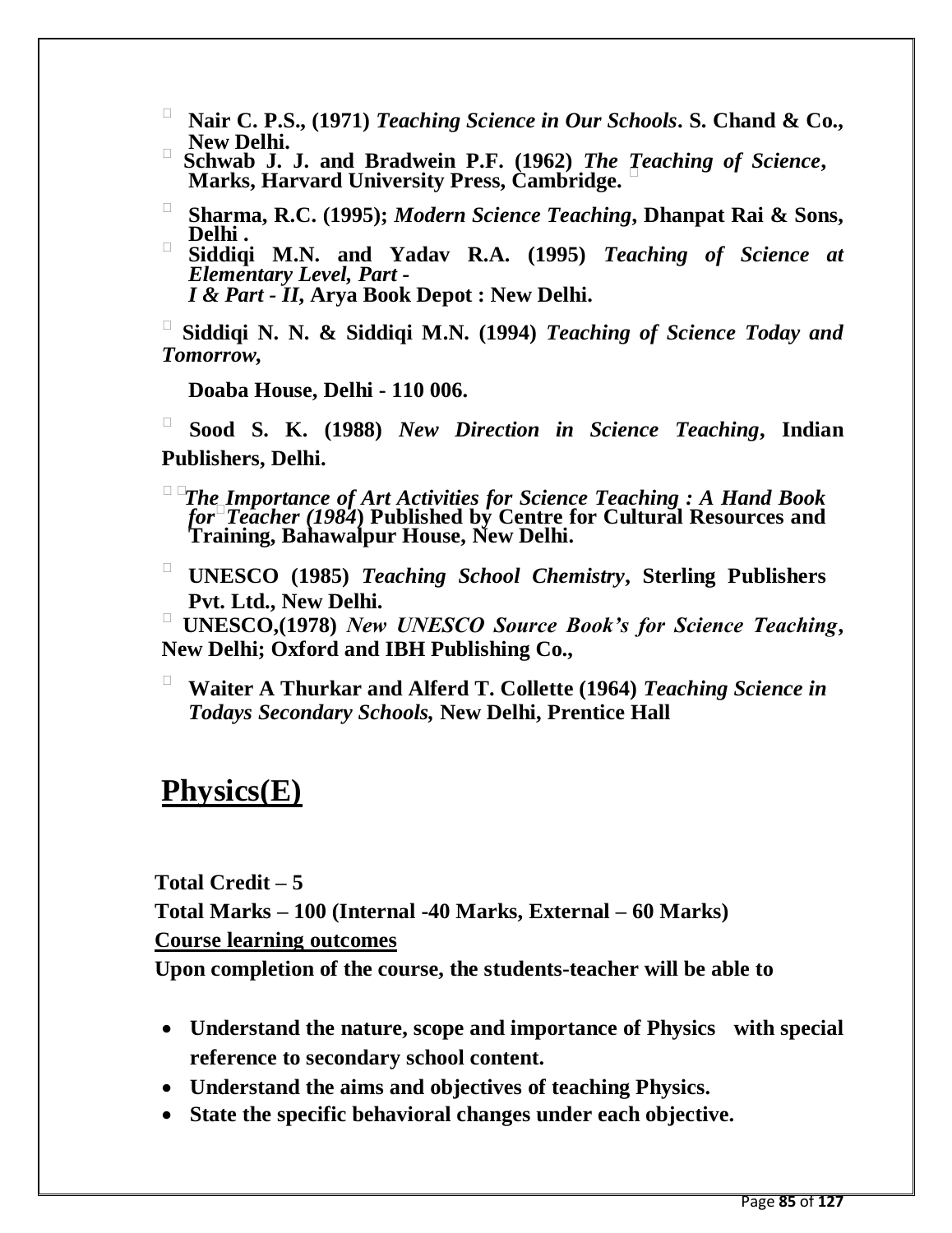- **Understand and make use of different approaches & methods of teaching Physics.**
- **Prepare objective based lesson plans and use them in their internship.**
- **Understand and employ several teaching techniques helpful to develop scientific attitude and scientific method.**
- **Plan, use and maintain the physics laboratory systematically.**
- **Understand the principles of text-book construction.**
- **Understand the importance of appropriate instructional materials (hardwares and softwares) in teaching Physics and use them by preparing/selecting them in their practice teaching.**
- **Understand the importance of principles of curriculum construction in the organisation of Physics contact.**
- **Get mastery in Physics content and imbibe the special qualities of Physical Science teacher.**
- **Prepare and use different tools of evaluation to assess the achievements of students in Physics.**
- **Develop professionally by attending lectures of professional interest, reading journals, and magazines and enroll as members of professional organisation.**
- **Organise co-curricular activities in science i.e. seminars, field trips, exhibitions discussions etc through the science club.**
- **Apply the knowledge of physics to develop scientific thinking and scientific out look.**
- **Develop skills in analyzing the content in terms of concepts and in learning experiences.**
- **Construct and administer unit test, conduct experiments improves teaching aids**.

## **Unit 1: Meaning, Nature and Impact of Physics**

**Concept of science - Science as process and science as a product;**

- **1. Nature and Scope of Physics**
- **2. Impact of Science and Technology on modern living. Scientific Attitude - Meaning definition and importance. Qualities of a person who possesses scientific attitude.**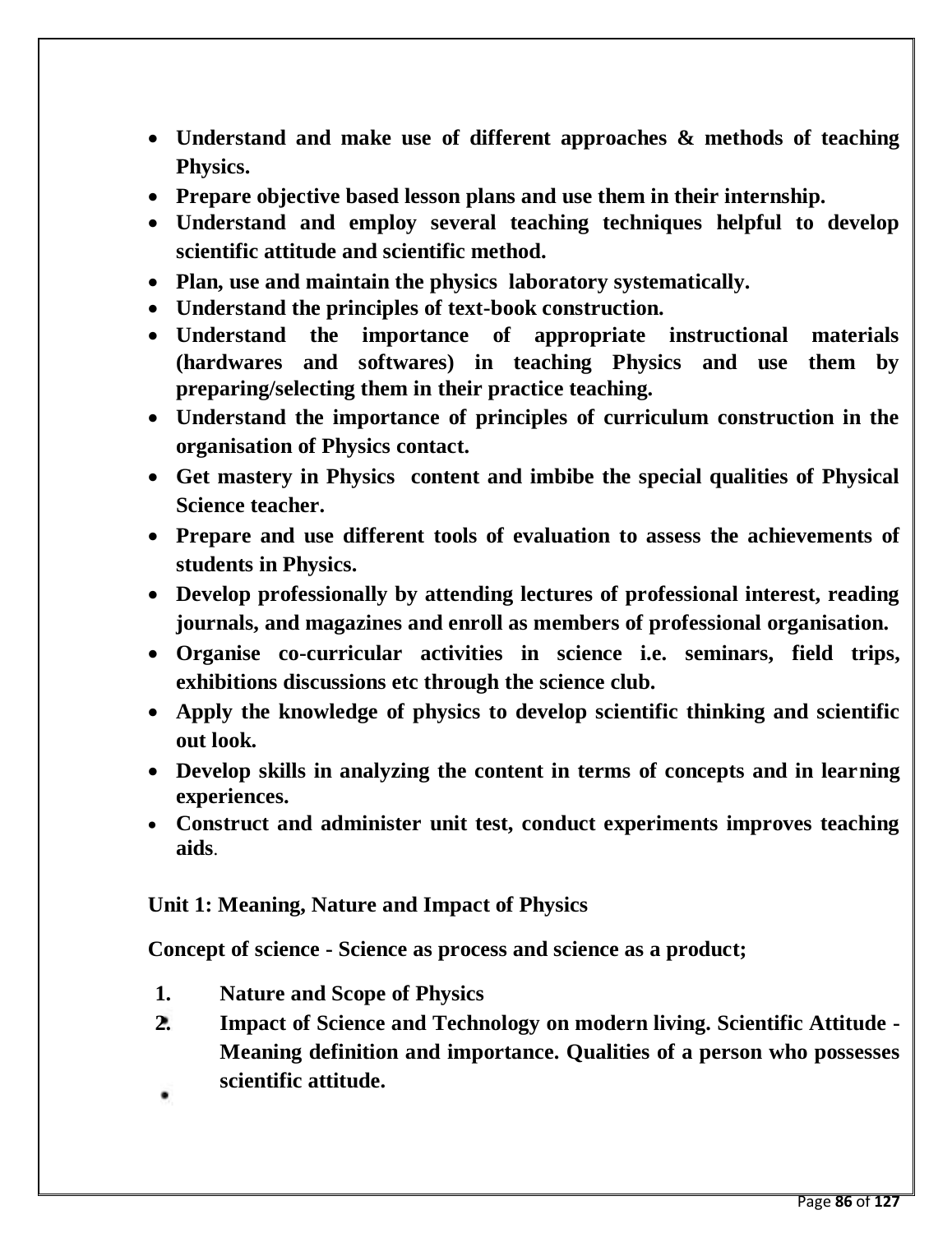- **3. Scientific Method-Meaning, importance and steps involved (with an illustration)**
- **Unit 2: Aims and Objectives of Teaching Physics**

**Aims of teaching Physics in Secondary school:**

- **1 Personal development aim,**
- **2 Learner's academic and process skills development aim,**
- **3 Disciplinary aim and**
- **4 Cultural aim.**
- **Objectives of teaching physics :**
- **1 Bases for formulation of objective**

**2 Objectives of teaching Physics at Secondary level; (To be Discussed keeping in view of the objectives of teaching Physics enunciated in the Physics syllabi of secondary school of M.P.); Instructional objectives of teaching Physics and stating them in observable behavioral changes ;**

 **i) Knowledge ii) Understanding,iii) Application, iv) Skill,** 

 **v) Attitude, vi) Interest, vii) Appreciation.**

**Unit 3: Approaches and Methods of Teaching Physics**

- **1. Enquiry Approach -Meaning, Uses with Illustrations, Advantages and disadvantages.**
- **2. Inductive Approach-Meaning, Uses with Illustrations, Advantages and disadvantages.**
- **3. Deductive Approach-Meaning, Uses with Illustrations, Advantages and disadvantages.**
- **4. Problem Solving Approach- Meaning, Uses with Illustrations, Steps, Advantages and disadvantages.**
- **5. Demonstration Method- Meaning, uses, Advantages and disadvantages.**
- **6. Lectures-Cum-Demonstration Method- Meaning, uses with Illustration, Advantages and disadvantages**
- **7. Laboratory Method- Meaning, uses with Illustration, Advantages and disadvantages.**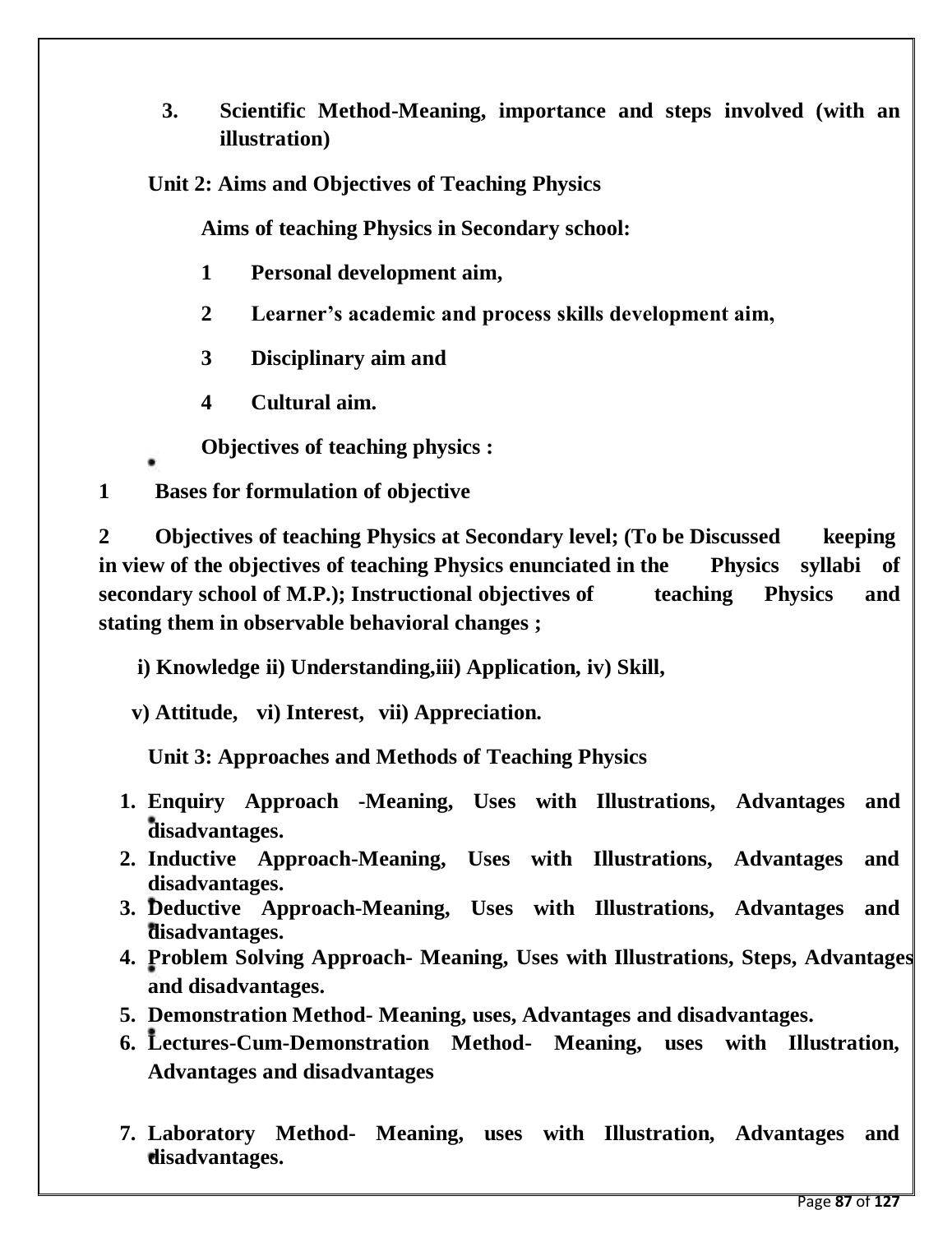- **8. Guided Discovery Method - Meaning, uses with Illustration, Advantages and disadvantages.**
- **9. Individual Instruction Techniques and Active Learning Strategies.10.**
- **10.Concept Mapping: Its use for summarizing a unit and evaluating students understanding**

**Unit 4: Instructional Design, Resources and Teaching Aid for teaching Physics:**

- **1. Lesson Planning-Meaning, Steps, Importance and Format of Lesson Plan according to active learning strategies.**
- **2. Unit Plan-Meaning, Steps, Importance and Format of Lesson Plan**
- **3. Resource Unit-Meaning, Steps, Importance and Format of Lesson Plan**

 **Audio-Visual Aids (Preparation and Use)**

**i Charts;**

**ii Models;**

**iii OHP transparencies;**

**iv Filmstrips;**

**v Slides;**

**vi Video tapes;**

**vii Films;**

**viii Educational C.D.'s**

**Mass Media –**

- **i Television (T.V.);**
- **ii Radio - Meaning and importance.**

**1. Community Resources and Self learning materials** 

**i Meaning and importance.**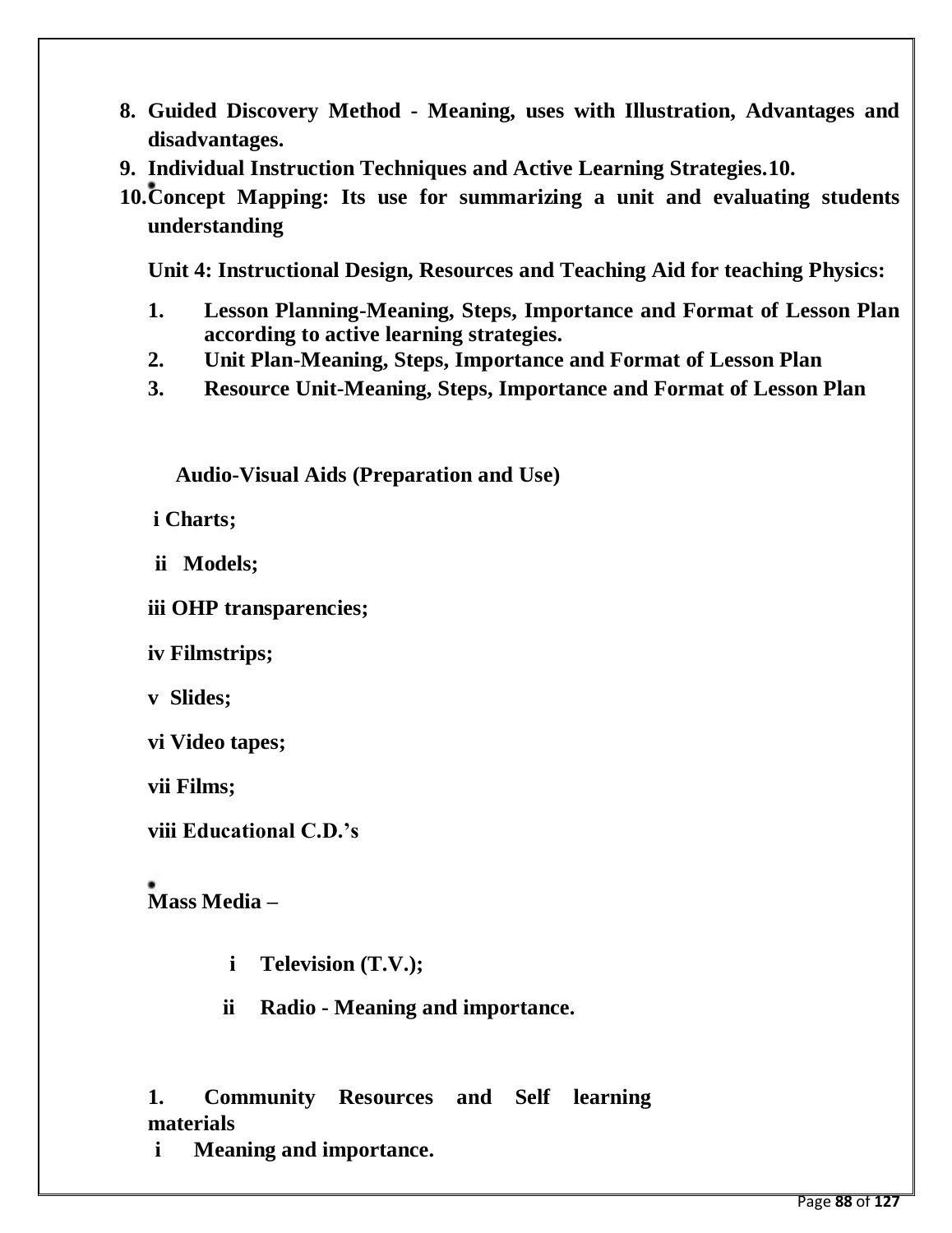**Physics Library;**

**Importance & organizing of Physics library** 

**Sections of science library;**

**Choice of book for science library.**

#### **Practicum:**

- **1. Writing of Instructional objectives & behavioral specifications on a selected Unit.**
- **2. Preparing improvised apparatus in Physics**
- **3. Preparing a lesson Plan on any topic in Physics using any innovative Method / Model of Teaching**
- **4. Developing an Achievement test / Diagnostic test**

#### **References**

**1. Ahmed, Shaikti R. (1983)** *Management of Laboratory Science Programme***:** *Report of Orientation Programme in Educational Planning and Administration***, New Delhi; NIEPA Mimeo.** 

- **2. Bhandula & Chand (1986)** *Teaching of Science***, Prakash Brothers, Ludhina**
- **3. Bose, A. H. Sood, J.K. and Vaidya, N. (1970),** *Strategies in Science Education***. Regional Institute of Education, Ajmer.**
- **4. Carin/Sund** *Teaching Science Through Discovery***; C.E. Merrill Publishing Co. Londan.**
- **5. Craig (1958)** *Science for the Elementary School Teacher***; Ginn & Co., New York**
- **6. Das R. C. (1985)** *Science Teaching in Schools***, Sterling Publishers, Pvt.**  Ltd., New Delhi.
- **7. Fensham P. J.** *et. al***.,(1994)** *The Content of Science : A Constructive Approach to its Teaching & Learning***. The Falmer Press, Washington D.C.**
- **8. Gupta S. K. (1983)** *Technology of Science Education***, Vikas Publishing House, Pvt. Ltd., New Delhi.**
- **9. acobson, David** *et al***., (1985)** *Methods for Teaching: A Skills Approach***. Charles, E Merrill Publishing Co., Columbus. 10.**

 **Kalara R. M. (1981),** *Innovation in Science Teaching;* **Prakashan Kendra, Lucknow.**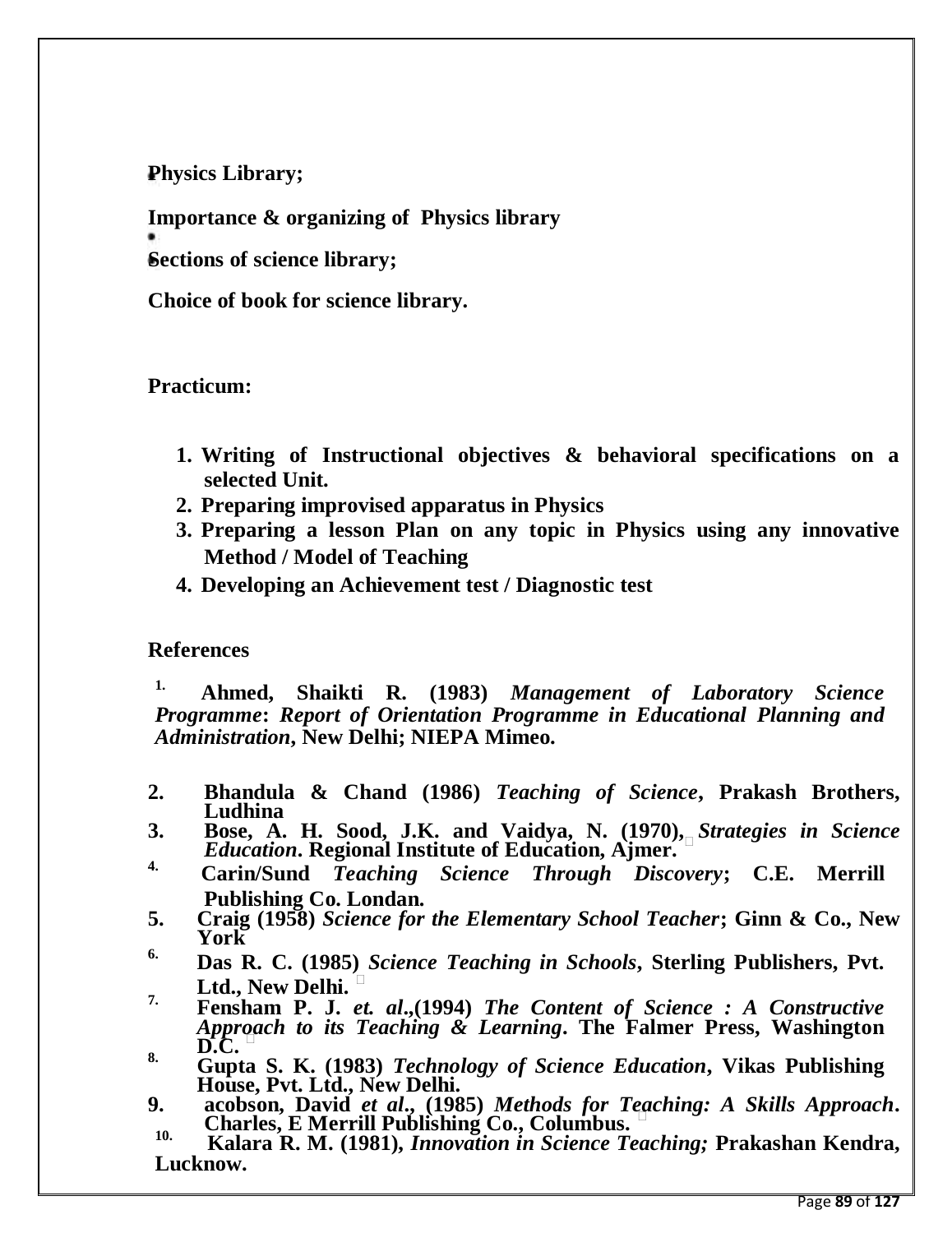- **11. Kohli V. K. (2003)** *How to Teach Science* **(A Treatise on Methodology of Teaching Physics) Viveka Publishers, Ambala.**
- **12. Nagel E. (1961)** *The Structure of Science***, Harcourt Brace and World Inc., New York**
- **13. Nair C. P.S., (1971)** *Teaching Science in Our Schools***. S. Chand & Co., New Delhi.**
- **14. Schwab J. J. and Bradwein P.F. (1962)** *The Teaching of Science***, Marks,**
- 15. Harvard University Press, Cambridge.<br>
<sup>15.</sup> Sharma, R.C. (1995); *Modern Science Teaching*, Dhanpat Rai & Sons, Delhi.<br>
<sup>16.</sup> Siddiqi M.N. and Yadav R.A. (1995) *Teaching of Science at Elementary Level*,
- 

*Part -I & Part - II***, Arya Book Depot : New Delhi.**

- **1. Siddiqi N. N. & Siddiqi M.N. (1994)** *Teaching of Science Today and Tomorrow,* **Doaba House, Delhi - 110 006.**
- **2. Sood S. K. (1988)** *New Direction in Science Teaching***, Indian Publishers, Delhi.**
- **3.** *The Importance of Art Activities for Science Teaching : A Hand Book forTeacher (1984***) Published by Centre for Cultural Resources and Training, Bahawalpur House, New Delhi.**
- **4. UNESCO (1985)** *Teaching School Chemistry***, Sterling Publishers Pvt. Ltd., New Delhi.**
- **5. UNESCO,(1978)** *New UNESCO Source Book's for Science Teaching***, New Delhi; Oxford and IBH Publishing Co.,**

**6. Waiter A Thurkar and Alferd T. Collette (1964)** *Teaching Science in Todays Secondary Schools,* **New Delhi, Prentice Hall**

## **CC 4. Skills and Strategies of Teaching**

**Total Credit – 5**

**Total Marks – 100 (Internal -40 Marks, External – 60 Marks)** 

**Course learning outcomes** 

**Upon completion of the course, the students-teacher will be able to:**

- **Responds to a variety of Maxims of Teaching.**
- **Develop the teaching skills of Students.**
- **Understand the content of application of different strategies of teaching and also implement them.**
- **Understand the various features of models of teaching effectiveness.**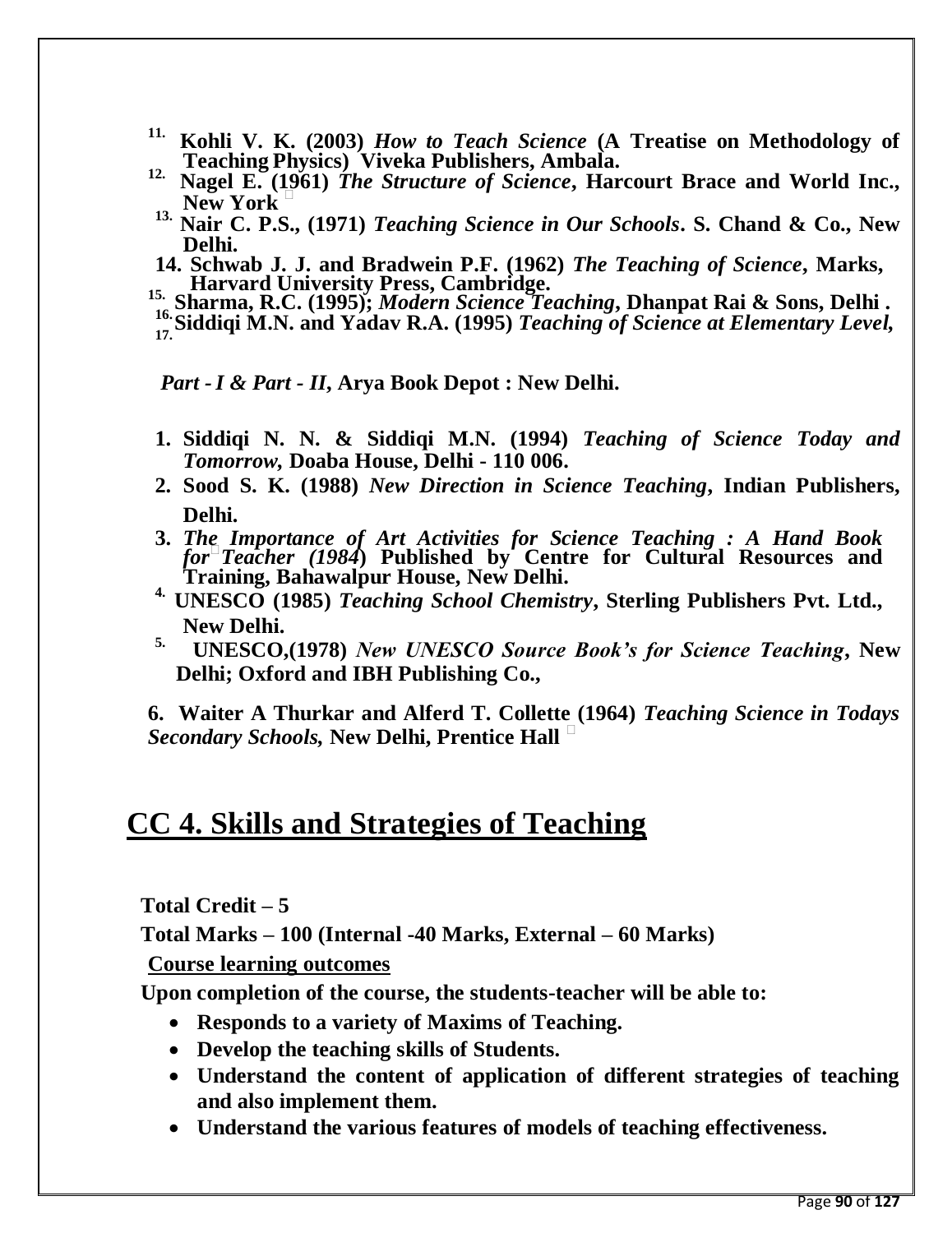## **Course Content:**

**Unit I- Maxims of Teaching and Micro Teaching**

**Meaning , Nature and Types of Maxims of Teaching**

**Meaning , Definition, Principles of Micro Teaching**

**Micro Teaching Cycle, Process of Micro Teaching**

**Advantages , limitations and uses of Micro Teaching**

## **Unit II- TEACHING SKILLS**

**1)Introduction Skill 2) Fluency in Questioning 3) Probing Question 4) Explaining 5)Illustrating and use of Examples 6) Teacher's silences and Non Verbal Cues 7) Lecturing 8) Reinforcement 9) Stimulus variation 10) Black board 11) Effective Communication 12) Recognizing and Attending Behaviours 13) Self Induction 14) Classroom Management 15) Planned repetition**

**16) Achieving Closure**

## **Unit III- STRATEGIES OF TEACHING**

- **i) Strategy – Meaning, Type of Strategy-Autocratic Style and styles**
- **ii) Autocratic styles/teacher centered: a) lectures, b) Lesson Demonstration C) Tutorials d) Programmed Instruction, Exposition method – Meaning, context of use features of exposition method**
- **iii) Permissive styles/Learner centered: a) Question Answer b) Heuristic c) Project Strategy d) Review, e) Group Discussion, f) Role Playing, g) Assignment h) Discovery, i) Computer Assisted Instruction j) Brain**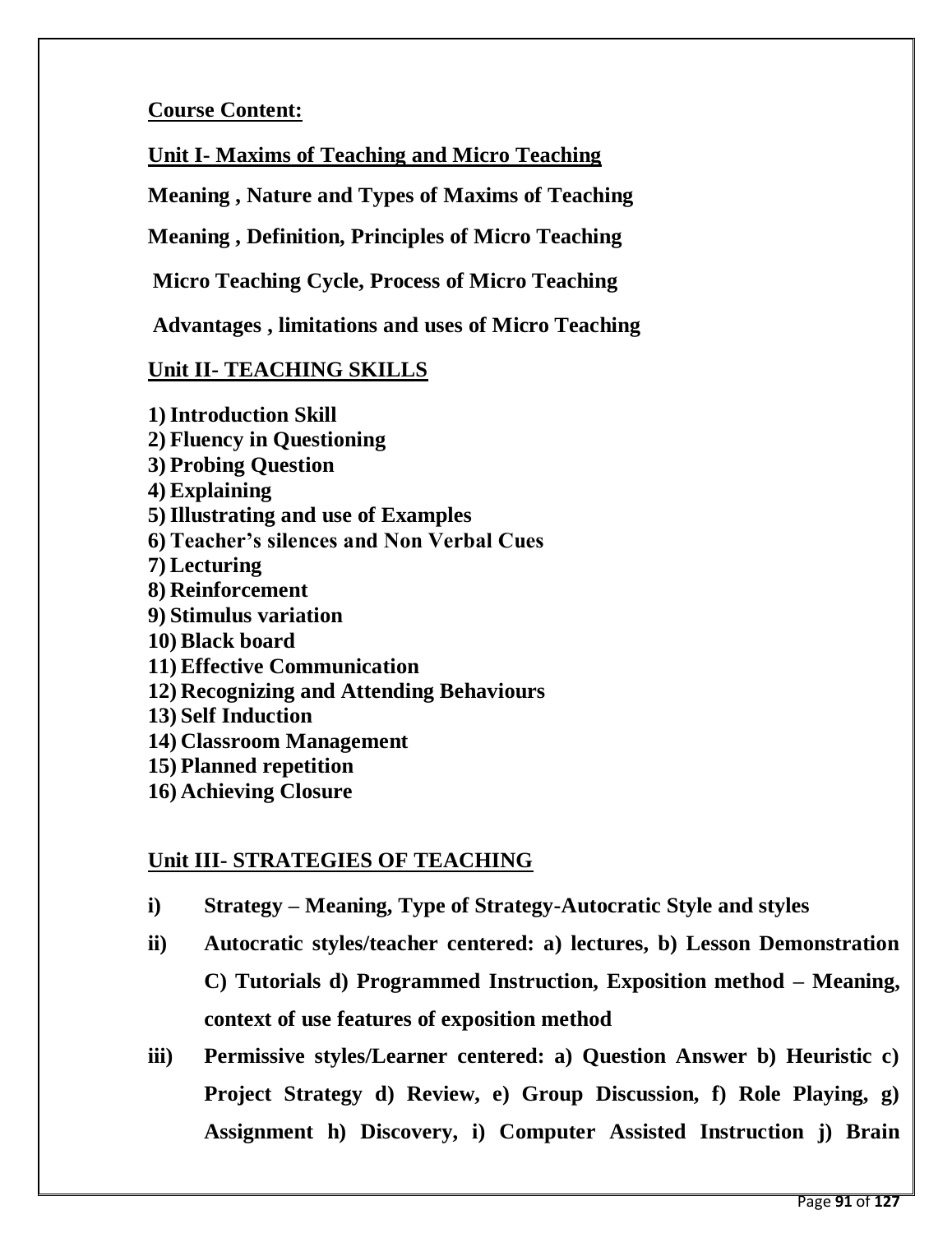**Storming, k) Independent Study, l) Leaderless group of T Group, m) Sensitivity Training** 

### **Unit IV- MODELS OF TEACHING**

- **i) Meaning, distinction between methods and models.**
- **ii) General features in terms of objectives, syntax, social system, principles of reaction, support system and effects.**
- **iii) Families of models of teaching.**
- **iv) Concept attainment model and Role Playing model.**
- **v) General Devices of Teaching a) Telling b) Description c) Narration, d) Explanation, e) Exposition, f) Comparison, g) Story Telling, h) Dramatization, i) Illustration, j) Observation, k) Demonstration, l) Home Work**
- **vi) Higher Devices of Teaching – a) Discussion b) Seminar c) Conference d) Workshop.**

**SUGGESTED ACTIVITIES : Conduct any one of the following activities and present a report.**

- **1. Organizing small group discussion-brain storming.**
- **2. Organizing small group discussions-buzz.**
- **3. Organizing small group discussions-panel discussion.**
- **4. Seminar on families of models of teaching.**
- **5. Writing lesson plan using concept attainment model of teaching.**
- **6. Writing lesson plan using role playing model of teaching.**
- **7. Discussion on barriers to communication.**
- **8. Seminar on effective classroom communication.**

**REFERENCES:**

- **1. Aggarwal, J.C. Essentials of Educational Psychology, New Delhi: Vikas Publishing House Pvt. Ltd., 1995.**
- **2. Allen, D.W. and Ryan, K.A. Microteaching, Massachusetts: Addison Wesley, 1969.**
- **3. Anderson, L.W. (1984) An Introduction to Time and School learning, Great Britain, Croom Helm Ltd.**
- **4. Flander, N.A. (1970) Analyzing Teaching Behaviour, Reading Massachusetts. Addision – Wesley.**
- **5. Gage, N.L. and Berliner, D.C. Educational Psychology, Chicago : Rand McNally College Publishing Company, 1975.**
- **6. Hurt, H.T., Scott M.D. and McCroskey J.C. Communication in the Classroom. Clalifornia : Addison Wesley Publishing company, 1977.**
- **7. Jangira, N.K. and Singh, A. Core teaching Skills – The Microteaching Approach. New Delhi : National Council of Education Research and training, 1982.**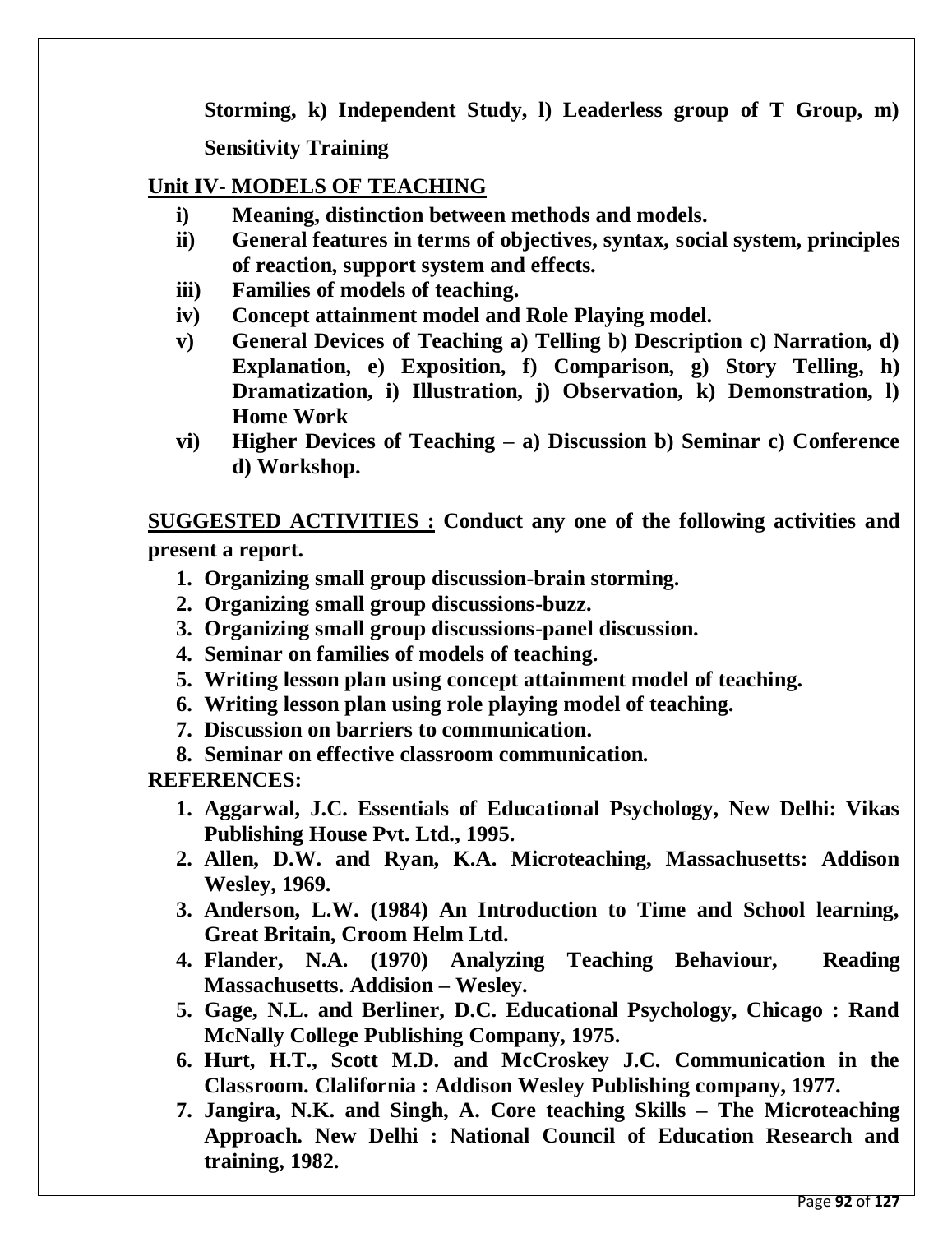**Joyce, B. and Weil, M. Models of Teaching. New Delhi : Prentice – Hall India Pvt. Ltd., 1997.** 

## **AESD 2: DRAMA AND ART IN EDUCATION**

#### **Total Credit – 4**

**Total Marks – 100 (Internal -40 Marks, External – 60 Marks) Course learning outcomes** 

**Upon completion of the course, the students-teacher will be able to:**

- **Demonstrate understanding of the social and artistic movements that have shaped theatre and dance as we know it today.**
- **Practice collaborative skills in various theatrical contexts.**
- **Develop and apply process skills in rehearsal, production and classroom settings.**
- **Demonstrate problem-solving skills in the creation of artistic work.**
- **Apply discipline-specific skills to the creation of performance.**
- **Understanding basics of different Art forms – impact of Art forms on the human mind**
- **Enhance artistic and aesthetic sensibility among learners to enable them to respond to the beauty in different Art forms, through genuine exploration, experience and free expression**
- **Enhance skills for integrating different Art forms across school curriculum at secondary level**
- **Enhance awareness of the rich cultural heritage, artists and artisans.**

#### **Introduction**

**The need to integrate arts education in the formal schooling of our students is to retain our unique cultural identity in all its diversity and richness and encourage young students and creative minds to do the arts. An understanding of the arts will give our youth the ability to appreciate the richness and variety of artistic traditions as well as make them liberal, creative thinkers and good citizens of the Nation. Keeping in view some of these ideas, the National**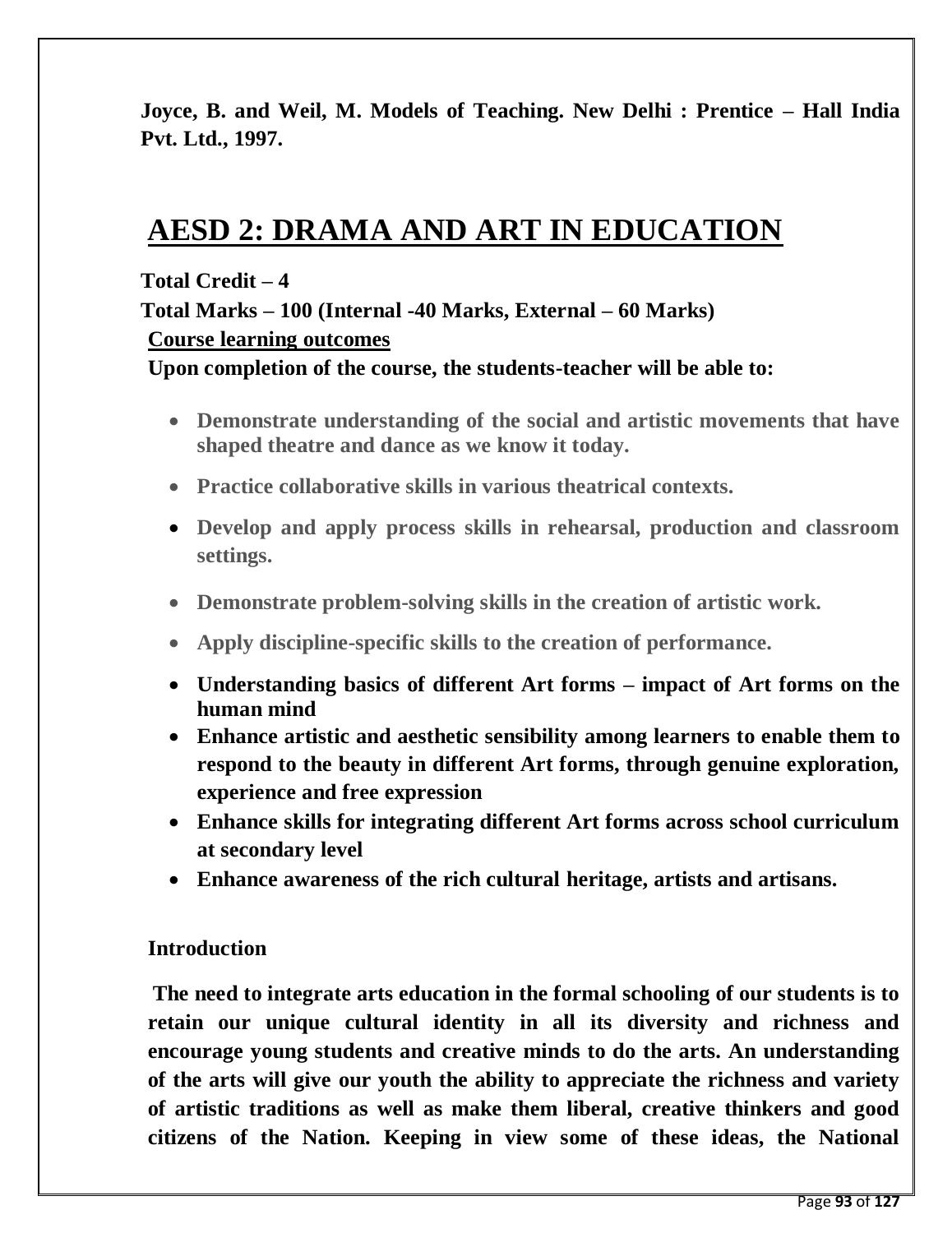**Curriculum Framework-2005, introduced arts education as a mainstream curricular area, which must be taught in every school as a compulsory subject (up to Class X) and facilities for the same may be provided in every school. Keeping this in view, it is all the more important that arts education is integrated in the school curriculum to provide an aesthetically viable atmosphere in schools encouraging creativity. For this, not only Art teachers but every teacher in the school system should be sensitized to understand and experience the use of Arts for holistic development of the learner, as a teacher as well as an individual.**

**COURSE CONTENT**

## **UNIT 1: VISUAL ARTS AND CRAFTS (PRACTICAL)**

• **Experimentation with different materials of Visual Art, such as pastel, poster, pen and ink, rangoli materials, clay, etc.**

• **Exploration and experimentation with different methods of Visual Arts like Painting, block printing, collage, clay modelling, paper cutting and folding, etc.** •**Paper framing and display of Art works.**

**UNIT 2: PERFORMING ARTS: DANCE, MUSIC, THEATRE AND PUPPETRY**

## **(PRACTICAL)**

• **Listening/viewing and exploring Regional Art forms of music, dance, theatre and puppetry.**

• **Viewing/listening to live and recorded performances of Classical and Regional Art forms**

• **Participation and performance in any one of the Regional Arts forms keeping in mind the integrated approach**

•**Planning a stage-setting for a performance/presentation by the student-teacher.**

## **UNIT 3: APPRECIATION OF ARTS**

• **Meaning and concepts of Arts and aesthetics and its significance at secondary level of school education**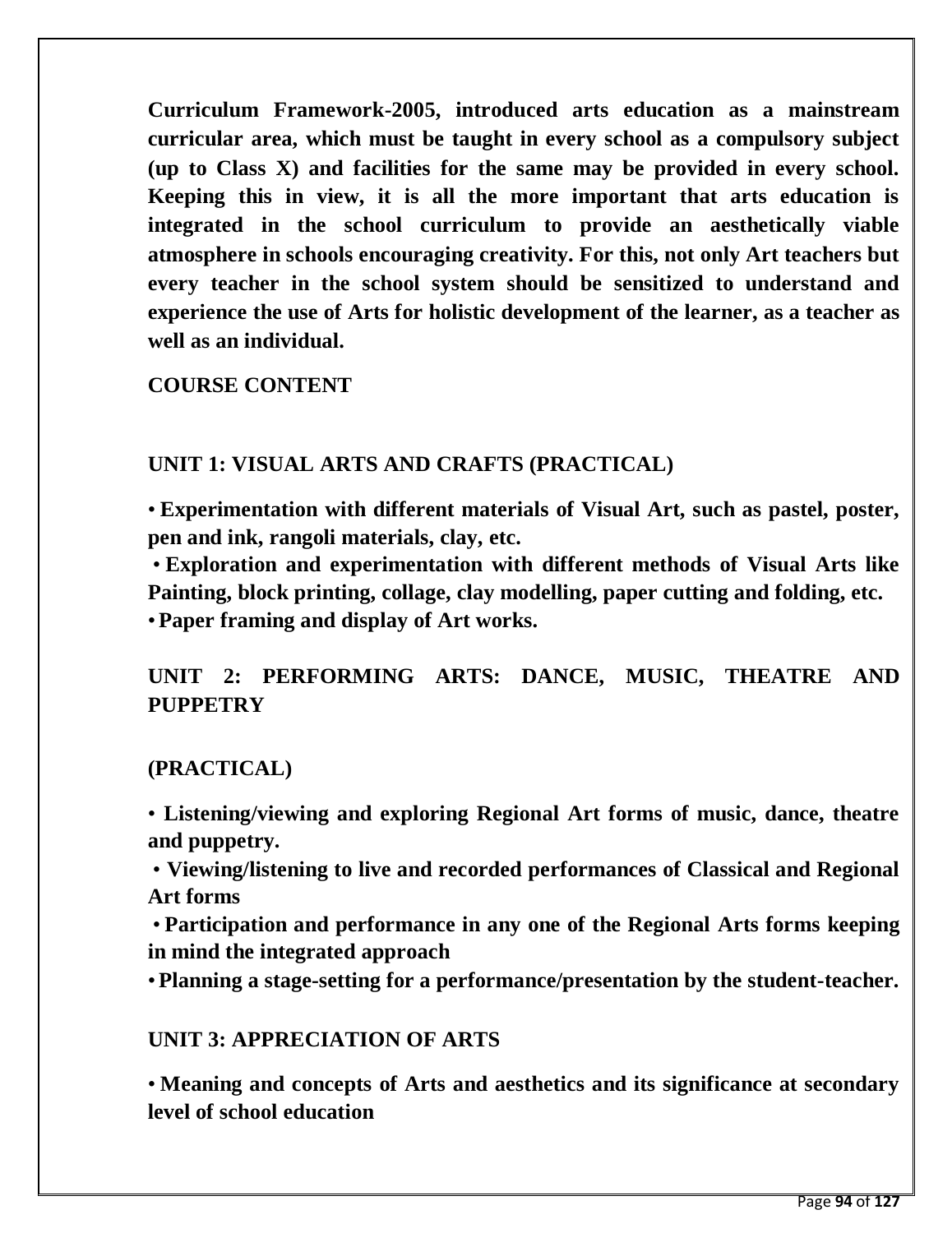•**What is the difference between Education in Arts and Arts in Education**

• **Identification of different performing Art forms and artists ; dance, music and musical instrument, theatre, puppetry, etc. (based on a set of slides, selected for the purpose)**

• **Knowledge of Indian Craft Traditions and its relevance in education (based on a set of slides, selected for the purpose)**

• **Knowledge of Indian Contemporary Arts and Artists; Visual Arts (based on a set of slides, selected for the purpose)**

•**Indian festivals and its artistic significance.**

#### **Project Work (Units 1 and 2)**

**Theme-based projects from any one of the curricular areas covering its social, economic, cultural and scientific aspects integrating various Arts and Craft forms; Textbook analysis to find scope to integrate Art forms either in the text or activities or exercises; Documentation of the processes of any one Art or Craft form with the pedagogical basis such as weaving or printing of textiles, making of musical instruments, folk performances in the community, etc. – how the artist design their products, manage their resources, including raw materials, its marketing, problems they face, to make them aware of these aspects of historical, social, economic, scientific and environmental concerns. Student-teacher should prepare at least ten lesson plans in their respective streams of subjects ( Science/Maths / Social Sciences/Languages etc.) while integrating different art forms.**

#### **Workshop**

**Two workshops of half a day each, of one week duration for working with artists/artisans to learn basics of Arts and Crafts and understand its pedagogical significance. The Arts forms learnt during the course should be relevant to the student-teachers in their profession. Activities, such as drawing, and painting, rangoli, clay modelling, pottery, mixed collage, woodcraft, toy making, theatre, puppetry, dance, music, etc. region specific should be given more importance for making arts learner-centred. The focus of the workshops should be on how art forms can be used as tool/ method of teaching-learning of Languages, Social Sciences, Mathematics and Sciences.**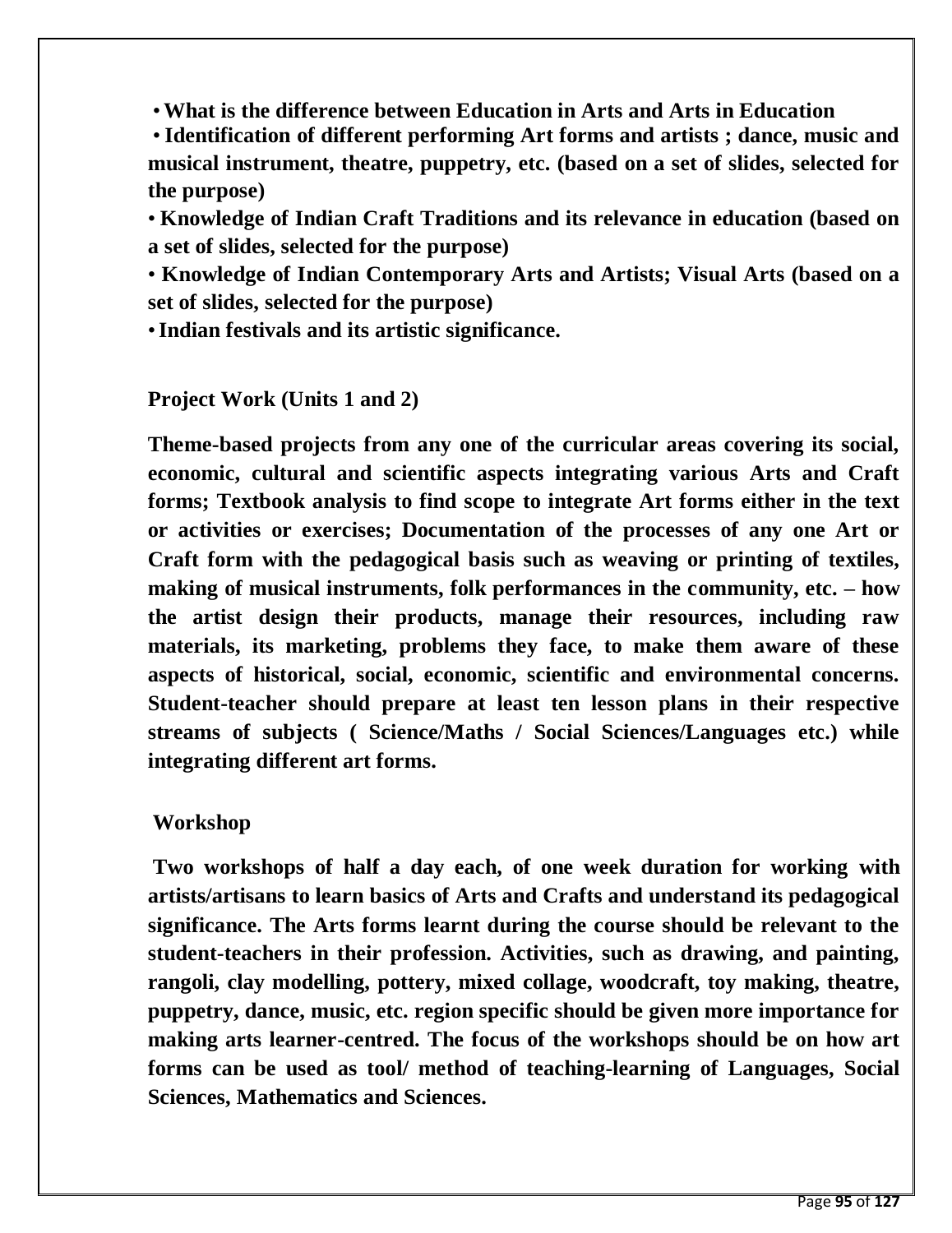### **PRACTICAL PART**

- **1. BODY MOVEMENT- Different theatre games, Exercises, Martial Arts, Folk Dances.**
- **2. MEDITATION- Focus, Concentration.**
- **3. SCRIPT WRITING- characterization, dialogue, time and space, beginning, middle, end.**
- **4. POETRY RECITATION- Rigved Mantras, Vaachik Abhinay.**
- **5. SELECTION OF PLAY FOR CHILDREN.**
- **6. CASTING.**
- **7. BUILDING OF A CHARACTER.**
- **8. PARTS OF SPEECH- Volume, Pitch, Speed, clarity, Audibility, Diction, Intonation, Feel and Toner Quality, Projection.**
- **9. DESIGN OF A PRODUCTION.**
- **10. PRODUCTION- Poster Making, Audience, Execution of Different Aspects of Production, Analysis of Increase in Understanding of Children through Drama.**

**Suggested Approach for Teaching–learning Process**

**Every student-teacher must participate and practice different Art forms. They need to be encouraged to visit places of arts/see performances/ exhibitions/art and craft fairs/local craft bazaars, etc. Artists and artisans may be invited for demonstrations and interactions from the community. Student-teachers should be encouraged to maintain their diary on art interactions to enhance their knowledge and awareness in this area. Student-teachers can also be motivated to interpret art works/ commercials/events etc. to enhance their aesthetics sensibility.**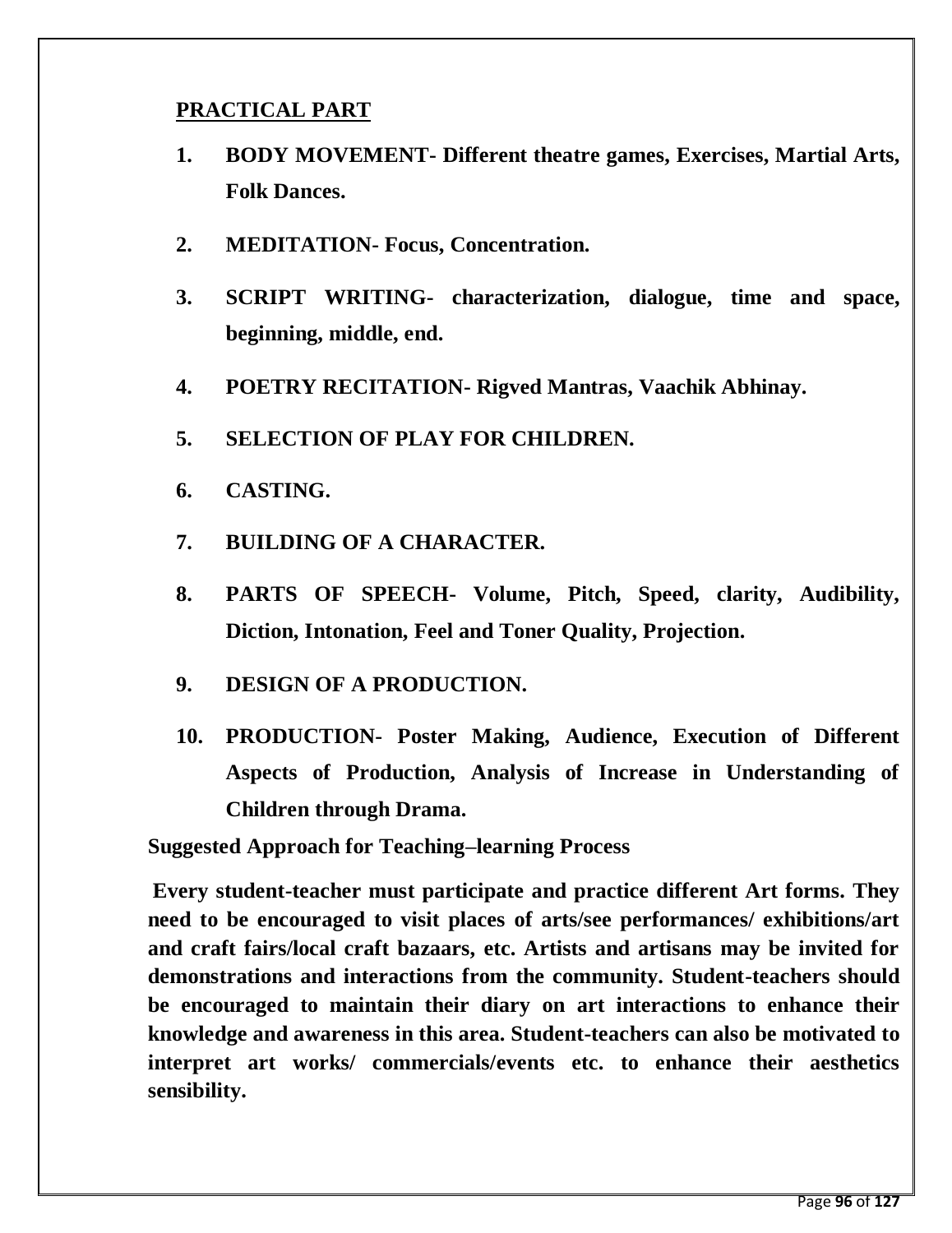**A Resource Centre for Arts and Crafts should be a part of all the RIEs, where materials, including books, CDs, audio and video cassettes, films, software, props, art works of Regional and National level, books and journals must be displayed for the purpose of reference and continuous motivation.**

**Application of Arts and Aesthetics in day-to-day life, in the institute and in the community are some of the practical aspects, which needs to be taken care too. Student-teachers must organise and participate in the celebrations of festivals, functions, special days, etc.**

### **Modes of Assessment**

**The complete course is of 50 marks. It is recommended that evaluation of this course should be done at both the levels; (i) Internal as well as (ii) External. Practical Activities (Units 1 and 2 of 30 marks) in nature are more on the process than the product, hence need continuous and comprehensive evaluation(CCE). Therefore, recommended to be evaluated by the internals. The theory and project part ( Unit 3 and Project work of 20 marks) can be in vivavoce and in presentation mode therefore recommended to be evaluated by the externals. The engagement of student-teacher in the above set of experiences should be evaluated on continuous and comprehensive manner, based on (a) submission of work/project; (b) participation in the activities; (c) creative potential displayed; (d) application of aesthetic sensibility in campus events and in other course activities.**

## **Third Semester**

**AESD 3. Educational Psychology Practical**

**Total Credit – 4**

**Total Marks – 100 (Internal -40 Marks, External – 60 Marks)**

**Course learning outcomes** 

**Upon completion of the course, the students-teacher will be able to:**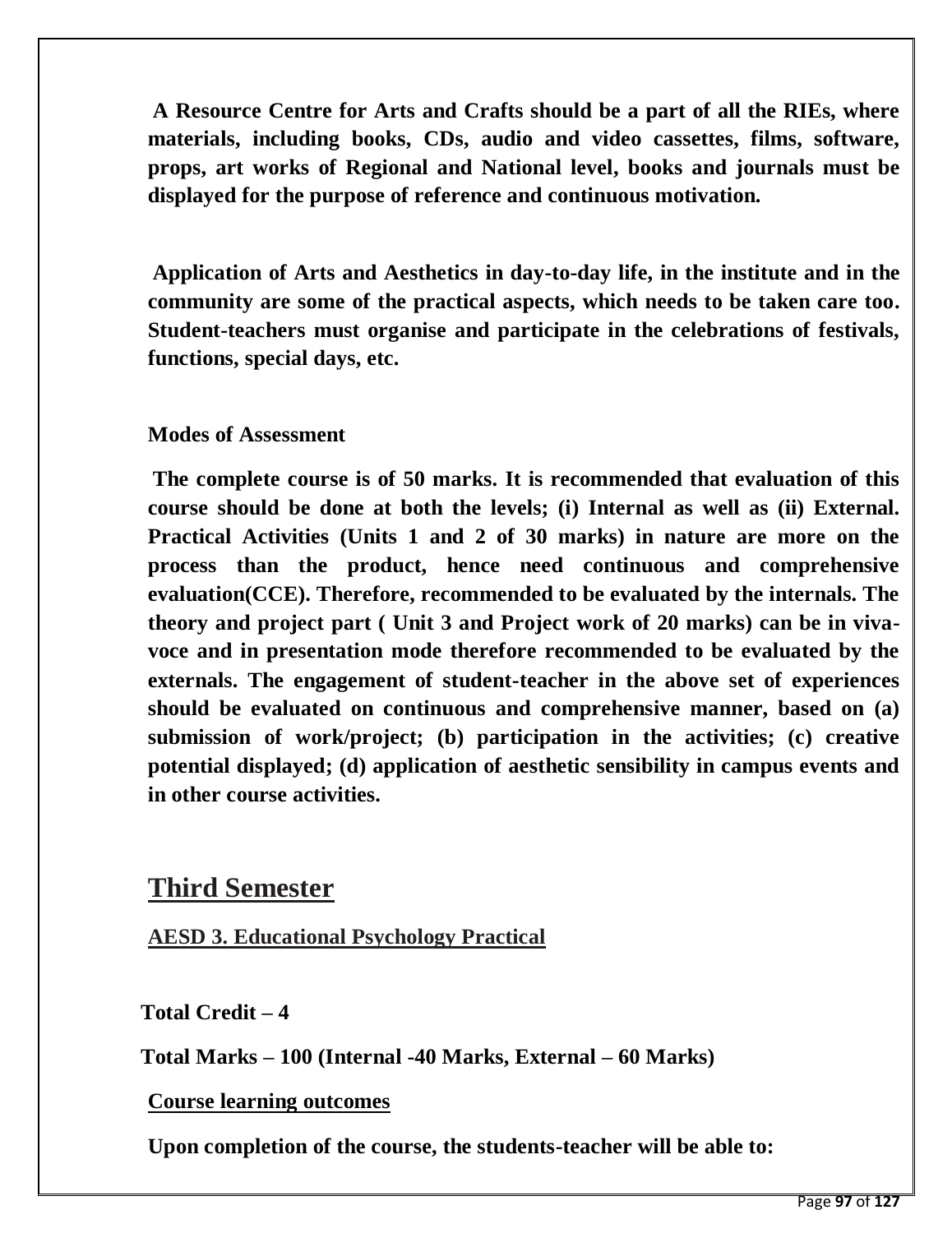- **Identify how we become aware of ourselves, how we learn to interact with others, and how we influence others and how they influence us.**
- **Identify how psychologists study human behaviour and how this knowledge can be used to explain, predict, and influence behaviour,**
- **Identify and critically evaluate psychological research methods.**
- **Acquire and analyze empirical data.**
- **Assess the significance and impotance of research reports.**
- **Communicate clearly and effectively in a written format.**

## **PSYCHOLOGY TEST (ANY FIVE)**

**1.Intelligence Test- Verbal 2.Intelligence Test- Non Verbal 3.Interest Test 4.Attitude Test 5.Learning by Whole and Part Method 6.Personality test -Introvert and Extrovert 7.Value Test 8.Adjustment Test** 

**9.Anxiety Test** 

**10.Achievement Test**

## **Fourth Semester**

## **CC 1 Gender, School and Society**

**Total Credit – 5 Total Marks – 100 (Internal -40 Marks, External – 60 Marks) Course learning outcomes Upon completion of the course, the students-teacher will be able to:**

> **Acquaint the student teachers with the concept of gendered roles in society and their challenges.**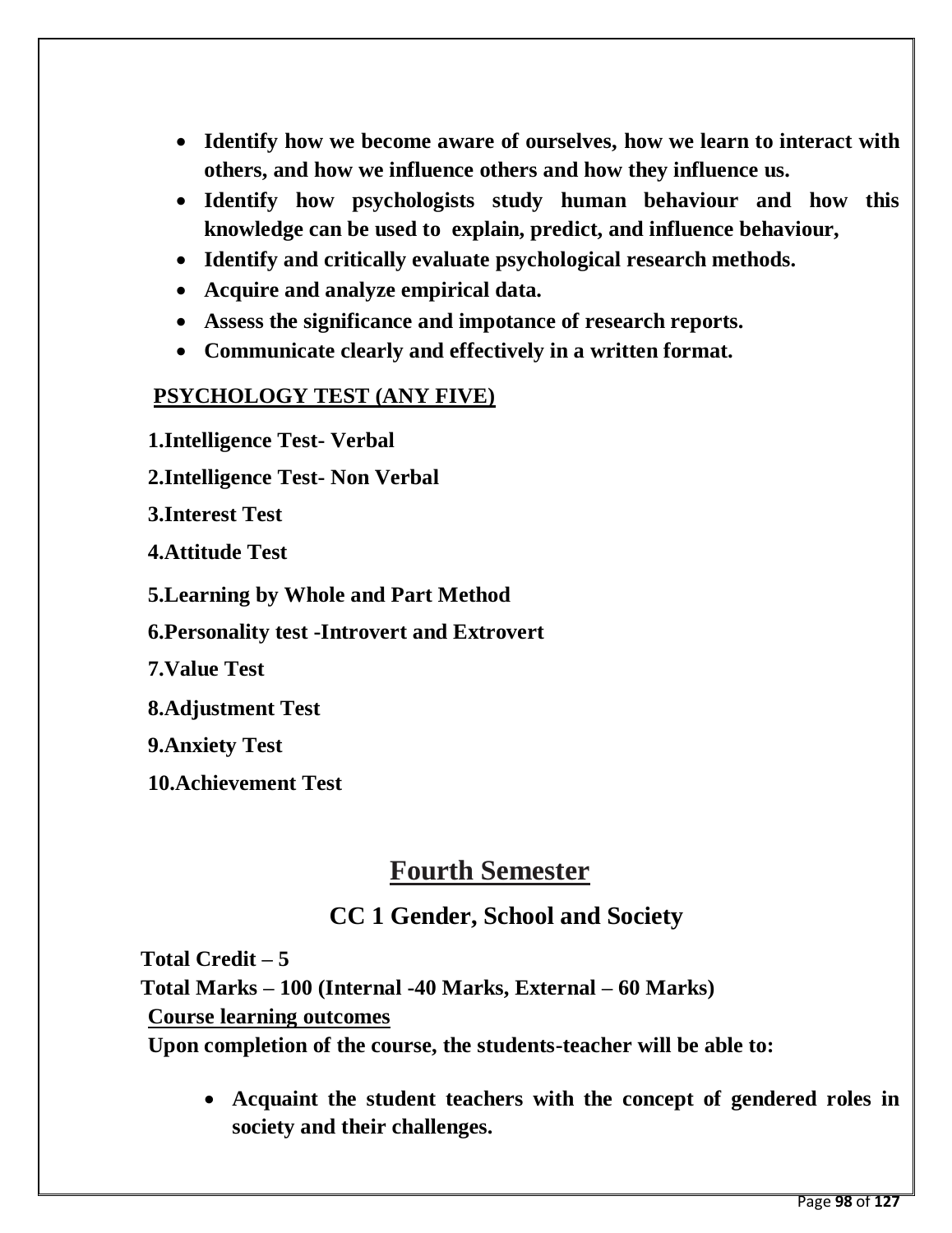- **Develop an understanding of the inequality and disparities in equal opportunities in education in societal context.**
- **Enable the student teachers to critically examine the stereotypes and rethink their beliefs.**
- **Student teachers to develop abilities to handle notion of gender and sexuality.**

**Course Contents:**

**UNIT I Gender Issues: Key Concepts**

- **1. The meaning and concept of gender and experience of gender in across different social groups, regions and time-periods. Challenges in gendered roles in society: Family, caste, religion, culture, the media and popular culture (films, advertisements, songs etc.), law and the state.**
- **2. Unequal access of education to girls; access to schools; gender identity construction at home and in society.**
- **3. Indian societal context: Power and authority in Indian Social System (patriarchy). Socialization of child into a specific gender influences, and opportunities for education.**

## **UNIT II Gender Challenges and Education**

- **1. Challenging gender inequalities or reinforcing gender parity: The role of schools, peers, teachers, curriculum and textbooks, etc.**
- **2. Representation of gendered roles, relationships and ideas in textbooks and curricula.**
- **3. Schools nurture or challenge creation of young people as masculine and feminine selves.**

**UNIT III Gender Issues and Role of Teacher**

**1. Counseling and Guidance: Teachers' need help to develop abilities to handle notions of gender and sexuality, (often addressing the issues under diverse cultural constraints, their own and their students', instead of shying away from the same.)**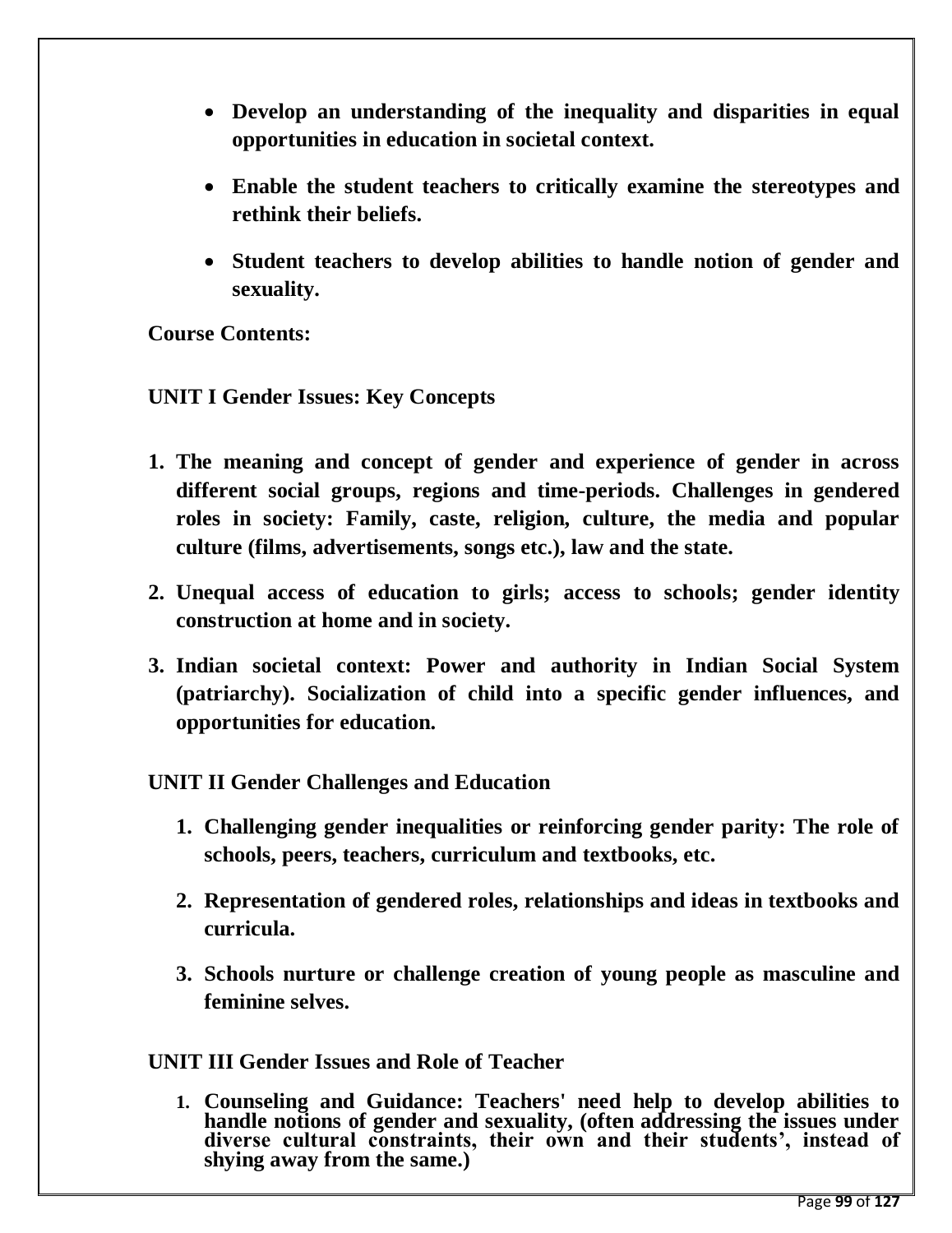- **2. Sex Education: Perceptions of safety at school, home and beyond (The formulation of positive notions of sexuality among young people impact larger issues).**
- **3. Identification of sexual abuse/violence and its verbalisation, (combating the dominant societal outlook of objectification of the female body, and so on.)**

**UNIT IV Role of the Media and Life Skills Education**

- **1. Role of the media in propagation of popular beliefs, reinforcing gender roles in the popular culture and by implication, at school.**
- **2. Life Skills courses in school: provisions to deal with some issues of gender identity roles and performativity for the development of positive notions of body and self.**
- **3. Gender equality Education: of regions and exploring the roles of the institutions (family, caste, religion, culture, media and popular culture, law and the state).**

**Suggested Activities-**

**1. Group Discussion:**

**B.Ed. students will observe and study the distribution of roles and responsibilities in schools and classrooms, rituals and school routines, processes of disciplining distinctly as for girls and boys, and in classroom interaction. Studying the everyday activities where the majority of girls constitute the assembly choir group and the boys form the inter-school cricket team; girls partnered to be seated with other girl students and boys with boys; sciences associated with boys and humanities with girls; art and craft considered to be the domain of the girls and physical education that of the boys; etc. Teachers need to question such stereotypes and help students rethink their beliefs. Why these issues are delineated only for supplementary extra-curricular periods in school and not integrated into subjects of study need to be discussed.**

**2. Group work& activities, brainstorming, audio-visual presentations: prospective teachers to attend and themselves undertake sessions of open verbalization with school students, voluntary cum friendly involvement in**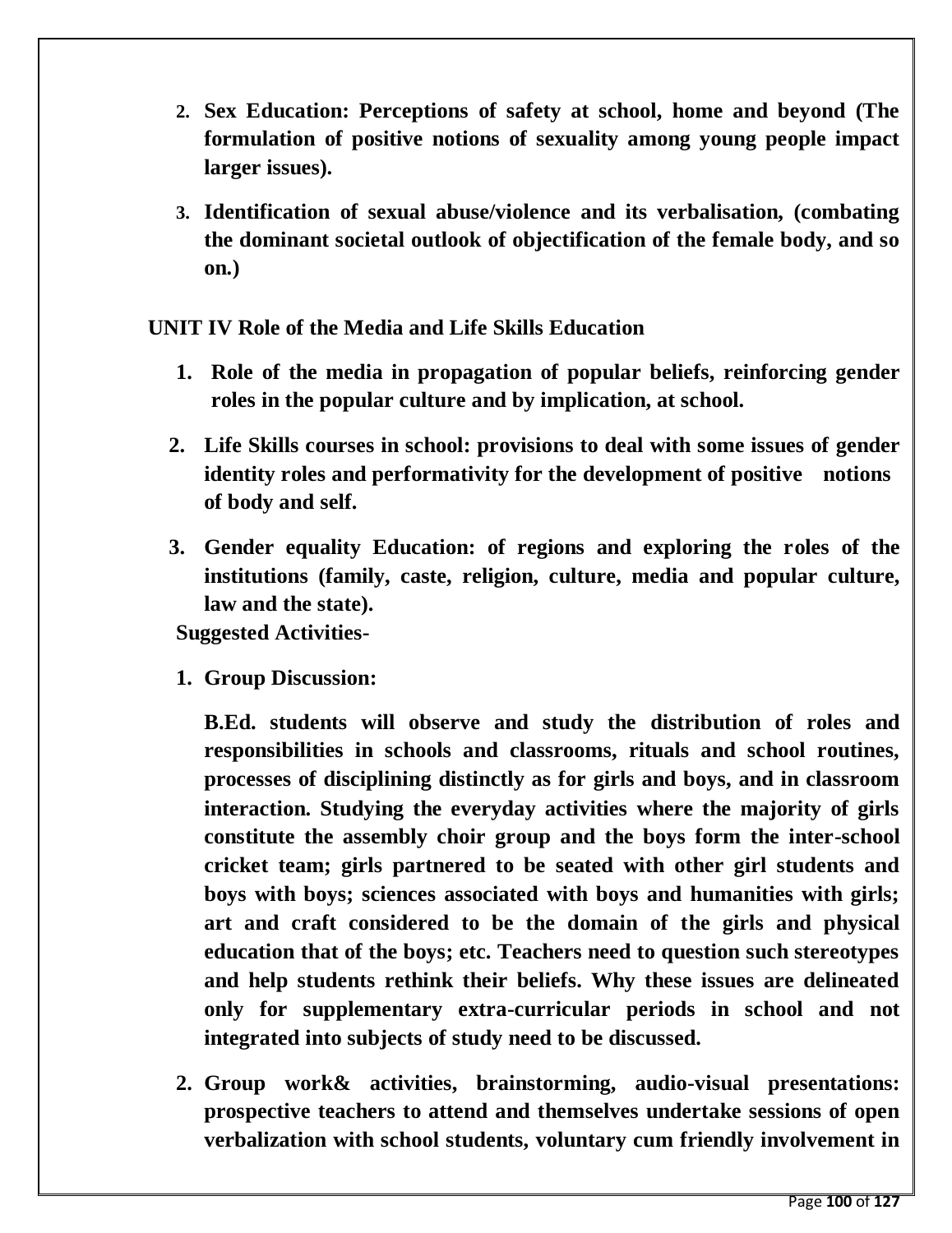**discussions, , together with the co-participation of school (teachers, counselors and other resources), home (parents and siblings) and society (NGOs, other expert groups, etc.).**

**3. Projects: Student-teachers will be exposed and trained to prepare pedagogic material and practice a pedagogy which can develop abilities and confidence in their students to critically evaluate and challenge gender inequalities, while being sensitive to social groups.** 

# **CC 2. Educational Technology & ICT**

#### **Total Credit – 5**

**Total Marks – 100 (Internal -40 Marks, External – 60 Marks)** 

#### **Course learning outcomes**

**Upon completion of the course, the students-teacher will be able to:**

- **Explain meaning, components, functions of computer and its historical backgrounds.**
- **Understand the computer peripherals and its Organization in computer system.**
- **Develop skill in handling computer and using word documents.**
- **Develop skill in computation, analysis and interpretation of data by using Excel Spread sheets.**
- **Understand the Educational implications of Power Point Presentation and its use in classroom context.**
- **Understand the applications of Information Technology in the field of teacher education programme and training.**

## **Unit 1 : Fundamentals of Computer**

- **1.1History and Generations of Computer**
- **1.2 Meaning, Definition and Characteristics of Computer**
- **1.3 Basic Functions of Computer - Input-Process-Output Concepts**
- **1.4 Anatomy of Computer**
- **1.5 Classification of Computers:**
	- **1.5.1 Based on size and capacity (Micro, Mini, Mainframe and**

**Super Computers.)**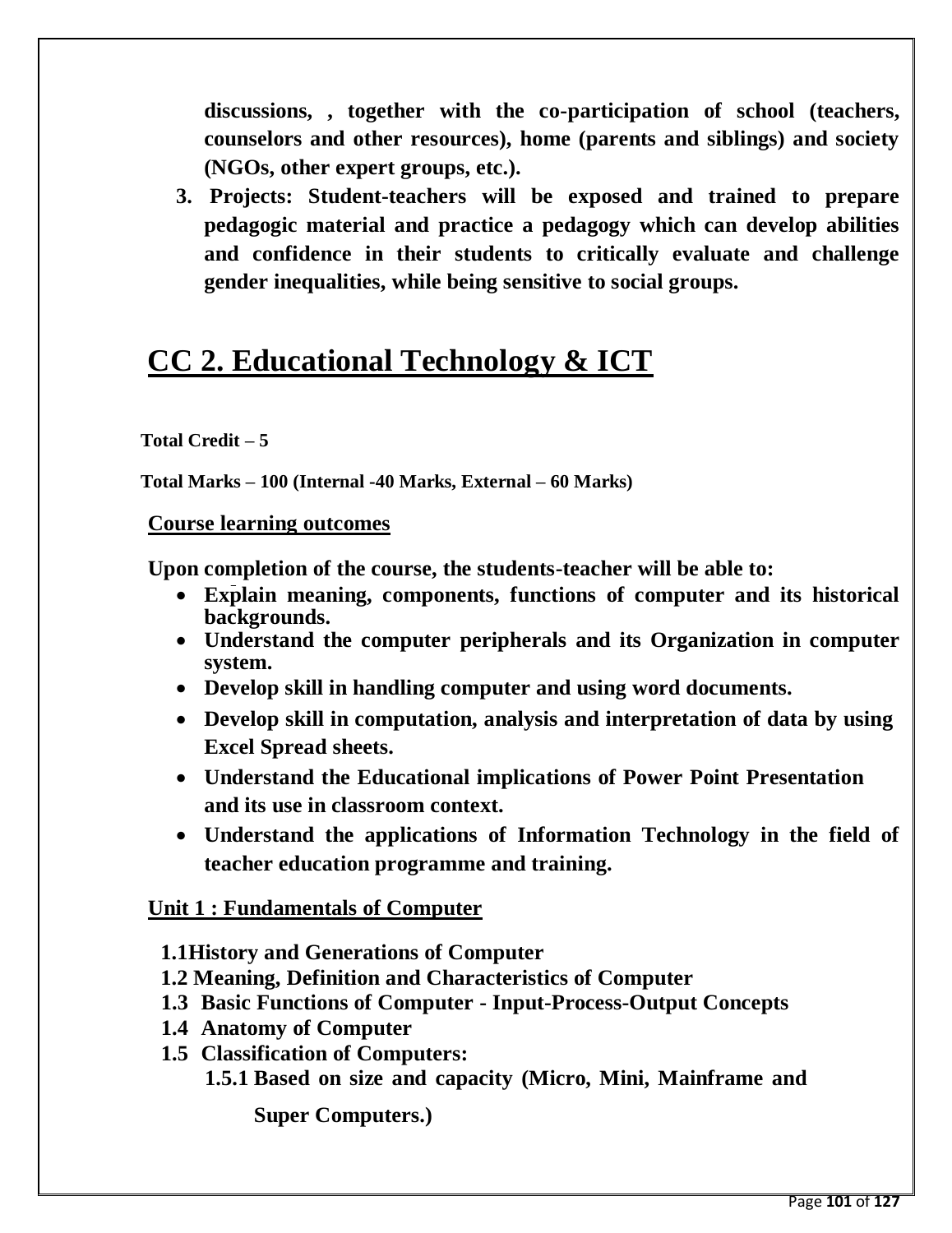**1.5.2 Based on working principle (Analog, Digital and Hybrid Computers.)**

#### **Unit 2: Computer Organization: Hardware and Software**

- **2.1 Input Devices: 2.1.1 Key Board, Mouse, Scanner, Digital Camera, Mike, Digital Board**
- **2.2 Central Processing Unit: Arithmetic and Logic Unit, Control Unit and Memory Units.**
- **2.3 Memory Devices (Storage devices): 2.3.1 Primary memory Devices : RAM, ROM, PROM, EPROM and**

**EEPROM.**

**2.3.2 Secondary memory Devices: Hard Disk, CD-Rom , DVD, Optical** 

**Disk, Pen drive.**

- **2.4 Output Devices: Monitor, Printer, Plotter, Speaker**
- **2.5 Operating System:**
	- **2.5.1 Needs and Functions of Operating System**
	- **2.5.2 Types of Operating System – single user and multi user**
- **2.6 Programming Languages: Types of Languages – LLL and HLL**
- **2.7 Computer Software: System Software, Application Software and Operating System**
- **2.8 Computer Virus and its prevention.**
- **Unit 3: Microsoft Windows (System Software)**
	- **3.1 Introduction to MS-Windows Elements of MS-Windows, Start Menu, Desktop, Window Accessories, Control panel, Windows Explorer**
	- **3.2 Application Programme: MS-OFFICE (Application Software) MS-WORD, MS-EXCEL AND MS-POWERPOINT.**
	- **3.3 Microsoft Word : 3.3.1 Parts of Ms-Word windows, MS-Word Standard, Formatting, Drawing Toolbars.**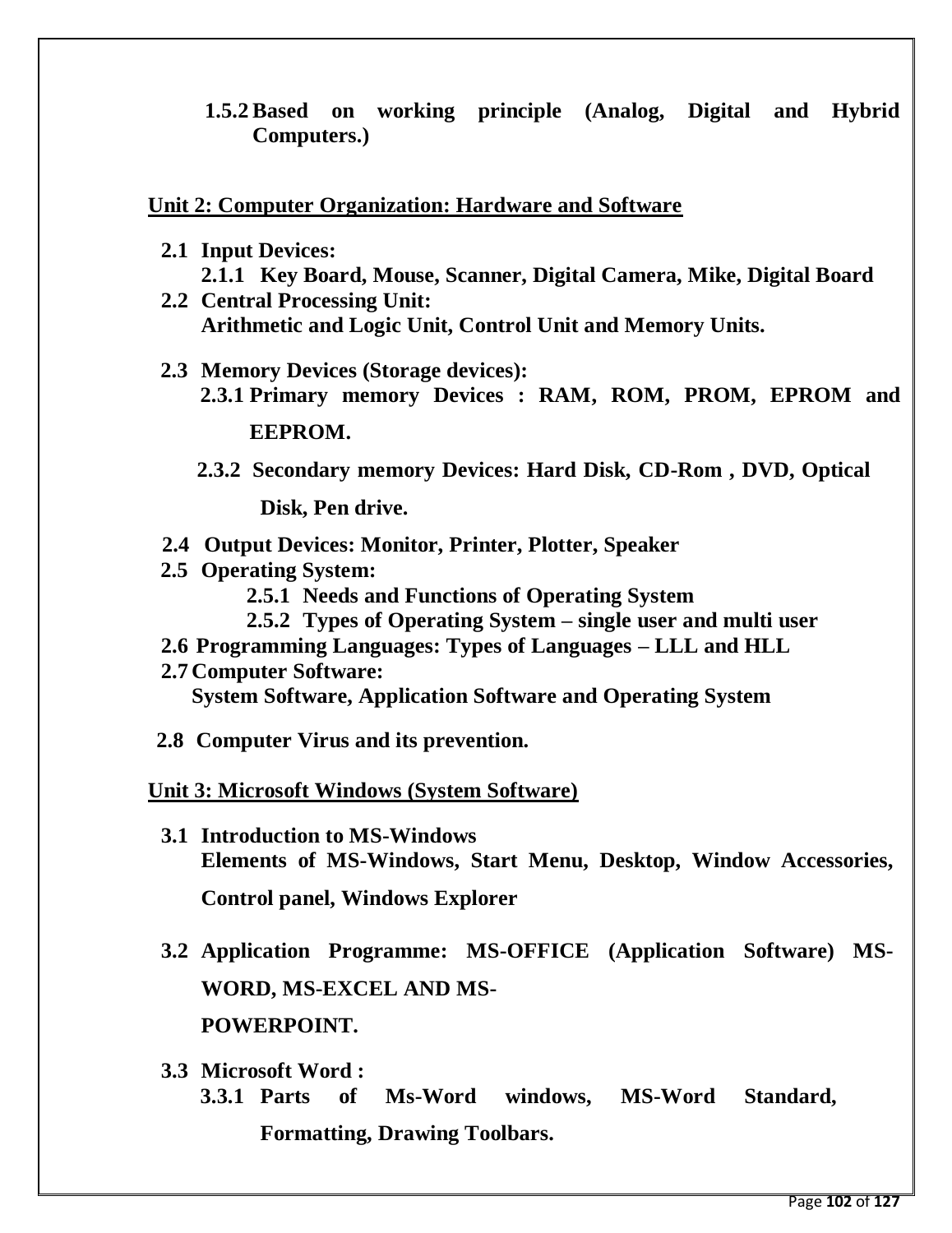**3.3.2 Starting Ms-Word, Opening a new document. Opening old document, Naming the new document, Saving the document using save and save as commands.**

#### **3.3.3 Formatting the Document**

**Fonts: Font style, Size, Bold, Italics, Underline, Normal, Spacing. Paragraph: Line spacing, Paragraph spacing, Paragraph borders, bullets, Numbered list, Shadings. Page Setup: Paper orientation, Margins and Paper size. Alignment: Centre, Left, Right, Justified**

- **3.3.4 Editing the Document - Cut, copy, paste, paste special, undo, redo, select all, find, replace, go to, page number, clear.**
- **3.3.5 Inserting: Frame, objects, pictures, headers, footers, page number, date and time**
- **3.3.6 Tabs, Tables, Columns : Insert table, delete cells, merge cells, split cells, select row, select column, select table, table auto format, cell height and width headings, sort text and formula**
- **3.3.7 Working with the Drawing Tools : Line, rectangle, ellipse, arc, style, freeform, text box, callout, format callout, fill colour, line colour, line bring to front, send to back, bring to front of text send behind text, flip vertical, flip vertical, rotate right, reshape**
- **3.3.8 Page setting and printing the document and Mail merge**
- **3.3.9 Educational based applications : Preparation of lesson plans using Ms Word**
- **3.4 Microsoft Excel :**
	- **3.4.1 Parts of Excel windows, Excel Standard,**

**Formatting, Drawing Toolbars.**

**3.4.2 Creating a new worksheet, Opening as existing worksheet, saving the worksheet.**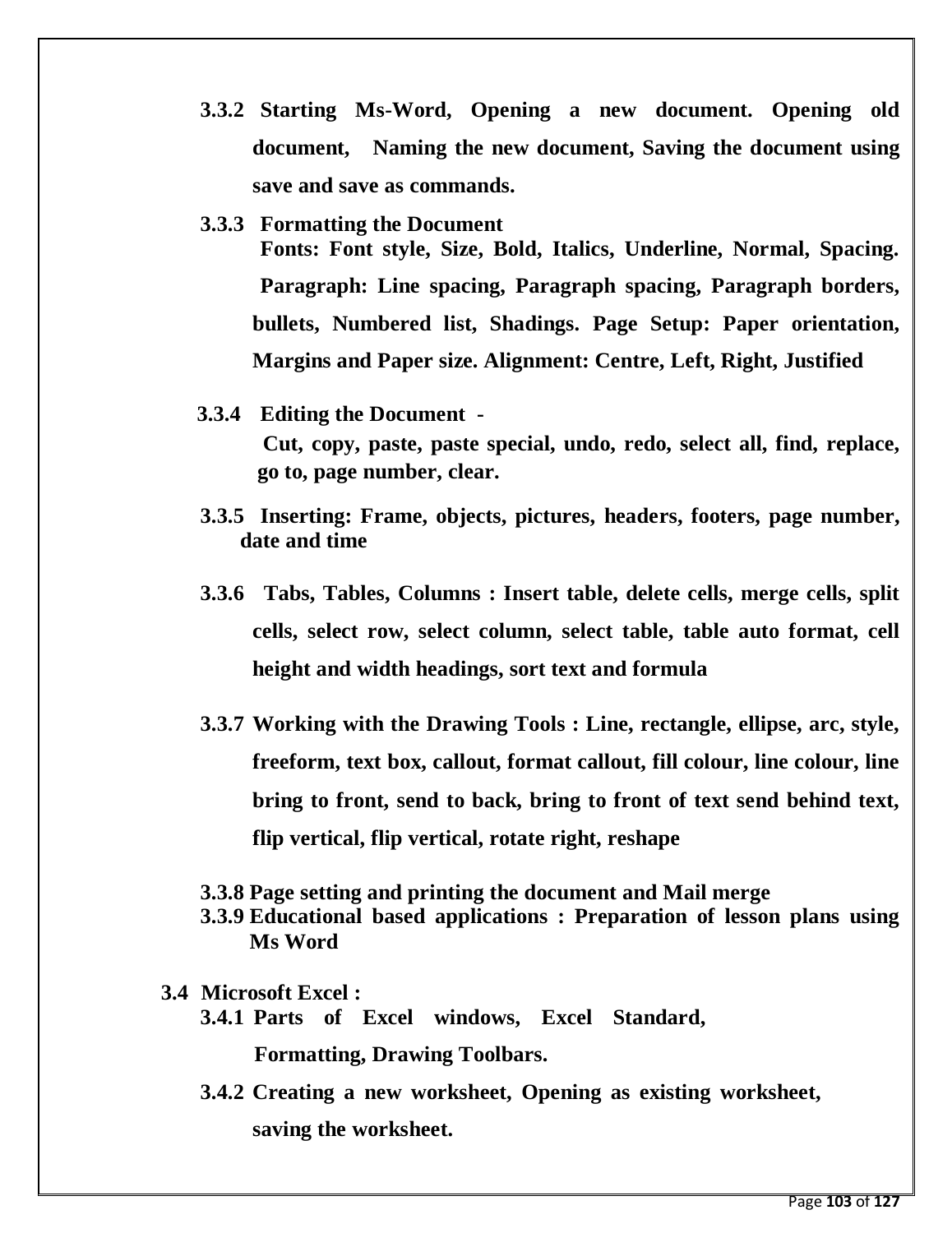- **3.4.3 Working with worksheet, Inserting and deleting rows & columns merge cells, formulae, sorting, inserting charts.**
- **3.4.4 Preparation of School Time Table, Marks list, Salary Bill etc.**
- **3.5 Microsoft Power Point :**
	- **3.5.1 Parts of PowerPoint windows, PowerPoint Standard, Formatting, Drawing Toolbars.**
	- **3.5.2.Working with Text –Changing Fonts, Changing Font Size and Bold, Alignments, Moving text etc**
	- **3.5.3.Working with Graphics – Moving the Frames and Inserting Clip Arts, Inserting pictures, Inserting New Slide, Organisation of Charts, Tables, Designing Templates, Master Slide, Colour box etc**
	- **3.5.4.Presentation of Slides – Saving Slides, Auto Content Wizard Slide Show, Animation, etc.**
	- **3.5.5 Educational based application, use of the Power Point.**

#### **Unit 4 :Applications Information and Communication Technology in Education**

- **4.1 Introduction to ICT : Meaning, Need and importance of ICT.**
- **4.2 Introduction to Multi Media :**
	- **4.2.1 Meaning of Multi media**
	- **4.2.2 Scope of Multi media**
	- **4.2.3 Components of Multi media**
	- **4.2.4 Pre-requisites of Multi media PC**
	- **4.2.5 Graphic Effects and Techniques**
	- **4.2.6 Sound and Music**
	- **4.2.7 Uses of Multi media for teaching**
	- **4.2.8 Developing a lesson plan using a multimedia package**
- **4.3 Introduction to Internet**
	- **4.3.1 Meaning of Internet**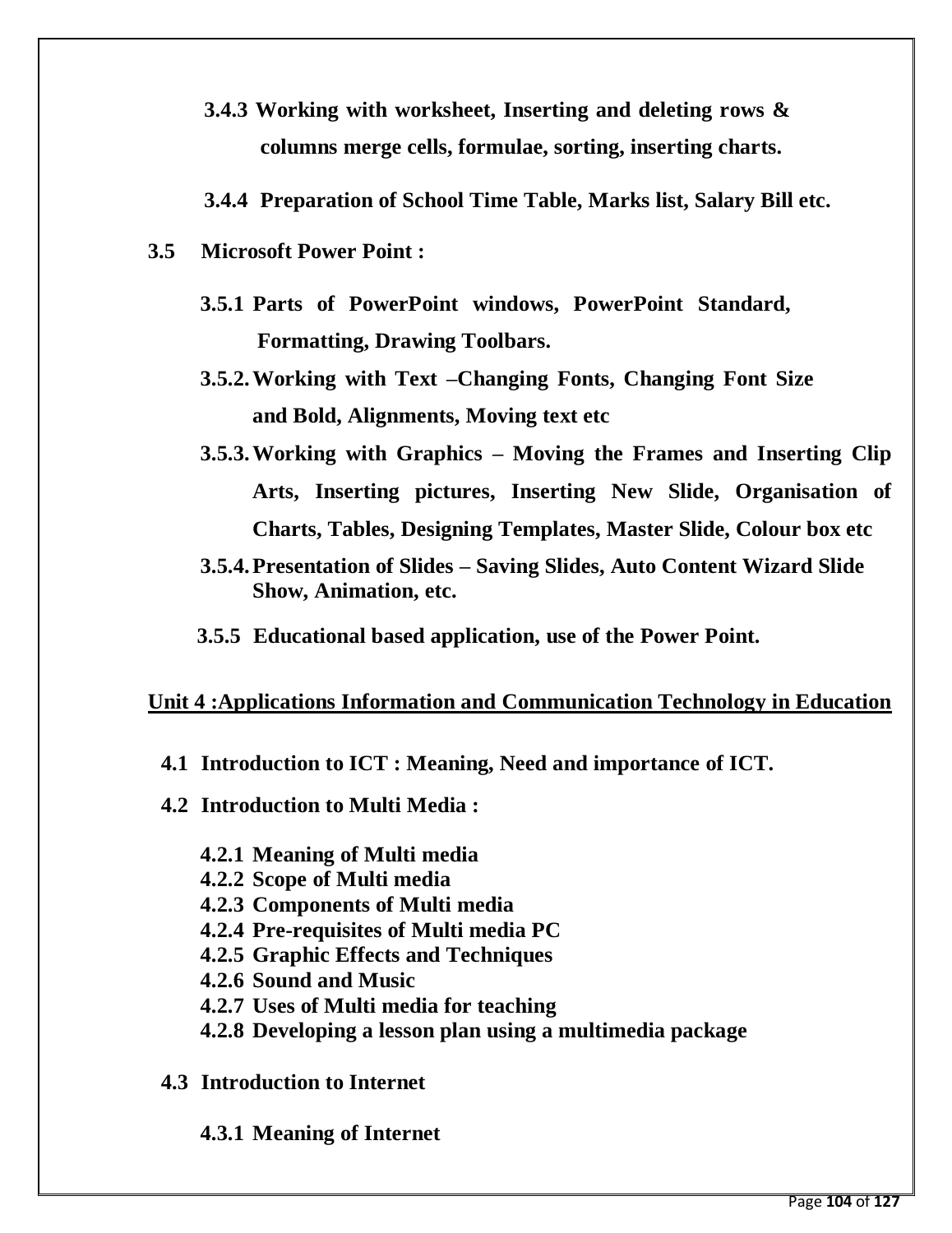- **4.3.2 Characteristics of Internet**
- **4.3.3 Uses of Internet**
- **4.3.4 Educational based applications of Internet**
- **4.4 Computer Application in Education**
	- **4.4.1 Computer Assisted Instruction : Concept, Characteristics, Modes,**

**Merits and demerits.**

- **4.4.2 Computer Assisted Testing : concept, characteristics, modes, merit and demerits**
- **4.4.3 Computer Managed Instruction : concept, characteristics, modes, merits and demerits**
- **4.5 Introduction to/ website –meaning and importance 4.5.1 Social websites (Blog/Twitter/face book)**

**Requirements :**

- **1. Infrastructure requirements: In order to implement ICT literacy in inservice teacher education and ICT laboratory/Multimedia centre may have to be setup No. of PCs /Systems will be required.**
- **2. It is recommended that for each student teacher get hands on experience at least one hour per week. College is free to design the practical time table.**
- **3. It is recommended that out of 4 Hours a week. ( 2 Hours theory and 2 hour practicals.)**
- **4. Institution should have to appoint ICT Teacher with minimum qualification of PGDCA/BCA/MCA.**

## **Reference**

 **Balaguruswamy E. (2001) ,** *Programming in Basic***, New Delhi: Tata McGraw Hill Publishing Company Limited.** 

**Casanova and Molina(1996),** *Multi media : Production,Planning and*

*Delivery***, New Delhi : Prentice-Hall of India Private Limited.**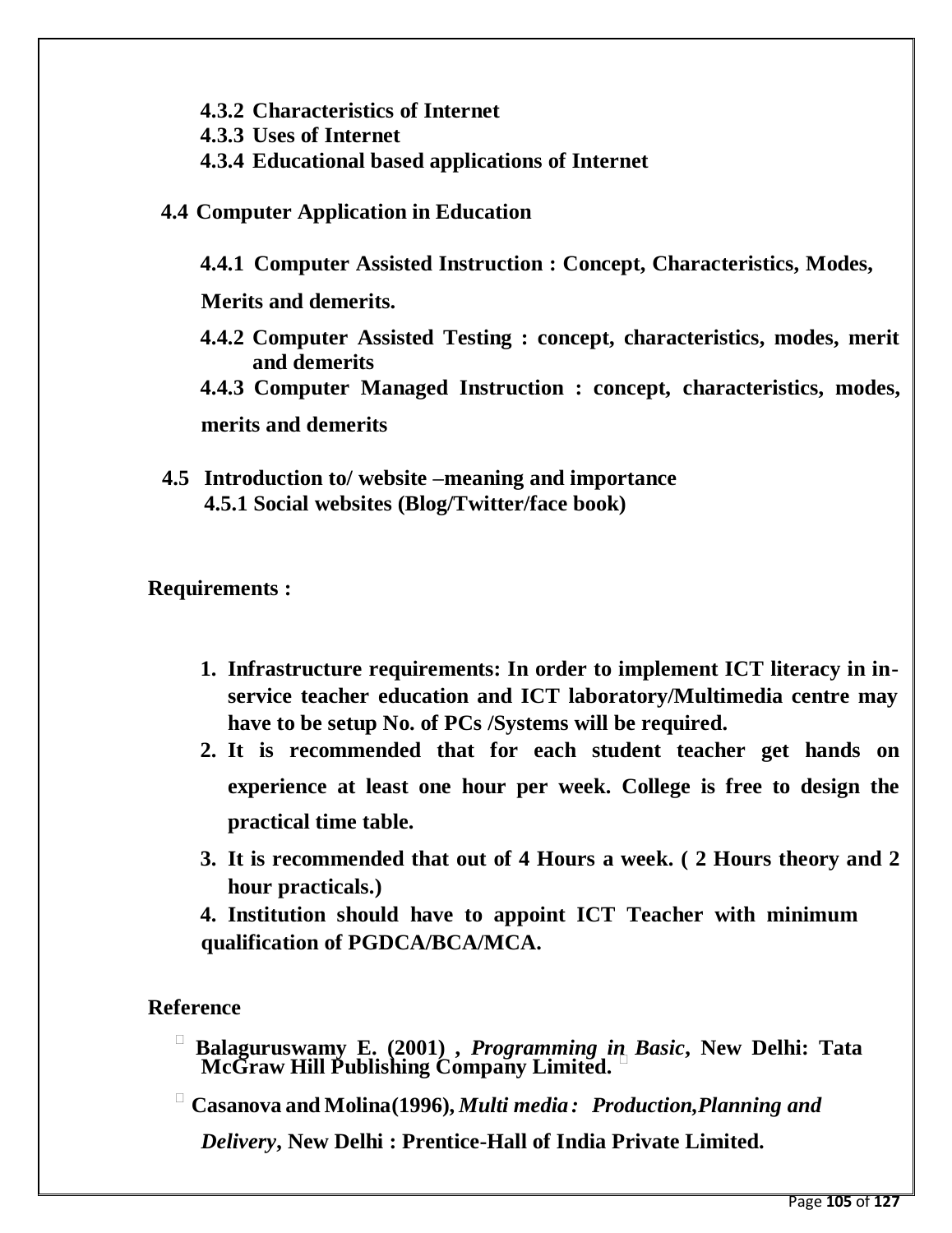**Gupta, Vikas (1997) ,** *Micro soft Windows***, New Delhi : Pustak Mahal. Gupta, Vikas (1997),** *Rapidex Computer Course***, New Delhi : Pustak Mahal. Harley, Hahn (1996) ,** *The Complete Internet Reference***, New Delhi: Tata McGraw Hill Publishing Company Limited.** 

 **Hayes, J.P. (1998),** *Computer Architecture and Organisation***, New Delhi: Tata McGraw Hill Publishing Company Limited.** 

 **Jain, V.K. (1997),** *Computer for Beginners***, New Delhi : Pustak Mahal. Leon, Alexis and Mathews (1998),** *E mail in a Nutshell***,Chennai : Leon Tech World.** 

 **Leon, Alexis and Mathews (1999),** *Fundamentals of Information Technology, Chennai* 

**: Leon Tech World.** 

**Milan, Milenkovic (***1987), Operating System - Concept and Design***, New Delhi**

**: Tata McGraw Hill Publishing Company Limited.** 

**Rajaraman V. (1992) ,** *Fundamentals of Computer***, New Delhi : Prentice-Hall of India Private Limited.** 

 **Ron, Mansfield (1994),** *The Compact Guide to Microsoft Office***, New Delhi: B.P.B Publication.** 

**Singh, Vishnu Priya and Singh, Meenakshi (1998),***Multimedia Illustrate***, New Delhi**

**: Prentice-Hall of India Private Limited.**

**Subramanian N. (1986) ,** *Introduction to Computer Fundamentals***, New Delhi: Tata McGraw Hill Publishing Company Limited.**

# **CC3: CREATING AND INCULSIVE SCHOOL**

**Total Credit – 5 Total Marks – 100 (Internal -40 Marks, External – 60 Marks) Course learning outcomes** 

**Upon completion of the course, the students-teacher will be able to:**

- **Identify the children of special needs .**
- **Underestand the nature of special needs their psychoeducational characterstics and functional limitation.**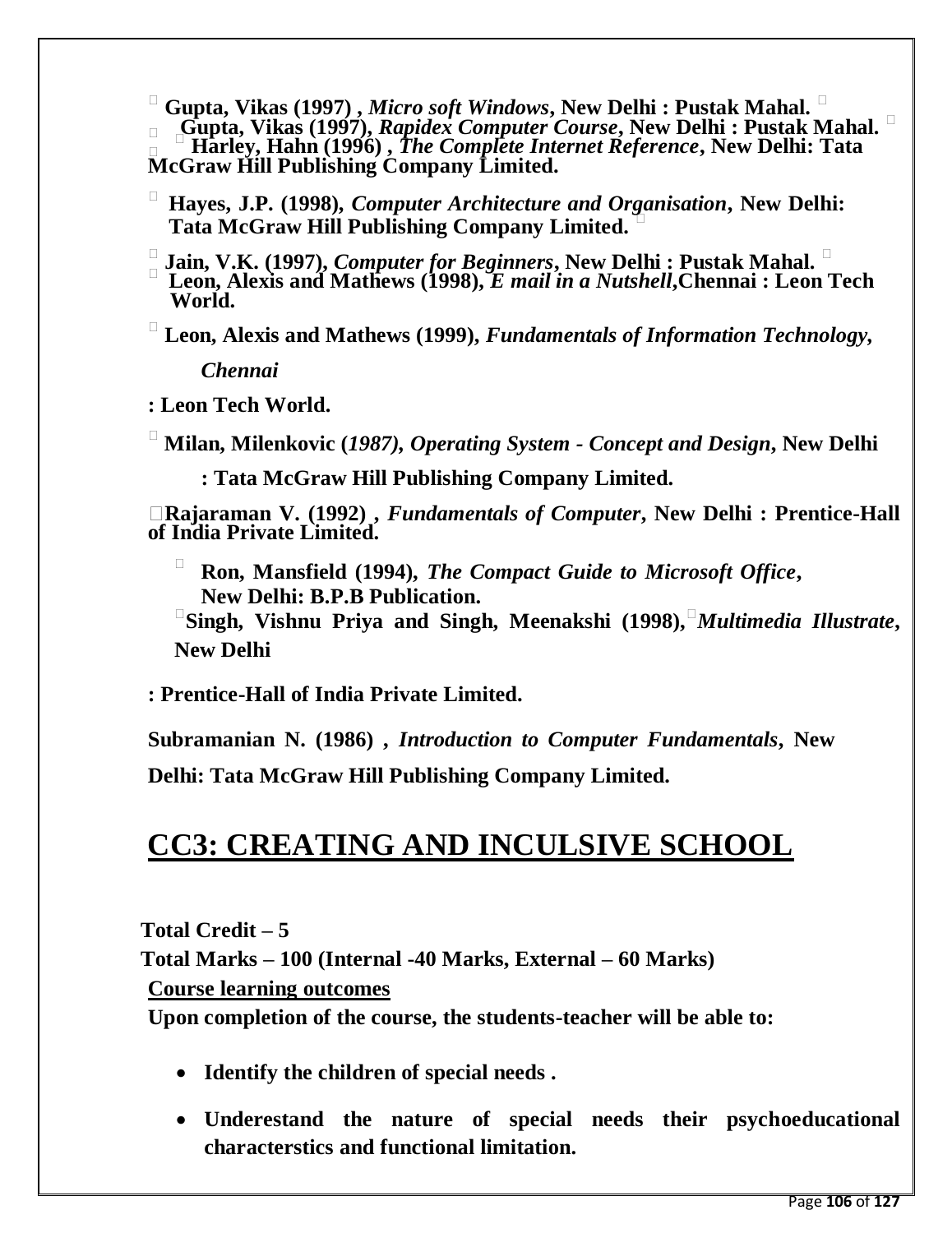- **Familiarize with assessment and placement procedure for children with special needs.**
- **Develope understanding about accommodating special needs in regular classroom.**
- **Appreciate the education of children with special needs.**

## **Course Content:**

#### **Unit 1- Special needs and education**

**-Concept and types of special needs.**

**-education of children with special needs and its implecation for universilisation of elementary education.**

**-understanding and respecting diversity.**

**-trends of education for children with special need in india.**

**-policies schemes and legistations about the education of children with special educational needs.**

**Unit 2- Nature ,types and characterstics of children with special needs**

**-psycho-social and educational characterstics functional limitations with reference to-+locomoter impairment**

**+hearing impairment**

**+visual impairment**

**- learning disability**

**-gifted and disadvantaged children** 

**- mental retardation and slow learners.**

**Unit III- Inclusive Education**

**-concept and philosophy of inclusive education**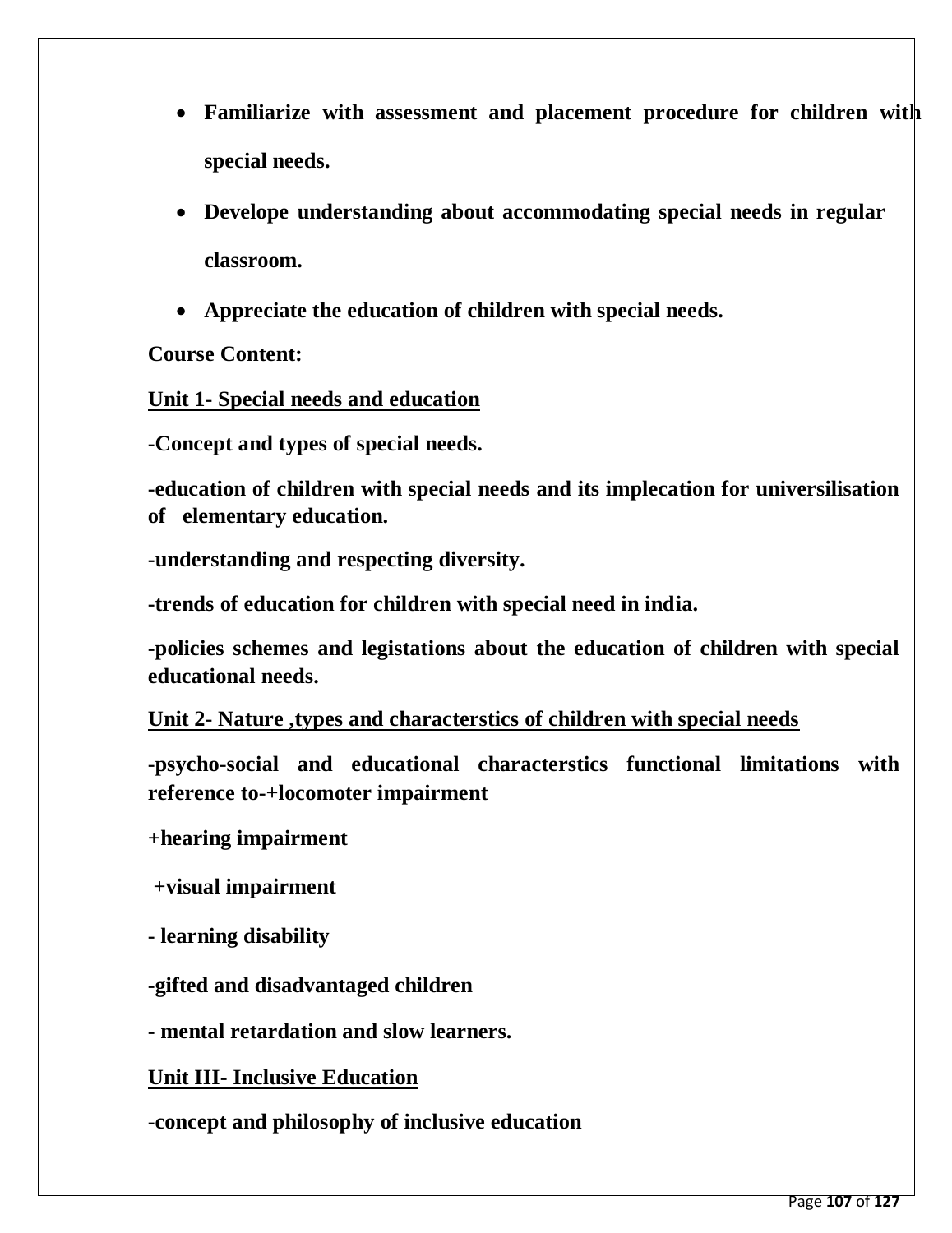**- teaching competencies required for inclusive education**

**-Roll of class teachers and Resource teachers in inclusive education.**

**- School and classroom managmant for implementing inclusive** 

**-education. -guidance and councelling in inclusive education.**

**-Specific roll of family and community** 

**participation.** 

**-Support services needed for inclusive schools**

### **UNIT IV- Identification and assessment of children with special educatioanl needs**

- **1. Concept and techniques of assessment**
- **2. identification and functional assessment of children with special needs -implecatin of assessment for instructional planning and curriculum. curriculum ,adaptation, teaching strategies and evaluation in inclusive school.**
- **3. Principles and methods of curriculum adapatation and adjustment to address diversity.**
- **4. teaching learning strategies for children with special educational needs: comparetive learning ,peer tutoring ,behavior modification, multisensory**
- **approach,perceptual strategy and system approach.**
	- **5. individual educational program (IEP) and use of emerging technology adaptation in evaluation procedures.**

**Practicum: Any one of the following :**

**(suggested practicum but more activities can be take up by the teacher based on any topic from above unit)**

- **1. Prparation of a report on importance of education for children with special needs**
- **2. Case study of children with special needs school in school situation.**
- **3. Observation of class room situation and identification of special needs.**
- **4. Identification of gifted /creative /slow learner/children with learning disability using standardized test.**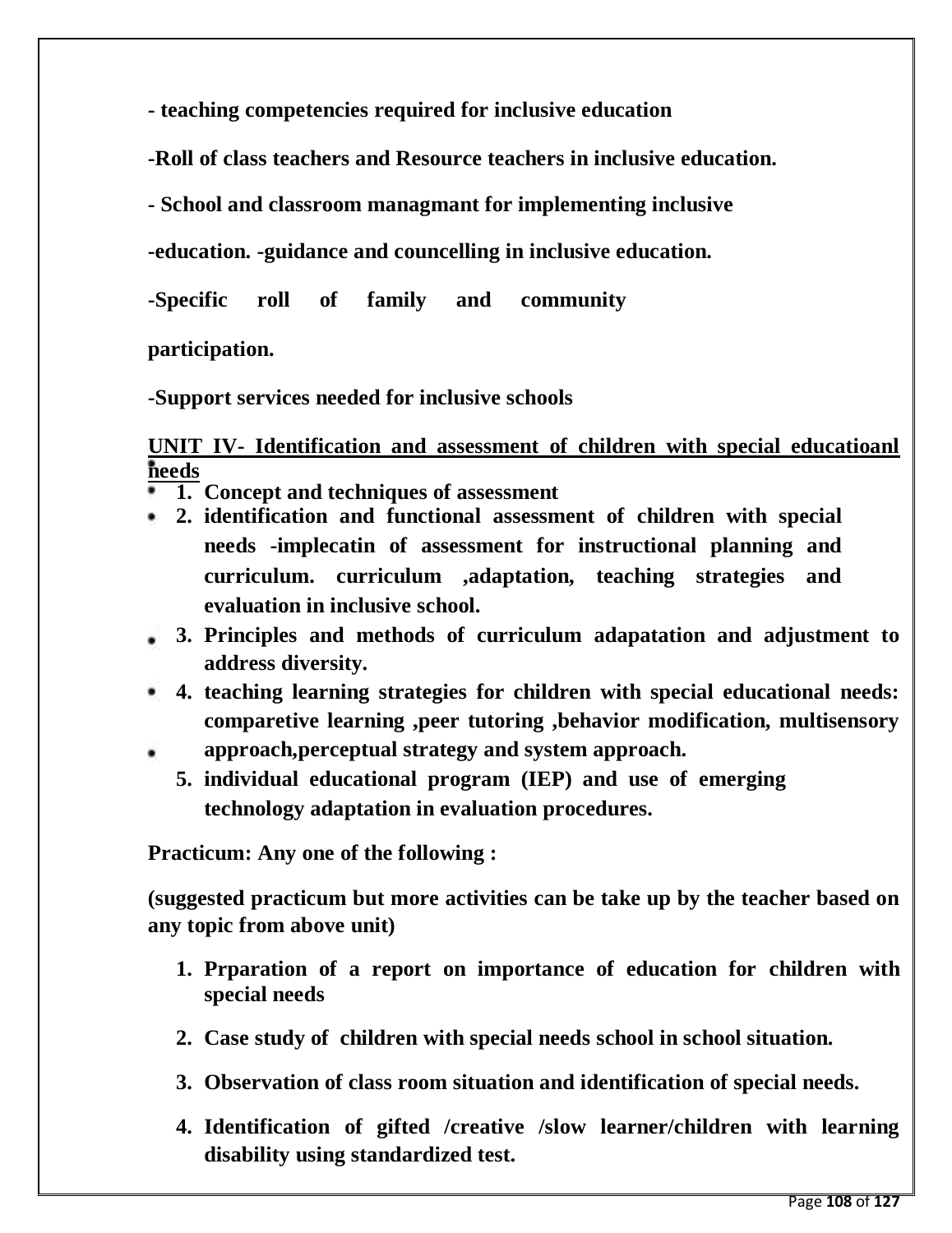- **5. Preparation of teaching plan for accommodation special need(Any one type) in regular classroom.**
- **6. List out the resources for effective implementation of integration programme with reference to any one category of special needs.**

**Apart from the above similar activities from the five units will be identified and given.**

#### **REFFERENCES:**

**1. Montgomary,D. (1990),special need in ordinary schools:children with learning difficulties,Cassel Educational limited ,londan** 

**2. Ainscow,M.(1990)special needs in the classroom:A Teacher education resource pack UNESCO**

**3. Hallahan and Kuffiman J.M.(1984) excetional children ,Prentice hall**

**4. Haring N.G.(1986)Exceptional Children and youth Ohio:Columbus Charles E Meml Publishing Co. A Bell and Howell Co.**

**5. Hegarty S. and Mithu Alur(2002)Education and children with Special needs.** 

## **CC 4. Optional Course:**

**(Any One of the Subject mentioned below)**

## **A. Guidance and Counseling**

**Total Credit – 5**

**Total Marks – 100 (Internal -40 Marks, External – 60 Marks)** 

#### **Course learning outcomes**

**Upon completion of the course, the students-teacher will be able to**: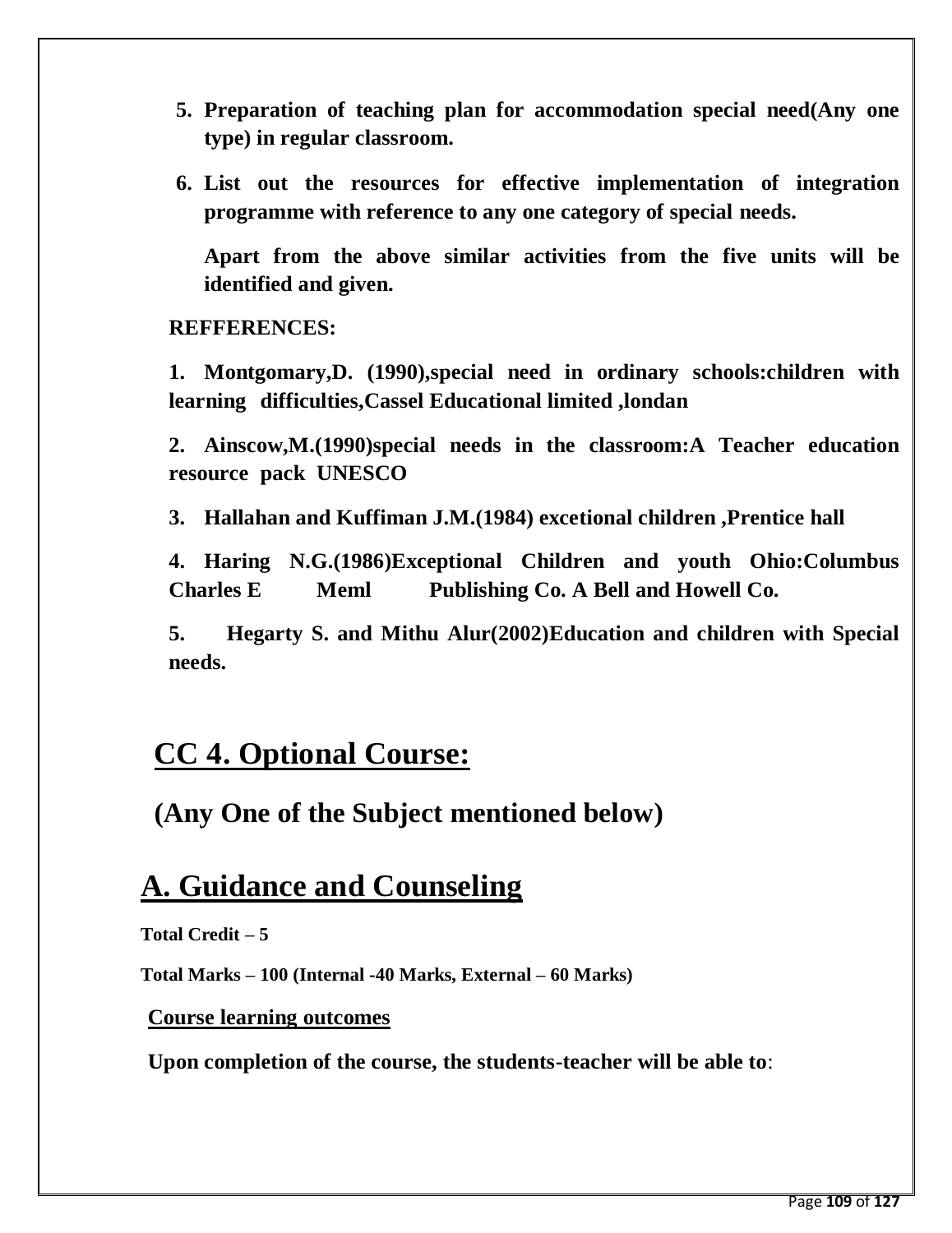- **Understand the principles, scope and need of guidance and counselling in schools**
- **Acquaint himself with nature of different problems faced by children in context of learning and development.**
- **Understand the acquisition and process of learning in children with special needs.**
- **Acquaint himself with learning disabilities of children and its remedies**
- **Take up minimum guidance programme at school level.**

**Unit 1: Guidance and Counselling**

- **1.1 Introduction to Guidance and Counselling**
- **1.2 Nature, Purpose and Scope of Guidance and Counselling**
- **1.3 Difference between Guidance and Counselling**
- **1.4 Counselling**
	- **1.4.1 Principles**
	- **1.4.2 Approaches**
- **1.5 Areas of Guidance**
	- **1.5.1 Educational Guidance**
	- **1.5.2 Vocational Guidance**
	- **1.5.3 Personal Guidance \***

**Unit-2: Problems of Developments in Children**

- **2.1 Problems related to physical development**
	- **2.1.1 Common problems faced by children**
	- **2.1.2 Nutrition**
- **2.2 Problems related with Emotional Development**
	- **2.2.1 Adjustment to Home**
	- **2.2.2 Adjustment to School**
- **2.2.3 Adjustment to Peer Group**
- **2.2.4 Problems related to academic achievement**
- **2.2.5. Problems related to Gender bias and Gender related issues**
- **2.5 Applications of the whole child concept for parents, teachers and counselors**
- **2.6 Acquisition and Process of Learning 2.6.1 Concept of learning**
	- **2.6.2 Factors affecting learning**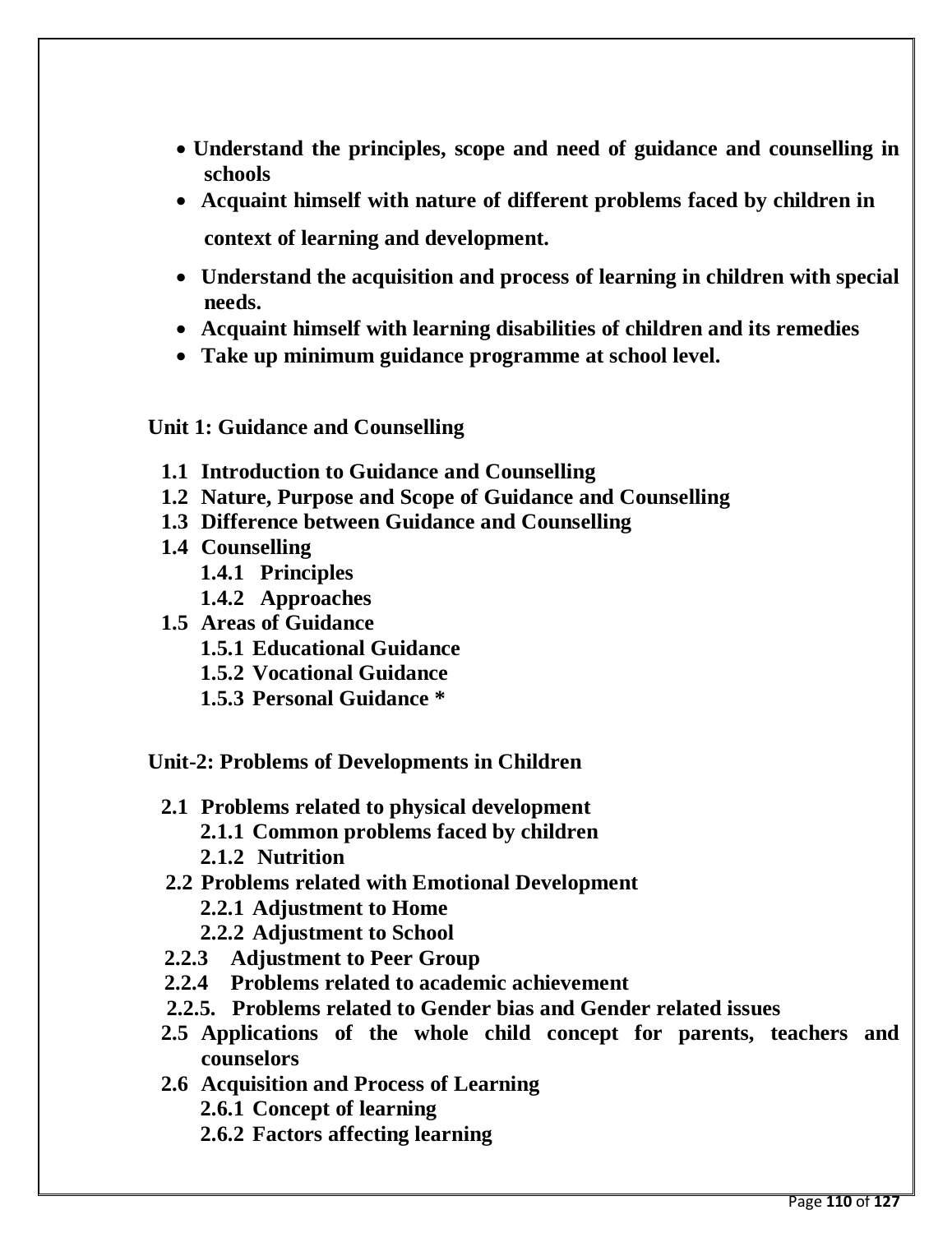**2.6.3Physiological factors 2.6.4Psychological factors 2.6.5Socio-emotional factors**

**2.6.6 Educational factors**

**Unit 3: Learning Disabilities of Children**

**3.1Factors Contributing to Learning Problems**

**3.4.1 External factors – Psychological and Educational**

**3.4.2 Internal factors – Low general ability, Attention, Specific** 

**reading, writing etc.**

**3.2 Assessment of the child**

**3.2.1 Case history**

**3.2.2 Assessment of general abilities**

**3.3 Remediation**

**3.3.1 Principles of Guidance Services**

**3.3.2 Designing remedial strategies.**

**Unit 4: Guidance for Children with Special Needs**

**4.1Meaning, definitions and types of exceptional children**

**4.2Gifted and Creative children**

**4.3Slow learners and backward children**

**4.4Strategies for helping exceptional children to overcome their problems. References**

**Adams, J.F.(1965)** *Counselling and Guidance : A Summary***, New York :**

**The Mc Millan company Ltd.**

 **Aggarwal. J. C.** *Educational & Vocational Guidance & Counselling***. Delhi : Doaba House.** 

 **Asha Bhatnagar (1999)** *Guidance and Counselling : Theoretical Perceptive***. Vol-1. New Delhi : Vikas Publishing House. Berki B. G. & Mukhopadhya. B.***Guidance & Counselling : A Manual,*

 **New Delhi : Sterling Publishers.**

 **Byrne, M. and Sheranian. C (1977),** *Introduction to Communicative Deriders***, New York: Harper and Row.** 

 **Cattle, W.C. and Downnie N M (1970)** *Preparation for Counselling***, Eaglewood Cliffs. N J : Prentice Hall.** 

**Hammil, D D and Bartel N R (Eds) (1975)** *Teaching Children with*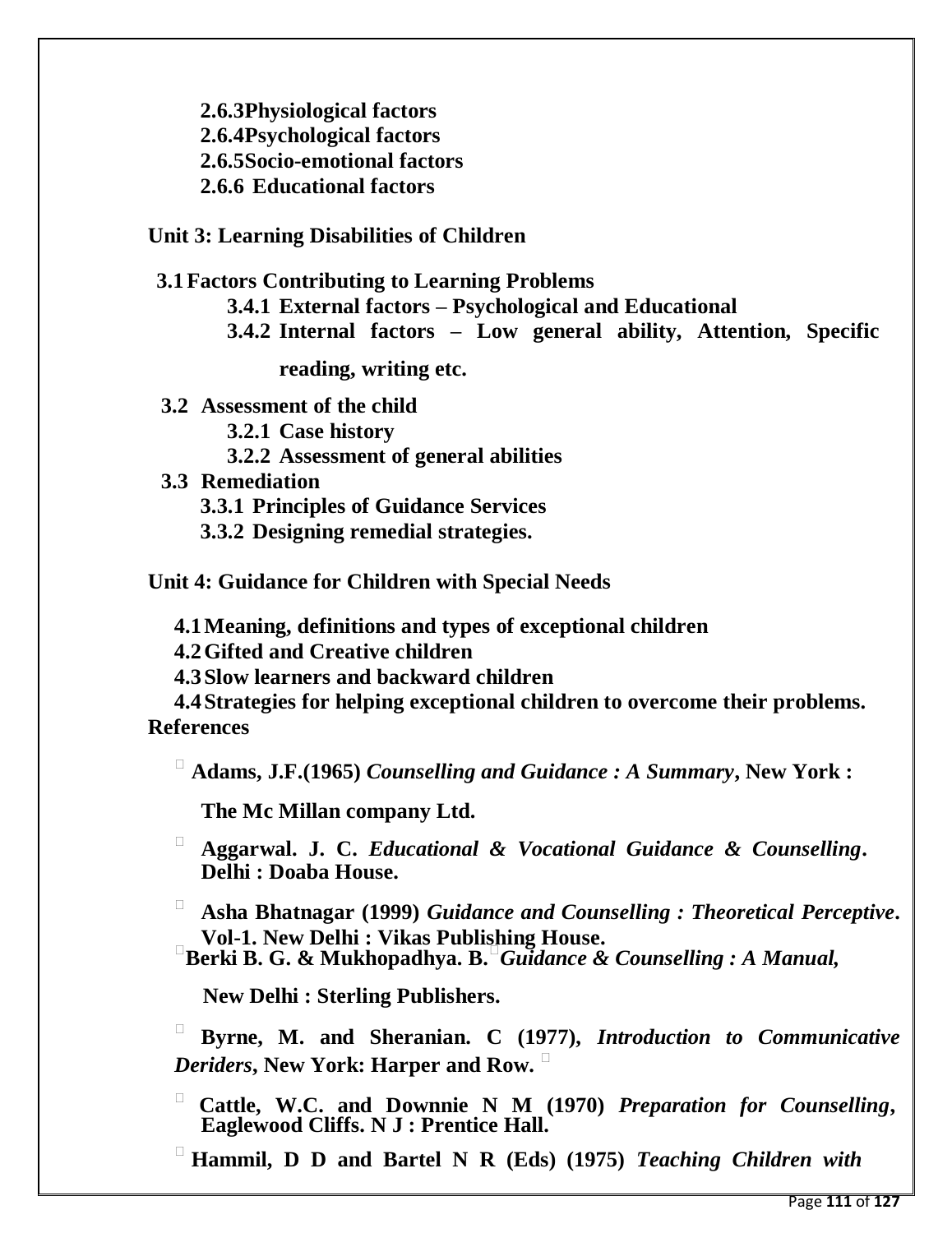*Learning and Behavioural Disorder***. Boston : Allyn and Bacon.**

**Harr, E L and Cramer, S H (1972)** *Vocational Guidance and Career Developments in the Schools: Towards a Systems Approach***. Boston : Houghton Mifflin.** 

- **Jones, A J. (1963)** *Principles of Guidance***. New York: McGraw Hill.**
- **Kochhar. S. K** *Educational & Vocational Guidance in Secondary Schools***. Sterling Publishers : New Delhi.**

 **Learner, J.C (1985)** *Learning Disabilities,* **Boston, Houghton Miffilin. Lowning, L. N. (1968)** *Guidance and Counselling Services: Introduction***, Mc. Grow Hill Book Company.** 

- **Myers, G.** *Principles and Techniques of Vocational Guidance***. New York : McGraw Hill.** 
	- **Sharma. S. R.** *Research in Educational & Vocational Guidance***. New Delhi : Anmol Publications.**

 **Shertzer, B E and Peter H J (1965)** *Guidance: Techniques of Individual Appraisal and Development***. New York : McGraw Hill.**

- **Traxler, A C and Narh, R D. (1966)** *Techniques of Guidance***. New York : McGraw Hill.**
- **Vashita. S. R** *Vocational Guidance in Elementary Schools***, New Delhi : Anmol Publications.**

 **Warters, J (1960)** *Group Guidance: Principles and Practices***. New York : McGraw Hill.** 

**Weomberg, C (1966)** *Social Foundations of Guidance***. New York : Free Press.**

## **B. Environmental Education**

**Total Credit – 5**

**Total Marks – 100 (Internal -40 Marks, External – 60 Marks)** 

#### **Course learning outcomes**

**Upon completion of the course, the students-teacher will be able to:**

 **Understand the concept, significance, scope and terminologies, objectives and programmes of environmental education.**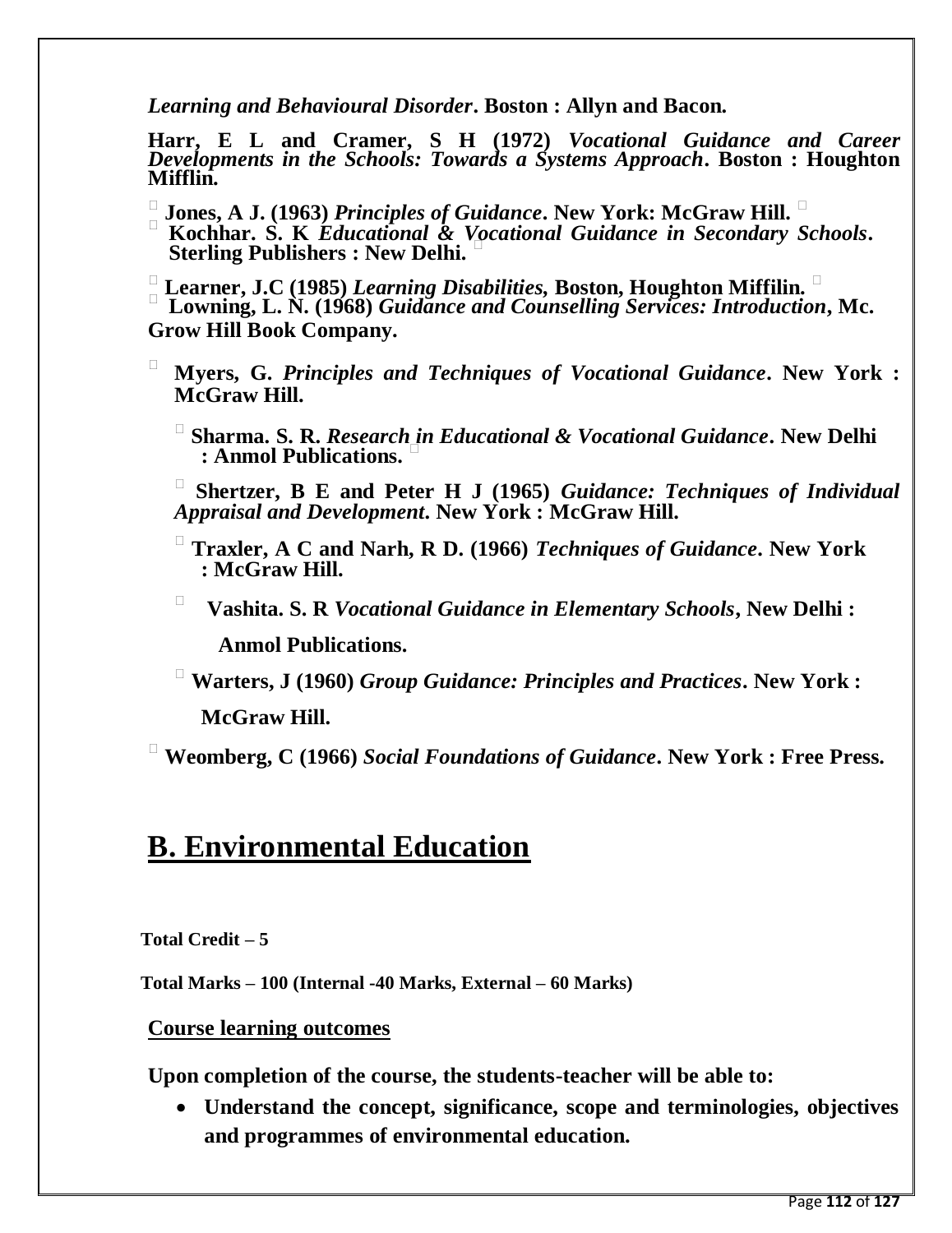- **Develop awareness about the various types of pollution, ecological imbalances and life and contributions of environmental activities.**
- **Interpret the environmental legislations in conservation and protection of the environment.**
- **Understand the role of governmental and non-governmental agencies in environmental education.**
- **Apply the methods of teaching and evaluation in environmental education.**
- $\bullet$

**Unit 1 : Introduction to Environmental Education**

- **1.1 Environmental Education – Concept, Importance and Scope**
- **1.2 Objectives and Principles of Environmental Education.**
- **1.3 Basic Concepts in Environmental Education**
- **1.3.1 Ecology**
- **1.3.2 Eco-System**
- **1.3.3 Ecological Balance**
- **1.3.4 Food Chain**
- **1.3.5 Pollution and Pollutants**
- **1.3.6 Natural Resources**
- **1.3.7 Green House Effect**
- **1.3.8 Bio-degradable and Non-degradable Materials.**
- **1.3.9 Bio-Shere – Bio Diversity**
- **1.4 National Environment Awareness Campaign (NEAC)**
- **1.5 Environmental Orientation for School Education (EOSE)**
- **1.6 Environmental Information System (ENVIS).**

**Unit 2: Environment and Pollution**

- 2.1 **Meaning of Environment.**
- **2.2 Types of Environment**
- **2.3 Types of Environmental Pollution**
- **2.3.1 Air Pollution : Meaning, causes The Air (Prevention and Control of Pollution) Act – 1981.**
- **2.3.2. Water Pollution: Meaning, causes, The Water (Prevention and Control of Pollution) Act – 1977**
- **2.3.3 Soil Pollution : Meaning, causes, Remedies**
- **2.3.4 Sound Pollution : Meaning, causes, Remedies**
- **2.4 Ecological Imbalances**
- **2.4.1 Deforestation**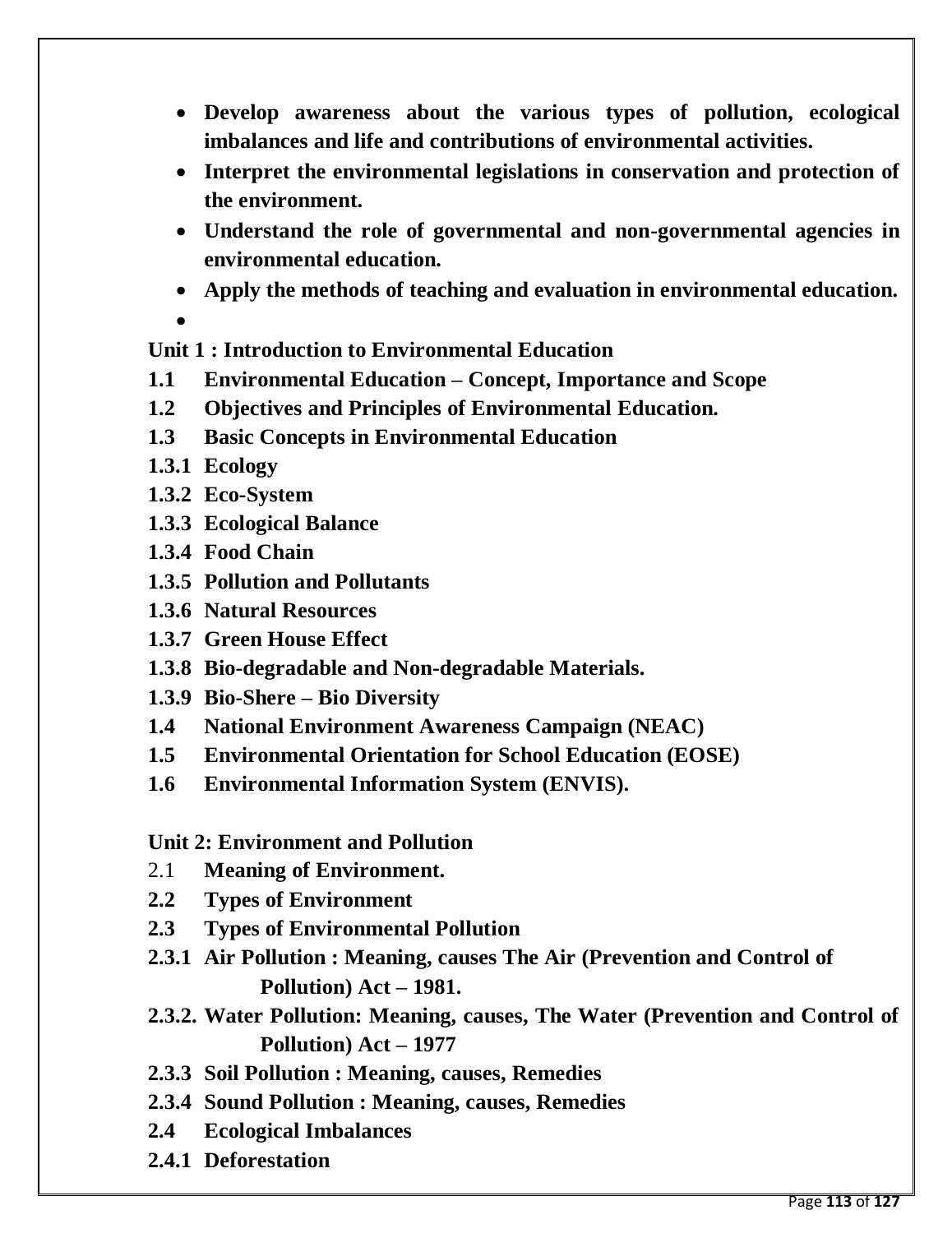- **2.4.2 Soil Erosion**
- **2.4.3 Extinction of Wild life**
- **2.4.4 Depletion of Ozone layer**
- **2.5 Life and Contributions of Environmental Activists.**
- **2.5.1 Mahesh Chandra Mehta**
- **2.5.2. Sunderlal Bahuguna**
- **2.5.3 Vandana Shiva**
- **2.5.4 Maneka Gandhi**
- **2.5.5. Shivaram Karanth**

**Unit 3: Agencies in Environmental Education**

- **3.1 United Nations Environment Programme (UNEP)**
- **3.2 International Union for Conservation of Nature and Natural Resources (IUCN)**
- **3.3 Union Ministry of Environment and Forests.**
- **3.4 Central Pollution Control Board (CPCB).**
- **3.5 Centre for Environment Education (CEE).**
- **3.6 National Afforestation and Eco-Development Board (NAEB)**
- **3.7 Environment Protection Movements in India.**
- **3.7.1 Chipko Movement**
- **3.7.2 Appiko Movement**
- **3.7.3. Narmada Bachao Andolan (NBA).**
- **3.7.4 Western Ghats Protection Movement**

**Unit 4: Methods of Teaching Environmental Education**

- **4.1 Direct (Specialized) Approach**
- **4.2 Integrated (Multi-Disciplinary) Approach**
- **4.3 Incident Approach**
- **4.4 Co-curricular and Extra-Curricular activities.**
- **4.4.1 Project Work.**
- **4.4.2 Intellectual Meets – Seminars Symposia, Workshops, Conferences, Group Discussion, Debates, Special Lectures, Brain Storming.**
- **4.4.3 Field Outreach and Extension Activities.**
- **4.4.4 Eco-Clubs/Nature Clubs.**
- **4.4.5 Problem Solving Activities related to Burning Ecological Problems.**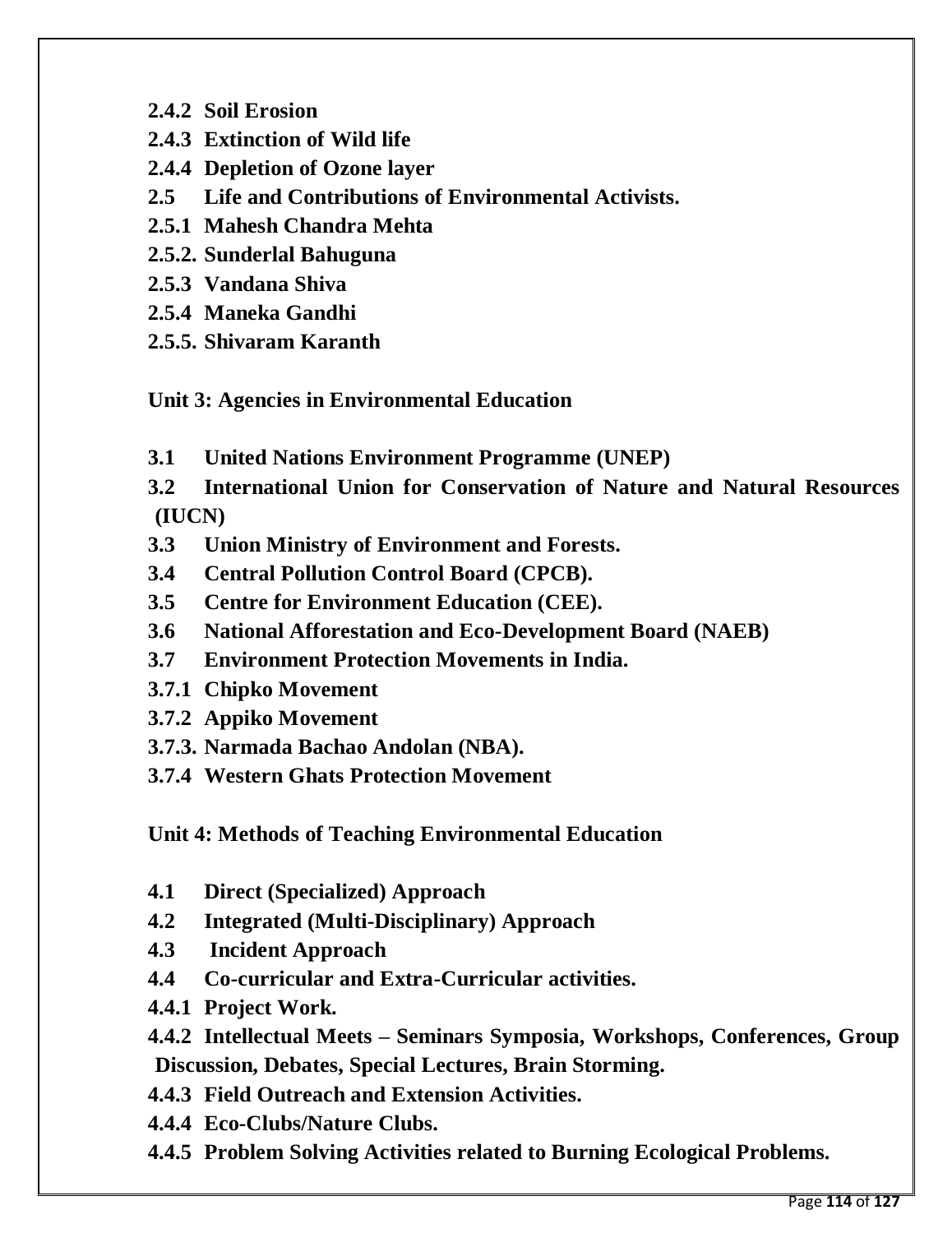**4.4.6 Quiz, Poster Making, Models Making and Exhibitions.**

- **4.5 Evaluation in Environmental Education**
- **4.5.1 Formative Evaluation**
- **4.5.2 Summative Evaluation**

**Practicum**

**Visit any one of the following organization and prepare a report on the history, structure, functions and activities** 

- **1.1 District Environment office**
- **1.2 Paryavaran Vahini**
- **1.3 Eco-clubs/Nature clubs**
- **2. Collect articles published in News Papers/Periodicals concerning environment and write a critical comments on them.**
- **3. Prepare a Directory of individuals and institutions working for and protection of the purity of the environment in your district/state and document the activities of any three individuals and three institiutions.**
- **4. Collect Twenty Five complaints published in Newspapers/Periodicals concerning pollution of the environment and suggest plan of action for solution of the complaints.**
- **5. Create a Garden in your college and document your experiences.**
- **6. Organizing environment education activities for school students (any two) Exhibitions, quiz competitions, plays, slogan development, environment skits, Dramas, Essay and Drawing Competitions.**

**References** 

- **Government of India (2001)** *India – 2001 A Reference Annual,* **New Delhi: Ministry of Information and Broadcasting.**
- **Carson, Sean Mc. B. (1978)** *Environmental Education* **– Principles and Practice, London : Edward, Arnold Publishers.**
- **Dash, M.C. (1993)** *Fundamentals of Ecology,* **Tata McGraw Hill.**
- **Khopkar, S.M. (1995)** *Environmental Pollution Analysis***, New Delhi : New Age International Pvt. Ltd.**
- **Krishamacharyelu, V. and Reddy, G.S. (2000)** *Environmental Education***, Hyderabad: Neelkamal Publications Pvt. Ltd.**
- **Mallik, S.C. and Bhattacharya, D.K. (1986)** *Aspects of Human Ecology,* **New Delhi: Northern Book House.**
- **National Council of Educational Research and Training (1981)** *Environmental Education at the School Level***, New Delhi.**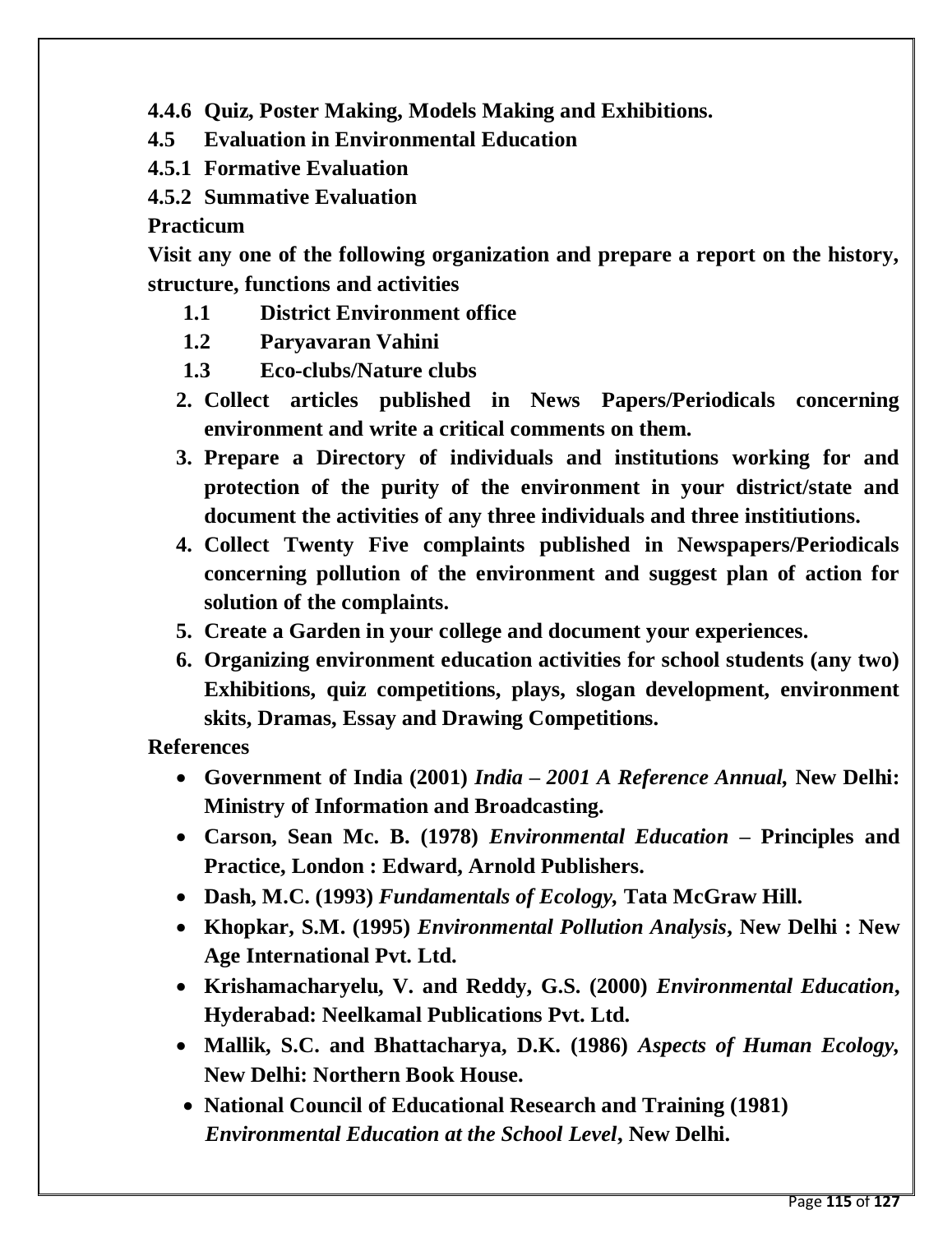- **Patro, S.N. and Panda, G.K. (1994)** *Eastern Ghats in Orissa : Environment, Resources and Development***, Bhubaneswar : Orissa Environmental Society.**
- **Sharma, R.C. (1981)** *Environmental Education***, New Delhi.**
- **Sharma, R.C. (1985***) Inter Disciplinary Approaches in Environmental Education,* **Paris.**

**Sharma R.K. and. Kaur H (2000)** *Air Pollution***, Meerat : Goel Publishing House**.

## **ASED 4 : Understanding the Self**

**Total Credit – 4**

**Total Marks – 100 (Internal -40 Marks, External – 60 Marks)** 

**Course learning outcomes** 

**Upon completion of the course, the students-teacher will be able to:**

- **Facilitate the development of individuals who can take responsibility for their own learning and give a conscious direction to their lives.**
- **Students are encouraged to explore and develop through self-reflection a greater insight into their aims of life, strengths and weaknesses and dynamics of formation of identity and a true individuality.**
- **Students also develop a capacity for social-relational sensitivity, effective communication skills and ways to create harmony within one's own self and society.**
- **Student teachers discover and develop open-mindeness, the attitude of a self-motivated learner, having self-knowledge and self-restraint.**
- **Student teachers develop the capacity for sensitivity, sound communication skills and ways to establish peace and harmony.**
- **Develop the capacity to facilitate personal growth and social skills in their own students**

**Unit 1: Exploring the Aim of Life Objectives**

• **To enable students to develop a vision of life for themselves.**

• **To encourage students to give conscious direction to their lives to take responsibility for their actions.**

**• To develop a holistic and integrated understanding of the human self and personality.**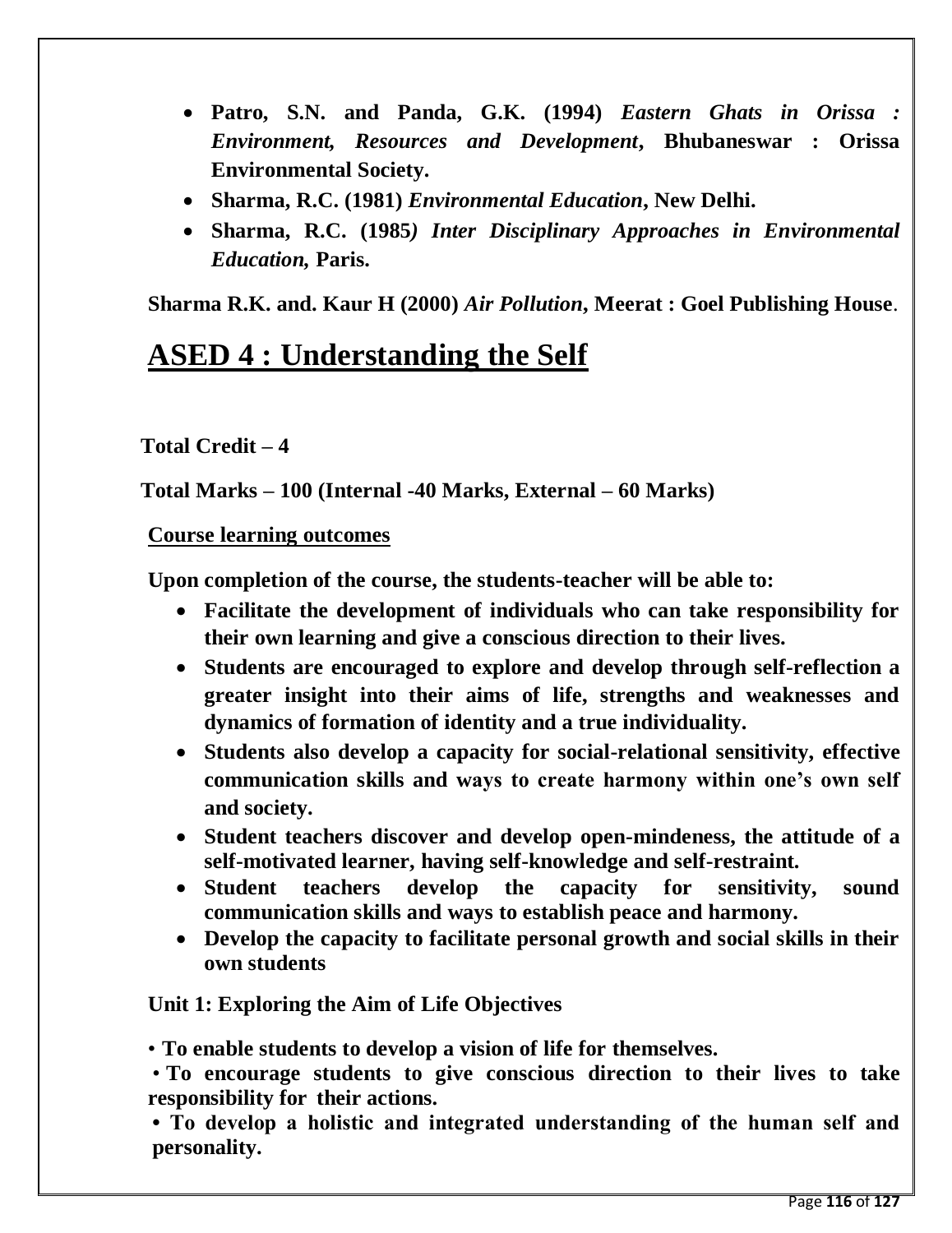#### **Workshop Themes**

- **Vision as a person: Aspiration and purpose of life.**
- **Giving a conscious direction to life.**

• **Understanding different dimensions of self and personality and way in which they influence the dynamics of identity formation, values and direction of life.**

#### **Unit 2: Discovering one's True Potential**

**• To facilitate the personal growth of the students by helping them to identify their own potential**

**• To develop the power of positive attitude.**

**• To encourage students to develop the capacity for self-reflection and personal integration.**

#### **Workshop Themes**

- **Understanding one's strengths and weaknesses through self observation exercises.**
- **Taking responsibility for one's own actions.**
- **Developing positivity, self esteem and emotional integration.**
- **Exploring fear and trust; competition and cooperation**
- **Developing skills of inner self organization and self reflection**
- **Writing a self-reflective journal**

**Unit 3: Developing Sensitivity**

• **To enable students to examine and challenge the stereotypical attitudes and prejudices that influence identity formation and the process of individuation.**

• **To encourage students to develop the capacity for perspective taking and appreciating different points of view.**

• **To develop sensitivity towards needs of children by connecting with one"s own childhood experiences Workshop Themes • Understand and challenge the unconscious, conditioned attitudes that are stereotyped and prejudiced (gender, caste, class, race, region, disability etc.) and critically examine the sources of stereotyped messages (e.g., media).**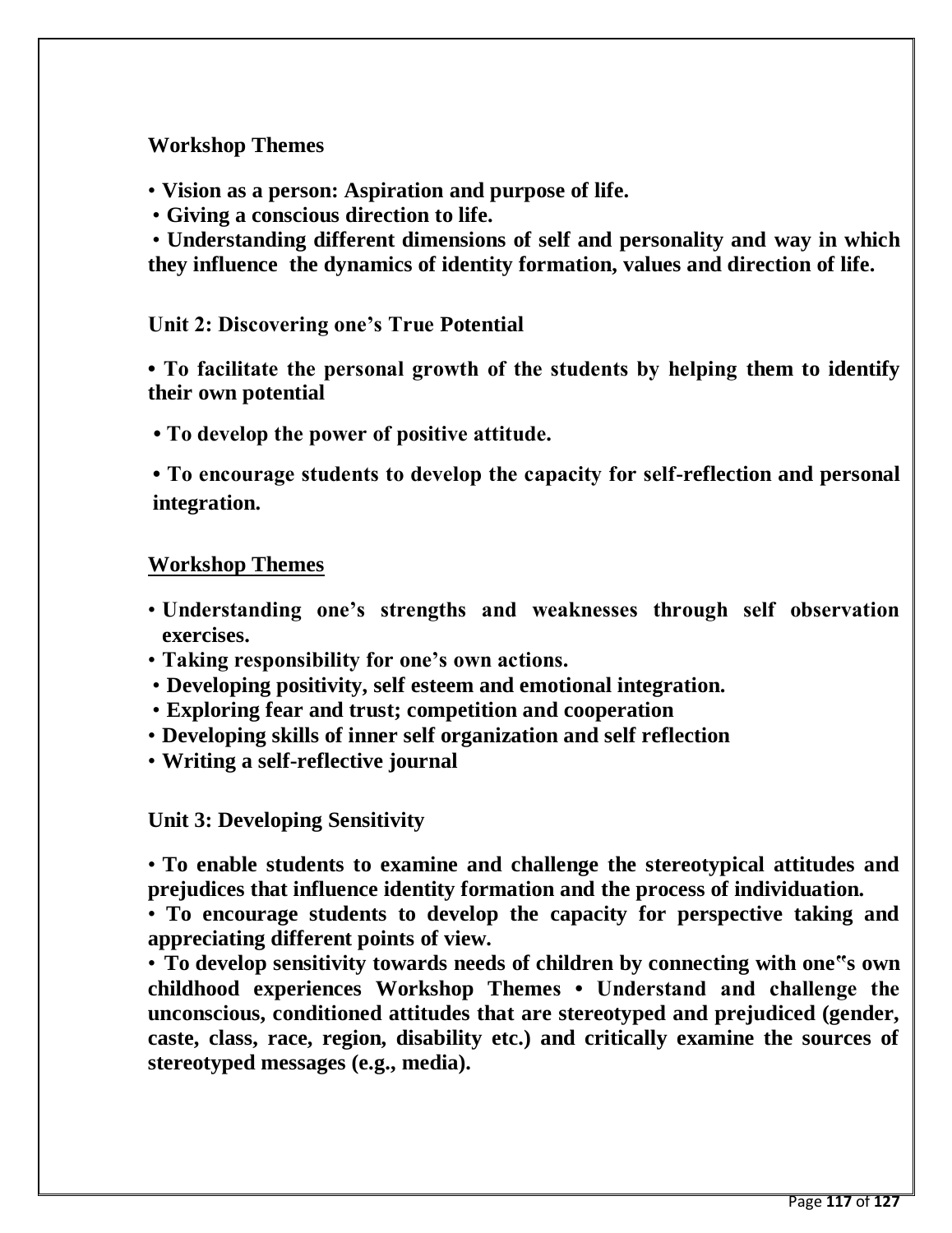• **Defining consciously one"s own values towards self and society and develop a capacity to understand and appreciate divergent points of view. Widening their realm of consciousness.**

- **Developing the capacity for empathic listening and communication skills.**
- **Understanding one"s own childhood and adult-child gaps in society.**

#### **Unit 4: Peace, Progress and Harmony**

• **To develop the capacity to establish peace within oneself**

• **To develop the capacity to establish harmony within a group and methods of conflict resolution**

• **To understand the meaning of leadership and develop attitudes and skills of a catalyst**

• **To understand the basis of social disharmony, the factors those contribute to it and ways to facilitate change**

#### **Workshop Themes**

- **Establishing peace within oneself: exercises of concentration and meditation**
- • **Understanding group dynamics and communication**

• **Creating group harmony: exploring methods of creating a collective aspiration for progress and conflict resolution**

• **Exploring the bases of social disharmony: becoming the agents and catalysts of change and exploring methods of facilitating change**

**Unit 5: Facilitating Personal Growth: Applications in Teaching**

• **To explore attitudes and methods needed for facilitating personal growth in students**

• **To explore ways of integrating the facilitation of personal growth and social skills within the formal curriculum**

**Workshop Themes**

**Becoming a self-reflective practitioner: becoming conscious of one"s own attitudes and communication pattern while teaching.**

• **Observing children: appreciating social, economic, cultural and individual differences in children and relating with them**

• **Exploring and practicing ways to facilitate personal growth and develop social skills in students while teaching**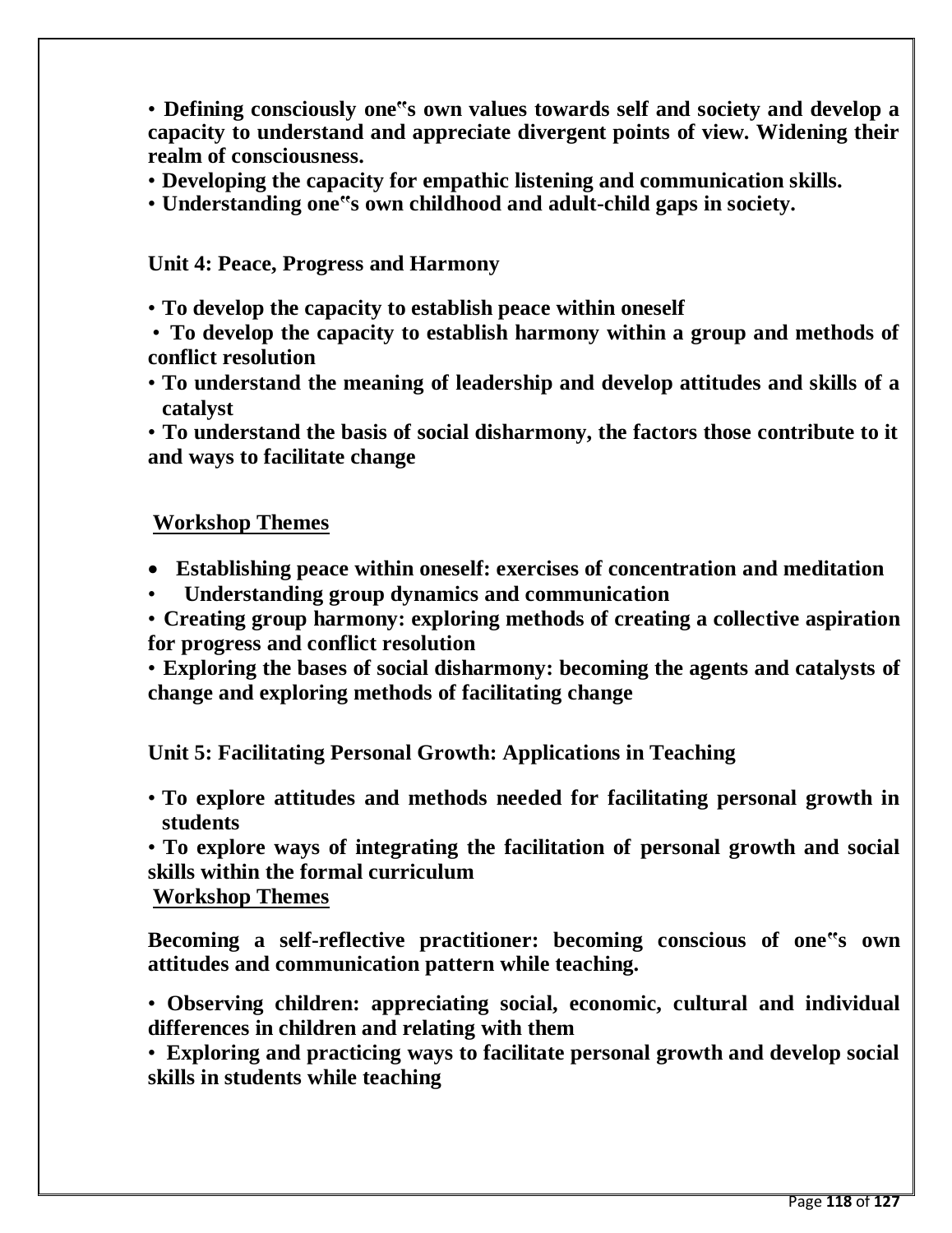#### **Mode of Transaction**

**There is no standard prescribed material for these workshops. The professional experts are expected to engage with the students with specially designed activities. These could be based on the facilitator" s personal integration and unique individual and group characteristics and are rooted within the context of student's lives and contemporary realities. It is suggested that the students be given space to explore and articulate their own sense of life and its issues. They can be encouraged to think a fresh on issues that most closely concern them and use creativity and imagination to develop a perspective on them. The resource materials are an aid in this process. The resource materials can also include newspaper/web articles on contemporary concerns and movies/documentaries and other audio-visual materials. There is a suggested list of resource materials which should be contextualised and updated periodically. Expertise/ Specialization required to teach this course Specialists who have conducted personal development workshops and who have a qualification in clinical and counseling Psychology.**

#### **Essential Readings**

**1. Antoine de Saint-Exupery. (1977). The Little Prince. London, UK: Wordsworth Edition Translated by Irene Testot-ferry (available in Hindi).**

- **2.Dalal, A.S. (2001). Our Many Selves. Pondicherry, India: Sri Aurobindo Ashram.**
- **3.Frankl, V. (1946). Man's Search for Meaning. New York: Pocket Books.**
- **4. Joshi, K. (ed) (2005). The Aim of Life. Auroville, India: Saiier.**

**5. Krishnamurti, J. (1953). Education and the Significance of Life, Ojai, California, USA: Krishnamurti Foundation Trust.**

**6. NCERT, (2006). Education for Peace, Position Paper. New Delhi: NCERT. 7. Walk with Me: A Guide for Inspiring Citizenship Action. (2006). New Delhi: Pravah Pub.**

#### **Readings for Discussion**

**1. Bach, R. (1994). Jonathan Livingston Seagull, London, UK: Harper Collins Publications.**

**2. Chatterjee, D. (1998). Leading Consciously, MA, USA: Butterworth-Heinemann.**

**3. Gibran, K. (1996). The Prophet, Calcutta, India: Rupa & Co.**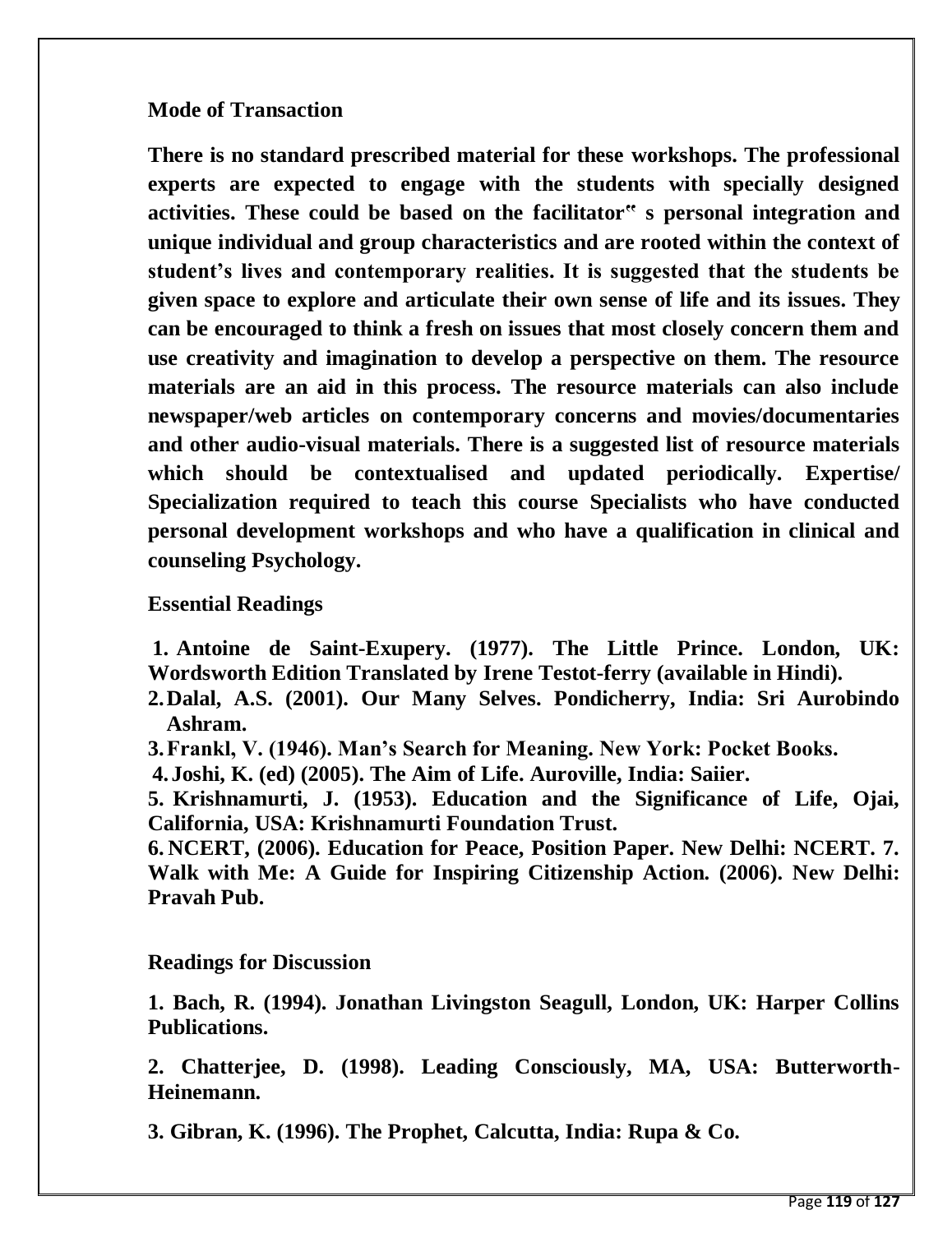**4. Gupta, L. (2008). Growing up Hindu or Muslim: How Early does it Happen. Economic and Political Weekly, 63(6), 35-41.**

**5. Haldar, B. (2006). A Life Less Ordinary. New Delhi: Penguin Books. Translated by Urvashi Butalia.**

**6.Hall, E. and Hall, C. (1988). Human Relations in Education. London, UK: Routledge.**

**7. Joshi, K. (1996). Education for Character Development. Dharam Hinduja International Centre for Indic Research.**

**8. Joshi, P. (2006). Negotiating Identity: Voices of Children with Disabilities in Regular Schools. Contemporary Education Dialogue. 3(2), 1175-195.**

**9.Kumar, K. (1986). Growing Up Male, Seminar, No. 318.**

**10. Seminar, Identity. No. 387, November 1991. New Delhi. 11. UNESCO, (2001). Learning the Way of Peace: A Teachers' Guide to Peace Education. New Delhi: United Nations Educational, Scientific and Cultural Organization.**

**Suggested Audio-Visual Resources**

**1.Aim of Life by Kireet Joshi (DVD) for DVD/facilitation contact [mothersinstitute@hotmail.com](mailto:mothersinstitute@hotmail.com)**

**2. Full of Life: A sensitive Japanese Teachers explores feelings, death with 10 year olds. [\(http://www.arvindguptatoys.com/films.html\)](http://www.arvindguptatoys.com/films.html)**

**3.Personality Development (Interactive CD, Computer Only) With Yoga and Guided Meditation Modules, Indus Quality Foundation**

**4.The House on Gulmohar Avenue by Samina Mishra [\(www.cultureunplugged.com\)](http://www.cultureunplugged.com/) Advanced Readings 1. Csikzentmihalyi, M. (1993). The Evolving Self: A Psychology for the Third Millennium. New York: Harper Collins. 2. Dalal, A.S. (1987). Living Within, Pondicherry, India: Sri Aurobindo Ashram Trust. 3. Dalal, A.S. (2001). A Greater Psychology. Pondicherry, India: Sri Aurobindo Ashram Trust**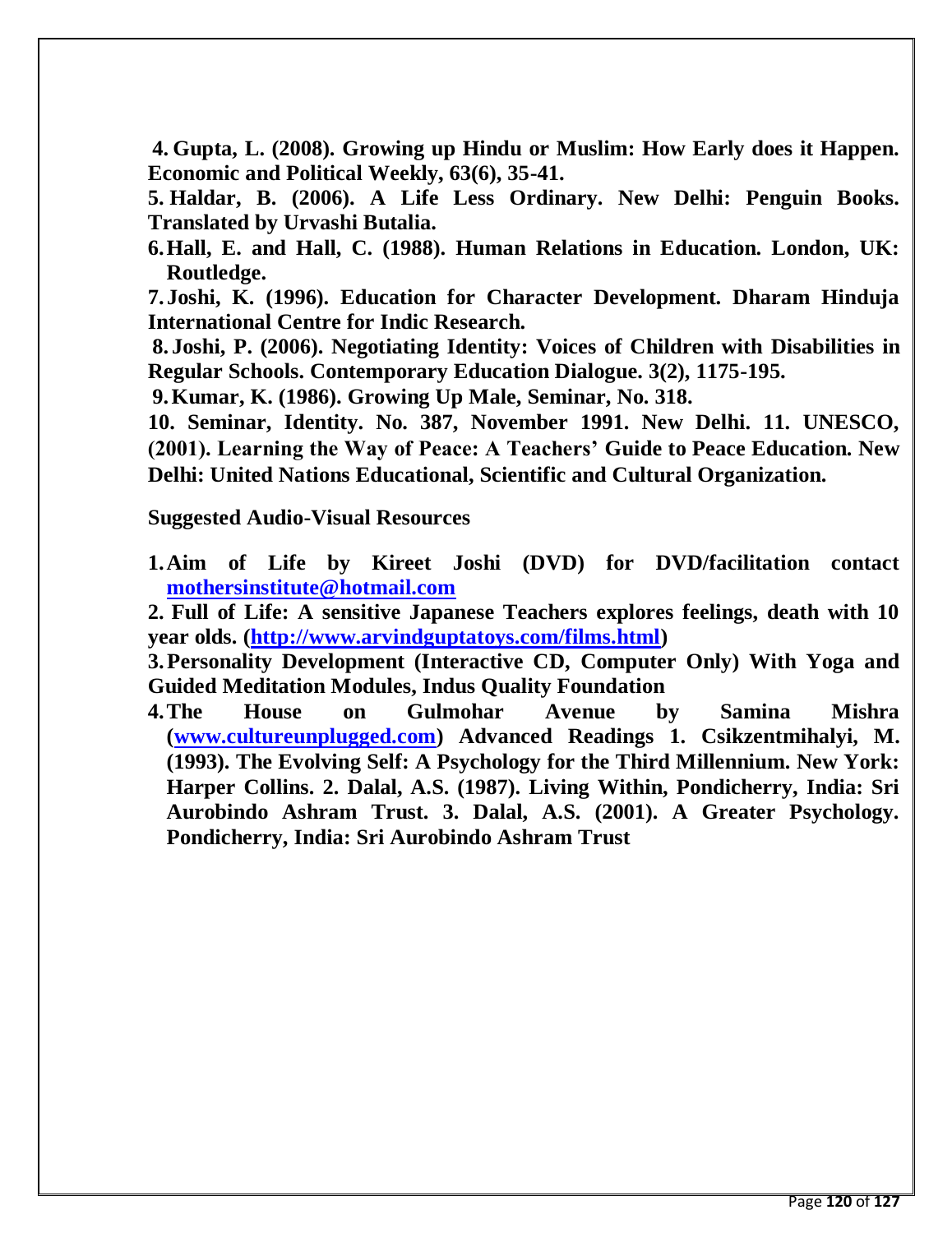## *Bachelor of Education*

# *Internship Guide*

*Description of Roles*

**Interns are students who is a graduate in their subject major, and are spending a four month working with experienced mentor teachers on their teaching practice while taking graduate courses in the Teacher Education department.**

**Mentor Teachers are experienced school teachers who mentor interns. They provide guidance, insight and opportunities for supported practice.**

**Supervisors work with school administrators/ Mentors to determine school experience for interns, mediate in difficult situations, and oversee interns' progress in schools and with respect to program requirements. They are faculty who organize campus based lectures and seminars in each subject area. They provide supervision and guidance for the interns in and out of the campus.**

#### *Intern Responsibilities*

**Interns are students of teaching. In contrast to traditional student teaching programs, interns are not expected to begin the year ready to teach on their own. Instead, they are expected to engage in observations, co-planning and coteaching with their mentor teachers and to build their capacity toward assuming responsibility for extended lead teaching during the semester.**

**Interns are in a period of transition from students to professional teachers. During this transition, they must retain the perspective of a learner as they take on the new and unfamiliar role of a teacher. Interns are expected to take an active role in their own learning and to contribute to the learning of fellow interns.**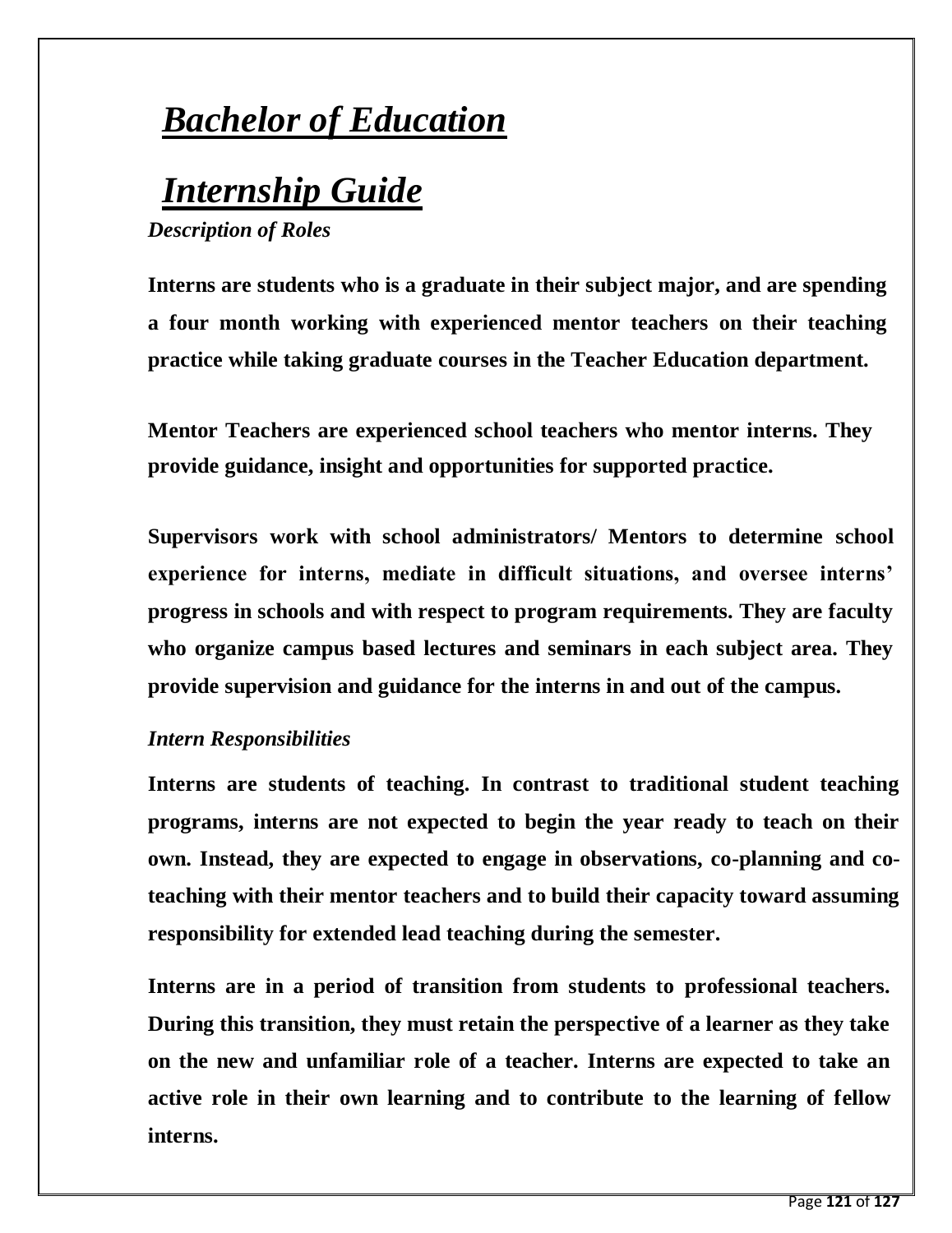#### **Planning and Communication**

- **Keep supervisor informed about classroom schedules and events**
- **Direct questions or concerns to supervisors or mentor**
	- **Schedule observations and conferences with the mentor and inform supervisor of changes promptly**
	- •**Meet regularly with the mentor to discuss planning for instruction**
	- **Prepare written lesson and unit plans according to both mentor teacher and supervisor's expectations**
	- **Arrange to share all plans and materials with the mentor in a timely way, to allow for feedback before using them**
	- **Keep the focus class binder up to date with plans and materials and ensure that it is accessible to the mentor and supervisor at all times**
	- **Engage in reflective diary writing or other communication forums required by mentors and/or supervisors**
- **Provide mentor/supervisor with copies of plans and materials**
	- **Confer regularly with the mentor teacher and supervisor about progress and concerns**

#### **Professional Activities**

- **Prepare for and participate in seminars**
- **Participate in orientation activities, faculty meetings and other school events**
- **Initiate introductions to school faculty, staff and administrators**
- **Maintain accurate contact information for mentor teacher(s) and supervisor**
- **In case of absence, inform everyone affected promptly, i.e. prior to the absence**
- **Comply with the school absence policies and have substitute teacher plans available if scheduled to teach lessons during the absence**
- **Comply with the internship attendance policy**
- **Dress professionally**
- **Comply with the Professional Conduct policy**
	- **Consult mentor teacher and supervisor about the work schedule for any part time job and arrange a mutually acceptable schedule**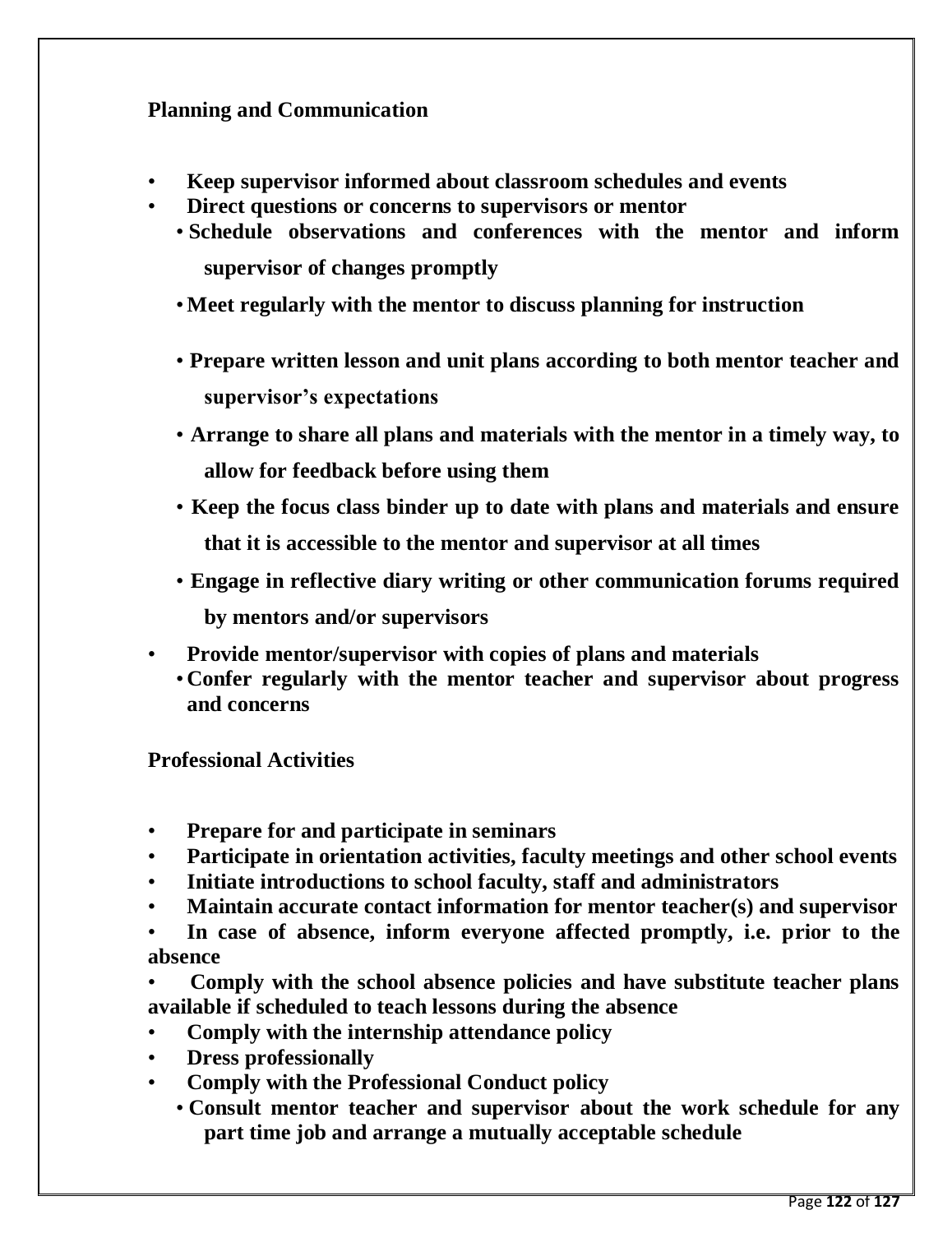**Personal Learning**

• **Take initiative in asking questions, searching out resources, inviting feedback and creating opportunities to learn.**

- **Reflect on teaching and learning through discussions and assignments**
- **Prepare a professional portfolio (reflective diary)**
	- •**Work with intern as a co-teacher as soon as possible, sharing decisions and observations**

• **Observe intern's teaching and help the intern think about student understanding, alternative approaches, grouping, management, etc.**

• **Provide interns with oral and written feedback about their teaching, including written Feedback Observe teachers and students carefully, taking notes and asking questions**

- **Study and participate in the formation and maintenance of a classroom learning community**
- **Begin the year co-planning and co-teaching lessons and activities, moving**

**toward independent planning and teaching as the year progresses.**

*Mentor Teacher Responsibilities*

#### **Planning and Communication**

• **Negotiate with intern and supervisor a sequence of intern responsibilities in accordance with the program standards**

• **Provide intern with an outline or list of topics intern will be responsible for teaching, allowing extra time for intern to locate resources, plan, receive feedback from mentor teacher and supervisor, and revise**

- • **Establish regular times to confer with the intern about unit planning and provide support for identifying big ideas and appropriate curriculum materials**
	- • **Help identify places in the curriculum where the intern can try out ideas learned in Seminars**
	- • **Confer regularly with the supervisor about progress and concerns**
	- • **Participate in all school activities from morning assembly to evening assembly**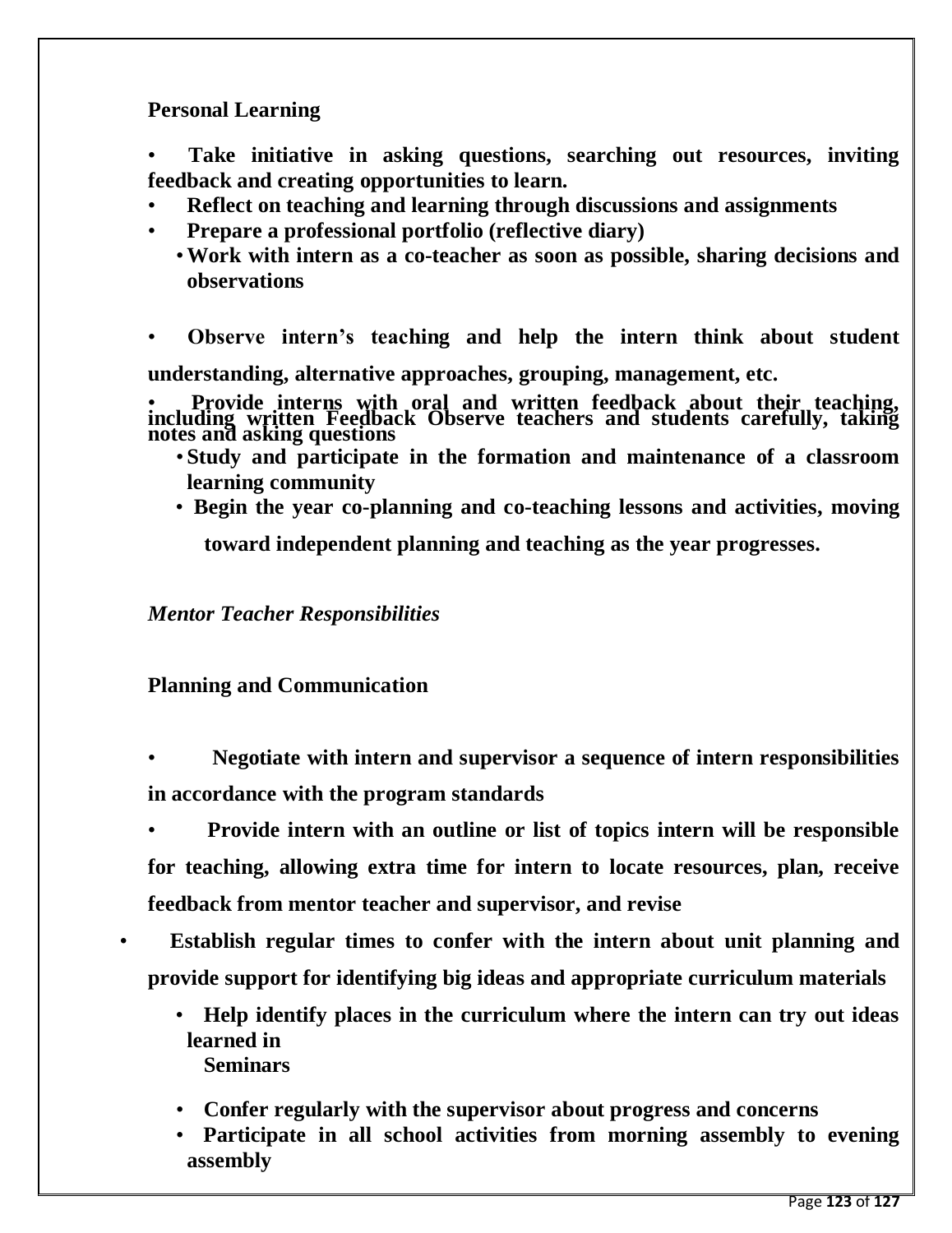#### **Supporting Intern Learning**

• **Facilitate and monitor intern's progress from observation to co-planning and co-teaching to lead teaching**

• **Guide the intern through daily school-based experiences such as working with other teachers, dealing with classes on an assembly day, etc.**

•**Provide appropriate, classroom-based learning opportunities throughout the year.**

**• Reflect with the intern about teaching, student learning and ideas and strategies studied in seminars.**

#### **Assessment**

- **Participate in assessment conferences**
- **Write and submit an Exit Performance Description at the end of the internship programme**

• **Help interns think about their careers as educators and assist with reviewing portfolios, videotaping, writing letters of recommendation, etc.** *Supervisor Responsibilities*

**Meetings, Observation Visits, and Assessments**

- **Provide copies of written assessments to interns and mentor teachers**
- **Conduct five feedback sessions with the intern and mentor teacher, at the appropriate point of time**
- • **Prepare participants for sessions by explaining what to bring and topics to discuss**
- • **Make at least five observation visits during a week**
- • **Prepare written assessments prior to feedback sessions, using the appropriate forms for your intern's subject area, and provide copies for the intern and mentor teacher at the conference**
- **Write and submit an Exit Performance Description at the end of the internship programme**

**Communication**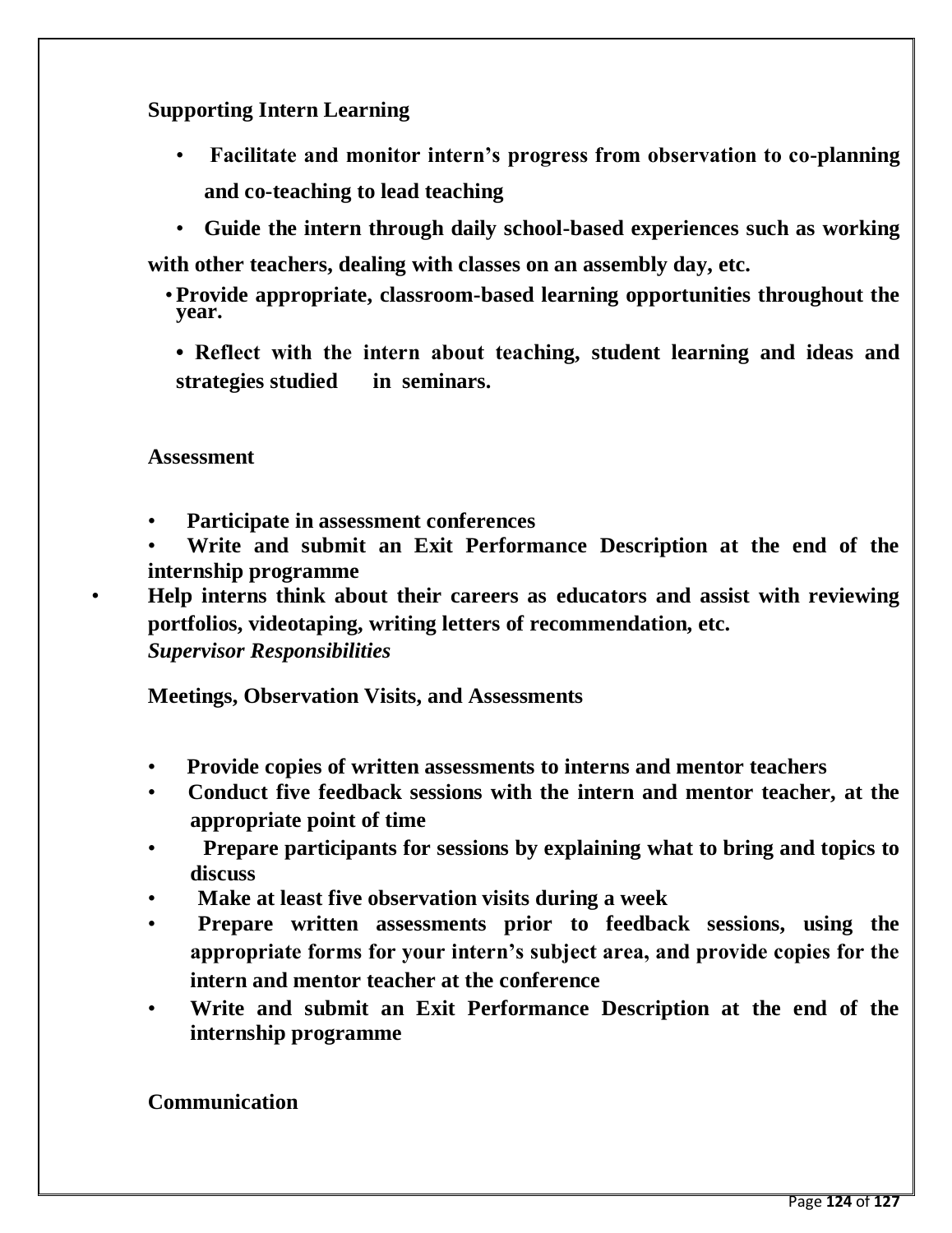• **Facilitate communication among interns, mentor teachers and others involved with the internship**

- • **Communicate regularly with each intern, at least every other day**
- **Communicate regularly with each mentor teacher**

• **Communicate regularly, as scheduled, with subject area leaders about interns' progress and problems.**

- **Provide the intern and mentor teacher with detailed notes and written feedback about observation visits**
- **Make sure intern and mentor clearly understand expectations and program standards**
- **Keep informed about program developments and pass this information on to interns and mentors promptly**
- **Know where to direct questions and relay answers as soon as possible**

**Support of Intern Learning by the supervisor**

- **Observe the intern's teaching and confer about the planning and teaching of each observed lesson**
- •**Provide constructive written and oral feedback for each observed lesson.**
- •**Identify the intern's specific needs and work on them with the intern and mentor teacher**
- •**Inform subject area leader about problems promptly**

• **Help interns to develop their portfolios by giving feedback on materials, assisting with videotaping, etc. Records**

- **Keep notes of all observation visits including date, progress observed, suggestions made and actions taken**
- •**Keep notes of all communication with interns and mentor teachers**
- •**Keep examples of intern work indicative of progress or problems**
- •**Keep copies of all written assessments and professional development plans**
- **Submit evaluation reports and professional development plans to the department head.**

**This highlights the intern's field experience that contribute to the overall design of the internship year experience. In schools with other configurations of class time, interns and mentors should discuss with their**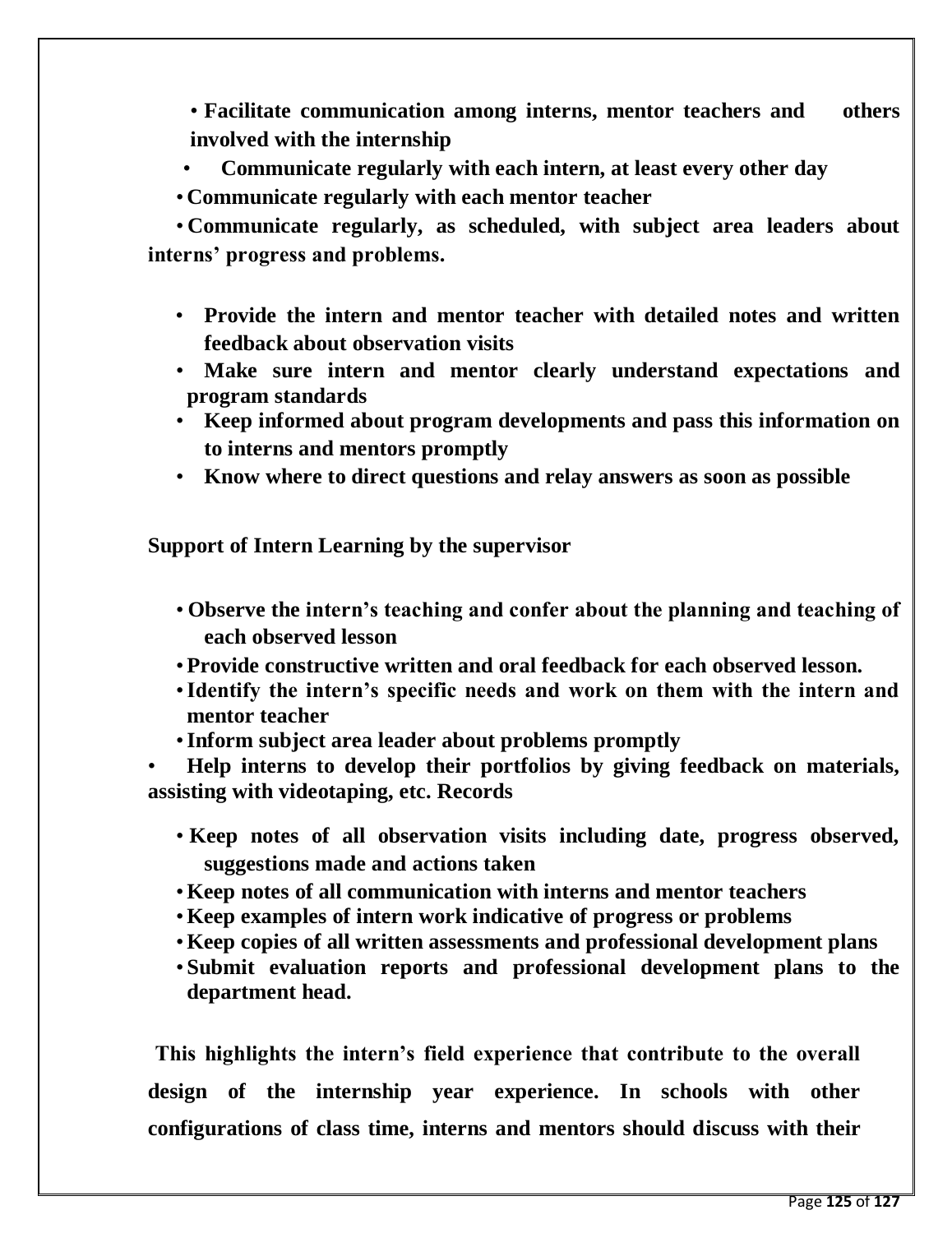**field instructors how the intern's lead teaching time will be distributed throughout the year. Key aspects of any intern's lead teaching schedule include:**

- **After the initial week or two of school, the intern should have lead teaching responsibility (but not sole teaching responsibility) for at least one class period in a week .**
- **Interns are novice teachers for whom out-of-class preparation and reflection takes longer than it does for more experienced teachers. Having regular time during the school day to plan well for their teaching and reflect carefully on it is vital for the growth of the intern's practice and for the quality of the instruction they can provide to the students they share with their mentor. Interns may spend some of this time outside the classroom, and they may spend some of it in observation and analysis of the mentor's teaching.**

• **In the initial internship programme, short periods of increased lead(sole) teaching responsibilities should be preceded and followed by periods during which interns return to teaching only the focus class. From each period of increased lead teaching responsibility to the next, the demands on the intern's planning, teaching, and/or assessing should increase.**

• **Interns' on-campus classes do not meet every week of the internship. During certain weeks, the classes do not meet so that interns can be in their placement schools all five days of the week. Interns' obligations to their courses during this time focus more on at-school or in-class activities and less on lengthy reading or writing assignments.**

**-----------------------------------------------------**